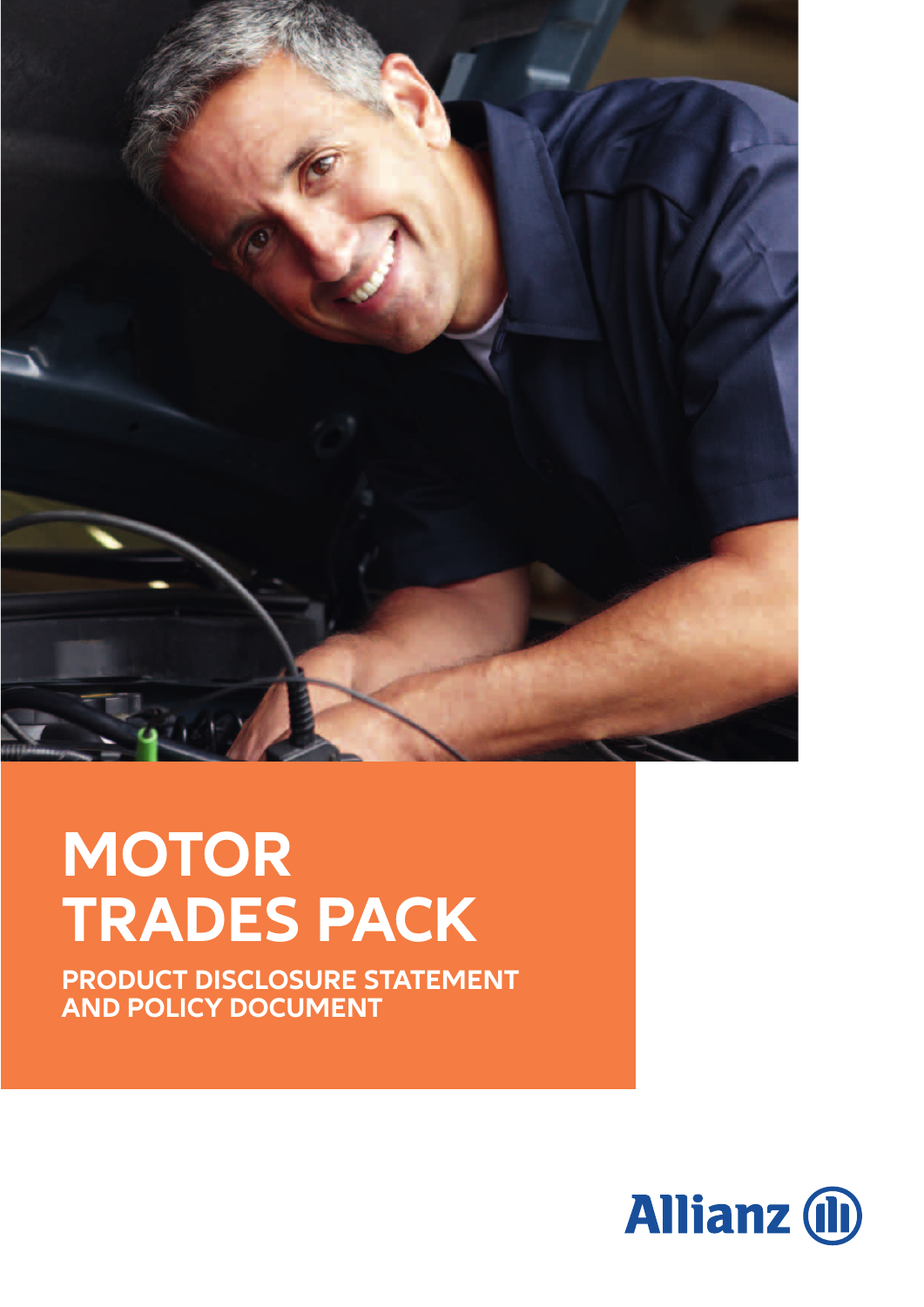## General Information

The General Information set out below is provided for your information only. It does not form part of the insurance contract with you, and is not part of the policy.

Nothing contained in the General Information imposes contractual obligations on you, or creates contractual rights. These are contained in the policy and any endorsement

## Claims made

The Management Liability and Professional Indemnity Sections of the policy operates on a "claims made and notified" basis. This means that the section covers you for claims as defined in the Management Liability or Professional Indemnity Section made against you and notified to us during the period of insurance.

The Management Liability and Professional Indemnity Sections do not provide cover in relation to:

- acts, errors or omissions actually or allegedly committed prior to the retroactive date of the policy (if such a date is specified);
- claims made after the expiry of the period of insurance even though the event giving rise to the claim may have occurred during the period of insurance;
- claims notified or arising out of facts or circumstances notified (or which ought reasonably to have been notified) under any previous policy;
- claims made, threatened or intimated against you prior to the commencement of the period of insurance;
- facts or circumstances of which you first became aware prior to the period of insurance, and which you knew or ought reasonably to have known had the potential to give rise to a claim under this policy section;
- claims arising out of circumstances noted on the proposal form for the current period of insurance or on any previous proposal form.

Where you give notice in writing to us of any facts that might give rise to a claim against you as soon as reasonably practicable after you become aware of those facts but before the expiry of the period of insurance provided the claim would otherwise be covered under the policy, you have rights under Section 40(3) of the Insurance Contracts Act 1984 (Cth) to be indemnified in respect of any claim subsequently made against you arising from those facts notwithstanding that the claim is made after the expiry of the period of insurance. Any such rights arise under the legislation only. The terms of the policy section and the effect of the policy section is that you are not covered for claims made against you after the expiry of the period of insurance.

Please note that the above may be affected by any defined discovery period where applicable which may extend time for notification of a claim as defined.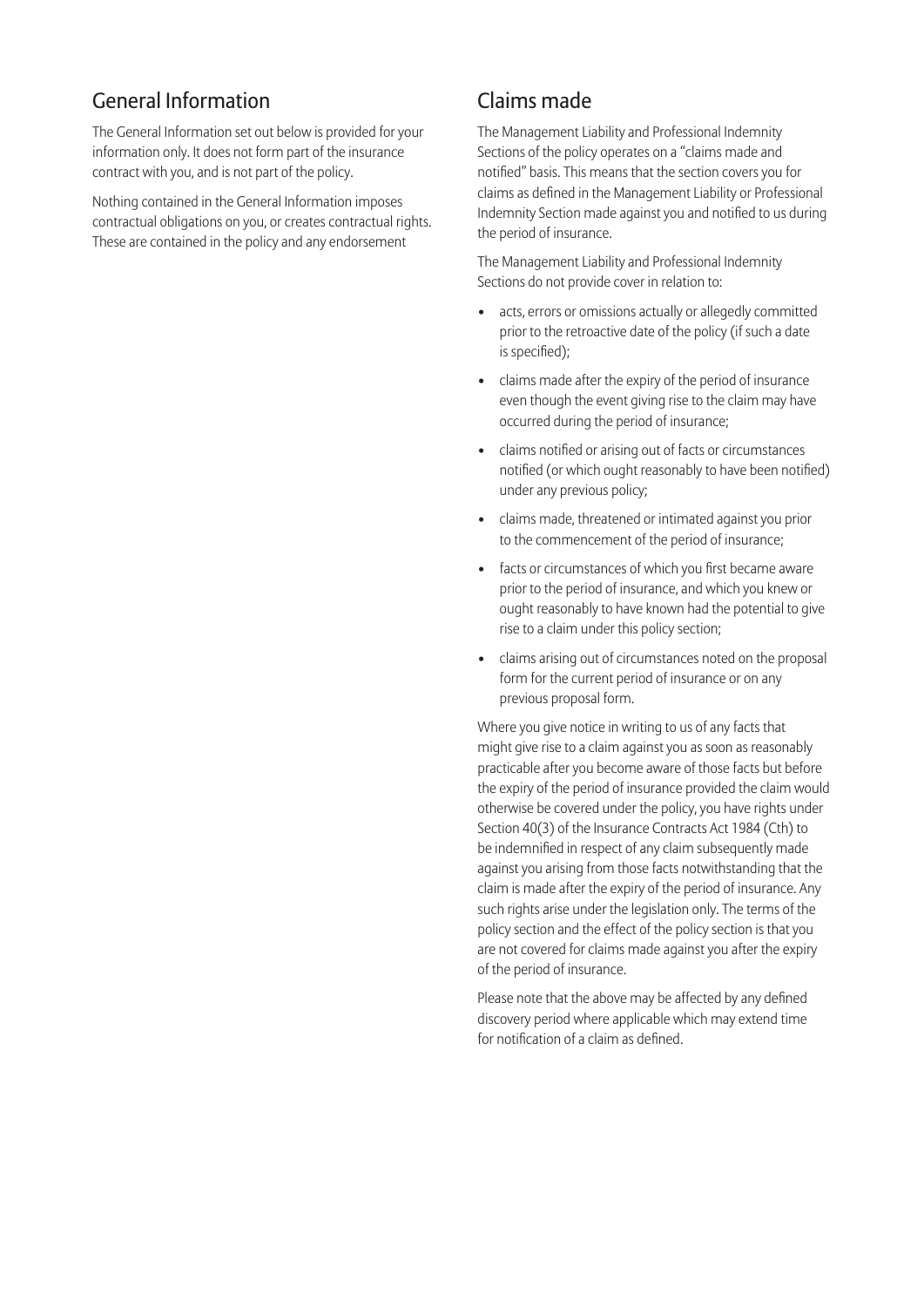This page has been left blank intentionally.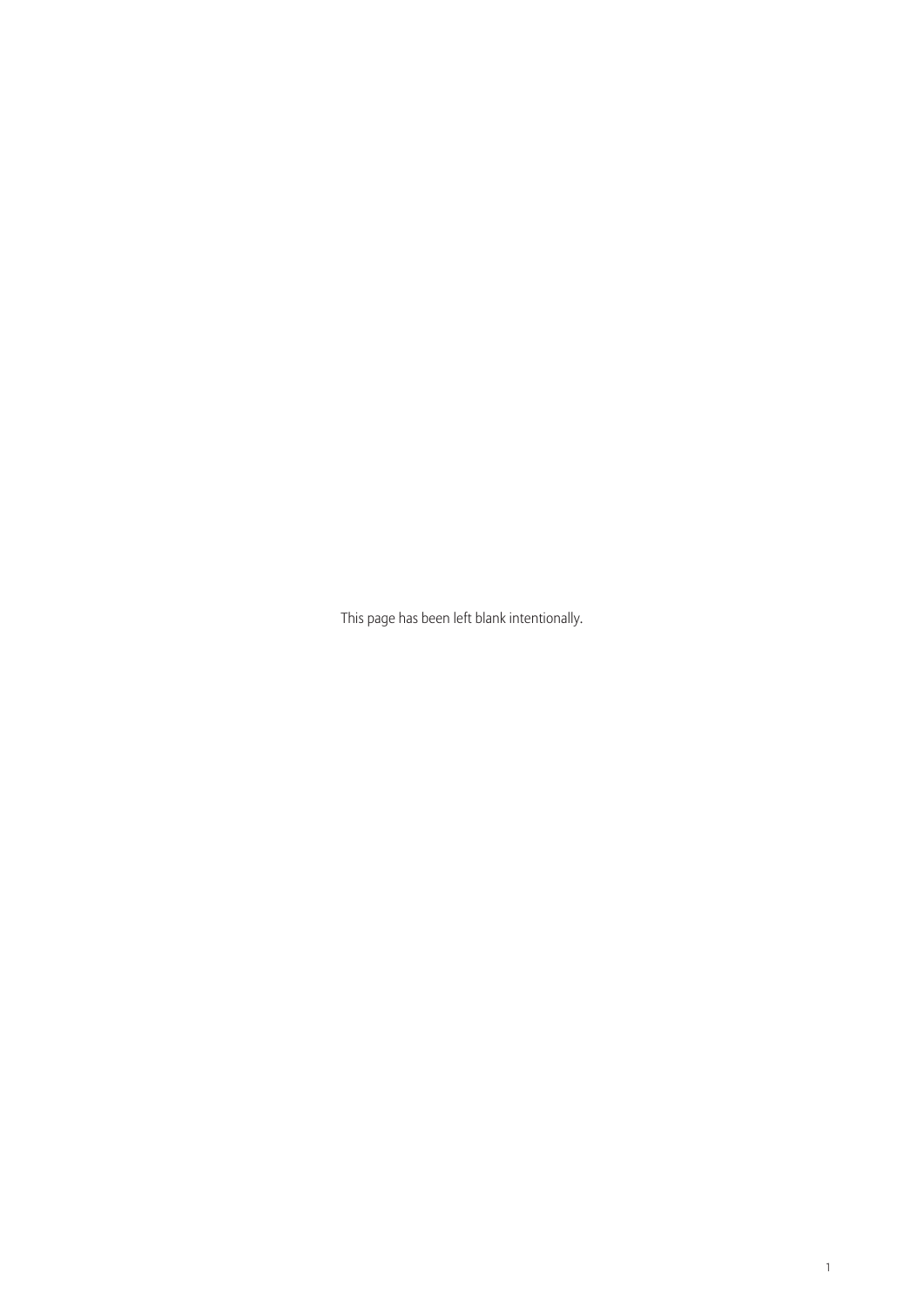## Table of contents

| Introduction                                    | 5  |
|-------------------------------------------------|----|
| <b>General definitions</b>                      | 12 |
| <b>General exclusions</b>                       | 16 |
| Claims procedure and conditions                 | 18 |
| <b>General terms and conditions</b>             | 20 |
| <b>Material Damage Section</b>                  | 23 |
| The cover                                       | 23 |
| Definitions applicable to this Section          | 23 |
| Basis of Settlement applicable to this Section  | 24 |
| Limitations of cover applicable to this Section | 25 |
| Additional benefits applicable to this Section  | 26 |
| Extra covers applicable to this Section         | 28 |
| Optional benefits applicable to this Section    | 29 |
| Specific exclusions applicable to this Section  | 29 |
| <b>Theft Section</b>                            | 31 |
| The cover                                       | 31 |
| Definitions applicable to this Section          | 31 |
| Basis of Settlement applicable to this Section  | 31 |
| Limitations of cover applicable to this Section | 32 |
| Additional benefits applicable to this Section  | 32 |
| Extra covers applicable to this Section         | 34 |
| Optional Benefits applicable to this Section    | 34 |
| Specific exclusions applicable to this Section  | 34 |
| <b>Money Section</b>                            | 35 |
| The cover                                       | 35 |
| Definitions applicable to this Section          | 35 |
| Basis of Settlement applicable to this Section  | 35 |
| Limitations of cover applicable to this Section | 36 |
| Additional benefits applicable to this Section  | 36 |
| Extra covers applicable to this Section         | 37 |
| Specific exclusions applicable to this Section  | 37 |
| <b>Glass Section</b>                            | 38 |
| The cover                                       | 38 |
| Limitations of cover applicable to this Section | 38 |
| Additional benefits applicable to this Section  | 38 |

| page |                                                            | page |
|------|------------------------------------------------------------|------|
| 5    | Extra cover applicable to this Section                     | 38   |
| 12   | Specific exclusions applicable to this Section             | 38   |
| 16   | <b>Machinery Breakdown Section</b>                         | 39   |
| 18   | The cover                                                  | 39   |
| 20   | Definitions applicable to this Section                     | 39   |
|      | Basis of Settlement applicable to this Section             | 39   |
| 23   | Limitations of cover applicable to this Section            | 39   |
| 23   | Additional benefits applicable to this Section             | 40   |
| 23   | Optional benefits applicable to this Section               | 41   |
| 24   | Specific exclusions applicable to this Section             | 41   |
| 25   | Specific conditions applicable to this Section             | 42   |
| 26   | <b>Electronic Equipment Section</b>                        | 43   |
| 28   | The cover                                                  | 43   |
| 29   | Definitions applicable to this Section                     | 43   |
| 29   | Defined Events applicable to this Section                  | 43   |
| 31   | Basis of Settlement applicable to this Section             | 43   |
| 31   | Limitations of cover applicable to this Section            | 43   |
| 31   | Additional benefits applicable to this Section             | 44   |
| 31   | Optional benefits applicable to this Section               | 45   |
| 32   | Specific exclusions applicable to this Section             | 45   |
| 32   | Specific conditions applicable to this Section             | 46   |
| 34   | <b>Public and Products Liability Section</b>               | 47   |
| 34   | The cover                                                  | 47   |
| 34   | Definitions applicable to this Section                     | 47   |
| 35   | Limit of Indemnity applicable to this Section              | 49   |
| 35   | Additional payments applicable to this Section             | 49   |
| 35   | Optional benefit applicable to this Section                | 49   |
| 35   | Specific exclusions applicable to this Section             | 49   |
| 36   | Specific conditions applicable to this Section             | 52   |
| 36   | <b>Business Interruption Section</b>                       | 53   |
| 37   | Cover type                                                 | 53   |
| 37   | Defined Events applicable to Parts A and B of this Section | 53   |
| 38   | <b>Part A Business Income Protection</b>                   | 55   |
| 38   | The cover                                                  | 55   |
| 38   | Definitions applicable to Part A of this Section           | 55   |
| 38   | Basis of Settlement applicable to Part A of this Section   | 55   |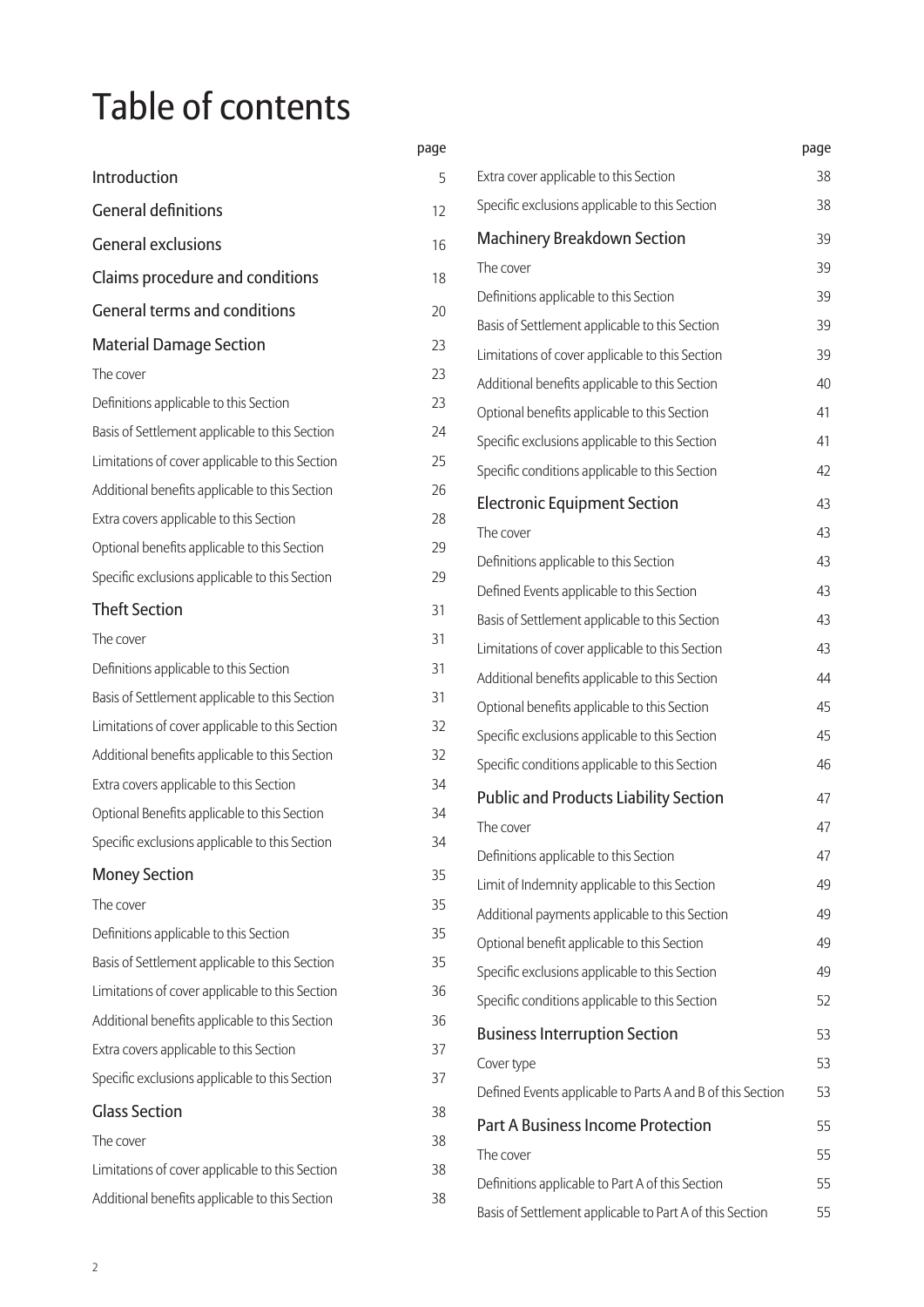|                                                                          | hañc |
|--------------------------------------------------------------------------|------|
| Limitation of cover applicable to Part A of this Section                 | 56   |
| Additional benefits applicable to Part A of this Section                 | 56   |
| Specific conditions applicable to Part A of this Section                 | 56   |
| Part B - Consequential Loss of Profits                                   | 57   |
| The cover                                                                | 57   |
| Definitions applicable to Part B of this Section                         | 57   |
| Basis of Settlement applicable to Part B of this Section                 | 57   |
| Additional benefits applicable to Part B of this Section                 | 58   |
| Optional benefits applicable to Part B of this Section                   | 58   |
| Specific conditions applicable to Part B of this Section                 | 59   |
| <b>General Property Section</b>                                          | 60   |
| The cover                                                                | 60   |
| Definitions applicable to this Section                                   | 60   |
| Basis of Settlement applicable to this Section                           | 60   |
| Limitations of cover applicable to this Section                          | 60   |
| Specific exclusions applicable to this Section                           | 61   |
| <b>Management Liability Section</b>                                      | 62   |
| Cover types                                                              | 62   |
| Definitions applicable to Part A & B of this Section                     | 62   |
| Specific exclusions applicable to Part A & B of this Section             | 63   |
| Specific conditions applicable to Part A & B of this Section             | 63   |
| Part A - Directors and Officers Liability                                | 65   |
| The cover                                                                | 65   |
| Definitions applicable to Part A of this Section                         | 66   |
| Limitations of cover applicable to Part A of this Section                | 66   |
| Additional benefits to Part A of this Section                            | 67   |
| Extra covers to Part A of this Section                                   | 67   |
| Optional benefits applicable to Part A of this Section                   | 69   |
| Specific exclusions applicable to Part A of this Section                 | 69   |
| Specific Exclusions relating to Cover Clause 3<br>- Your Liability Cover | 70   |
| Part B – Employment Practices Liability                                  | 70   |
| The cover                                                                | 70   |
| Definitions applicable to Part B of this Section                         | 70   |
| Limitations of Cover applicable to Part B of this Section                | 71   |
| Optional benefits applicable to Part B of this Section                   | 71   |
|                                                                          |      |

| page |                                                           | page |
|------|-----------------------------------------------------------|------|
| 56   | Specific exclusions application to Part B of this Section | 71   |
| 56   | Part C - Crime                                            | 72   |
| 56   | The cover                                                 | 72   |
| 57   | Definitions applicable to Part C of this Section          | 72   |
| 57   | Basis of Settlement applicable to Part C of this Section  | 72   |
| 57   | Limitations of cover applicable to Part C of this Section | 72   |
| 57   | Additional benefits applicable to Part C of this Section  | 72   |
| 58   | Specific exclusions applicable to Part C of this Section  | 73   |
| 58   | Specific conditions applicable to Part C of this Section  | 73   |
| 59   | Part D - Tax Audit                                        | 74   |
| 60   | The cover                                                 | 74   |
| 60   | Definitions applicable to Part D of this Section          | 74   |
| 60   | <b>Excess</b>                                             | 75   |
| 60   | Specific exclusions applicable to Part D of this Section  | 75   |
| 60   | Specific conditions applicable to Part D of this Section  | 75   |
| 61   | <b>Professional Indemnity Section</b>                     | 76   |
| 62   | The cover                                                 | 76   |
| 62   | Definitions applicable to this Section                    | 76   |
| 62   | Limit of Indemnity                                        | 76   |
| 63   | <b>Excess</b>                                             | 76   |
| 63   | Additional benefits applicable to this Section            | 76   |
| 65   | Specific exclusions applicable to this Section            | 77   |
| 65   | Specific conditions applicable to this Section            | 78   |
| 66   | <b>Transit Section</b>                                    | 79   |
| 66   | The cover                                                 | 79   |
| 67   | Cover types                                               | 79   |
| 67   | Definitions applicable to this Section                    | 79   |
| 69   | Basis of Settlement applicable to this Section            | 80   |
| 69   | Limitations of cover applicable to this Section           | 80   |
|      | Specific exclusions applicable to this Section            | 80   |
| 70   | Specific conditions applicable to this Section            | 81   |
| 70   | <b>Customers' Vehicles Section</b>                        | 81   |
| 70   | The cover                                                 | 81   |
| 70   | Definitions applicable to this Section                    | 81   |
| 71   | Basis of Settlement applicable to this Section            | 81   |
| 71   | <b>Excess</b>                                             | 82   |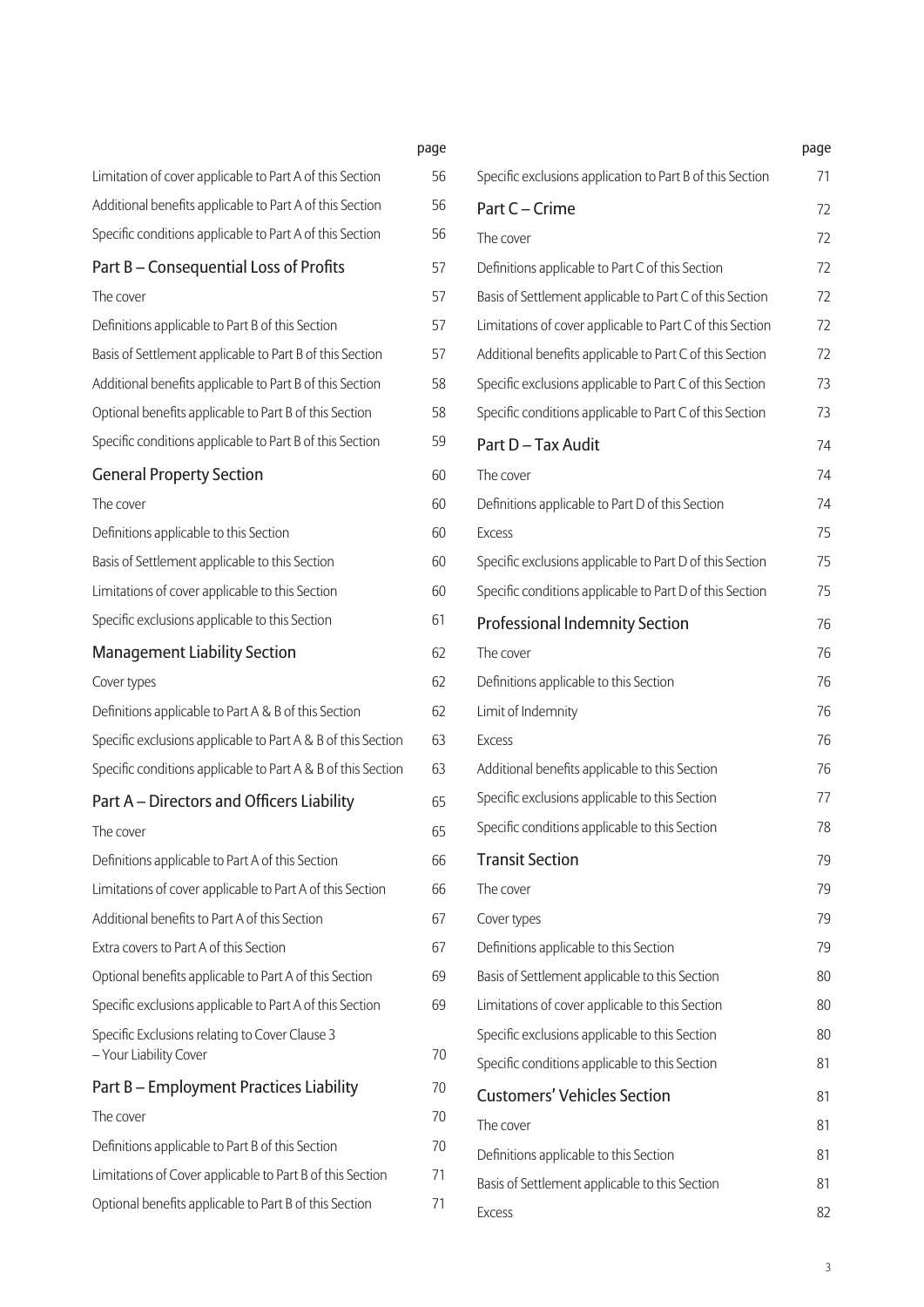|                                                                                              | page |  |
|----------------------------------------------------------------------------------------------|------|--|
| Additional benefits applicable to this Section                                               | 83   |  |
| Specific exclusions applicable to this Section                                               | 83   |  |
| <b>Commercial Motor Section</b>                                                              | 85   |  |
| Summary of covers                                                                            | 85   |  |
| Definitions applicable to this Section                                                       | 85   |  |
| Part A - Loss or Damage to Your Vehicle                                                      | 86   |  |
| The cover                                                                                    | 86   |  |
| Additional benefits applicable to Part A of this Section<br>(Loss or Damage to Your Vehicle) | 86   |  |
| Optional benefit applicable to Part A of this Section                                        | 89   |  |
| Part B - Fire and Theft                                                                      | 89   |  |
| The cover                                                                                    | 89   |  |
| Specific exclusions applicable to Part A and Part B<br>of this Section                       | 89   |  |
| Part C - Third Party Property Damage                                                         | 89   |  |
| Cover for damage to other people's property (legal liability)                                | 89   |  |
| Limit of indemnity                                                                           | 90   |  |
| Additional benefits applicable to Part C of this Section                                     | 90   |  |
| Specific exclusions applicable to Part C of this Section                                     | 91   |  |
| Specific exclusions applicable to this Section                                               | 92   |  |
| Specific conditions applicable to this Section                                               | 93   |  |
| Making a claim                                                                               | 94   |  |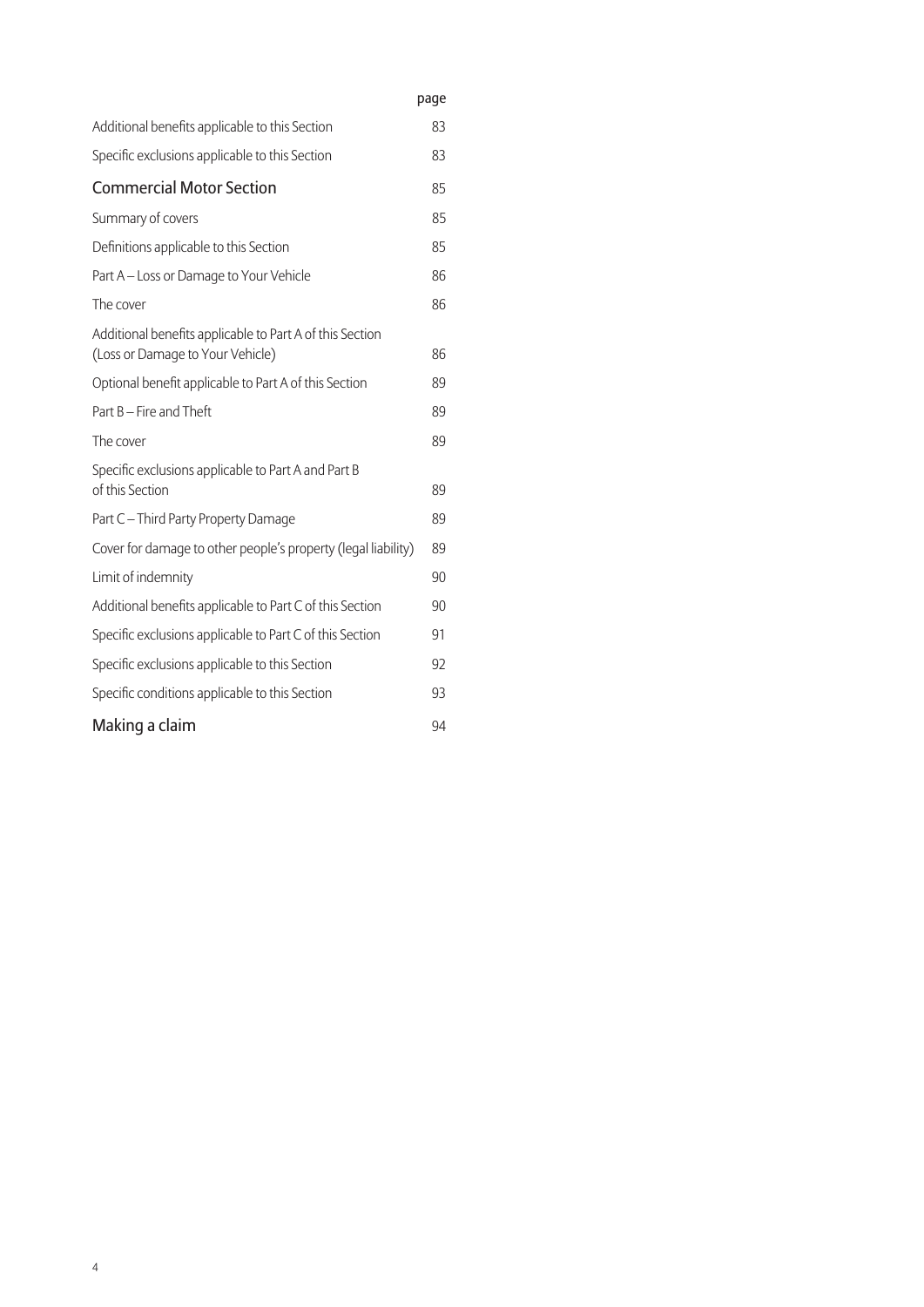## Introduction

Welcome and thank You for choosing Allianz Motor Trades Pack Policy.

## About Allianz

The insurer of this product is Allianz Australia Insurance Limited ABN 15 000 122 850 (Allianz) AFS Licence No. 234708, an authorised Australian insurer, regulated by the Australian Prudential Regulation Authority (APRA).

Allianz is one of Australia's largest general insurers. We utilise years of local expertise, combined with global experience to offer a wide range of products and services to Our customers. As a member of the worldwide Allianz Group, We are committed to continuous improvement of Our products and services and strive to achieve this through knowledge transfer within the Group, dedicated technical research units, sharing globally new product developments and a wide range of risk management services.

## Summary of the available covers

Not everything is covered by the Policy. The following is a limited summary only and as such does not form part of the terms of Your insurance. All cover is subject to the applicable Sum Insured, Limit of Indemnity, other limits and sub-limits and terms, conditions, exclusions and limitations that are not listed in the summary. You should read the Policy carefully to fully understand the extent of cover provided.

In some circumstances:

- You must take out cover under a specific Section of the Policy in order to be eligible for any cover under the Policy; or
- You may only be eligible to take out cover under a particular Section of the Policy if You are also covered under another Section of the Policy.

These eligibility criteria are subject to change from time to time and We will advise You of any criteria that may apply at the time of Your application.

The Policy does not automatically provide cover for loss or damage caused by Flood.

There is an option to apply for cover for Flood under the Material Damage Section. Where We agree to provide this cover it will be shown on the Schedule.

| <b>Sections</b>             | Summary of covers<br>(This table is not to be relied on as an accurate description of cover. See relevant Section for details,<br>relevant limits, and specific conditions and exclusions that apply)                                                                                                                      |
|-----------------------------|----------------------------------------------------------------------------------------------------------------------------------------------------------------------------------------------------------------------------------------------------------------------------------------------------------------------------|
| <b>Material Damage</b>      | This Section covers You for Property Insured that is accidentally Damaged at the Situation during<br>the Period of Insurance which is not otherwise excluded and provides a number of automatic<br>additional benefits and extra covers. There is an optional benefit to include cover for Flood.                          |
| Theft                       | This Section covers the cost of replacing or repairing Property Insured following Theft from the<br>Situation happening during the Period of Insurance and provides a number of additional benefits<br>and an extra cover. There is an optional benefit to include cover for Theft of a Customers' Vehicle<br>using a key. |
| Money                       | This Section covers You for Loss of Money in Transit, Money on the Situation, Money in a Locked<br>Safe or Locked Strongroom and Money in Your private residence and Damage to Safes or<br>Strongrooms that occurs during the Period of Insurance. It also includes a number of additional<br>benefits and extra covers.   |
| <b>Glass</b>                | This Section covers You for accidental Breakage of Glass at the Situation occurring during the<br>Period of Insurance and provides a number of additional benefits and an extra cover.                                                                                                                                     |
| Machinery Breakdown         | This Section covers You for Breakdown to Your Machinery occurring at the Situation during the<br>Period of Insurance. It also provides a number of additional and optional benefits.                                                                                                                                       |
| <b>Electronic Equipment</b> | This Section covers You for Damage to Your Property Insured as a result of a Defined Event<br>(accidental Damage including Breakdown or Breakdown only). It also provides a number of<br>additional and optional benefits.                                                                                                 |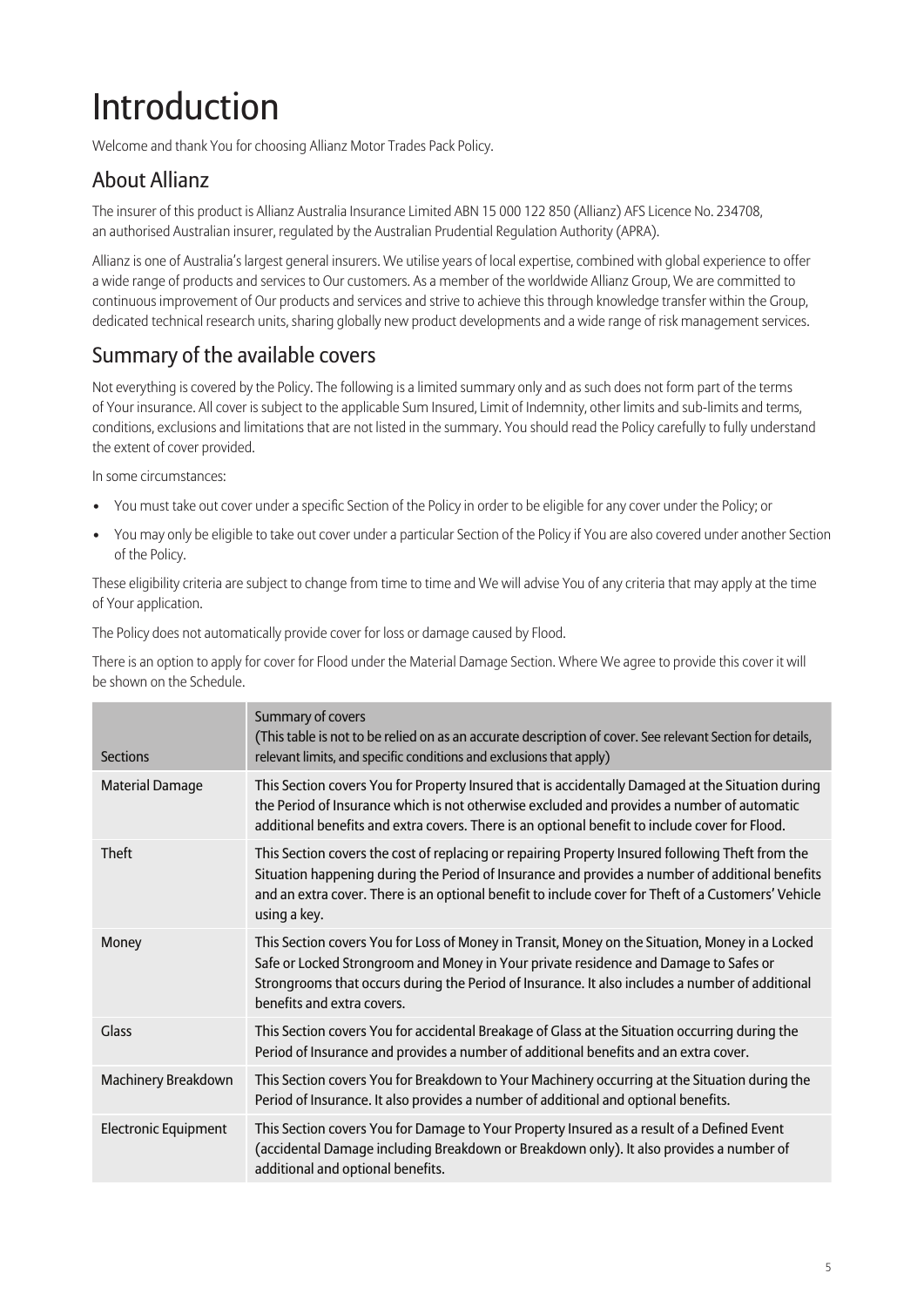| <b>Sections</b>                         | Summary of covers<br>(This table is not to be relied on as an accurate description of cover. See relevant Section for details,<br>relevant limits, and specific conditions and exclusions that apply)                                                                                                                                                                                |
|-----------------------------------------|--------------------------------------------------------------------------------------------------------------------------------------------------------------------------------------------------------------------------------------------------------------------------------------------------------------------------------------------------------------------------------------|
| <b>Public and Products</b><br>Liability | This Section covers You or any Insured Person for amounts You become legally liable to pay<br>as compensation for Personal Injury, Property Damage and/or Advertising Liability happening<br>during the Period of Insurance within the Territorial Limits as a result of an Occurrence in<br>connection with Your Business. It also provides a number of additional payments.        |
| <b>Business Interruption</b>            | This Section covers You for Consequential Loss from the interruption of or interference with the<br>Business that is caused by a Defined Event that occurs during the Period of Insurance. There are<br>three cover types available:<br>Part A - Business Income Protection; or<br>Part B - Consequential Loss of Profits; .<br>Your cover selection will be shown in Your Schedule. |
| <b>General Property</b>                 | This Section covers You for the cost of repairing or replacing the Property Insured that is<br>accidentally Damaged during the Period of Insurance.                                                                                                                                                                                                                                  |
| <b>Management Liability</b>             | This Section has four cover types available:<br>Part A - Directors and Officers Liability;<br>Part B - Employment Practices Liability;<br>Part C - Crime; and<br>Part D - Tax Audit.<br>It also includes a number of additional benefits, extra covers and an optional benefit.                                                                                                      |
| <b>Professional Indemnity</b>           | This Section covers You and any Insured Person against civil liability for Damages and awards<br>of claimants' costs arising from any Claim that arises and is notified to Us during the Period<br>of Insurance from the provision of or failure to provide Professional Services. It also provides<br>a number of additional benefits.                                              |
| Transit                                 | This Section covers You for Damage to Property Insured whilst in Transit anywhere within the<br>Territorial Limits during the Period of Insurance. There are three cover types available:<br>Part A - Fire, collision and overturning;<br>Part B - Fire, collision and overturning and theft; or<br>Part C - All Risks not excluded.                                                 |
| <b>Customers' Vehicles</b>              | This Section covers You for Accidental Damage to Customers' Vehicles and Your legal liability<br>arising from the use of Customers' Vehicles while being driven by You or Your employees in the<br>conduct of Your Business during the Period of Insurance.                                                                                                                          |
| <b>Commercial Motor</b>                 | You can select from the following covers:<br>A) Comprehensive<br>Part A - Loss or Damage to Your Vehicle; and<br>$\bullet$<br>Part C - Third Party Property Damage<br>$\bullet$<br>B) Fire and Theft<br>Part B - Fire and Theft; and<br>Part C - Third Party Property Damage<br>C) Third Party Property Damage only<br>Part C - Third Party Property Damage                          |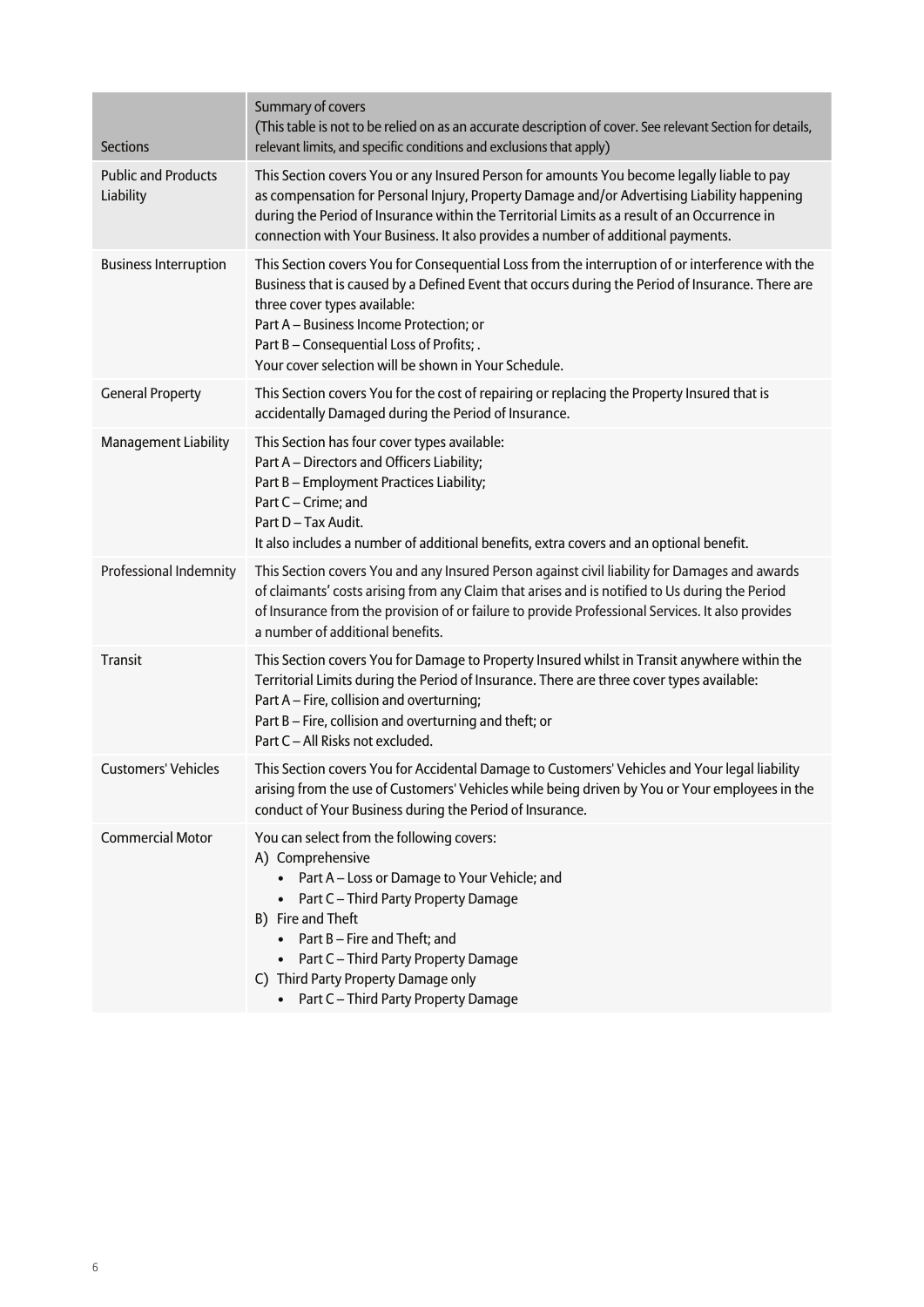## About this insurance

This is an important document. You should read it carefully before making a decision to purchase this insurance. It will help You to:

- decide whether this insurance will meet Your needs; and
- compare it with other products You may be considering.

Please note that any recommendation or opinion in this document is of a general nature only and does not take into account Your objectives, financial situation or needs.

You need to decide if this insurance is right for You and You should read all of the documents that make up the Policy to ensure You have the cover You need.

Preparation date: 01/08/2021.

### Our contract with You

Where We agree to enter into a Policy with the Insured it is a contract of insurance between Us and the Insured. The Policy consists of:

- this document which sets out the standard terms of Your cover and its limitations;
- the current Schedule issued by Us. The Schedule is a separate document, which shows the insurance details relevant to You. It may include additional terms, conditions and exclusions relevant to You that amend the standard terms of this document. Only those Sections shown as covered in Your Schedule are insured; and
- any other change to the terms of the Policy otherwise advised by Us in writing (such as an Endorsement or Supplementary PDS) before You enter into the Policy or where required or permitted by law. These written changes may vary or modify the above documents.

These are all important documents and should be carefully read together and kept in a safe place for future reference.

We reserve the right to change the terms of the Policy where permitted to do so by law.

Any new or replacement Schedule We may send the Insured, detailing changes to Your insurance or the Period of Insurance, will become the current Schedule, which You should carefully read and retain.

## Understanding Your Policy and its important terms and conditions

To properly understand the significant features, benefits and risks of this insurance You need to carefully read:

- about each of the available cover types and benefits in the relevant Section of the Policy (the standard cover provided under each Section can be affected by the following);
- the rest of this "Introduction" section this sets out how You apply for cover, the basis on which We insure You, the Duty of Disclosure You need to meet before We insure You, Our privacy information, Our dispute resolution procedures and other important information;
- the "General definitions" section this sets out what We mean by certain words used in the Policy. These words begin with a capital letter throughout this document. Each Section may also contain definitions relevant to that Section of the Policy;
- the "General exclusions" section this sets out the general exclusions and limits that apply to all covers and benefits;
- the "General terms and conditions" section this sets out certain general rights and obligations that You and We have;
- all of the documents that make up the Policy, including the Schedule and any Endorsements or other written changes to the cover We issue You with before You enter the Policy or where required or permitted by law – these contain specific details relevant to You and can affect the cover.

Headings are provided for reference only and do not form part of Your Policy for interpretation purposes.

## Applying for cover

When You apply by completing Our application process You need to provide the information We require to determine whether to issue a Policy and if so, on what terms, including (to the extent they are optional):

- the covers and benefits You want (including the property You wish to cover);
- the limits You want;
- the Period of Insurance You want;
- whether You want any third parties to be noted as having an interest;
- the Excesses that You want to contribute for certain claims:
- whether any standard terms need to be varied (this may be by way of an Endorsement).

Where We agree to issue a Policy, cover is provided on the basis:

- that You have paid or agreed to pay Us the Premium for the cover provided;
- of the verbal and/or written information provided by You which must have been given in accordance with Your Duty of Disclosure.

If You fail to comply with Your Duty of Disclosure, We may be entitled to refuse or reduce Our liability under the Policy in respect of a claim to the extent We are prejudiced by Your failure and/or We may cancel the Policy. If You have told Us something which is fraudulent, We also have the option of avoiding the Policy (i.e. treating it as if it never existed).

Your Duty of Disclosure and the consequences of nondisclosure, are provided under the heading "Your Duty of Disclosure".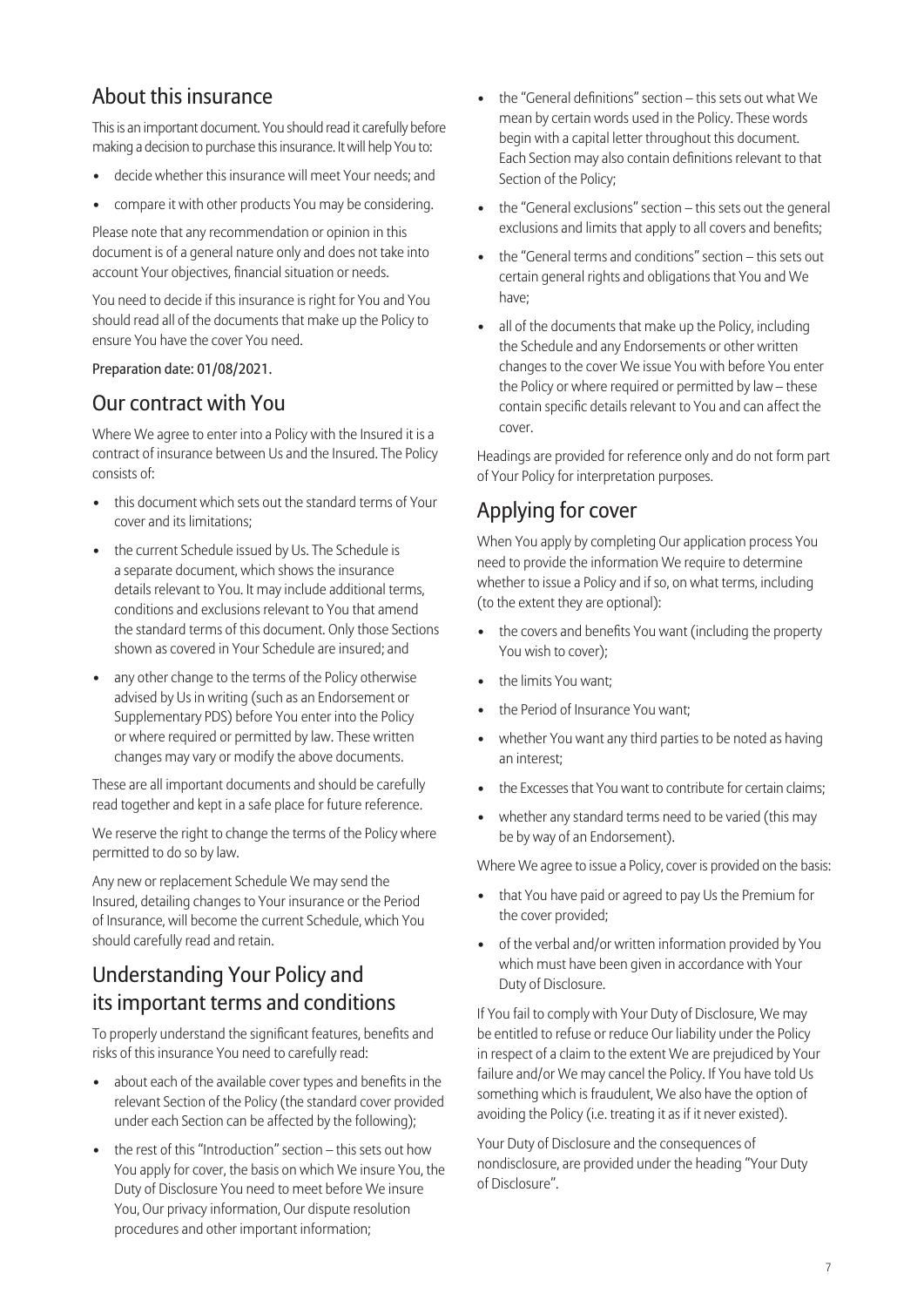## Cooling off period

We will refund all Premium paid for cover under the Policy, less any government taxes or duties that are non-refundable or remain payable by us if You request cancellation of the Policy within 14 days of its commencement. To do this, You must advise Us in writing. You will not receive a refund if You have made or are entitled to make a claim under the Policy.

After the cooling off period has ended, You still have cancellation rights, however We may deduct a pro rata proportion of the Premium for time on risk, plus all or part of any government taxes, levies or duties. In the event that You have made a claim under the Policy and We have agreed to pay the full Sum Insured for Your Property Insured or Limit of Indemnity, no return of Premium will be made. (Refer to "General terms and conditions – 5. Cancellation rights" of the Policy on page 20 for full details).

## What is covered

Where We have entered into a Policy with You, We will insure You for:

- loss or Damage caused by one or more of the covered insured events; and
- the other covered benefits, as set out in the Policy occurring during the Period of Insurance.

Other persons may be entitled to cover, but only if specified as so entitled and limited only to the extent and interest specified.

## Some words have special meanings

Certain words used in the Policy have special meanings. The "General definitions" section of this document on pages 12 to 15 contains such terms. In some cases, certain words may be given a special meaning in a particular Section of the Policy when used or in the other documents making up the Policy.

## GST Notice

The Policy has a GST provision in relation to Premium and Our payment to You for claims. It may have an impact on how You determine the amount of insurance You need. Please read carefully. Seek professional advice if You have any queries about GST and Your insurance.

#### Sums Insured

All monetary limits in the Policy may be adjusted for GST in some circumstances (see below).

#### Claim settlements – Where We agree to pay

When We calculate the amount We will pay You, We will have regard to the items below:

#### Acquisition of goods, services or repairs

Where You are liable to pay an amount for GST in respect of an acquisition relevant to Your claim (such as services to repair a Damaged item insured under the Policy) We will pay the GST amount.

We will pay the GST amount in addition to the Sum Insured or Limit of Indemnity or other limits shown in the Policy or in the Schedule (unless We state GST is included in Sum Insured or Limit of Indemnity).

If Your Sum Insured or Limit of Indemnity is not sufficient to cover Your loss, We will only pay the GST amount that relates to Our settlement of Your claim.

We will reduce the GST amount We pay by the amount of any input tax credits to which You are or would be entitled.

#### Payment as compensation

Where We make a payment under the Policy as compensation instead of payment for a relevant acquisition, We will reduce the amount of the payment by the amount of any input tax credit that You would have been entitled to had the payment been applied to a relevant acquisition.

Where the Policy insures business interruption, We will (where relevant) pay You on Your claim by reference to the GST exclusive amount of any supply made by Your Business that is relevant to Your claim.

#### Disclosure – Input tax credit entitlement

If You register, or are registered, for GST You are required to tell Us Your entitlement to an input tax credit on Your Premium. If You fail to disclose or You understate Your entitlement, You may be liable for GST on a claim We may pay. The Policy does not cover You for this GST liability, or for any fine, penalty or charge for which You may be liable.

## Your obligation to comply with the Policy terms and conditions

You are required to comply with the terms and conditions of the Policy. Please remember that if You do not comply with any term or condition, We may (to the extent permitted by law) decline or reduce any claim payment to the extent We are prejudiced by Your noncompliance and/or cancel Your Policy.

If more than one person is insured under the Policy, a failure or wrongful action by one of those persons may adversely affect the rights of any other person insured under the Policy.

## How to make a claim

If You need to make a claim under the Policy, please refer to "Claims procedure and conditions" from pages 18 to 19.

## How We settle claims

Where We agree to reinstate or replace Damaged property, We will replace Your property with new goods or repair it using new materials. If You ask for a cash settlement instead, We will deduct an amount for wear, tear and depreciation. This amount depends on the age of the Damaged item and the expected useful life.

More details around how We settle claims are provided in this document under the Basis of Settlement sections within each Section.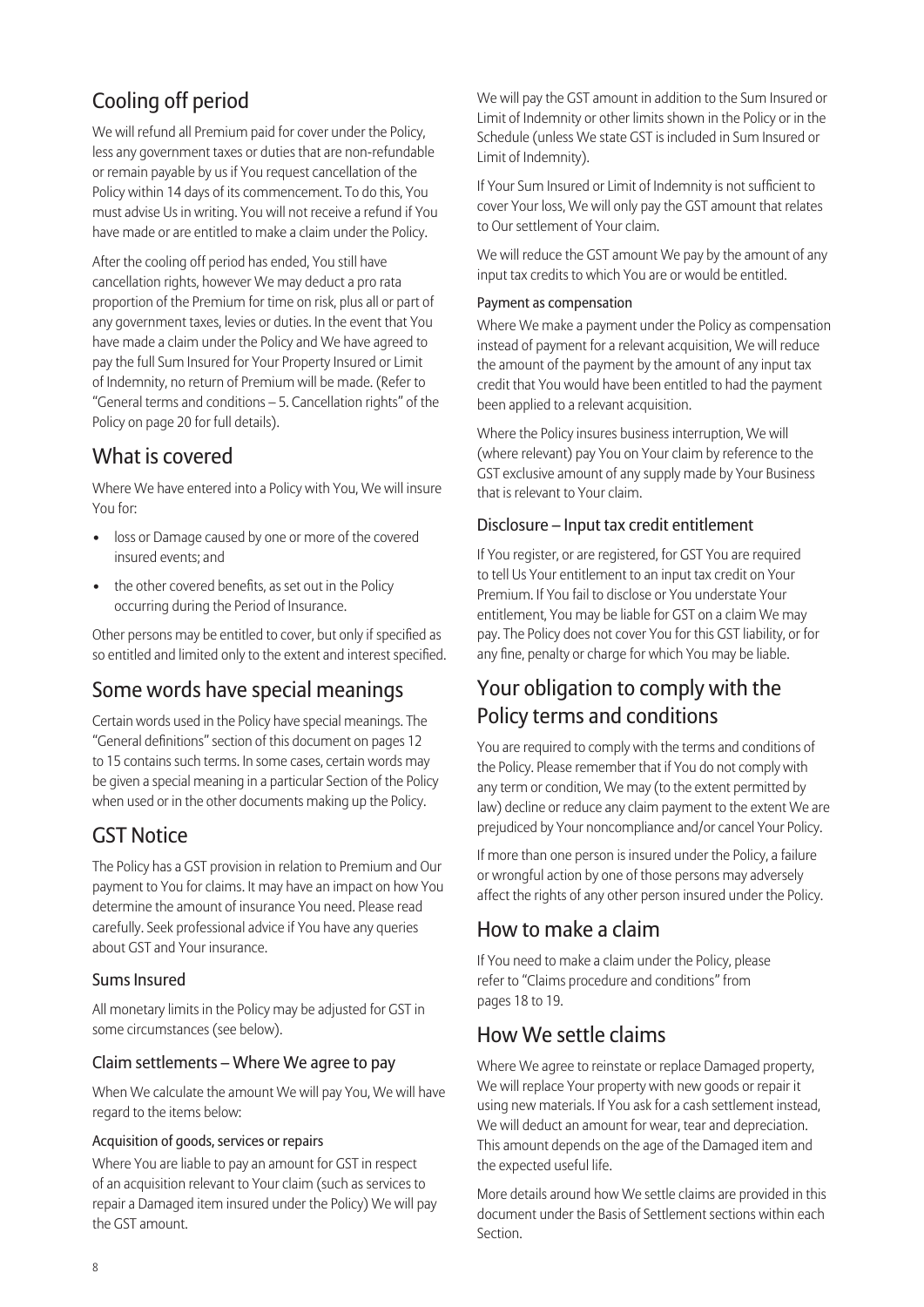## How We calculate Your Premium

The amount of Your Premium is determined by taking a number of different matters into account. You can seek a quote at any time.

It is important for You to know in particular that the Premium varies depending on the information We receive from You about the risk to be covered by Us. The higher the risk is (e.g. high claims experience), the higher the Premium will be. Based on Our experience and expertise as an insurer, We decide what factors increase Our risk and how they should impact on the Premium.

We calculate Your Premium on the basis of information that We receive from You when You apply for the insurance.

Some factors impacting Premiums include:

- Your nominated Sum Insured/Limit of Indemnity;
- where Your Business is situated:
- the materials used in the construction of Your Building(s);
- the nature of Your Business:
- security measures used for Your Property Insured (e.g. alarms, deadlocks); and
- any additional Excess You nominate to pay above Our basic Excess. This means that when You purchase a Policy You may elect to take a higher Excess in the event of a claim, which will reduce the cost of Your Premium. If You are interested in this, You should ask Your intermediary or Us to supply You with quotes based on differing amounts of Excesses.

Your Premium also includes amounts that take into account Our obligation to pay any relevant compulsory government charges, taxes or levies (e.g. Stamp Duty, GST, Emergency and Fire Services Levy) in relation to Your Policy. These amounts will be set out separately on Your Schedule as part of the total Premium payable.

In cases where We are required to pay an estimated amount (e.g. for Fire Services Levies) based on criteria set by the Government, We allocate to the Policy Our estimate of the amount We will be required to pay. We may over or under recover in any particular year but We will not adjust Your Premium because of this. You can ask Us for more details if You wish.

Minimum premiums prior to charges may apply. In some cases, discounts may apply if You meet certain criteria We set. Any discounts/ entitlements only apply to the extent any minimum premium is not reached. If You are eligible for more than one, We also apply each of them in a predetermined order to the Premium (excluding taxes and government charges) as reduced by any prior applied discounts/ entitlements. Any discounts will be applied to the base premium calculated prior to any taxes being added.

When You apply for this insurance, You will be advised of the total Premium amount payable, when it needs to be paid and how it can be paid. This amount will be set out in the Schedule, which will be sent to You after the entry into the

Policy. If You fail to pay We may reduce any claim payment by the amount of Premium owing and/or cancel the Policy in accordance with the process set out in the "Cancellation Rights" section. Special rights and obligations apply to instalment Premium payments as set out below.

### Paying Your Premium

You must pay Your Premium by the due date. If We do not receive Your Premium by this date or Your payment is dishonoured, We may be entitled to reduce or refuse to pay a claim and cancel the Policy in accordance with the process set out in the "Cancellation Rights" section.

#### Premium payment by direct debit

You may have chosen to pay the Premium for this insurance by direct debit from a financial institution holding Your account. If You choose this option, the financial institution may dishonour the direct debit payment due to lack of funds in Your account. If this occurs, We will charge You for any direct and indirect costs which We incur arising from the payment being dishonoured.

### Instalment premiums

If You pay Your Premium by instalments refer to the "General terms and conditions" section for important details on Your and Our rights and obligations.

In some cases a service fee will apply where You select to pay Your Premium by instalments. We tell You the total amount payable when You apply and when and how it can be paid. This is confirmed in the Schedule We issue to You.

If You pay Your Premium by way of instalments and the premium instalment remains unpaid, We will let You know and We will try to deduct the overdue amount along with Your next regular payment on the next instalment due date. If the next attempt to deduct the outstanding amount and the next instalment amount fails, We will cancel Your Policy for non-payment. We will send You a notice advising You of cancellation and cancellation will be effective 14 days from the date on this notice. So it's important that You pay Your instalments on time. If You can't, You should get in touch with Us immediately.

### Renewal procedure

Before Your Policy expires We will advise You whether We intend to offer renewal and if so on what terms.

This document also applies for any offer of renewal We may make, unless We tell You otherwise.

It is important that You check the terms of any renewal offer before renewing to satisfy Yourself that the details are correct. In particular, check the Sum Insured amounts and Excess(es) applicable and to ensure the levels of cover are appropriate for You.

Please note that You need to comply with Your Duty of Disclosure before each renewal (see below).

Each renewal is a separate Policy, not an extension of the prior Policy.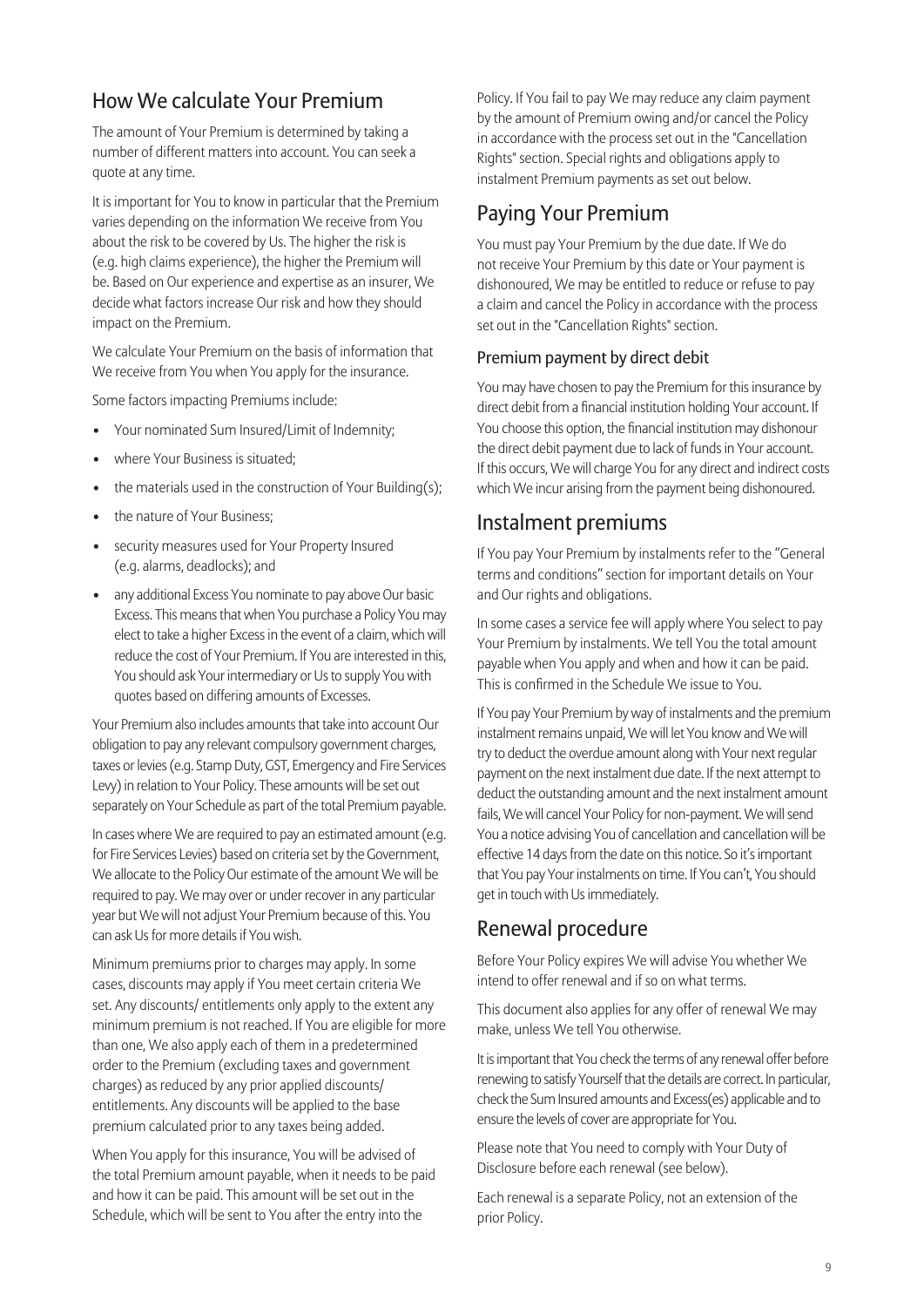#### Automatic Renewal

Where You pay Your Premium by instalments, or have otherwise authorised Us to deduct Your Premium by direct debit to Your nominated account/credit card, We will send You a renewal notice at least 14 days prior to the expiry of the Policy advising if We are prepared to offer renewal, and on what terms and whether We will automatically renew the Policy or not.

Where You receive a renewal offer, You must tell Us if the information contained in it is incorrect or incomplete and You must comply with Your "Duty of Disclosure". If You do not We may reduce or refuse to pay a claim or cancel the renewed policy.

If nothing needs to be disclosed and You are happy with the renewal offer terms and conditions, You do not have to do anything as We will automatically renew based on those terms and conditions and deduct/charge the new renewal Premium from Your nominated account/credit card, unless You tell Us not to.

Should You not wish to take up the automatic renewal offer You must contact Us prior to the renewal to advise Us.

## Your Duty of Disclosure

Before You enter into a contract of insurance with Us, You have a duty under the Insurance Contracts Act 1984 to disclose to Us every matter that You know, or could reasonably be expected to know, is relevant to Our decision whether to accept the risk of the insurance and, if so, on what terms.

You have the same duty to disclose those matters to Us before You renew, extend, vary or reinstate the contract. This duty of disclosure applies until the contract is entered into (or renewed, extended, varied or reinstated as applicable).

Your duty however does not require disclosure of any matter:

- that diminishes the risk to be undertaken by Us; or
- that is of common knowledge; or
- that We know or, in the ordinary course of Our business as an insurer, ought to know; or
- as to which compliance with Your duty is waived by Us.

#### Non-disclosure

If You fail to comply with Your Duty of Disclosure, We may be entitled to reduce Our liability under the contract in respect of a claim, cancel the contract or both.

If Your non-disclosure is fraudulent, We may also have the option of avoiding the contract from its beginning.

## Privacy Notice

At Allianz, We give priority to protecting the privacy of Your personal information. We do this by handling personal information in a responsible manner and in accordance with the Privacy Act 1988 (Cth).

#### How We Collect Your Personal Information

We usually collect Your personal information from You or Your agents. We may also collect it from Our agents and service providers; other insurers and insurance reference bureaus; people who are involved in a claim or assist Us in investigating or processing claims, including third parties claiming under Your Policy, witnesses and medical practitioners; third parties who may be arranging insurance cover for a group that You are a part of; law enforcement, dispute resolution, statutory and regulatory bodies; marketing lists and industry databases; and publicly available sources.

#### Why We Collect Your Personal Information

We collect Your personal information to enable Us to provide Our products and services, including to process and settle claims; make offers of products and services provided by Us, Our related companies, brokers, intermediaries, and business partners and others that We have an association with that may interest You; and conduct market or customer research to determine those products or services that may suit You. You can choose not to receive product or service offerings from Us (including product or service offerings from Us on behalf of Our brokers, intermediaries and/or Our business partners) or Our related companies by calling the Allianz Direct Marketing Privacy Service Line on 1300 360 529, EST 8am to 6pm Monday to Friday, or going to Our website's Privacy section at www.allianz.com.au.

If You do not provide Your personal information We require, We may not be able to provide You with Our services, including settlement of claims.

#### Who We Disclose Your Personal Information To

We may disclose Your personal information to others with whom We have business arrangements for the purposes listed in the paragraph above or to enable them to offer their products and services to You. These parties may include insurers, intermediaries, reinsurers, insurance reference bureaus, related companies, Our advisers, persons involved in claims, external claims data collectors and verifiers, parties that We have an insurance scheme in place with under which You purchased Your Policy (such as a financier or motor vehicle manufacturer and/or dealer). Disclosure may also be made to government, law enforcement, dispute resolution, statutory or regulatory bodies, or as required by law.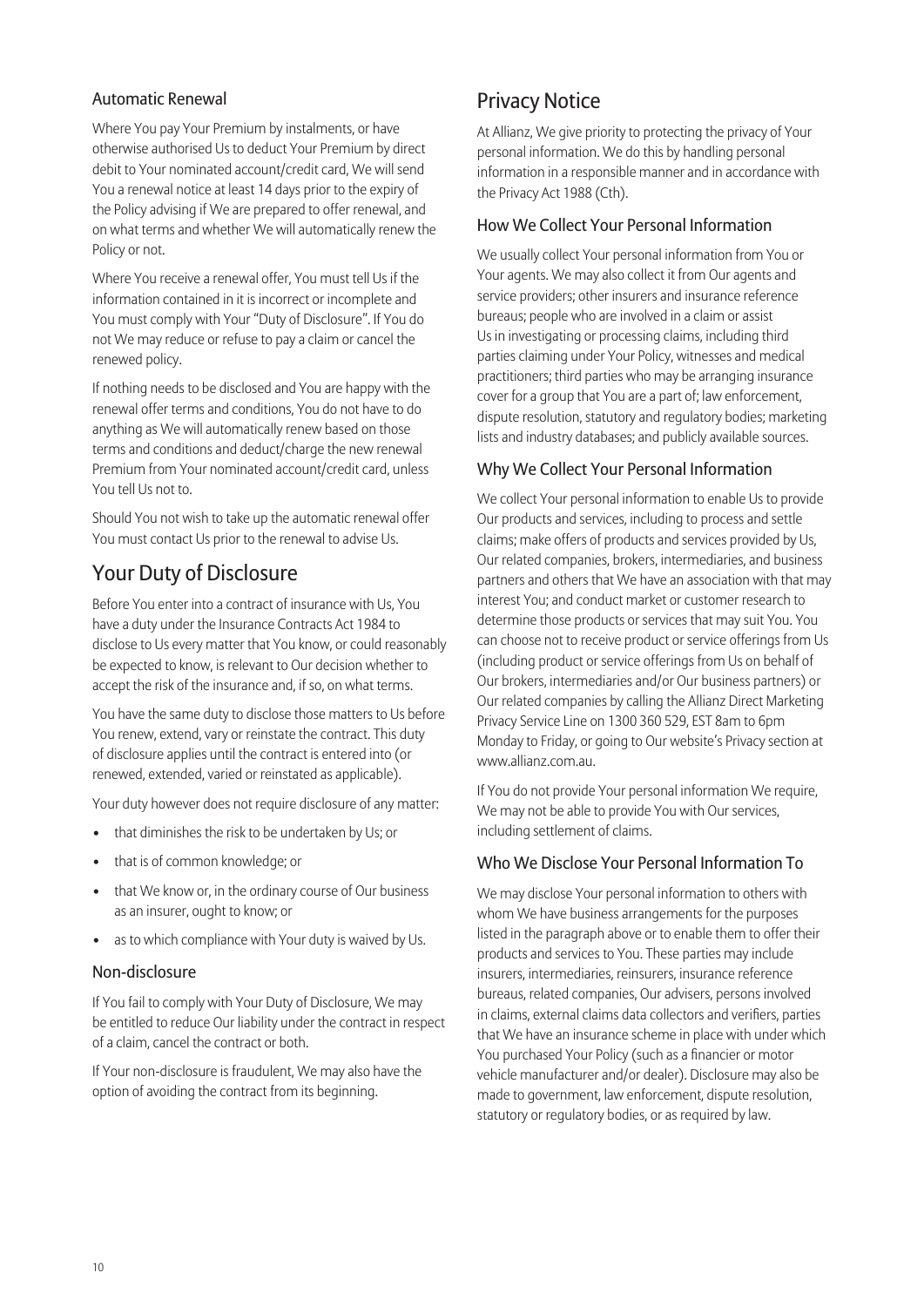#### Disclosure Overseas

Your personal information may be disclosed to other companies in the Allianz Group, business partners, reinsurers and service providers that may be located in Australia or overseas. The countries this information may be disclosed to will vary from time to time, but may include Canada, Germany, New Zealand, United Kingdom, United States of America and other countries where the Allianz Group has a presence or engages subcontractors. We regularly review the security of Our systems used for sending personal information overseas. Any information disclosed may only be used for the purposes of collection detailed above and system administration.

#### Access to Your Personal Information and Complaints

You may ask for access to the personal information We hold about You and seek correction by calling 1300 360 529 EST 8am–6pm, Monday to Friday. Our Privacy Policy contains details about how You may make a complaint about a breach of the privacy principles contained in the Privacy Act 1988 (Cth) and how We deal with complaints.

Our Privacy Policy is available at www.allianz.com.au.

#### Telephone Call Recording

We may record incoming and/or outgoing telephone calls for training or verification purposes. Where We have recorded a telephone call, We can provide You with a copy at Your request, where it is reasonable to do so.

#### Your consent

By providing Us with personal information You and any other person You provide personal information for, consent to these uses and disclosures until You tell Us otherwise. If You wish to withdraw Your consent, including for things such as receiving information on products and offers by Us or persons We have an association with, please contact Us.

## General Insurance Code of Practice

The General Insurance Code of Practice was developed by the Insurance Council of Australia to further raise standards of practice and service across the insurance industry.

The Code Governance Committee (CGC) is an independent body that monitors and enforces insurers' compliance with the Code.

You can obtain more information on the Code of Practice and how it assists You by contacting Us. Contact details are provided on the back cover of this PDS.

For more information on the Code Governance Committee (CGC) go to https://insurancecode.org.au/.

## **Complaints**

If You are dissatisfied with Our service in any way contact Us and We will attempt to resolve the matter in accordance with Our internal dispute resolution procedures.

If We do not make a decision within the period that We tell You we will respond, We will tell You about Your right to lodge a complaint with an external dispute resolution scheme.

If You are not happy with Our response, You can refer Your complaint to AFCA subject to its terms of reference. AFCA provides a free and independent dispute resolution service for consumers who have general insurance disputes falling within its terms.

AFCA's contact details are:

The Australian Financial Complaints Authority

|        | Online: www.afca.org.au                   |
|--------|-------------------------------------------|
| Email: | info@afca.org.au                          |
|        | Phone: 1800 931 678                       |
| Mail:  | Australian Financial Complaints Authority |
|        | GPO Box 3 Melbourne VIC 3001              |

For more information on how we handle complaints you can request a copy of our procedures, using our contact details on the back cover.

## Agency arrangements and agent's remuneration

If Your Policy has been issued through Our agent, or a broker who is acting under a binder agreement with Us, then they are acting as Our agent and not as Your agent. If Your Policy has been issued by a broker, other than a broker acting under an agency/binder arrangement with Us, then the broker is acting as Your agent.

When the Policy has been arranged through an intermediary, remuneration (such as commission) is payable by Us to them for arranging the insurance. You can ask them or Us for more information.

## Financial Claims Scheme

In the unlikely event Allianz Australia Insurance Limited were to become insolvent and could not meet its obligations under the Policy, a person entitled to claim may be entitled to payment under the Financial Claims Scheme. Access to the Scheme is subject to eligibility criteria. More information can be obtained from http://www.fcs.gov.au.

## Terrorism Insurance Act

We have determined that the Policy (or part of it) is a Policy to which the Terrorism Insurance Act 2003 applies. We may elect to reinsure part or all of Our liability under the Act with the Commonwealth Government reinsurer, the Australian Reinsurance Pool Corporation (ARPC).

As a consequence, We may be required to pay a premium to ARPC and that amount (together with the cost of that part of the cover provided by Us and administrative costs associated with the legislation) is reflected in the Premium charged to You. As with any other part of the Premium, it is subject to government taxes and charges such as GST, Stamp Duty and where applicable, Fire Service Levy.

For further information contact Allianz or Your intermediary.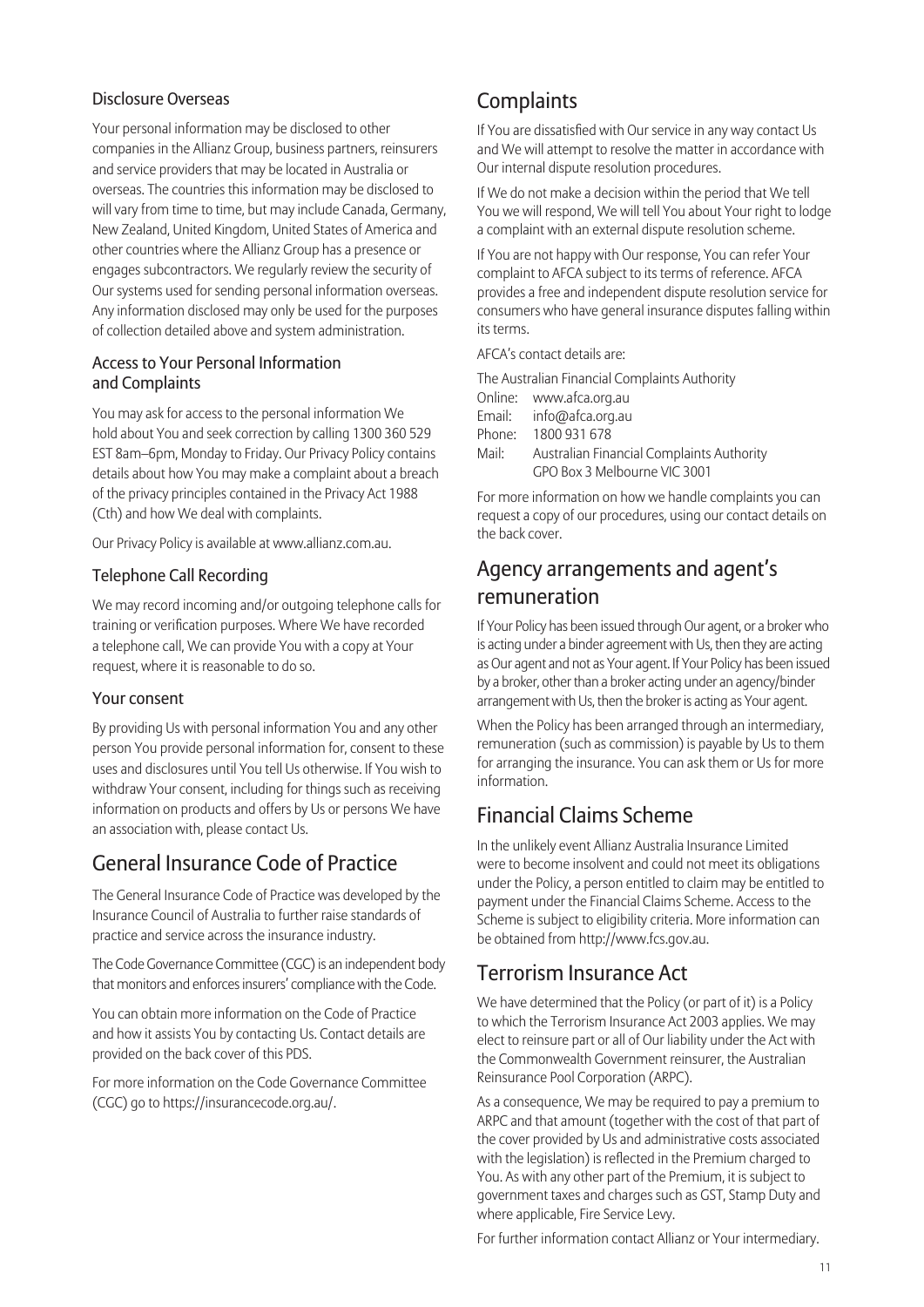## Product Disclosure Statement

The Policy provides a number of covers which may or may not be provided to You as a retail client under the Corporations Act 2001 (Cth) depending on Your circumstances. Only the parts of the Policy document relevant to cover provided to You as a retail client and any other documents which We tell You are included before You enter into the Policy or where required or permitted by law, make up the PDS for the purposes of the Act.

## Updating this PDS

We may need to update this PDS from time to time if certain changes occur where required and permitted by law. We will issue You with a new PDS or a Supplementary PDS or other compliant document to update the relevant information except in limited cases. Where the information is not something that would be materially adverse from the point of view of a reasonable person considering whether to buy this insurance, We may issue You with notice of this information in other forms or keep an internal record of such changes (You can get a paper copy free of charge by contacting Us using Our details on the back cover of this PDS).

Other documents may form part of the PDS and the Policy for example Schedules, Supplementary PDSs and/or Endorsements. If they do We will tell You before You enter into this Policy and in the relevant document. We may issue other documents forming part of the PDS and the Policy where required or permitted by law.

## Further information and confirmation of transactions

If You require further information about this insurance or wish to confirm a transaction, please contact Us.

## General definitions

The following definitions shall apply to the words used in Your Policy.

Act of Terrorism means any act, or preparation in respect of action, or threat of action designed to influence the government de jure or de facto of any nation or any political division thereof, or in pursuit of political, religious, ideological or similar purpose to intimidate the public or a section of the public of any nation by any person or group(s) of persons whether acting alone or on behalf of or in connection with any organisation(s) or government(s) de jure or de facto, and which:

- a. involves violence against one or more persons; or
- b. involves Damage to property; or
- c. endangers life other than that of the person committing the action; or
- d. creates a risk to health or safety of the public or a section of the public; or
- e. is designed to interfere with or to disrupt an electronic system.

Aircraft means any vessel, craft or device made or intended to fly or move in or through the atmosphere or space.

Approved Key Cabinet means a cabinet designed to hold keys or other valuables that:

- a. is securely attached to the Building in accordance with the manufacturer's instructions; and
- b. has been demonstrated to resist concerted physical attack using hand and other commonly available power tools for a period of at least fifteen (15) minutes; and
- c. has at least four of the following characteristics:
	- i. self-latching on closing;
	- ii. a door ajar alarm;
	- iii. both a daytime general staff lock as well as a manager's key lock to provide additional protection overnight;
	- iv. a minimum of three (3) points of locking;
	- v. no external access to hinges; or
	- vi. a minimum aggregate steel wall thickness of 3 mm.

Australia means the Commonwealth of Australia and all of its States and Territories including all external Territories.

Basis of Settlement means the method by which a claim is met. This will be the method as stated in the appropriate Section.

Bailee means an individual who has temporary rightful possession, but not the legal ownership, of another's property.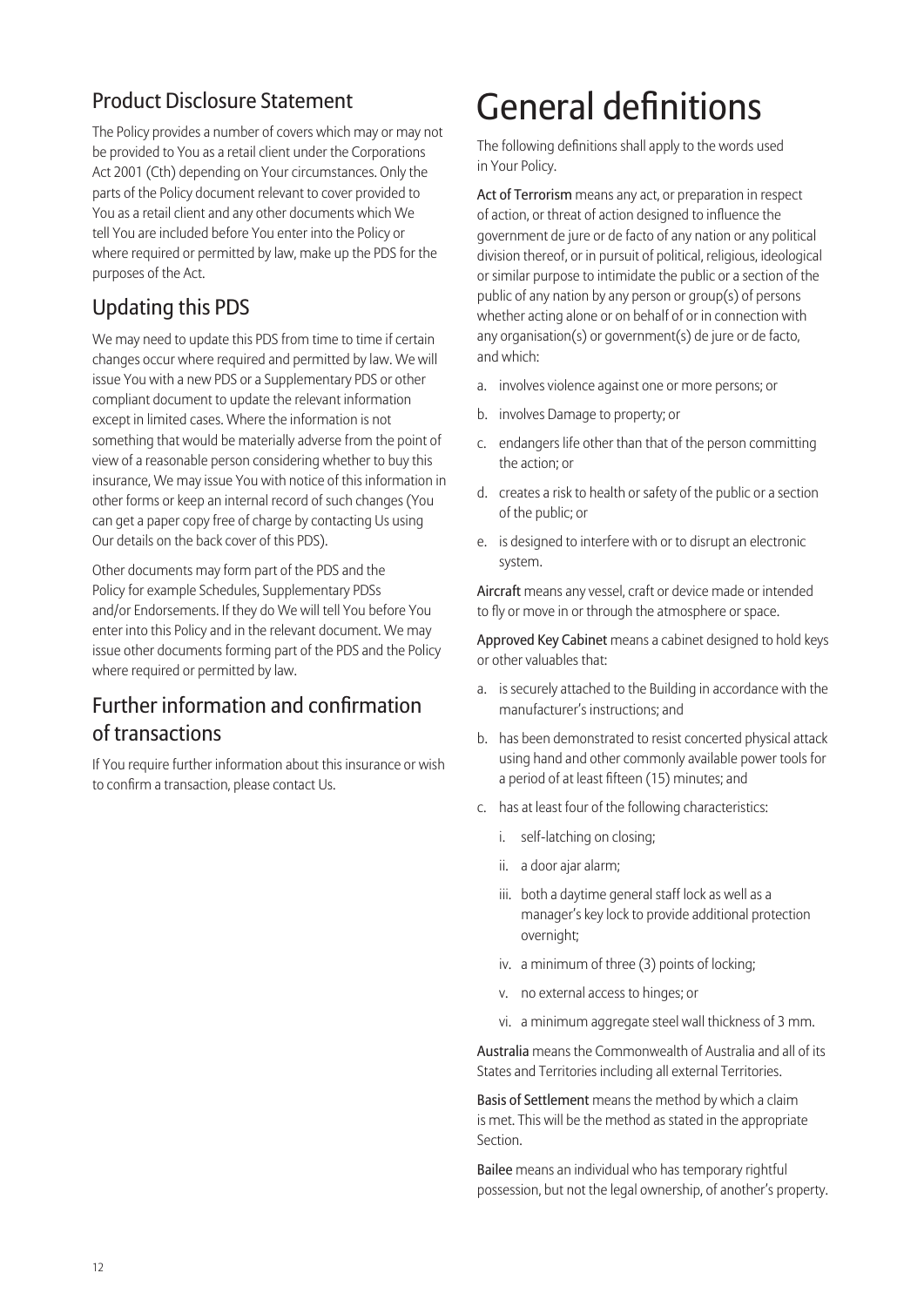Breakage or Broken means a fracture extending through the entire thickness of the Glass or in the case of laminated Glass or plastic or perspex, the entire thickness of the laminated Glass, plastic or perspex.

Building means a permanently fixed structure at the Situation that consists of a roof and external walls that completely enclose an area beneath the roof when doors and windows that form part of the structure are closed. Provided that when the word Building is used in the Schedule to describe a Property Insured, it is agreed that the following property is included:

- a. carports, pergolas and canopies;
- b. barns, outbuildings and tanks;
- c. storage sheds;
- d. shipping containers or transportable buildings permanently located at the Situation used for additional accommodation for the storage of Stock or Contents or for any other general business use or amenity; provided the container doors are secured when unattended with padlocks with a security rating under AS4145.4 (or subsequent amendment) of 6 or above and the padlocked container is fully enclosed by a locked cyclone fenced area at the Situation after hours;
- e. walls, fences, gates and letterboxes;
- e. all permanent fittings and fixtures to any Building;
- f. external fixed items:
	- swimming pools, saunas and spas;
	- gangways between Buildings;
	- lights and signs; and
	- air conditioning units and associated piping and wiring;
- g. flag poles;
- h. communications masts, aerials, antennae and dishes;
- i. fixed floor coverings:
- j. bitumen, concrete or Sealed Surface:
	- driveways;
	- roadways; and
	- carparks;
- k. foundations of any Building;
- l. structural improvements to any Building; and
- m. underground and above ground services, for which You are responsible, connected to any Building.

Business means Your business, occupation or trade shown in the Schedule but does not cover activities broader than:

- a. the service and repair of Vehicles or their Parts and Accessories;
- b. the inspection of Vehicles, reporting on the condition of Vehicles, the provision of advice on the road worthiness of Vehicles, and the recommendation of/for repairs and/or Parts and Accessories required to/for a Vehicle;
- c. the issuance of documentation to facilitate the registration of Vehicles or their transfer of title;
- d. the ownership and/or occupation of the Situation(s); and
- e. other activities incidental to Your Business, as declared to and accepted by Us.

Computer Virus means an executable program or computer code segment that is self-replicating, requires a host program or executable disc segment in which it can be contained and which destroys or alters the host program or other computer code or Electronic Data causing undesired program or computer system operation.

Consequential Loss means loss of use, loss or earning capacity and any other consequential financial loss of any kind including an increase in costs and expenses caused directly or indirectly or resulting from:

- a. delay or interruption of the Business;
- b. lack of power, light, heat, steam or refrigeration; or
- c. any other indirect result or consequence of a breakdown.

Contents means all contents at the Situation, including property of others and shipping containers not owned by You but temporarily in Your possession for the delivery, unloading, loading and/or dispatch of goods and merchandise to or from the Situation, but only to the extent that You are not indemnified against loss or Damage thereto under any other policy of insurance entered into by a third party or a policy required by law. Contents also include property belonging to Your welfare, sports and social clubs. When the word Contents is used in the Schedule to describe a Property Insured, it is agreed that We accept the designations used in Your books and records.

Where You are a tenant at the Situation, Contents shall also mean:

- a. property owner's fixtures and fittings, window blinds, floor coverings and Glass for which You are liable under the terms of a lease or similar agreement; and
- b. property comprising alterations and/or additions to the Situation by the landlord for Your use in the Business where the cost of reinstatement is Your responsibility in the event of loss or Damage.

Contents does not include Buildings, Stock, Stock of Fuel, Customers' Goods or directors', partners' and employees personal property.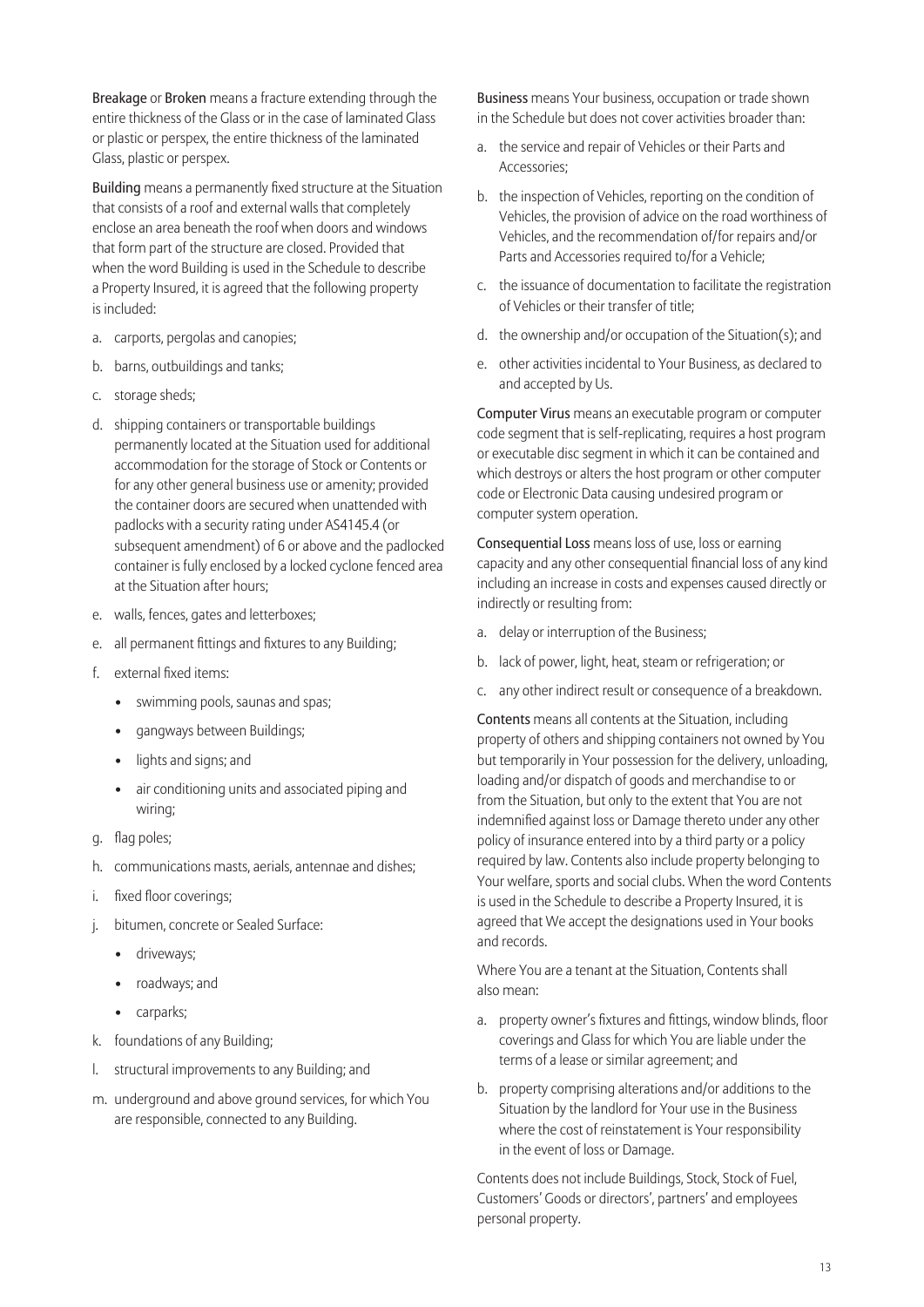Customers' Goods means goods and/or merchandise, including Customers' Vehicles owned by Your customers and left in Your care, custody or control in connection with Your Business.

Customers'/Customer's Vehicles means Vehicle(s) owned by Your customer(s) and left in Your care, custody or control in connection with Your Business.

Damage(d) means any physical loss of, destruction of or damage to the Property Insured so as to lessen its value or any physical loss.

Debris means the residue of Damaged Property Insured but does not mean material that is itself a Pollutant or contaminant and is deposited beyond the boundaries of the Situation.

Electronic Data means facts, concepts and information converted to a form useable for communications, display, distribution, interpretation or processing by electronic and electromechanical data processing or electronically controlled equipment and includes programs, software and other coded instructions for such equipment.

Endorsement means an individual clause that We give You that attaches to and forms part of Your Schedule. An Endorsement varies the terms and conditions of Your Policy.

Excess means either the amount of money specified in the Schedule or otherwise stated in the Policy for each applicable Section that You must pay as a contribution to all claims arising out of one event, or the period of time specified in the Schedule or otherwise stated in the Policy for which no payment will be made by Us.

External Glass means glass or plastic material used as glass fixed in external windows, doors, showcases or skylights forming part of the Building at the Situation.

#### Family means:

- a. Your spouse, Your partner or Your de facto who lives with You;
- b. Your parents or parents-in-law who live with You;
- c. Your children and children of Your spouse, partner or de facto (not being Your children) who live with You.

Flood means the covering of normally dry land by water that has escaped or been released from the normal confines of any of the following:

- a. a lake (whether or not it has been altered or modified);
- b. a river (whether or not it has been altered or modified);
- c. a creek (whether or not it has been altered or modified);
- d. another natural watercourse (whether or not it has been altered or modified):
- e. a reservoir;
- f. a canal;
- g. a dam.

Glass means Internal Glass or External Glass.

Hail means precipitation of particles of ice (hailstones) from clouds, falling either separately or collected into irregularly – shaped balls.

Hovercraft means any vessel, craft or device made or intended to float on or in or travel on or through the atmosphere or water on a cushion of air provided by a downward blast.

Insured means the person(s) shown as the Insured on the Schedule.

Internal Glass means glass or plastic material used as glass in internal partitions, windows and doors, glass in counters, glass forming shelves and/or Stock restraints, interior showcases, fixed mirrors and other fixed internal glass including ceramic vitreous china urinals and toilet pans and hand basins.

Market Value means the amount of money it would cost to buy a Vehicle of the same make, model, age and condition of the Vehicle immediately prior to the loss or damage but excluding costs and charges for Vehicle registration, compulsory third party insurance, stamp duty transfer, dealer warranty costs, allowance for dealer profit or transfer fees.

Money means cash, bank notes, currency notes, negotiable cheques, negotiable securities, travellers' cheques, debit and credit card vouchers, discount house vouchers, money orders, postal orders, unused postage stamps, revenue stamps, lottery tickets, stored value cards, public transport boarding tickets, authorised gift vouchers, valuable documents (but limited to certificates of stock, bonds, coupons and all other types of securities) and the contents of franking machines.

Money does not include collectable items (for example coin or stamp collections) or anticipated revenue.

North America means:

- a. the United States of America and the Dominion of Canada; and
- b. any State or Territory incorporated in, or administered by, the United States of America or Dominion of Canada; and
- c. any country or territory subject to the laws of the United States of America or the Dominion of Canada.

Obsolete Stock means Stock which can no longer be sold for its full value, for example Stock which is out of season fashion, superseded computers or perishable goods beyond their used by date.

Open Air means located:

- in the open air;
- under an open sided structure or carport; or
- on a patio or verandah.

Parts and Accessories means replacement parts and accessories for Vehicles.

Period of Insurance means the Period of Insurance shown in the Schedule or any subsequent period for which We have agreed to renew or extend the cover. Any subsequent period is a separate period to any prior period.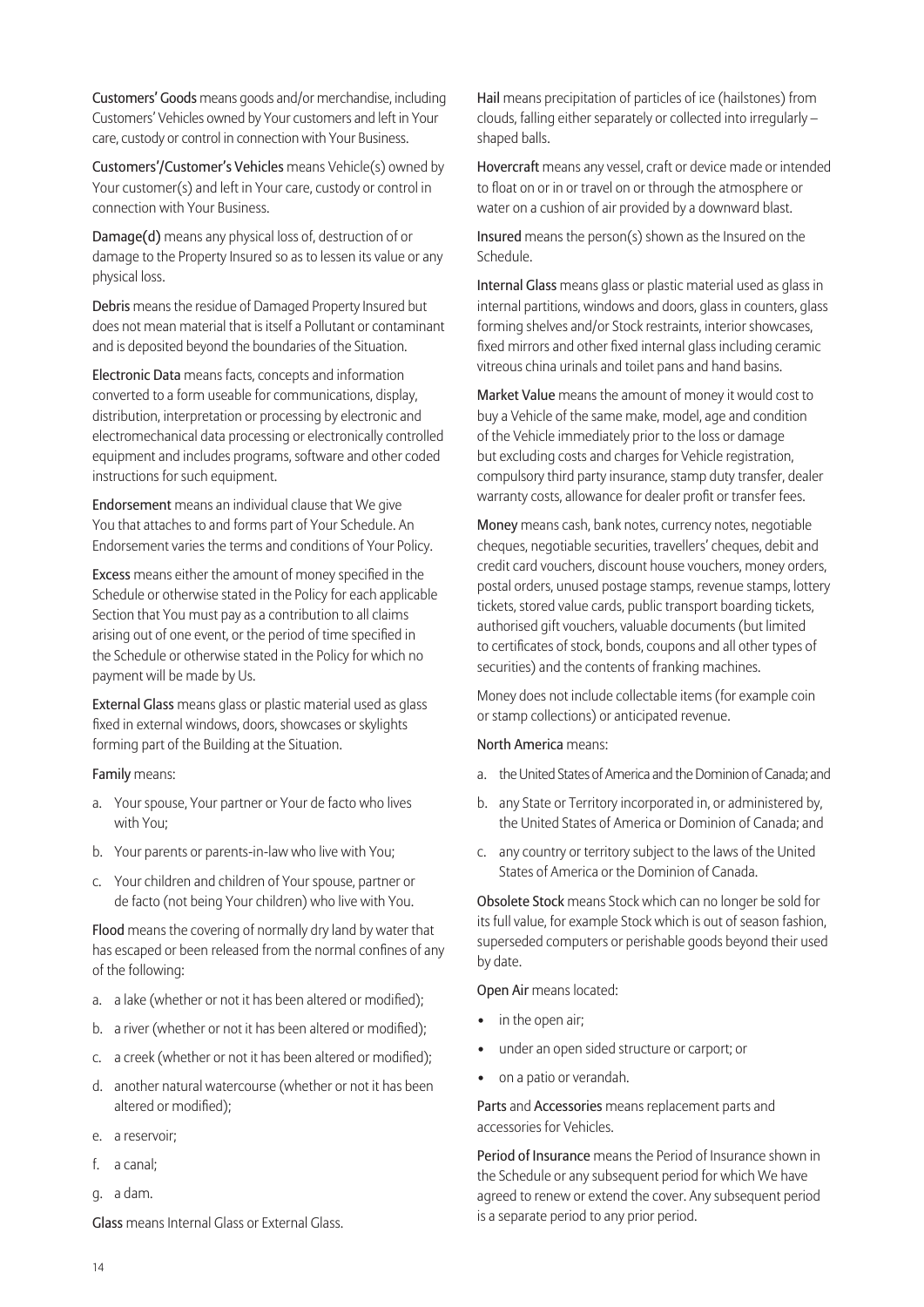Policy means this Product Disclosure Statement (PDS), the Schedule and any other documents We agree with You that form part of the terms and conditions of Our contract with You (such as a Supplementary PDS or any special conditions or Endorsements issued to You in written form).

Pollutants means any solid, liquid, gaseous or thermal irritant or contaminant, including but not limited to smoke, vapour, soot, fumes, acid, alkalis, chemicals or waste. Waste includes but is not limited to material to be recycled, reconditioned or reclaimed.

Premium means the amount(s) shown in the Schedule that You have to pay inclusive of all charges for the cover We provide.

Property Insured means all tangible property both real and personal shown as insured on the Schedule in respect of each Section and not otherwise excluded which belongs to You, or for which You are legally responsible, or have assumed responsibility to insure prior to the occurrence of any Damage. It includes Customers' Goods.

Proposal means the application for insurance completed by You or on Your behalf by which You provided the information upon which We relied to enter into the Policy.

Safe means a burglar resistant container designed for the storage of Money and valuables, which:

- a. has been designed to resist fire and attack by hand-held or power operated tools; and
- b. weighs more than 100 kgs when empty; and
- c. is firmly affixed to the Building structure.

Schedule means the schedule document that We give You that attaches to and forms part of Your Policy.

Sealed Surface means ground surface areas that are packed or plugged to prevent percolation or the passage of fluids.

#### Seasonal Increase Periods means:

- a. 60 days prior to and including Christmas Day;
- b. 20 days after and including Boxing Day;
- c. 40 days prior to and including Easter Tuesday;
- d. 7 days after but not including Easter Tuesday;
- e. 40 days prior to and including any celebrated event of a festive, religious or ethnic nature (other than Christmas or Easter) where You can reasonably demonstrate that the Stock levels during that period have risen by more than 20% above standard levels and that the increase has happened solely for the purpose of meeting additional customer demand associated with the happening of that festive, religious or ethnic event; and
- f. 7 days after the same festive, religious or ethnic event or celebration referred to in e. above

unless replaced Seasonal Increase Periods are specified in the Schedule.

Section means the individual coverage that We give You that attaches to and forms part of Your Policy when this is shown in the Schedule, for example Theft Section or Glass Section.

Situation means the situation(s) stated in the Schedule.

#### Stock means:

- a. stock in trade, merchandise or raw materials, including the value of work done, containers and packaging materials;
- b. stock of Parts and Accessories, component parts, oils, engine additives and other consumables for Vehicles used by You, raw materials.

It excludes Customers' Goods and Stock of Fuel.

Stock of Fuel means stock of petrol and other fuel, owned by You or for which You are legally responsible, in storage tanks and petrol pumps or like containers, at the Situation.

Strongroom means a burglar-resistant room that has been designed to resist fire and attack by hand-held or power operated tools and has been specifically designed for the storage of Money and valuables.

Sum Insured means the Sum Insured shown in the Schedule.

Total Loss means where Your Property Insured is lost or stolen and not recovered within a reasonable period of time, or where it is Damaged and We consider the cost of repairing it is uneconomical or greater than the Limit of Indemnity, sub-limit, or Market Value (as applicable).

Vehicle(s) means any type of machine on wheels or on self-laid tracks or on skis made or intended to be self-propelled by other than manual or animal power and any trailer or other attachment made or intended to be drawn by such machine.

We, Us, Our and Allianz means Allianz Australia Insurance Limited AFS Licence No. 234708, ABN 15 000 122 850.

You, Your, Yours and Yourself means either:

- a. the Insured; or
- b. all subsidiary companies, organisations and entities domiciled in Australia in which the Insured named in the Schedule has a controlling interest but only to the extent that each of them is engaged in carrying on the Business or activities which are substantially of the same kind or related to that Business. For the purpose of this definition, a controlling interest shall, in the case of a company, mean the beneficial ownership of shares carrying more than 50% of votes capable of being cast.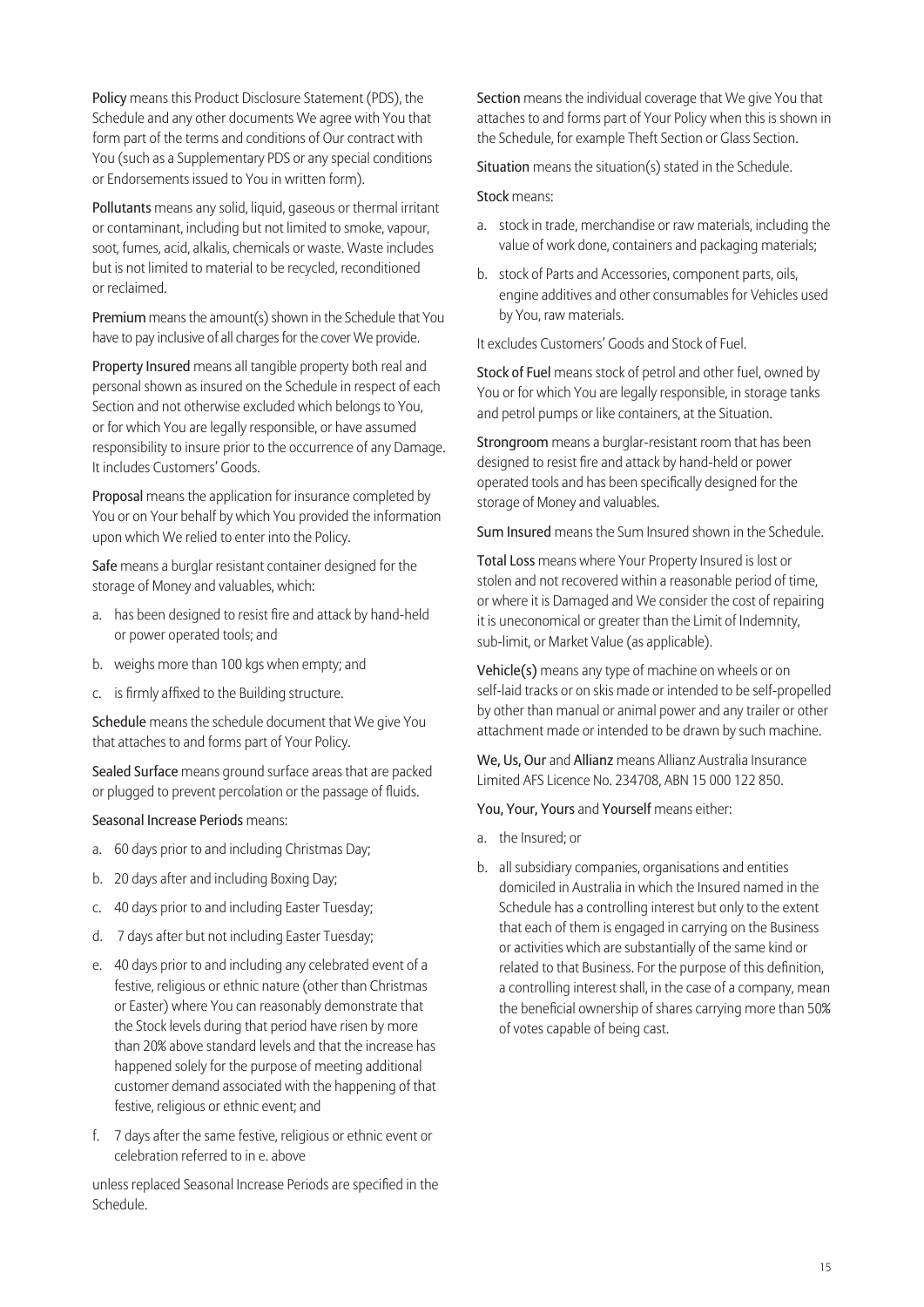## General exclusions

## 1. War, nuclear, lawful seizure, wilful acts and territorial limits

The Policy does not cover loss, destruction, liability, or Damage directly or indirectly:

#### a. War

caused by, contributed to by or arising from any war, whether war be declared or not, hostilities or rebellion, civil war, revolution, insurrection, military or usurped power, invasion or act of foreign enemy;

#### b. Radioactive Contamination and Nuclear Weapons

caused by or contributed to by or arising from:

- i. ionising radiation from or contamination by radioactivity from any nuclear fuel or from any nuclear waste or from the combustion of nuclear fuel;
- ii. the radioactive, toxic, explosive or other hazardous or contaminating properties of any nuclear installation, reactor or other nuclear assembly or nuclear component thereof;
- iii. any weapon or other device employing atomic or nuclear fission and/or fusion or other like reaction or radioactive force or matter.

#### c. Lawful seizure

caused by, contributed to by or arising from the lawful seizure, detention, confiscation, nationalisation or requisition of the Property Insured;

#### d. Wilful acts

caused by, contributed to by or arising from any:

- i. dishonest, fraudulent, criminal or malicious act;
- ii. wilful breach of any statute, contract or duty; or
- iii. conduct intended to cause loss or Damage or with reckless disregard for the consequences;

carried out by You or any person acting with Your knowledge, consent or connivance,

#### e. Territorial limits

occurring outside Australia except as specifically stated otherwise in the appropriate Section.

## 2. Consequential Loss

Except as specifically provided otherwise, the Policy does not cover:

- i. Consequential Loss of any kind;
- ii. legal liability to pay compensation or damages;
- iii. Damage caused by, contributed to by or arising from faults or defects known to You or any employee whose knowledge in law would be deemed to be Yours and not disclosed to Us at the time the Policy was entered into.

## 3. Computer technology

The Policy does not cover any Damage to any appliance, machinery, equipment or other property which is a computer or which contains or comprises any computer technology (including computer chip or control logic) and which fails to perform or function in the precise manner for which it was designed for any reason arising from the performance or functionality of such computer technology (including computer chip or control logic).

## 4. Terrorism

Notwithstanding any provision to the contrary within the Policy or any Endorsement thereto, the Policy excludes and does not cover death, injury, illness, loss, Damage, cost or expense, directly or indirectly caused by, contributed to by, resulting from or arising out of or in connection with, any Act of Terrorism, regardless of any other cause or event contributing concurrently or in any other sequence to the death, injury, illness, loss, Damage, cost or expense.

The Policy also excludes and does not cover death, injury, illness, loss, Damage, cost or expense, directly or indirectly caused by, contributed to by, resulting from, or arising out of or in connection with, any action in controlling, preventing, suppressing, retaliating against or responding to any Act of Terrorism.

This exclusion will not apply to the Theft, Money, General Property and Glass Sections. This exclusion will apply to the other Sections of the Policy.

## 5. Electronic Data

#### a. Electronic Data – Part 1

This Electronic Data exclusion is applicable to the following Sections of the Policy:

- Material Damage Section
- **Business Interruption Section**
- **Theft Section**
- **Money Section**
- General Property Section
- Glass Section
- Management Liability Section Part C Crime and Part D – Tax Audit
- I. These Sections do not insure any Damage whatsoever kind directly or indirectly caused by, contributed to by or arising from:
	- i. total or partial destruction, distortion, erasure, corruption, alteration, misinterpretation or misappropriation of Electronic Data;
	- ii. errors in creating, amending, entering, deleting or using Electronic Data; or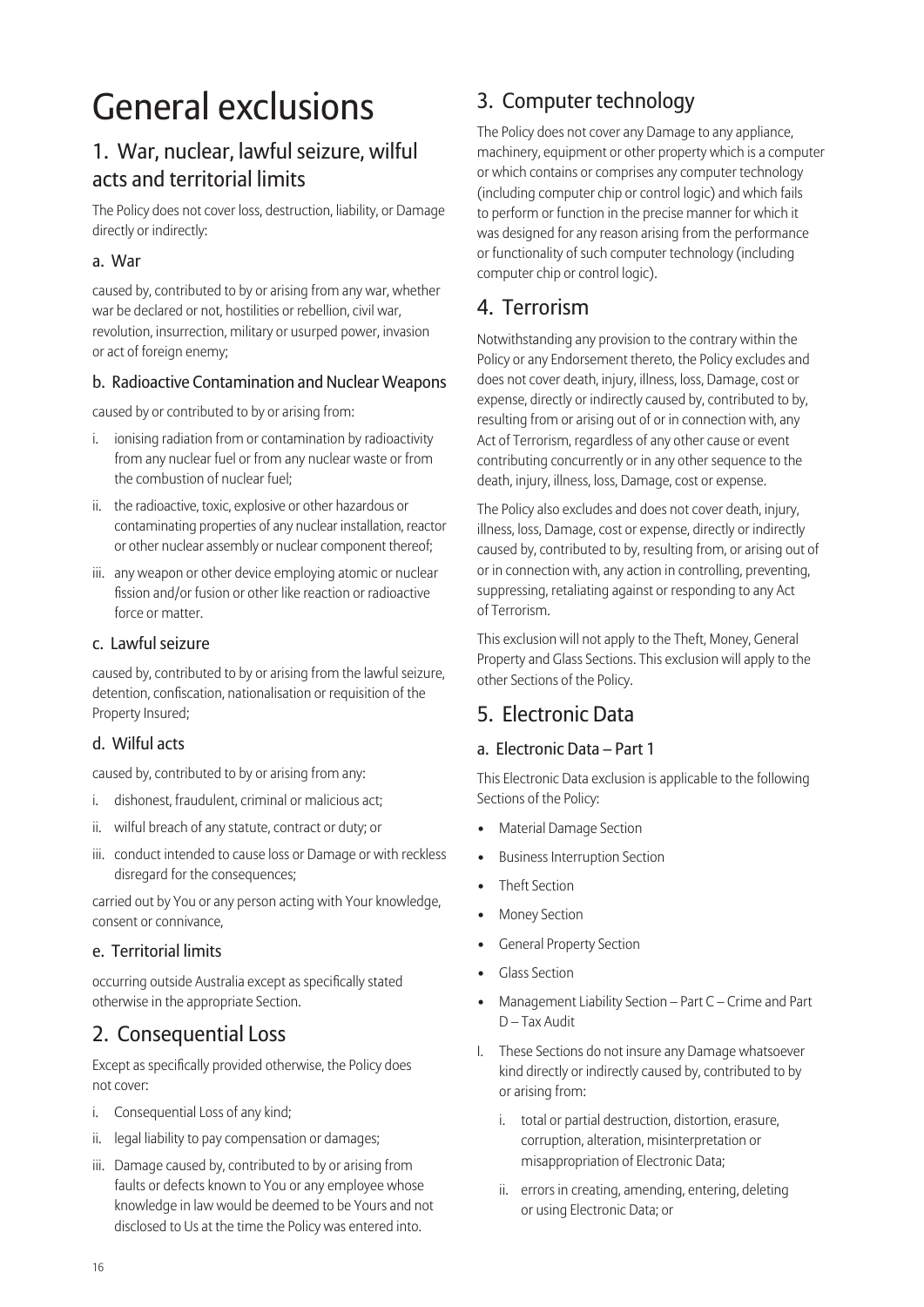- iii. total or partial inability or failure to receive, send, access or use Electronic Data for any time or at all, from any cause whatsoever, regardless of any other contributing cause or event whenever it may occur.
- II. However, in the event that any of the matters described in paragraph I. above is caused by a peril listed below (being a peril insured by the relevant Sections but for this exclusion), then the relevant Sections, subject to all their provisions, will insure:
	- i. physical loss of or Damage or destruction to Property Insured directly caused by such listed peril; and/or
	- ii. Consequential Loss insured by the Policy.

 Further this exclusion does not apply in the event that a peril listed below (being a peril insured by the relevant Sections but for this exclusion) causes any of the matters described in paragraph a. above.

Accidental Damage other than non-physical Damage, fire, lightning, thunderbolt, explosion, implosion, earthquake, subterranean fire, volcanic eruption, impact by Aircraft or aerial object dropped therefrom, impact by road Vehicle or animal, sonic boom, theft of Electronic Data solely where such theft is a consequence of theft of any computer and/ or computer hardware and/or firmware and/or microchip and/or integrated circuit and/or similar device containing such Electronic Data, Breakage of Glass, the acts of persons taking part in riots or civil commotions or of strikers or of locked out workers or of persons taking part in labour disturbances, storm and/or tempest and/or rainwater and/or wind and/or Hail, water and other liquids and/or substances discharged and/or overflowing and/or leaking from any apparatus and/or pipes at the Situation.

III. For the purposes of the Basis of Settlement provision in these Sections, computer systems records include Electronic Data.

Any terrorism exclusion in these Sections or any Endorsement thereto prevails over this exclusion.

#### b. Electronic Data – Part 2

This Electronic Data exclusion is applicable to the following Sections of the Policy:

- Machinery Breakdown Section
- Electronic Equipment Section

These Sections do not cover any Damage of whatsoever kind directly or indirectly caused by, contributed to by or arising from:

- I. total or partial destruction, distortion, erasure, corruption, alteration, misinterpretation or misappropriation of Electronic Data;
- II. errors in creating, amending, entering, deleting or using Electronic Data;
- III. total or partial inability or failure to receive, send, access or use Electronic Data for any time or at all; or

IV. any business interruption losses resulting therefrom,

regardless of any other contributing cause or event whenever it may occur, unless such Damage is a direct consequence of otherwise insured physical Damage and provided that "Cost of Restoring Data" and/or "Increase in cost of working" is insured by these Sections.

Any terrorism exclusion in these Sections or any Endorsement thereto prevails over this exclusion.

## 6. Acquisition of Companies

The Policy does not cover loss, destruction, liability or Damage directly or indirectly caused by, contributed to by or arising from:

- a. any company or other legal entity acquired by You during the Period of Insurance; or
- b. any property or liability associated with such company or any other legal entity or business undertaking or operation,

#### except as stated below.

Provided that We have been notified in writing within 60 days of any acquisition, and the business is of a similar Business to that stated in the Schedule, We may agree to provide cover provided that You accept of Our terms and undertake to pay the additional Premium We may require. Our liability shall not exceed the Limit of Indemnity, Sum Insured or any sub-limit of liability applicable under the relevant Sections making up Your Policy for the Property Insured.

## 7. Unoccupied Buildings

Except for loss or Damage to Property Insured caused by:

- a. lightning, earthquake and subterranean fire; or
- b. impact by any road Vehicle or their loads, animals, trees or branches, meteorite, Aircraft or other aerial devices or articles dropped from them, sonic boom or space debris, falling communication masts, towers, antennae or dishes, falling buildings or structures or parts thereof which do not belong to You,

the Policy does not provide any cover at a Building after the Building has been Unoccupied for more than 60 consecutive days.

Unoccupied means left vacant by You or any other authorised person whether furniture or other Contents remain or not.

#### Provided that:

- i. cover will apply at an Unoccupied Building if We have specifically agreed to this in writing;
- ii. cover will resume when that Building is again occupied by You or any authorised persons; and
- iii. You agree to pay Us any additional Premium that We may require.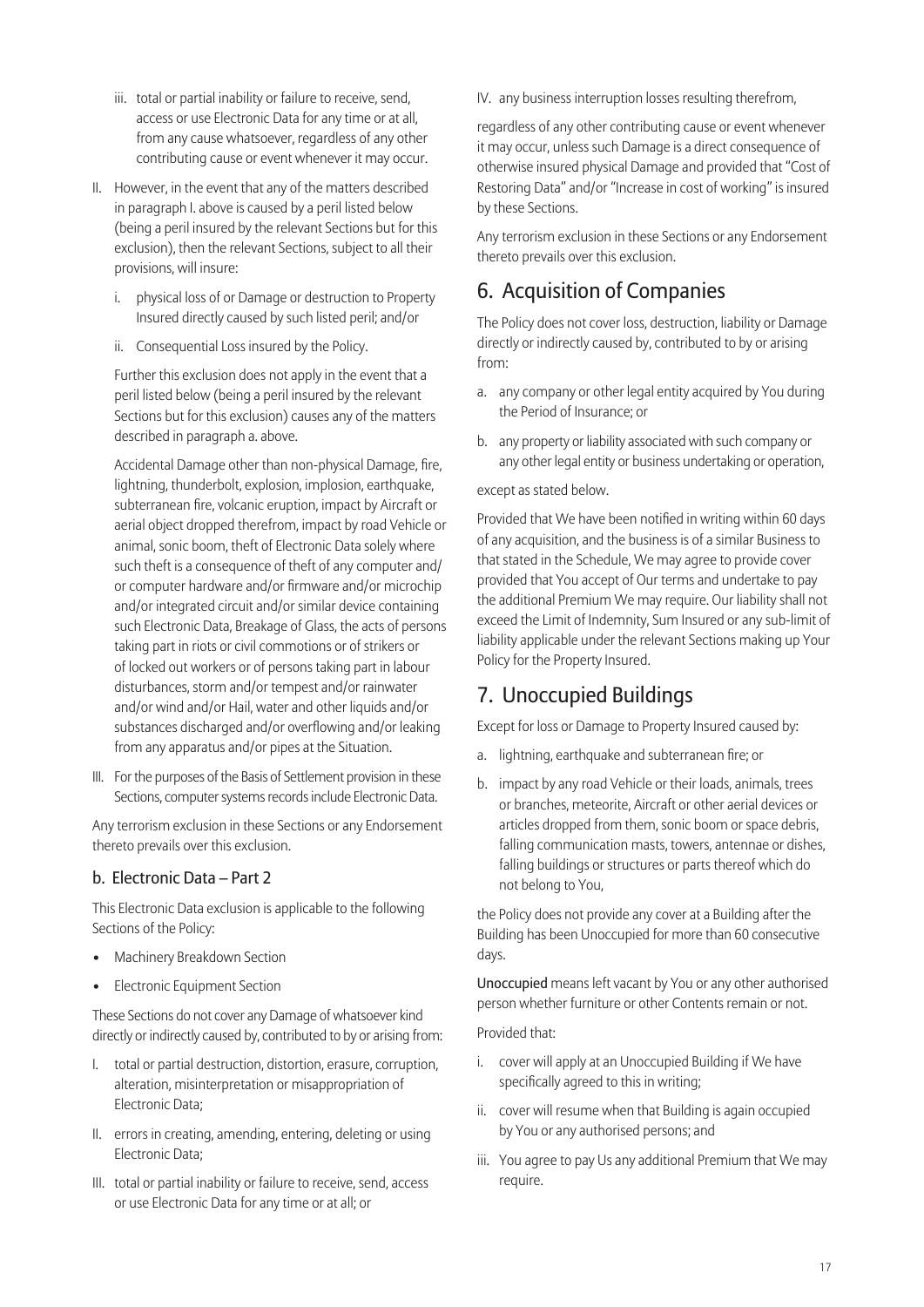## 8. Aggravated, Punitive or Exemplary Damages, Fines or Penalties

Your Policy does not cover any fines, penalties, exemplary, punitive, liquidated or aggravated damages and/or additional damages resulting from the multiplication of compensatory damages.

## 9. Communicable Diseases

- a. We shall have no liability under this Policy in respect of any claims or costs arising out of any actual or alleged loss, liability, Damage, compensation, loss of use, loss of profit, injury, sickness, disease, death, medical payment, defence cost, inquest cost, accident enquiry, cost, expense or any other amount incurred either directly or indirectly and regardless of any other cause contributing concurrently or in any sequence, originating from, caused by, arising out of, contributed to by, resulting from, or otherwise in connection with a Communicable Disease or the fear or threat (whether actual or perceived) of a Communicable Disease or the actual or alleged transmission of a Communicable Disease.
- b. As used herein, Communicable Disease shall mean:
	- i. Any disease infectious in humans forming part of the Listed Human Diseases under, or is the subject of a Human Biosecurity Emergency under, the *Biosecurity Act 2015 (Cth)* and any of its subsequent amendments or any similar such listing or declarations of diseases under any subsequent statute that repeals and replaces the *Biosecurity Act 2015 (Cth)* in whole or part, whether or not such declaration has taken place before or after inception of this Policy; or
	- ii. Any pandemic or epidemic, as declared as such by the World Health Organisation.

## Claims procedure and conditions

In order to be sure that You are covered under this Policy You should always contact Us for approval before You incur costs You wish to claim. If You do not, We will pay for costs incurred up to the amount We would have authorised had You asked Us first.

## 1. Claims procedure

- a. As soon as reasonably possible after You become aware of anything happening which may result in a claim under the Policy You must take reasonable steps, at Your own expense (unless the expense is covered under "2. Claims preparation expenses below"):
	- i. inform the police as soon as reasonably possible of any malicious Damage, theft, attempted theft or loss of property;
	- ii. advise Us as soon as possible, telling Us how the loss, Damage or liability occurred;
	- iii. take all reasonable action to recover lost or stolen property and minimise the claim;
	- iv. as far as reasonably possible preserve any products, appliances, plant or other items which might prove necessary or useful as evidence until We have had an opportunity for inspection. To ensure You are covered please contact Us before any repairs or disposal;
	- v. give Us all the information, proof and assistance We may reasonably require to prosecute, defend or settle Your claim including details of any other insurance effected by You or on Your behalf;
	- vi. as soon as is reasonably practicable after the loss, Damage (or any further time which We may allow in writing) deliver to Us a written claim containing as detailed an account as is reasonably practicable of the circumstances surrounding the loss or Damage and the amount claimed. If We ask You to provide Us with a Statutory Declaration You must provide it;
	- vii. as soon as reasonably possible send Us any claim, writ, summons, or full details of other relevant legal or other proceedings such as an impending prosecution or inquest You receive or become aware of; and
	- viii. at all times give Us all the information and assistance We may reasonably require.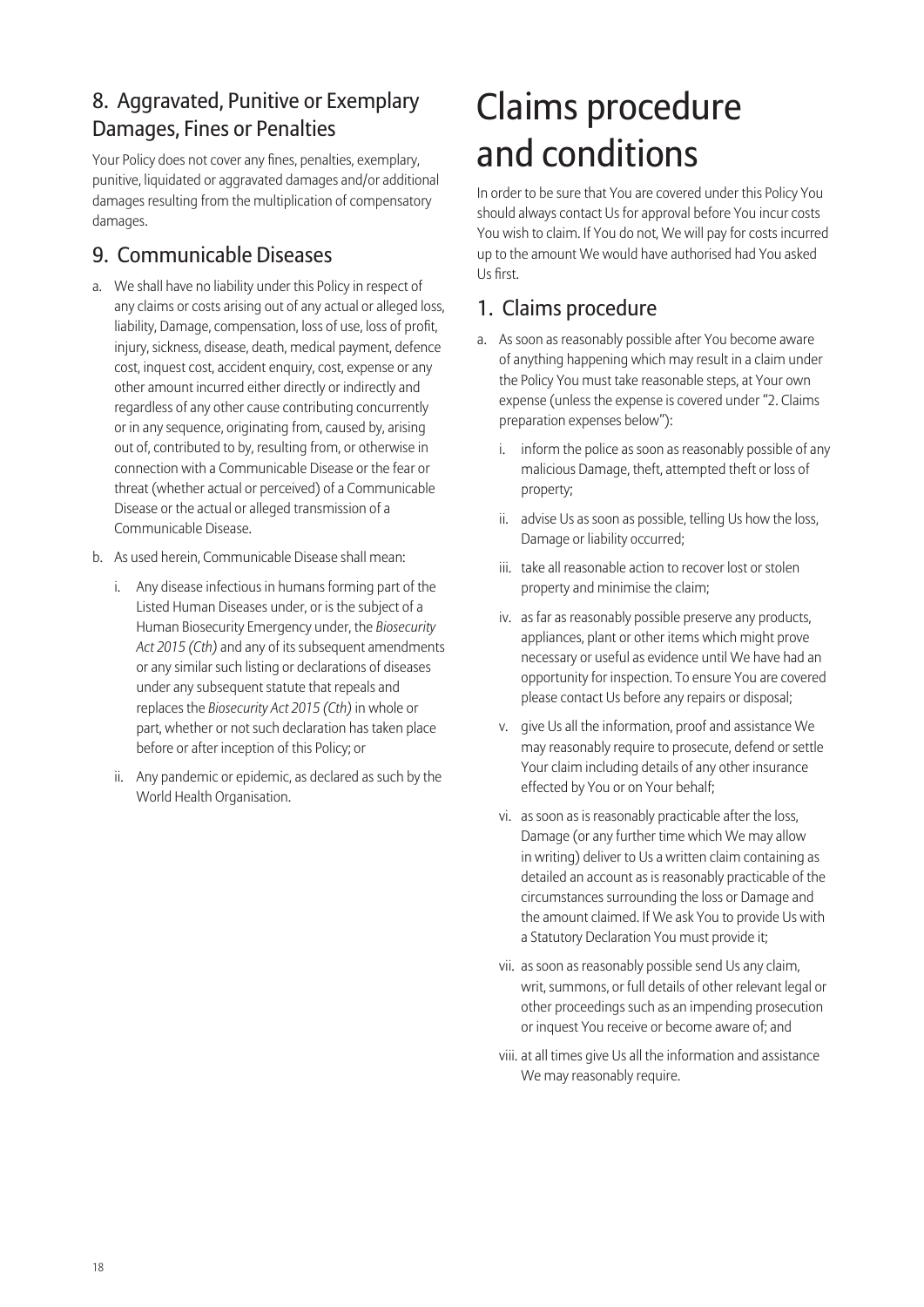#### b. You SHOULD NOT:

- 1. admit liability for, or offer, or agree to settle any claim without Our prior written consent. If You do, We may reduce or refuse Your claim to the extent We are prejudiced; or
- 2. authorise the repair or replacement of anything without Our prior written consent unless for safety reasons or to minimise or prevent further imminent loss, Damage or liability.
- c. After You have advised Us of any loss or Damage as set out in this condition:
	- 1. You must comply with all the terms of the Policy including the general conditions and claims conditions. We may reduce or refuse Your claim to the extent We are prejudiced by Your noncompliance;
	- 2. We have the right to recover from any person against whom You may be able to claim any money paid by Us. We will have full discretion in the conduct, settlement or defence of any claim in Your name. We will act reasonably having regard to Your interests and will keep You informed if You ask Us to. The amount recovered will be applied in accordance with the General terms and conditions – 2. Allocation of subrogation proceedings;
	- 3. Having regard to Your interests and acting reasonably, We may take over and conduct, in Your name, the defence or settlement of any claim and We will have full discretion in the conduct of any proceedings in connection with the claim. We will keep You informed if You ask Us to; and
	- 4. We may pay You the Sum Insured or Limit of Indemnity or other sub-limit under the applicable Section or any lesser amount for which a claim or claims under that Section may reasonably be settled. After We have paid You, We will no longer be liable for the claim(s) (or future conduct of the claim(s)) except for costs and expenses incurred up until the time We agreed to pay.
- d. Payment of unpaid Premium following a Total Loss claim. If We accept Your claim and pay You the Sum Insured or Limit of Indemnity for Your Property Insured as a Total Loss claim:
	- the amount of any unpaid Premium for the Period of Insurance will be deducted from the amount payable to You, or
	- if We replace or rebuild the Property Insured, You must pay Us the balance of any unpaid Premium or instalments for the Period of Insurance.
- e. If You recover or find any lost or stolen Property Insured for which We have paid a claim, You must:
	- 1. tell Us as soon as reasonably possible; and
	- 2. give Us the recovered or found Property Insured if We request You to do so.
- f. If You advise Us of loss or Damage to Property Insured, as set out in this condition:
	- 1. We may, or anybody We appoint may for reasonable purposes and in any reasonable manner:
		- i. enter, take or keep possession of the Buildings where destruction or Damage has happened;
		- ii. take or keep possession of the Property Insured for the purposes of Our investigations; and
		- iii. if We accept liability for the loss, sell such Property Insured or dispose of it in a reasonable manner,

 but, You are not entitled to abandon such Buildings or Property Insured to Us. If We enter, take or keep possession of the Buildings or the Property Insured it will not be an admission of liability nor will it affect any of Your obligations under the Policy;

- 2. if We elect or become bound to reinstate or replace any Property Insured, You must at Your own expense produce and give Us all such plans, documents, books and information as We may reasonably require; and
- 3. where We are not able to reinstate exactly or completely (for example, if exact materials are no longer manufactured), We will reinstate in a reasonable manner, up to the Sum Insured or Limit of Indemnity or other sub-limit specified in the Schedule or the Policy.

### 2. Claims preparation expenses

We will pay for costs necessarily and reasonably incurred for the preparation of a valid claim under the Policy. The most We will pay is \$30,000 or 25% of the claim amount otherwise payable, whichever is lesser, in addition to the specified amount within the applicable Section.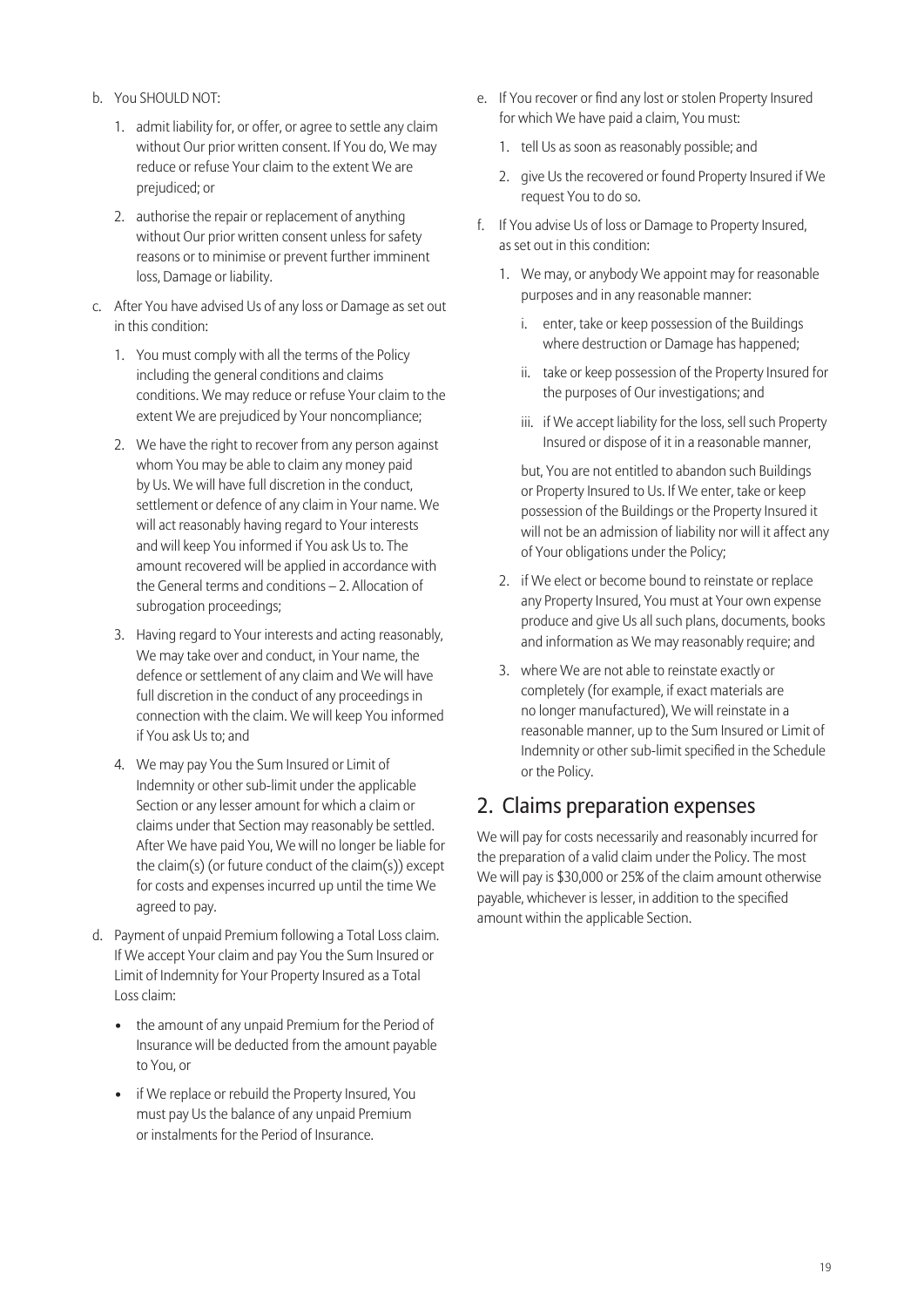## General terms and conditions

## 1. Actions of parties other than You

The acts or omissions of:

- a. a tenant of Yours; or
- b. the owner of, or another tenant in, the Building,

which breach any provision of the Policy will not affect Your entitlement to cover provided that:

- 1. the act or omission was committed without Your prior knowledge or complicity; and
- 2. You notify Us of the happening or existence of the act or omission as soon as reasonably possible after You become aware of it; and
- 3. You pay any reasonable extra Premium which We require in order to maintain cover that We may agree to provide for the increased risk as a result of the act or omission.

## 2. Allocation of subrogation proceedings

Notwithstanding Section 67 of the Insurance Contracts Act 1984 (Cth), monies recovered in subrogation proceedings will be applied, net of the expense of such recovery:

- a. firstly to You to the extent of Your uninsured loss in respect of a claim paid under a Section of the Policy, (disregarding the amount of any Excess applicable);
- b. secondly to Us in reimbursement of the amount paid to You in respect of that claim under that Section and Our legal expenses incurred in the recovery; and
- c. thirdly to You in satisfaction of any Excess amount applicable.

Any other monies remaining after these allocations will be retained by Us.

Nothing in this condition shall prevent You and Us entering into a "Subrogation Agreement" following a loss agreeing to a different basis of sharing costs and expenses and the allocation of monies recovered.

## 3. Alteration to Risk

If You become aware of any changes to the facts or circumstances which existed when this insurance commenced that You know or ought reasonably to have known is relevant to Our decision to insure You and the terms on which We will insure You (for example, the nature of Your Business, or other circumstances that affect the Situation or Property Insured) in a way that would increase the risk of loss or Damage You must notify Us in writing. If We agree to the change We will do so in writing and You must pay Us any

additional Premium We require. We may cancel Your Policy if there is a change and We can't reach an agreement with You on altered terms and conditions or premium; or We are no longer prepared to insure You because there has been a material change to the risk.

## 4. Bankruptcy or Insolvency

In the event that You should become bankrupt or insolvent, We shall not be relieved thereby of the payment of any claims under any Section because of such bankruptcy or insolvency. In case of execution against You of any final judgment covered by the Policy being returned "unsatisfied" by reason of such bankruptcy or insolvency, then an action may be maintained by the injured party or their representative against Us in the same manner, and to the same extent as You but not in excess of the relevant Sum Insured or Limit of Indemnity or other sub-limit applicable under the relevant Section(s) making up Your Policy.

## 5. Cancellation rights

- a. In addition to the "Cooling off period" detailed earlier, the Insured may cancel and return the Policy at any time by telephoning Us;
- b. We have the right to cancel the Policy where permitted by law. For example, We may cancel:
	- if You failed to comply with Your Duty of Disclosure; or
	- where You have made a misrepresentation to Us during negotiations prior to the issue of the Policy; or
	- where You have failed to comply with a provision of the Policy, including the term relating to payment of Premium; or
	- where You have made a fraudulent claim under the Policy or under some other contract of insurance that provides cover during the same period of time that the Policy covers You,

 and We may do so by giving You at least three days' notice in writing of the date from which the Policy will be cancelled.

- c. Subject to d., if You or We cancel the Policy We may deduct a pro rata proportion of the Premium for time on risk plus all or part of any government taxes, levies or duties.
- d. In the event that You have made a claim under the Policy and We have agreed to pay the full Sum Insured for Your Property Insured or Limit of Indemnity, no return of Premium will be made.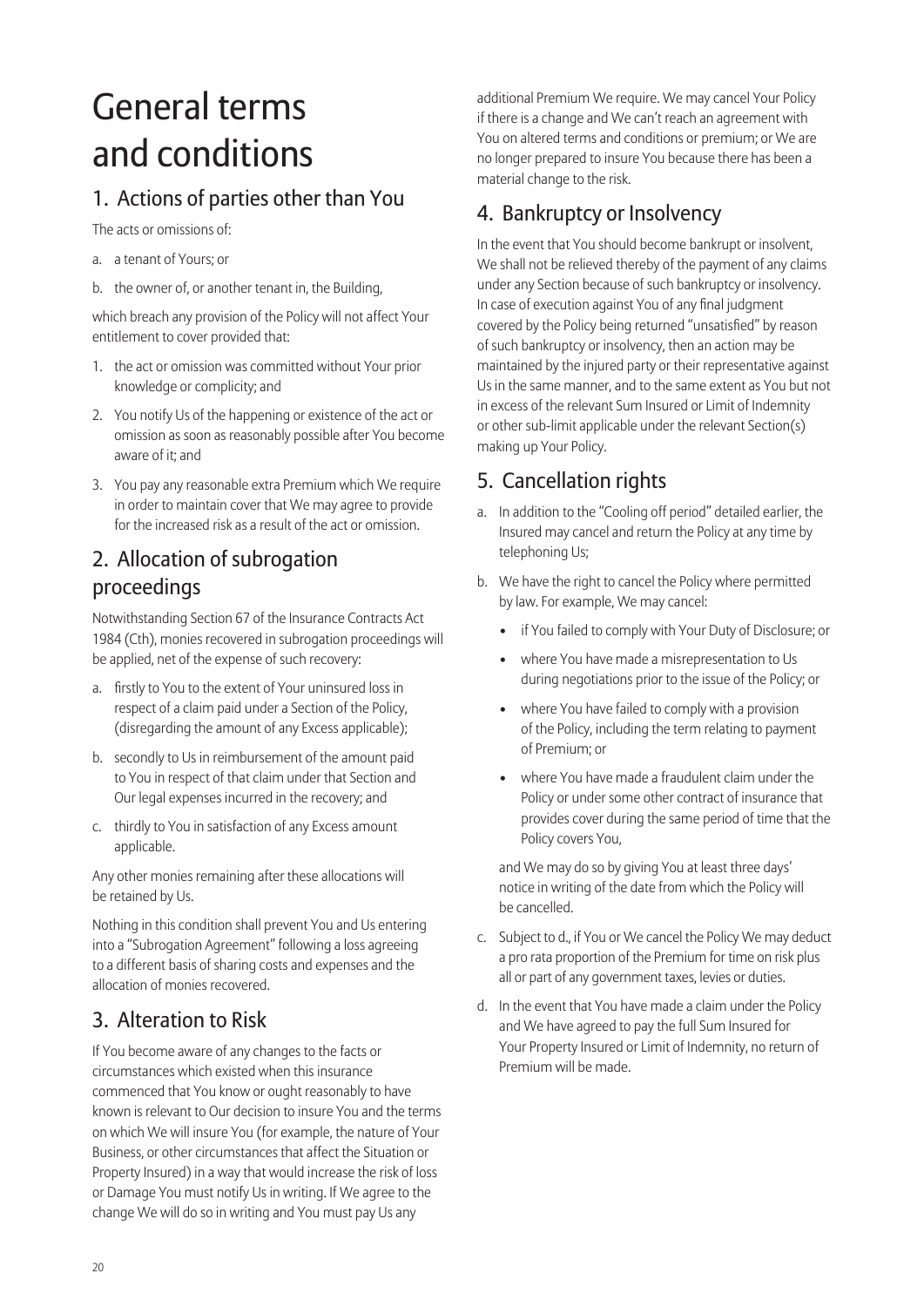## 6. Changing Your Policy

If You want to make a change to the Policy, the change becomes effective when:

- a. We agree to it; and
- b. We give You a new Schedule detailing the change,

provided You pay or agree to pay any additional Premium We may require.

## 7. Fraudulent Claims

If You or any party covered by Your Policy makes a claim or arranges for some other party to make a claim that is in any way false, dishonest or fraudulent, then payment of the claim may be refused.

## 8. Governing Law and Jurisdiction

The Policy is governed by the laws of Australia. Any dispute relating to the Policy shall be submitted to the exclusive jurisdiction of an Australian Court within the State or Territory in which the Policy was issued.

## 9. Interests of Other Parties

The insurable interest of only those lessors, financiers, trustees, mortgagees, owners and all other parties having a legal interest or charge over the Property Insured and who are specifically noted in Your records, shall be automatically included to the limited extent of their insurable interest only as provided under s49 of the Insurance Contracts Act without notification or specification. The nature and extent of such interest is to be disclosed to Us in the event of any claim covered by the Policy. Any other people not in this category or not named on the Schedule are not covered and cannot make a claim except to the extent permitted by law.

Where the separate interests of more than one party in the Property Insured are insured under the Policy, any act or neglect of one party will not prejudice the rights of the remaining party or parties provided that the remaining parties are entirely innocent of and have no prior knowledge of any such act or neglect and shall, within a reasonable time after becoming aware of any act or neglect whereby the risk of Damage or destruction has increased, give notice in writing to Us and shall on demand pay such reasonable additional Premium as We may require in order to maintain cover that We may agree to provide for the increased risk as a result of the act or neglect.

You cannot transfer the Policy into someone else's name without Our written consent. We will not unreasonably withhold Our consent.

All persons (including third party beneficiaries) entitled to claim under the Policy are bound by and comply with the terms and conditions of the Policy.

## 10. Non-imputation

Where this insurance is arranged in joint names, it is hereby declared and agreed that:

- a. each party consisting of You shall be covered as if it made its own Proposal for this insurance;
- b. any declaration, statement or representation made in any Proposal shall be construed as a separate declaration, statement or representation by each party consisting of You;
- c. any knowledge possessed by any party consisting of You shall not be imputed to the other.

However, the above does not have the effect of applying the Sum Insured, Limit of Indemnity and sub-limits of liability individually to each such insured.

## 11. Non-payment of Premium by instalments – right to refuse a claim

Where You pay Your Premium by instalments, You must ensure that they are paid on time. We will notify You if an instalment has not been paid and We will try to deduct the overdue amount along with Your next regular payment. If the next attempt to deduct the outstanding amount fails, We will cancel Your Policy for non-payment. We will send You a notice advising You of cancellation, and cancellation will be effective 14 days from the date on this notice.

## 12. Authorisation and Notifications

By acceptance of the Policy, the Insured agrees to act on behalf of You as well as itself with respect to the giving and receiving of notice of claim or cancellation, the payment of Premiums and the receiving of any return Premium due under the Policy, the negotiation, agreement to and acceptance of Endorsements, and the giving and receiving of any notice provided in the Policy, and You agree that the Insured shall act on Your behalf.

Neither We nor the Insured hold anything on trust for, or for the benefit or on behalf of You under this insurance arrangement. The Insured does not:

- act on behalf of Us or an eligible persons in relation to the insurance;
- and is not authorised to provide any financial product advice, recommendations or opinions about the insurance; and
- receive any remuneration or other benefits from Us.

Any person who may be insured under the Policy should consider obtaining advice as to whether the benefits are appropriate or useful for their personal needs from a person who is licensed to give such advice. No advice is provided by Us or the Insured that the benefits are appropriate or useful for any person's needs. Nothing prevents such persons from entering into other arrangements regarding insurance.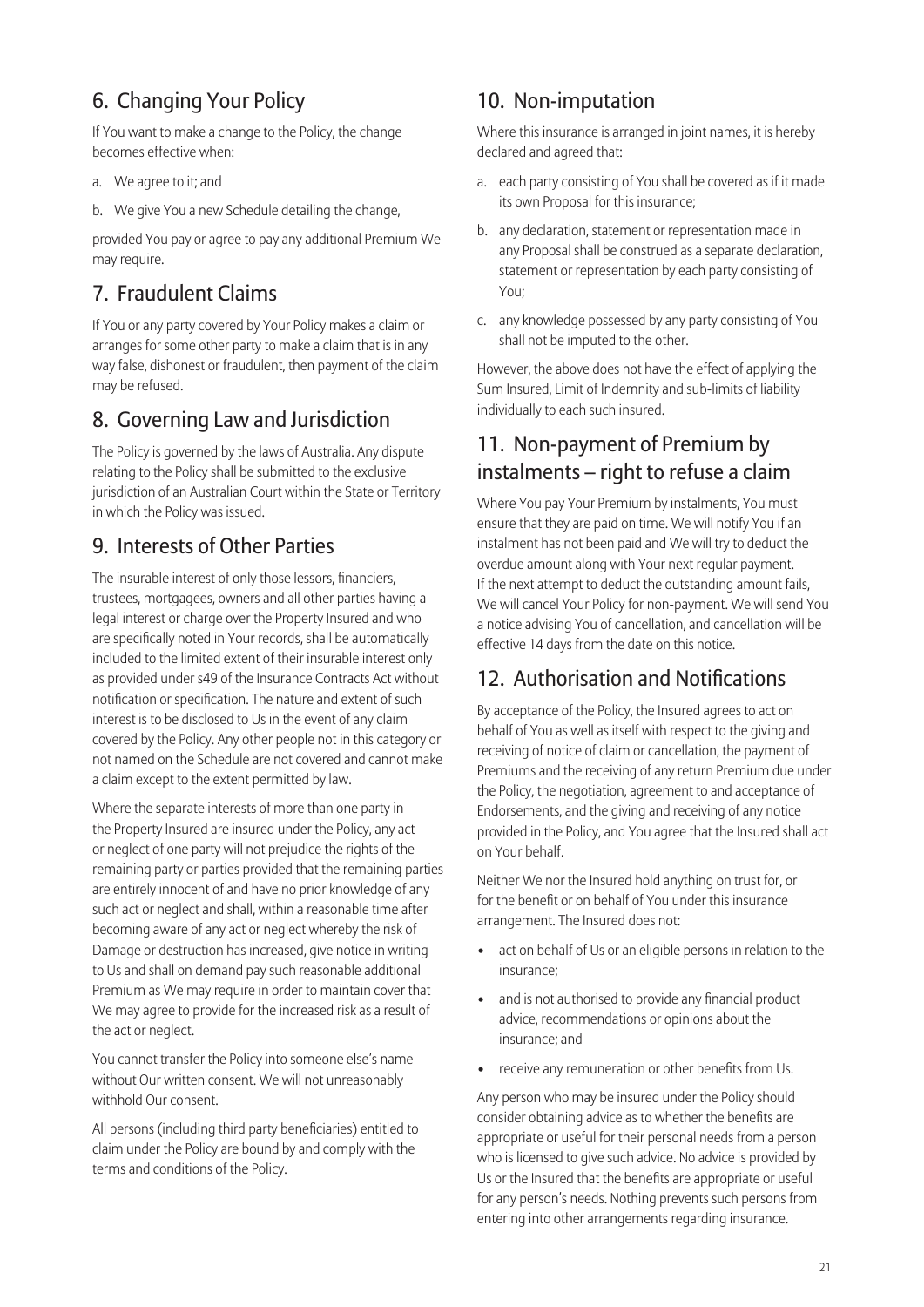We will send all notices in relation to the Policy to:

- a. the Insured's nominated insurance intermediary until We received written notice to the contrary from the Insured; or
- b. if there is no nominated intermediary, the Insured, acting on the behalf of You.

Any notice We give the Insured will be in writing, and it will be effective:

- a. if it is delivered to the Insured or their agent personally; or
- b. if it is delivered or sent to the Insured's address or the Insured's Agent's address last known to Us.

It is important for the Insured to tell Us of any change of address as soon as possible.

## 13. One event for earthquake

Only for the purpose of the application of any Excess, all loss or Damage resulting from earthquake occurring during each period of 72 consecutive hours will be considered as one event, whether the earthquake is continuous or sporadic in its sweep and/or scope and the Damage was due to the same seismological conditions. Each event will be considered to have commenced on the first happening of Damage not within the period of any previous event.

## 14. Other Insurance and Contribution

When a claim is made under the Policy that may also be recoverable under another policy or policies, You agree to provide Us with details of such policies that may pay or partially pay that claim, so that We may seek contribution.

## 15. Payment of Excess

You must pay the Excess amount as a contribution to Your claim and in accordance with the terms and conditions applicable to the Section of Your Policy under which you are making a claim. Limits and sub-limits of liability and Sums Insured shall apply in addition to, and shall not be reduced by, the amount of any applicable Excess.

Should a single event result in You claiming under more than one Section of Your Policy, then only the single highest Excess will apply to all claims that arise out of the one event.

Provided that this shall not apply to claims arising from loss or Damage claimable under the optional benefit "Deterioration of Stock" under Machinery Breakdown Section.

Only one Excess will apply to all Damage resulting from Flood, earthquake, subterranean fire, volcanic eruption, bushfire, storm, Hail or rainwater that is continuous, is due to the same general conditions, and occurs within a 72-hour period from the first happening of Damage.

## 16. Progress Payments

If We have agreed that a claim is covered by Your Policy, We will make reasonable progress payments.

### 17. Reasonable care and maintenance

You must take all reasonable care:

- a. to prevent loss, Damage or legal liability;
- b. to maintain the Property Insured in sound condition, in particular to minimise or avoid theft, loss, Damage or liability;
- c. to comply with all statutory obligations, by-laws, regulations, public authority requirements and safety requirements;
- d. to minimise any loss or Damage; and
- e. to only employ competent employees and ensure they adhere to the requirements specified in  $a. - d.$  above.

## 18. Reinstatement of Sum Insured

In the event of Damage insured under Material Damage Section, Business Interruption Section, Theft Section, Money Section, Glass Section, General Property Section and Transit Section of the Policy, the amount by which the Sum Insured or Limit of Indemnity is reduced as a consequence of the loss or Damage will be automatically reinstated from the date of loss or Damage provided that:

- a. there is no written request from You or written notice by Us to the contrary;
- b. the Section is an operative Section of the Policy; and
- c. You pay the Premium which We require for the reinstatement.

We will not reinstate the Sum Insured on Material Damage Section or Business Interruption Section if We have paid a Total Loss under either of these Sections.

We will only reinstate the Sum Insured once in any Period of Insurance in relation to the Theft Section and Money Section and the maximum amount We will pay in any one Period of Insurance is therefore limited to twice the Sum Insured under those Sections.

Limited reinstatements are also available under the Management Liability Section – Part A – Directors and Officers Liability and Part  $C$  – Crime. For full details refer to the Management Liability Section.

## 19. Single Occurrence

We will not pay for loss or Damage to Property Insured covered by the Policy under more than one Section of the Policy in respect of the same item and occurrence unless a relevant insured amount has been paid out in full and You have not been fully indemnified, less any applicable Excess, for the loss or Damage.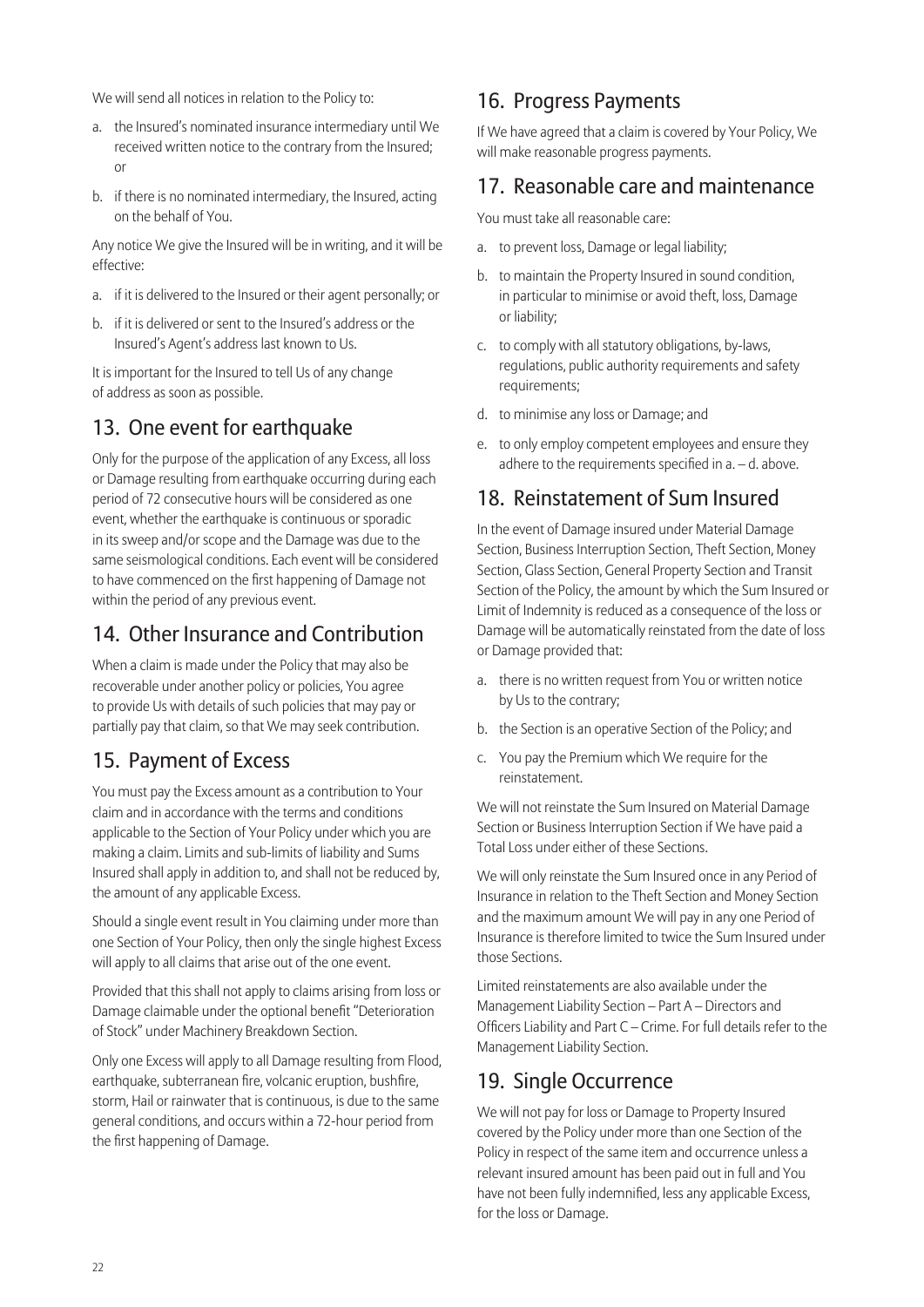## 20. Waiver of subrogation rights

We will not be liable to pay any benefits under the Policy for loss, Damage or liability if You agree or have agreed to limit or exclude any right of recovery against any third party to the extent that Your loss would have been recoverable from that person but for the agreement. However:

- a. We shall waive any rights and remedies or relief to which We are or may become entitled by subrogation against:
	- i. any co-insured (including directors, officers and employees);
	- ii. any corporation or entity (including directors, officers and employees) owned or controlled by You; or
	- iii. any co-owner of the Property Insured.
- b. You may without prejudicing Your position under the Policy:
	- 1. release any statutory governmental, semigovernmental or municipal authority from any liability if required at law, including by contractual agreement, to do so;
	- 2. agree to enter into a contract for storage of goods or merchandise if the terms of the contract include a disclaimer clause; or
	- 3. agree to enter into a lease for occupancy of any building or a lease or hiring of property where the terms of the lease or hiring include a disclaimer clause in favour of the lessor or the owner.

## Material Damage Section

### The cover

Except as otherwise specified, We will pay up to the applicable Sum Insured or sublimit specified herein, subject to a maximum total amount per claim up to the Limit of Indemnity, in accordance with the Basis of Settlement for Property Insured that is accidentally Damaged at the Situation during the Period of Insurance.

## Definitions applicable to this Section

Breakdown means the actual breaking, seizing, deformation or melting of any part of the Property Insured while it is in use that is caused by mechanical, electrical or electronic defect that results in sudden and total loss of operation that requires repair or replacement before the Property Insured can resume normal operation.

Contamination means the discharge, dispersal, release, escape of any type of Pollutant or contaminant into or upon property, land, atmosphere or any watercourse or body of water including, but not limited to, ground water.

Increased Building Costs means the difference between the cost of Reinstatement actually incurred in accordance with the Basis of Settlement provisions of this Section and the cost of Reinstatement that would have applied had the catastrophe event not occurred.

Indemnity means to reinstate, replace or repair the Property Insured to a condition substantially the same as but not better or more extensive than its condition at the time of the Damage, loss or destruction, taking into consideration age, condition, depreciation and remaining useful life.

Limit of Indemnity means the amount shown in the Schedule as the Limit of Indemnity for a specific Situation. Provided that this is the maximum amount that We will pay for all loss or Damage that arises out of any one source or original cause at such Situation unless it is specifically stated in this Section that payments are made in addition to this amount.

Major Loss means the cost of Reinstatement of Your Building in accordance with the Basis of Settlement provisions of this Section exceeds 70% of the Replacement of Your Building immediately prior to the event.

Reinstatement means to restore that part of:

- 1. the Property Insured that is Damaged; and
- 2. any undamaged Property Insured which has been dismantled to enable the restoration of the Damaged Property Insured,

so that the function, output and construction are similar to that part of the Property Insured when it was new, by repairing it or at Our option (acting reasonably) replacing that part of the Property Insured with similar new property.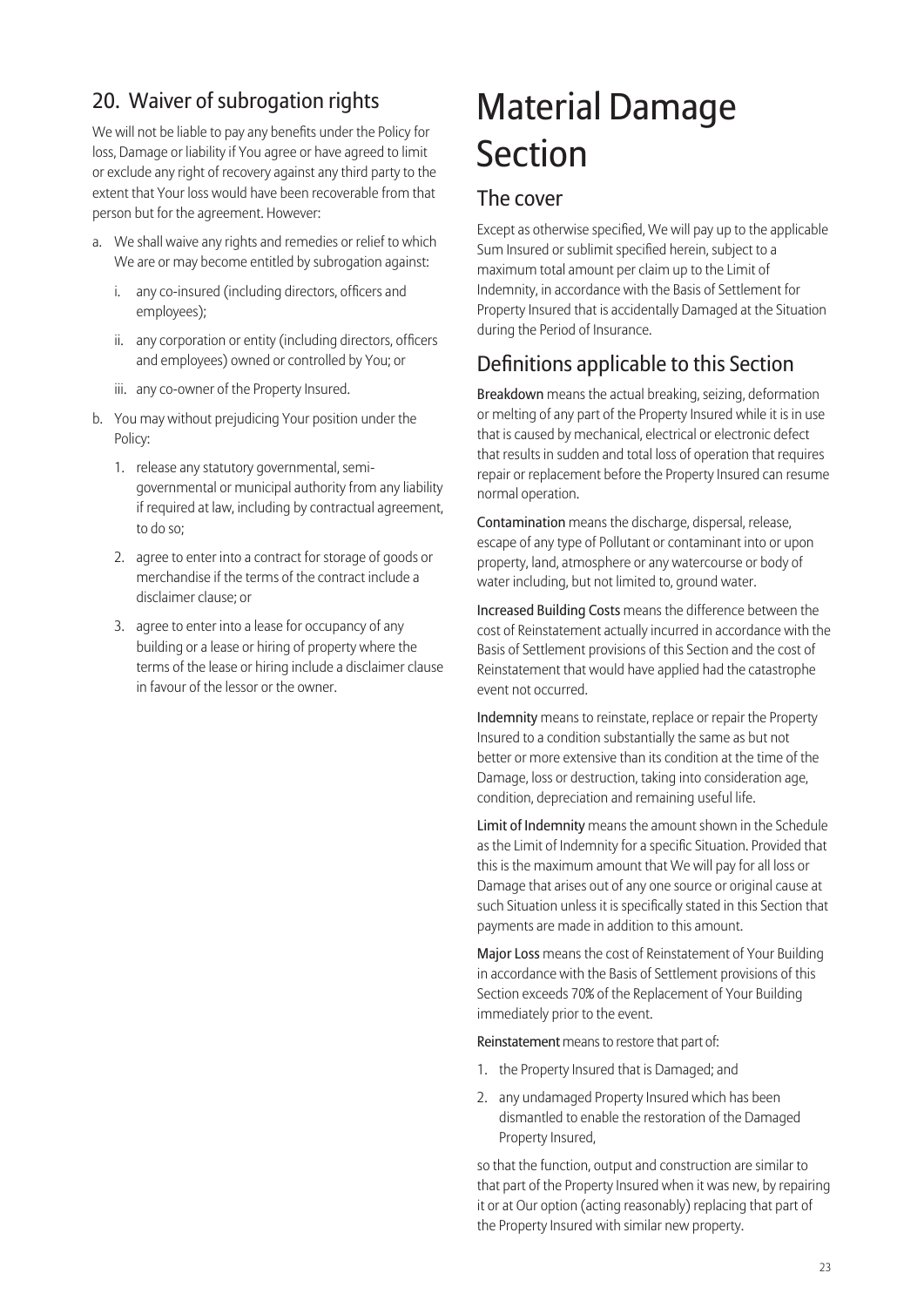Replacement means the cost to replace Property Insured with new property that has similar function, output and construction to that of the original Property Insured when it was new. This shall include all charges, fees and costs such as but not limited to local authority permit and approval charges, architects, engineers and other consultants fees necessarily incurred when replacing the Property Insured.

Sea means all oceans, seas, bays, ports or tidal waters.

Sum Insured means the individual Sum Insured shown in the Schedule calculated in accordance with the Basis of Settlement that applies to the Property Insured at a specific Situation.

Specified Item means the item of Property Insured that is specifically described on the Schedule for this Section.

## Basis of Settlement applicable to this Section

When Property Insured shown in the Schedule is Damaged during the Period of Insurance the following Basis of Settlement will apply at each of the Situations:

#### 1.

#### a. Rewriting of records

- i. for Damage to Business books, plans, computer records, patterns and other Business records, We will pay the cost of re-creating the documents that are Damaged; and
- ii. for Damage to Business records of Your customers at the Situation or Your Business records off-site, We will pay up to a maximum of \$25,000 any one loss unless a higher amount is specified in the Schedule.

#### b. Old Plant and Equipment

Unless specifically insured otherwise, for those items kept as spare parts and for any old item kept for use as a backup in an emergency, We will pay the cost of repairs or the second hand replacement value of a similar part of the same age and condition, whichever is less.

#### c. Customers' Goods and Customers' Vehicles

- i. for Customers' Goods other than Customers' Vehicles, We will pay the Indemnity value:
- ii. for Customers' Vehicles that are a Total Loss, We will pay the Market Value; and
- iii. for Customers' Vehicles that are a partial loss, We will pay the reasonable cost of repairs.

#### d. Branded Goods

Any salvage of branded goods and/or merchandise owned by You or for which You are legally liable and/or goods sold but not delivered shall not be disposed of by sale without Your consent. If such salvage is not disposed of by sale, the goods may be retained by You and disposed of as You see fit, provided a reasonable salvage allowance is agreed with Us for the value of goods and this allowance is to be deducted from the claim settlement.

#### e. Undamaged Foundations

If foundations are not destroyed following an occurrence and any Government or Statutory Authority requires reinstatement of the Property Insured to be carried out on another site, the abandoned foundations will be considered as destroyed. If the resale value of the original Building site is increased due to the presence of the abandoned foundations, the increase in resale value will be paid to Us at the time of sale.

#### f. Output replacement

For any Property Insured which has a measurable function, capability or output and it is necessary to replace the item or items with new property to perform a similar function or functions, We will pay Your claim as follows:

- i. if Property Insured is to be replaced by an item which has the same or lesser total function, capability or output, the amount We will pay is the new installed cost of such replacement item or items;
- ii. if Property Insured is to be replaced by an item or items which have a greater total function, capability or output and the new installed cost of such replacement property is no greater than the cost of Reinstatement of the Damaged Property Insured, We will pay the new installed costs of the item or items replaced; or
- iii. if Property Insured is to be replaced by an item or items which have a greater total function, capability or output and the new installed cost of such replacement property is greater than the Replacement of the Damaged Property Insured, the amount We will pay is the lesser of the cost of Reinstatement or that proportion of the new installed cost of the replacement item or items which the output of the Damaged Property Insured bears to the output of the replacement item or items.

#### g. Stock

For Damage to Stock We will at Our option (acting reasonably):

- i. replace or repair the Damaged Stock with property or materials of equal quality, standard and specification unless the Stock is Obsolete Stock;
- ii. where the Stock is Obsolete Stock at the time of the Damage, We will pay You its value as Obsolete Stock but no more than its original cost to You; or
- iii. if You request a cash settlement and Reinstatement or repair is not carried out, and the Stock is not Obsolete Stock, We will pay the original cost to You of the Stock that is Damaged beyond repair and an amount commensurate with the cost of repairing Damaged Stock that can be repaired, if any, but not exceeding its value prior to when the Damage took place.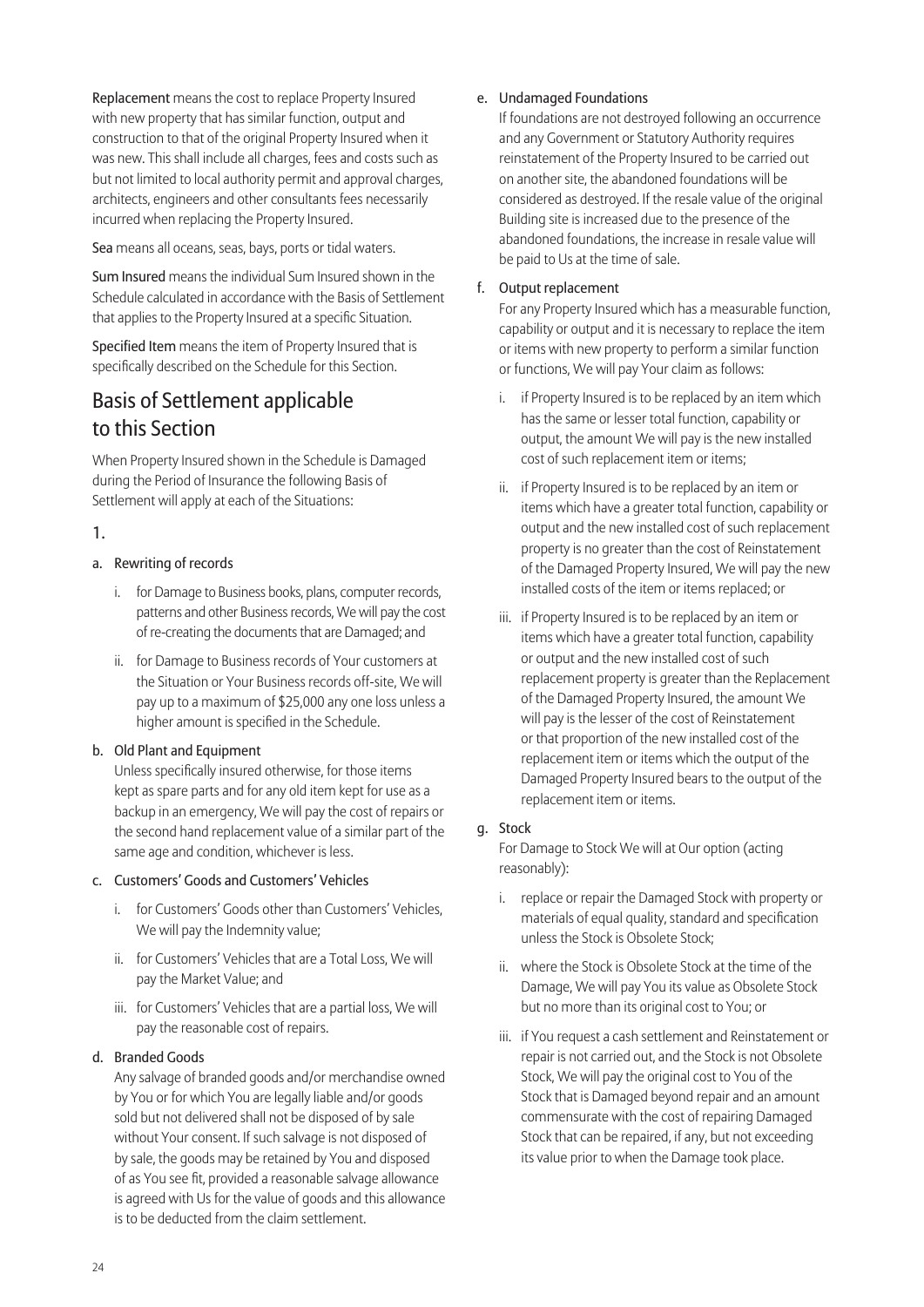#### h. Heritage Buildings

For Damage to any Building that is subject to any heritage listing or protection and You choose to rebuild, replace or repair the Building at the same location, We will pay the additional costs of repairing, replacing or reinstating the Building, that are related to obtaining special materials or employing specialised labour to match up or reproduce unique or distinctive ornamental or architectural features of the Building to comply with standards imposed by any lawful heritage protection authority.

 However, We will not pay more than the cost necessary to rebuild, replace or repair any such heritage listed Building to a reasonably equivalent appearance and capacity using original design and suitable modern equivalent materials, if the original materials are not readily available.

#### i. Electronic Equipment and Software

For Damage to electronic equipment and software, We will pay the costs incurred in the repair, restoration and reinstallation of Electronic Data, to replicate the operational capability of the system to a level commensurate with that existing prior to the Damage.

#### j. Work of art, antiques and curios

For all works of art, antiques and curios, We will pay:

- i. the cost of restoring and repairing to a condition substantially the same as before the Damage plus any reduction in market value caused by the Damage; or
- ii. if restoration or repair is not possible, the amount of a valuation by the Auctioneers and Valuers Association of Australia or an independent expert for the individual item Damaged, immediately before the Damage.

#### k. All other Property Insured that is Damaged

For all other Property Insured that is Damaged We will pay for the Reinstatement or Replacement unless "Indemnity" is shown in the Schedule or You wish Us to pay the Indemnity cost for all or any of the Damaged Property Insured as the Basis of Settlement.

#### 2. Rebuilding at another location

Following Damage to a Building that is insured by this Section You have the option of rebuilding at the location where the Damage happened or at any other location in Australia. Provided that:

- a. We will not pay more than the cost that would have been incurred if Reinstatement of the Building that is Damaged had taken place at the location where the Damage happened; and
- b. if the actual cost of rebuilding is less than the cost of Reinstatement at the location where the Damage happened then Our payment is limited to the actual cost of rebuilding.

## Limitations of cover applicable to this Section

#### 1. Directors' and employees' personal property

Accidental Damage to the personal property of directors, partners and employees of Your Business happening at the Situation is limited to a maximum of \$20,000 any one event.

#### 2. Earthquake

Cover for Damage to Property Insured at the Situation caused by earthquake, volcanic eruption, subterranean fire or tsunami. An Excess of \$20,000 or 1% of the Limit of Indemnity (whichever is lower amount) applies to each claim.

#### 3. Excess

You are liable for the Excess for each and every event that results in Damage.

#### 4. Limit of Indemnity

We will not pay more than the Limit of Indemnity that applies to the specific Situation per event where the Damage happens unless We have stated otherwise elsewhere in this Section. The Limit of Indemnity for a specific Situation will be reduced by any payment made or due to be made by Us following Damage covered by this Section at that Situation.

#### 5. Storm, rainwater, wind, Hail or snow

Cover for Damage to textile blinds and awnings, shade cloth, shade houses, fibreglass houses and glass houses, gates, fences, signs and retaining walls caused by or arising from storm, rainwater, wind, Hail or snow is limited to a maximum of \$25,000 in total, any one event.

#### 6. Under-insurance

If there is a claim for Damage to Property Insured at the Situation covered by the Policy that exceeds 10% of the applicable Limit of Indemnity at that Situation, We will pay that proportion of any claim calculated in accordance with the Basis of Settlement, that the total Sum Insured for all Property Insured at the Situation at the commencement of the Period of Insurance bears to 80% of the cost of reinstating Damage to all Property Insured calculated at the commencement date of the Period of Insurance in accordance with the Basis of Settlement.

Provided that any additional costs incurred when You comply with the requirements of any lawful authority (as described in additional benefits 8. Extra cost of reinstatement), will be omitted from the calculation of Our proportion.

This under-insurance clause does not apply to Customers' Goods or Stock of Fuel.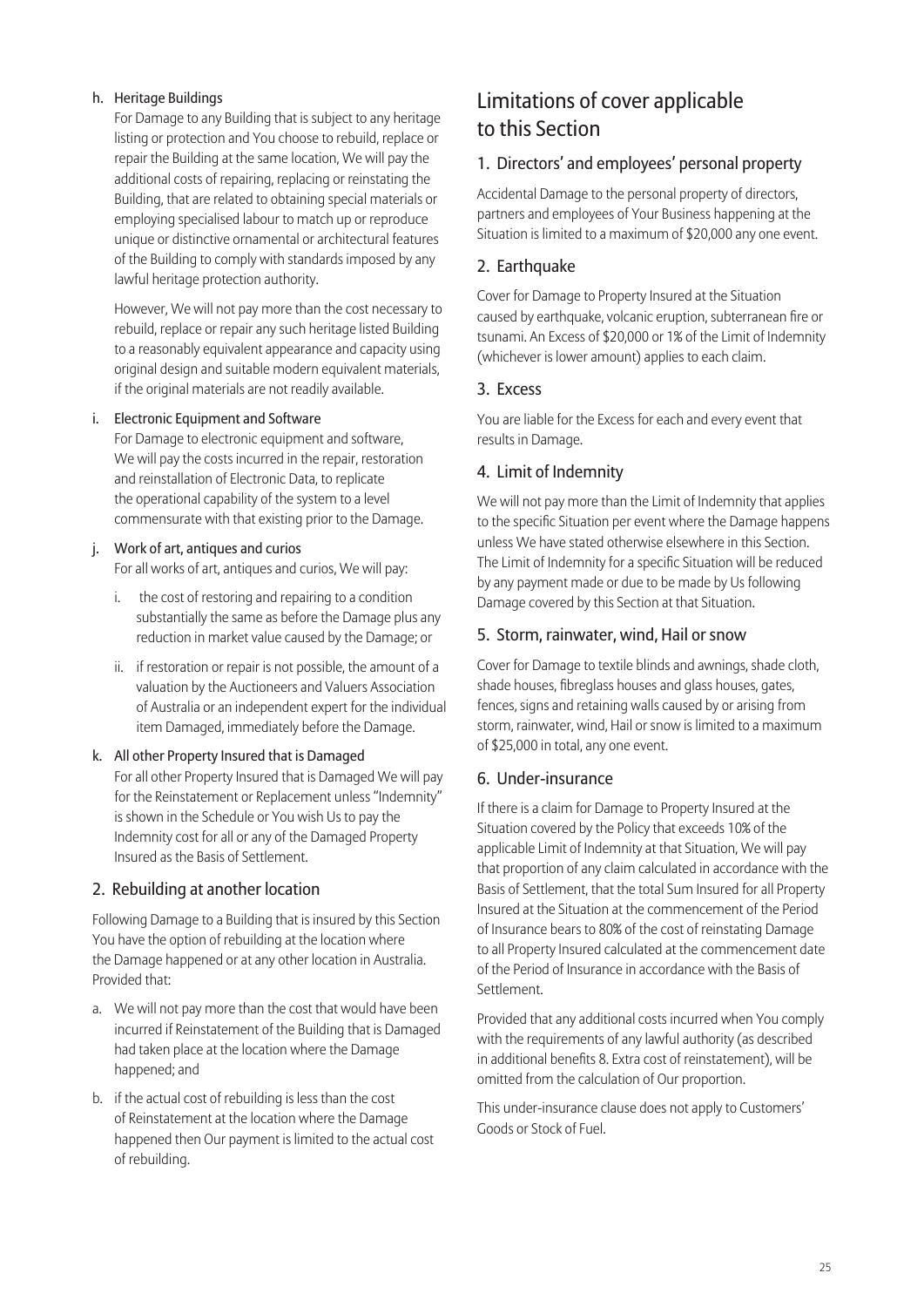## Additional benefits applicable to this Section

When Damage to Property Insured at the specific Situation is covered by this Section, then provided that We do not pay more in the aggregate than the Limit of Indemnity shown for that Situation, in addition to any allowance for any increase provided under additional benefit 2 – Catastrophe cover, We will pay for the following costs that are incurred as a result of that Damage:

#### 1. Capital additions

Reasonable costs incurred by You in the aggregate, up to \$500,000 or 20% of the Limit of Indemnity shown in the Schedule, whichever is the lesser, for that Situation during the Period of Insurance for the Reinstatement of:

- a. alterations to Buildings; and
- b. other capital additions;

that have been made at the specific Situation during the Period of Insurance.

#### 2. Catastrophe cover

If Your Building suffers Damage from an event covered by this Section and We classify the Damage as a Major Loss and the event giving rise to the Damage has led to the declaration by the relevant authority of a state of emergency affecting the area in which Building is situated, We will:

- a. increase the Limit of Indemnity under this Section by up to 20% of the Sum Insured for the Building if Your Building is rebuilt; and
- b. also increase the limits on the amounts We will pay under additional benefit 1. Capital additions and 16. Prevention of imminent Damage by 20%,

to cover Increased Building Costs for labour and material supplies and other increased costs applying after the event.

We will not pay more than the Increased Building Costs actually incurred by You.

We will not pay any amount under this additional benefit until You have incurred costs exceeding the Limit of Indemnity under this Section. We may make progress payments in settlement of any claim for Increased Building Costs. In all other aspects, the normal terms and conditions of the Policy shall apply.

#### 3. Demolition and Debris removal

The reasonable costs incurred by You for:

- a. the demolition and removal of Property Insured that is Damaged;
- b. the demolition and removal of any Property Insured that is necessary to allow Reinstatement of Property Insured that has been Damaged; and
- c. the cleaning up, removing, storing and disposing of Damaged Property Insured at or from:
	- i. the Situation; and
	- ii. any other location that You are legally required to remove Debris from or clean up, provided that You do not own Property Insured at this other location and Your liability did not result from an agreement made after the start of the Period of Insurance unless this liability would have existed anyway.

#### 4. Discharge of mortgage cost

We will pay the legal costs associated with the discharge of a mortgage or mortgages on Buildings following settlement of a claim on a Total Loss basis.

Provided that this additional benefit is limited to \$25,000 any one event.

#### 5. Exploratory expenses

The reasonable cost incurred by You to detect the point of bursting, leaking, discharging or overflowing of fixed apparatus, fixed tanks, fixed appliances, fixed pipes or other systems, during the Period of Insurance, at the Situation used to hold or carry liquid or gas provided that the bursting, leaking, discharging or overflowing has caused or may reasonably be expected to cause Damage to Property Insured. We will not cover the repair or Replacement of such apparatus, appliances, tanks, pipes of other systems, unless Damaged by a peril or event insured under this Section.

Provided that this additional benefit is limited to \$30,000 any one event.

#### 6. Employees tools of trade

We will pay for the repair or replacement of employees tools of trade which You are legally responsible for that are Damaged during the Period of Insurance if the tools of trade were at the Situation at the time the Damage occurred.

Provided that this additional benefit is limited to \$10,000 for each employee any one event unless a higher amount is shown in the Schedule as a Specified Item.

#### 7. Expediting expenses

The costs and expenses incurred by You for express carriage rates and extra payments for overtime or out of hours work incurred in connection with the repair or Reinstatement of the Property Insured that is Damaged.

Provided that the total additional cost for any one loss does not exceed 50% of the cost of repairing the item or \$25,000 whichever is the lesser.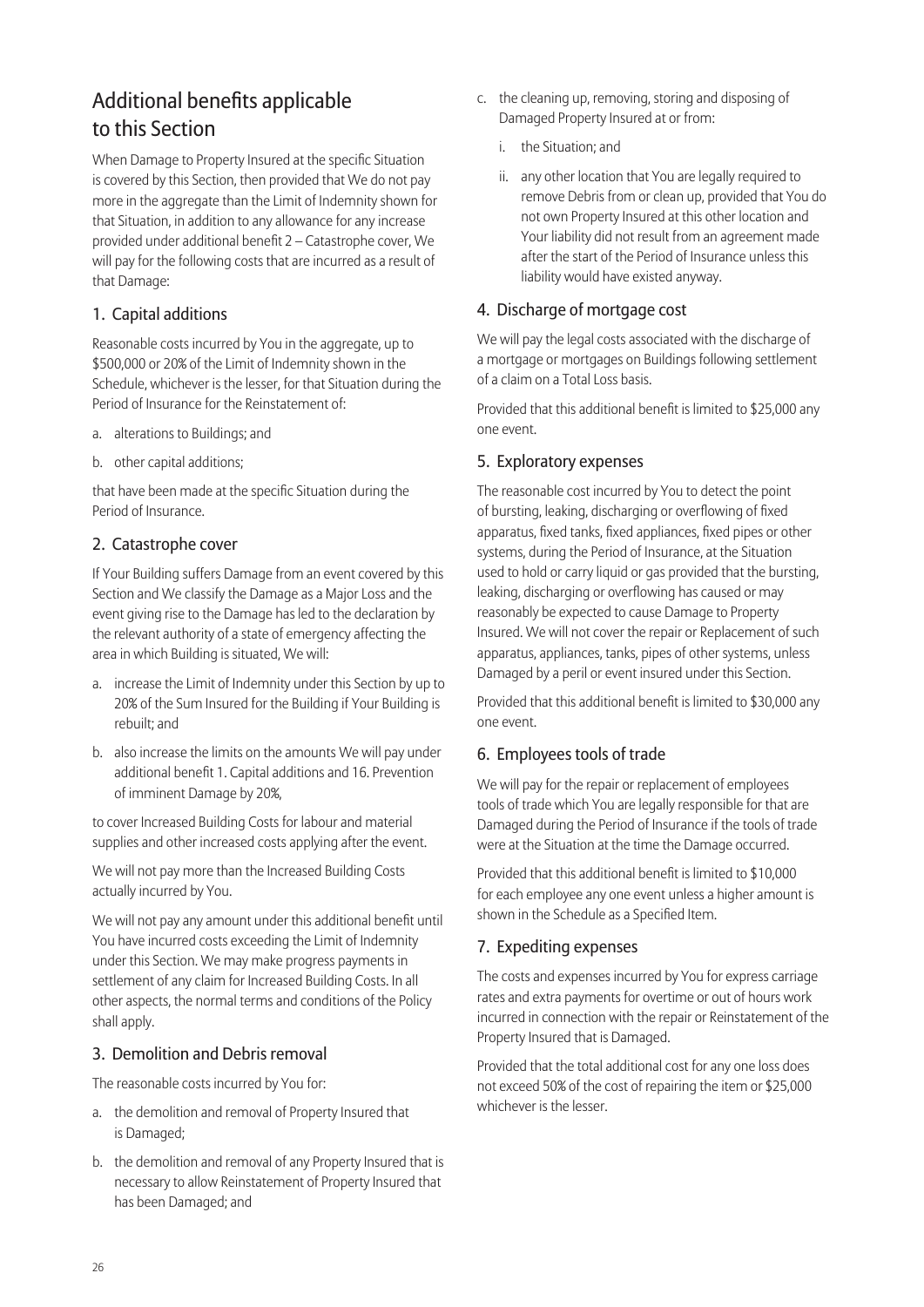#### 8. Extra cost of reinstatement

The additional costs incurred by You to reinstate Property Insured in complying with the requirements of any lawful authority that are imposed after the Damage including orders in relation to undamaged portions of the Building at the Situation.

Provided that We will not pay for any costs that would have been incurred when complying with the requirements of any lawful authority that applied to the Property Insured at the Situation prior to the Damage.

#### 9. Fees and costs

Fees and costs such as, but not limited to, local authority permit and approval charges, architects, engineers and other consultants, including those involving inquiries, necessarily and reasonably incurred in Reinstatement of Property Insured that is Damaged.

#### 10. Firefighting and authority costs

The cost of refilling fire-fighting appliances used in putting out a fire at or adjoining the Situation threatening Property Insured and any additional cost payable by You to a fire brigade, fire-fighting authority or an authorised government authority for attendance at a fire or chemical emergency involving the Property Insured.

Provided that the wages of any full-time members of a works fire brigade are not covered by this additional benefit and this additional benefit is limited to \$100,000 in total, any one event.

#### 11. Floating Stock

Where the Policy covers Stock located at more than one Situation and the transfer of Stock between Situations is a usual Business practice, in the event of Damage covered by this Section at an insured Situation where an inwards transfer of Stock from another insured Situation has occurred, the Sum Insured at the Situation where the Damage occurred will be increased to take into account the temporary transfer of Stock between the Situations.

#### Provided that:

- a. the increase in the Sum Insured for Stock at the Situation receiving the inwards transfer will be:
	- i. the value of Stock transferred which remains at the Situation immediately prior to the Damage occurring; or
	- ii. if the Sum Insured for Stock at the other Situation at the commencement date of the Period of Insurance was less than 80% of the value thereof on that date calculated in accordance with the Basis of Settlement, the amount of increase in i. above will be proportionately reduced to reflect the degree of under-insurance below 80% of the value;
- b. the Sum Insured for Stock at the Situation subject to the inwards transfer will be increased by an amount representing 120% of the amount calculated under a. above;
- c. the period in which the Sum Insured for Stock for the specified Situation is being exceeded in consequence of the transfer does not extend beyond 90 days unless We have agreed in writing to an extended period within the Period of Insurance; and
- d. We will not pay more than the total of the Stock Sum Insured for all insured Situations.

#### 12. Floor space ratio index

When the cost of rebuilding a Building that is Damaged costs more than 50% of the Replacement of the entire Building, and rebuilding is only permissible subject to a reduced floor space to land area ratio or index, then We will also pay the difference between:

- a. the estimated cost of reinstatement at the time of Damage had the reduced floor space ratio index (plot ratio) not applied; and
- b. the actual costs incurred in reinstatement subject to the reduced floor space ratio index (plot ratio).

The above amounts shall include the additional costs incurred to meet the requirements of any lawful authority as described in additional benefit  $-8$ . Extra cost of reinstatement.

#### 13. Loss of land value

We will extend the cover for the reduction in the land value up to \$100,000 or 20% of the Limit of Indemnity, whichever is lesser, for the Situation where the Damage happened, which results from the requirements of any legal authority that does not allow rebuilding or only allows partial rebuilding at the Situation.

Provided that this shall be calculated by subtracting the land value after rebuilding or if rebuilding is not possible from the land value before the Damage.

#### 14. Make safe and temporary repair expenses

The cost incurred to make the Property Insured or surrounding areas of the Situation safe following Damage, including temporary repairs, shoring up, propping and/or underpinning Property Insured.

Such costs shall include professional fees necessarily incurred and amounts payable to any lawful authority for submissions, permit fees and charges in connection with the work entailed.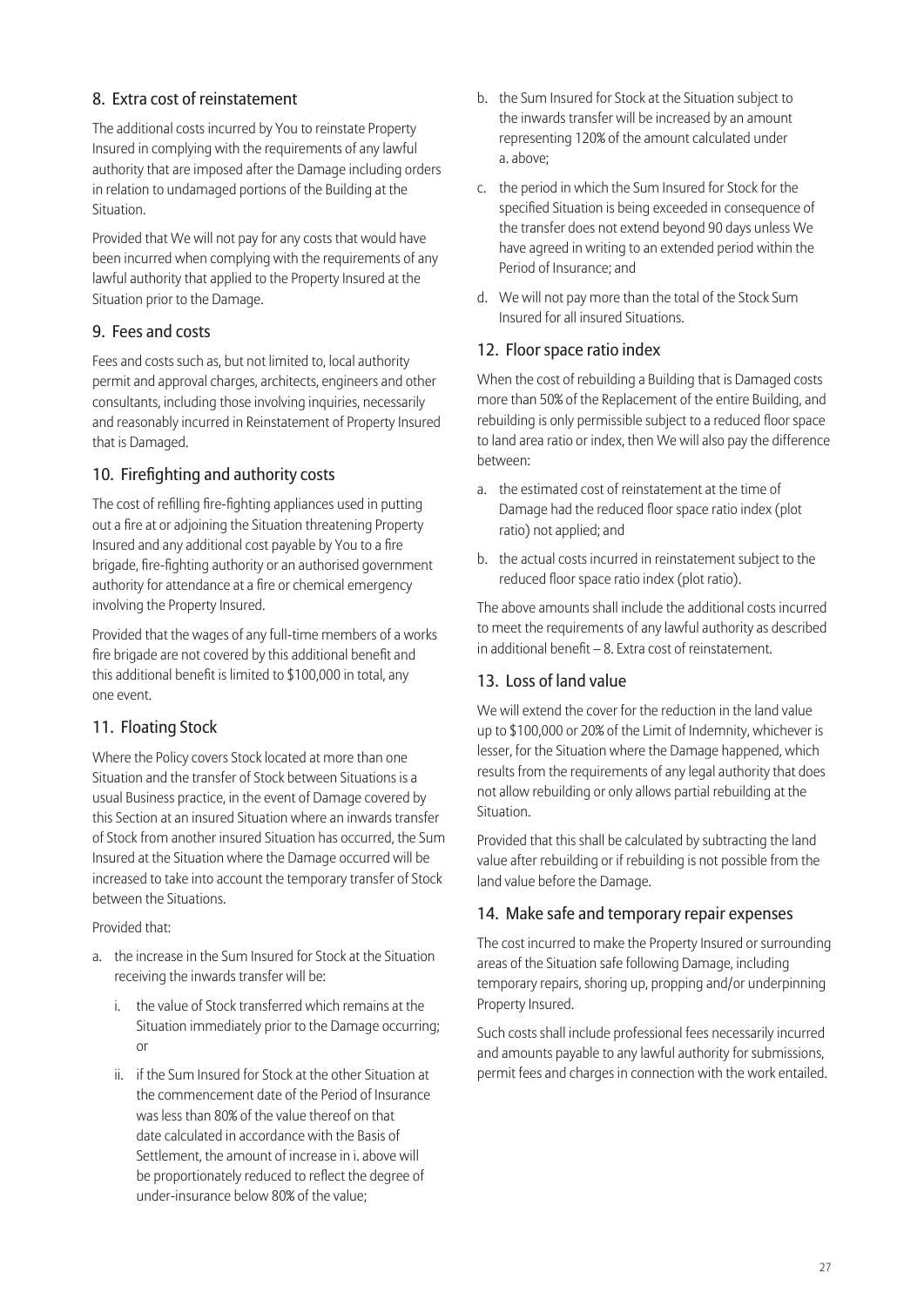#### 15. Playing surfaces

We will pay, up to \$50,000 for the cost of repairing Damage to outdoor playing surfaces at the Situation, caused by:

- a. vandals or malicious persons, other than You or Your guests, director's partners, officers, employees or members, or their guests;
- b. fire occurring to Property Insured at the Situation for which We have admitted liability under this Section; or
- c. the action of the firefighting services, police or other emergency services in attending to their duties at the Situation.

#### 16. Prevention of imminent Damage

The necessary costs reasonably incurred by You to protect the Property Insured during the Period of Insurance:

- a. to extinguish a fire on or in the vicinity of Your Situation which causes or threatens loss or Damage to Property Insured;
- b. to prevent or diminish imminent Damage to Property Insured; and
- c. for the temporary protection and safety of Property Insured at the Situation, following a specific advice by police or state emergency services, including the employment of security services.

Provided that this additional benefit is limited to \$100,000 any one event and in total for all claims during any one Period of Insurance.

#### 17. Removal of trees and branches

We will pay the reasonable costs incurred by You to remove and dispose of any branch or tree that has fallen causing impact Damage to Property Insured. We will also pay cost of stump removal when required.

#### 18. Seasonal increase

The Limit of Indemnity for the specific Situation is increased by 50% of the Sum Insured for Stock for losses occurring during Seasonal Increase Periods.

If Your Sum Insured on Stock is included on another item on Your current Schedule, We will only apply the increased cover to the portion of the Sum Insured that relates to Stock.

Provided that this additional benefit will not extend the insurance beyond the Period of Insurance noted in the Schedule.

#### 19. Temporary removal to other premises

We will extend the cover provided by this Section to Property Insured while it is temporarily removed from any Situation shown in the Schedule to some other premises in Australia for any period up to 90 days.

Provided that:

- a. this additional benefit is not provided to Property Insured whilst in transit;
- b. this additional benefit is only available to Contents and/or Stock or Specified Items that have a Sum Insured shown for the Situation at which this Property Insured is normally located;
- c. if Property Insured comprising parts of the Building or the landlords premises is temporarily removed for service or repair then specific exclusion 4.a. of this Section does not apply for that item or items whilst at the other premises for this purpose; and
- d. the most We will pay under this additional benefit is 10% of the Sum Insured that applies to this Property Insured at the Situation at which the Property Insured is normally located.

#### 20. Unpacking expenses

We will pay up to \$5,000 any one event for the reasonable cost and expenses incurred by You in taking inventory (including unpacking, repacking and restacking) to identify, quantify and value any Property Insured Damaged during the Period of Insurance including examination of property not belonging to You but in Your care, custody or control.

## Extra covers applicable to this Section

#### 1. Disposal of salvage

We will not sell or dispose of any salvage without giving You the opportunity to retain it at its salvage value, but this extra cover does not allow You to abandon Property Insured to Us.

#### 2. Indexation at renewal

To help reduce the risk that You will be underinsured, We automatically increase the Sum(s) Insured at each renewal according to the most appropriate price indices, as determined by Us. The Premium and relevant government charges You pay will be based on the adjusted amounts shown in the Schedule.

This automatic Sum Insured adjustment at renewal does not replace Your responsibility for reviewing the Sum Insured at renewal. You are not required to accept the revised Sums Insured and can ask Us to amend them at any time.

#### 3. Minimisation of Damage

We will pay for the reasonable cost of removing Property Insured from the Situation, and any Damage resulting from the removal, if the Situation is threatened by Damage covered under this Section and the purpose of the removal was to prevent or minimise Damage insured under this Section.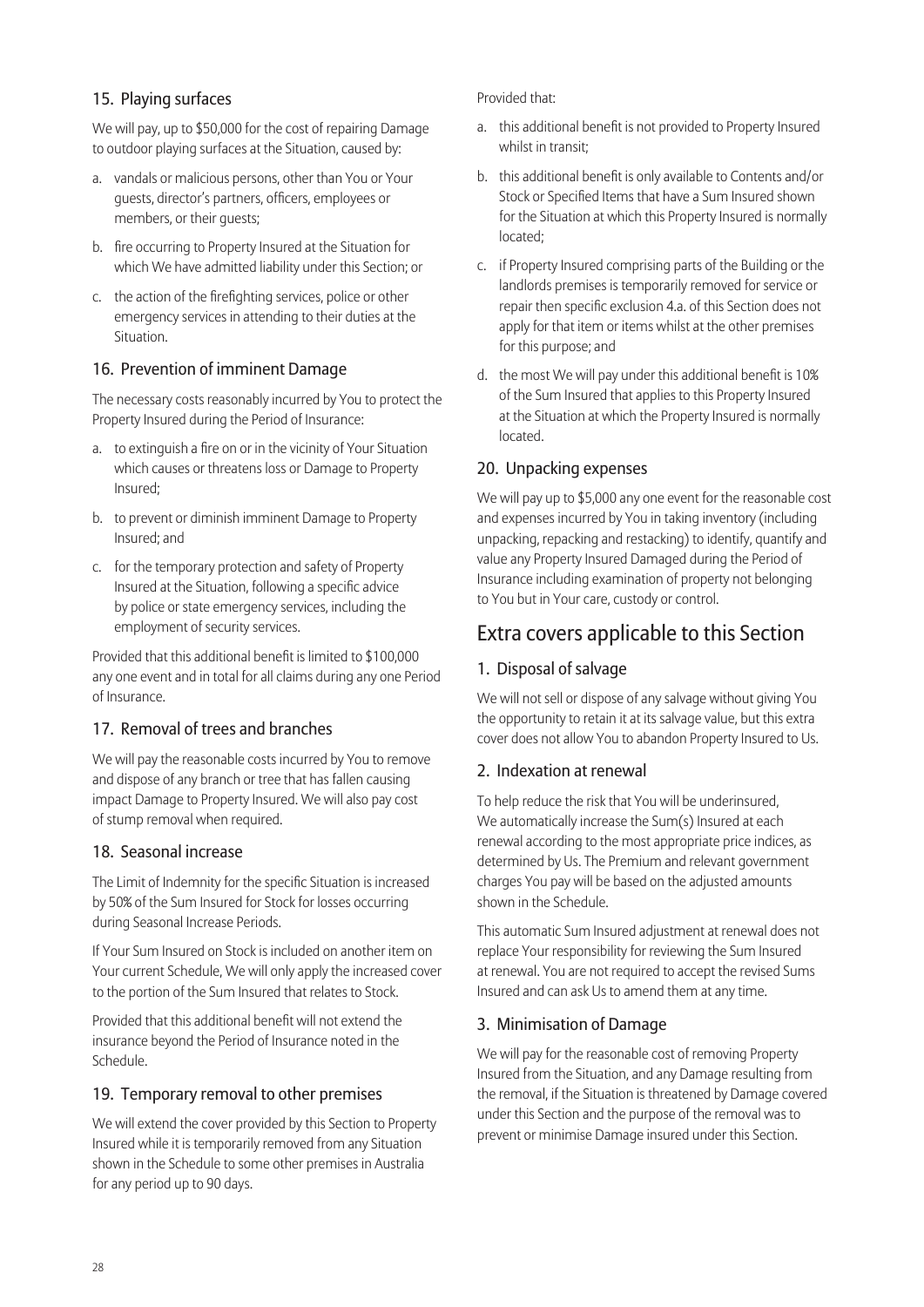#### 4. New premises – temporary cover

We will temporarily extend the cover provided by this Section to Property Insured at any premises that are used by Your Business for the first time during the Period of Insurance.

Provided that:

- a. this temporary cover is limited to a period of 90 consecutive days from the day that You first use new premises;
- b. this temporary cover is not available to Property Insured that is not shown as insured in the Schedule;
- c. for each of the Property Insured shown in the Schedule this temporary cover is limited to 50% of the Sum Insured for that Property Insured;
- d. if more than one Situation is shown in the Schedule then this 50% limitation will apply to the highest Sum Insured that applies to a specific type of Property Insured; and
- e. the new premises have building and security features that are similar to those at one of the Situations shown in the Schedule, having the same occupation.

If You request and We agree to cover the Property Insured at the new premises beyond the 90 consecutive day period the cover will be extended provided that, You provide Us with full details of the new premises and You must pay any additional Premium We ask for.

#### 5. Restricted transit

We will cover Contents and Stock shown in the Schedule as Property Insured for Damage during transit within Australia that is caused by fire, explosion, wind, earthquake and malicious Damage, other than theft.

Provided that the most We will pay under this extra cover is the lesser of \$50,000 or 20% of the Sum Insured for that category of Property Insured.

## Optional benefits applicable to this Section

#### 1. Flood

When "Flood" cover is shown in the current Schedule as covered, We will cover loss of or Damage to Property Insured caused by Flood and the Specific exclusion applicable to this Section 3.n. is deleted.

## Specific exclusions applicable to this Section

1. We will not cover You for Damage insurable under any other Section or Sections of the Policy. This exclusion does not apply to any Damage which would only be insurable under any other Section or Sections because it fell within an extra cover or additional benefits in that Section:

- 2. We will not pay loss or Damage to:
	- a. furs, jewellery, gold, silver, platinum, pearls, diamonds, sapphires, rubies and other precious stones unless they are within the Building at the Situation and then limited to an amount not exceeding \$2,000 in total in any one Period of Insurance unless these items are Stock and Stock is shown in the Schedule as being insured;
	- b. curios, antiques or works of art unless they are within the Building at the Situation at the time of the Damage and then limited to an amount not exceeding \$2,000 for any one item and \$10,000 in total in any one Period of Insurance unless expressly stated otherwise in the Schedule as a Specified Item;
	- c. Money;
	- d. Glass, unless such Glass is directly Damaged by:
		- fire, lighting, explosion, impact, storm and tempest or earthquake;
		- $\bullet$  Flood, if optional benefit 1. Flood is shown as covered on Your Schedule;
		- riot, civil commotion, persons taking part in industrial disputes; or
		- persons acting maliciously, other than where such Glass is cracked or Broken through its entire thickness,

 provided that when reinstating Damage to Glass under this clause, We will, when necessary, also reinstate Damage to frames, signwriting, coatings and alarm tapes;

- e. Property Insured in transit outside of the Situation other than:
	- i. during incidental movement of Property Insured within Situations occupied by You; and/or
	- ii. as provided under additional benefit 18. Temporary removal to other premises and extra cover 5. Restricted transit;
- f. Aircraft, locomotives, rolling stock, watercraft whilst in water;
- g. Vehicles or trailers, caravans or motorcycles all while registered or licensed to travel on a public road, provided that this does not apply to:
	- i. Customers' Vehicles while at or parked immediately adjacent to the Situation;
	- ii. forklifts used by You at the Situation;
- h. animals;
- i. canals, dams, tunnels, reservoirs other than tanks and their contents;
- j. docks, wharves and piers not forming part of any Building;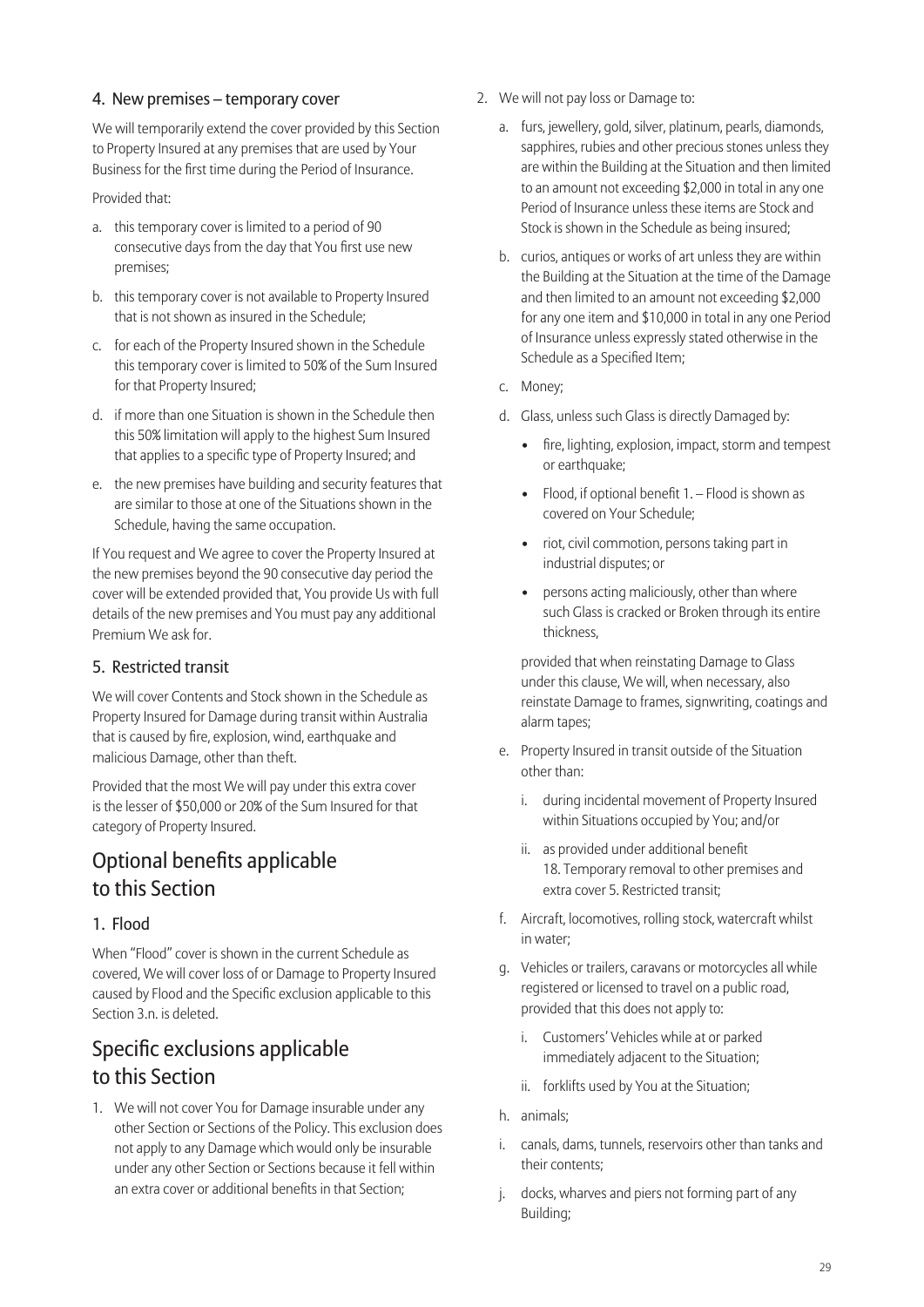k. standing timber, growing crops, plants, land including top soil and fill, landscaping, gardens and pastures.

Provided that:

- i. when reinstating Damage to a Building, landscaping, plants and gardens are Property Insured; or
- ii. potted plants are Property Insured when insured as Contents;

when they are used to restore landscaping, plants, potted plants and gardens to a condition similar to that immediately prior to the Damage;

- l. property being constructed, built, erected, altered or dismantled, including all associated materials or supplies, provided that this does not apply to additional benefit 1. Capital additions or to that portion of the Building or part of any Property Insured that is not directly affected by such work;
- m. mining property and any equipment located beneath the surface of the ground unless shown as a Specified Item on the Schedule, provided that this exclusion does not apply to underground services connected to a Building;
- n. any pressure vessel (including a boiler) not used solely for domestic purposes, that has a value of more than \$250,000, and where the Damage is directly caused by the explosion or implosion of such pressure vessel; and
- o. landlord's fixtures and fittings unless these are included as part of the Sum Insured for Buildings.
- 3. We will not cover You for Damage caused by:
	- a. inherent vice or latent defect, wear and tear, gradual deterioration, fading, developing flaws, scratching, marring, normal upkeep or any gradual cause;
	- b. Breakdown, failure, malfunction;
	- c. corrosion, rust, oxidation, any form of fungus, wet or dry rot unless these are the direct result of an event covered by this Section of the Policy;
	- d. change in colour, flavour, texture or finish;
	- e. dampness of atmosphere, variation in temperature, or exposure to light;
	- f. loss of weight, evaporation, shrinkage;
	- g. creeping, heaving, normal settling, shrinkage, seepage, vibration, expansion in Buildings, pavements, roads, car parks and the like;
	- h. i. error or omission in design, plan or specification or failure during testing;
		- ii. faulty materials or workmanship;

 provided that this Exclusion 3.h. shall not apply to subsequent loss or Damage to Your Property Insured (not otherwise excluded) resulting from an event referred to in this exclusion;

- i. infidelity, dishonesty, embezzlement, misappropriation or fraud including forgery, erasure, counterfeiting by You or any of Your employees;
- j. loading or unloading;
- k. erosion, subsidence, landslip or mudslide or any other earth movement but We will cover loss or Damage caused by a landslide or subsidence that occurs within 72 hours of, and directly because of, a storm, earthquake, subterranean fire, volcanic eruption or water escaping from a water main owned by a water supply authority;
- l. demolition ordered by any lawful authority as a result of failure by You to comply with any lawful requirement;
- m. the action of the Sea or high water, unless caused by or arising from a direct consequence of an earthquake or seismological disturbance;
- n. Flood, however We will pay if optional benefit  $1, -$ Flood is shown as covered on Your Schedule;
- o. faults or defects known to You or any of Your employees whose knowledge in law would be deemed to be Your knowledge and not disclosed to Us at the time this insurance was arranged, extended, varied or renewed;
- p. the cessation of work (whether total or partial), interruption or retarding of any process or operation as a result of any industrial dispute;
- q. data processing or media failure or Breakdown or malfunction of a processing system including operator entry or omission;
- r. deliberate and unauthorised corruption, amendment or erasure of data by You or Your directors, partners, employees, officers or any other person who has an interest in the Property Insured whether acting alone or in collusion with any other person;
- s. Computer Virus;
- t. the gaining of unauthorised access to Your computer via any communication system by any person other than You or Your directors, partners, employees, officers or any other person who has an interest in the property;
- u. an electrical device (including wiring) caused by a surge in electrical current;
- v. the operation or presence of any computer program that alters or erases data or programs in a manner that is undesired by You;
- w. the actual breaking, seizing, deformation or melting of any part of the Property Insured while it is in use that is caused by mechanical, electrical or electronic defect that results in sudden and total loss of operation that requires repair or replacement before the property can resume normal operation;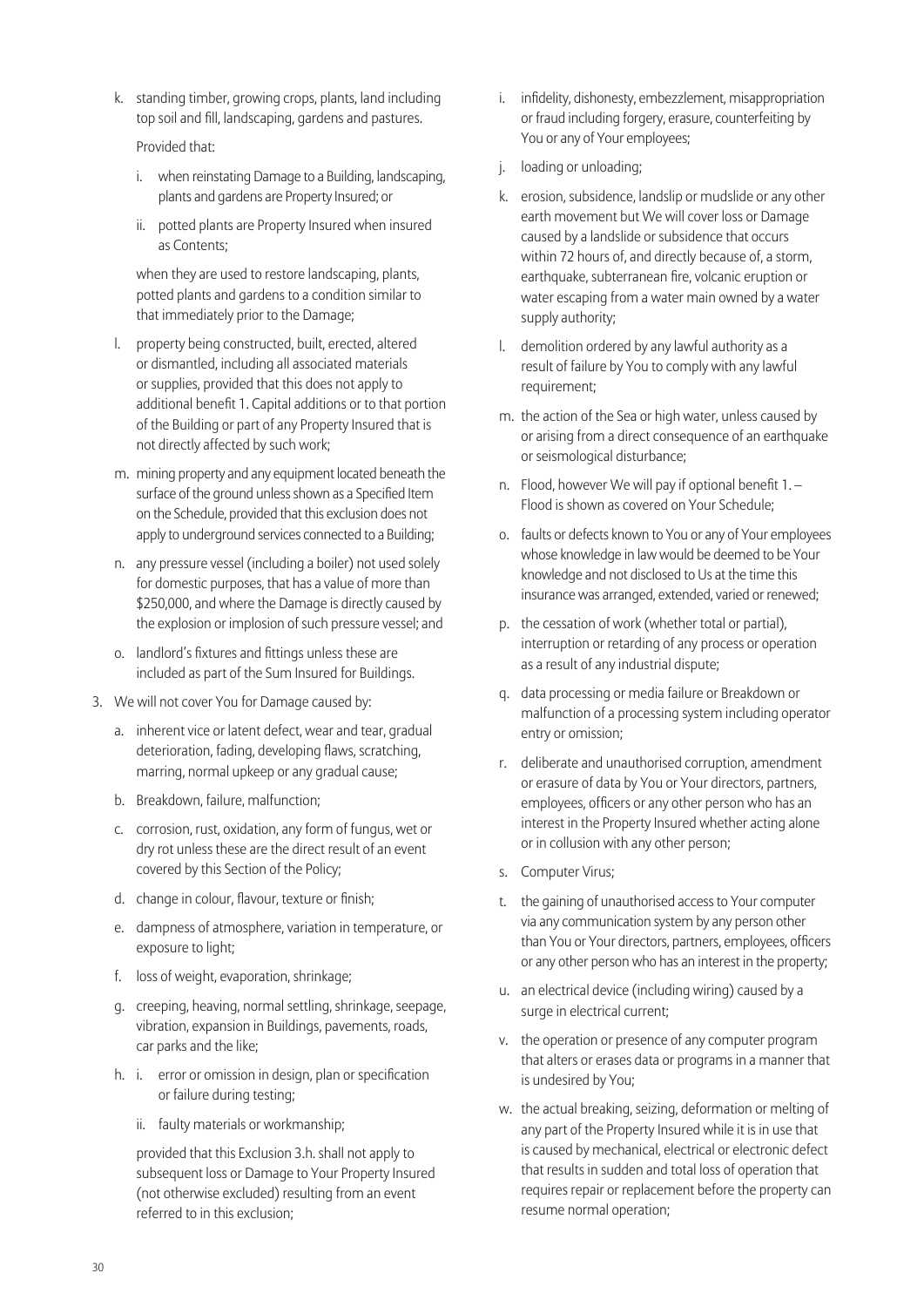- x. explosion or implosion of any pressure vessels (including any boilers):
	- i. where the load on the safety valve upon the particular pressure equipment was in excess of the manufacturer's specification at the time of any Damage and this caused or contributed to the Damage; or
	- ii. where any safety valve limiting pressure was removed or rendered inoperative; or
	- iii. due to failure of the supply of water, gas, electricity or fuel.

 Provided that We will pay for any Damage to Property Insured that is not otherwise excluded that results from Damage caused directly by or arising directly from any of these causes.

- 4. We will not cover Damage caused by or arising from:
	- a. theft other than physical Damage to Property Insured at the Situation during theft or any attempted theft and/or theft of parts of the Building when Buildings are insured;
	- b. any legal liability You have other than the legal liability that is covered by the additional benefit 3. Demolition and Debris removal;
	- c. the incorrect siting of Buildings as a result of error in design or specification, faulty workmanship or non-compliance with the requirements of any lawful authority;
	- d. any unexplained inventory shortage or disappearance resulting from clerical or accounting errors, or shortage in the supply or delivery of materials or goods;
	- e. Contamination, pollution, smoke or smut except where caused directly by fire, lightning, explosion, impact by any road Vehicle or animal, Aircraft or other aerial devices or articles dropped by them, falling communication masts, towers, antennae or dishes, falling buildings or structures or parts thereof, meteorite, riot, civil commotion, persons taking part in an industrial dispute, persons acting maliciously, Flood (if optional benefit  $1. -$  Flood is shown as covered on Your Schedule), earthquake, storm, the bursting, overflowing or discharge of tanks, apparatus or pipes containing water or liquid of any kind, or sprinkler leakage; or
	- f. Hail to Vehicles, caravans, trailers, motorcycles, watercraft or Hovercraft whilst being driven, towed or carried on any road or thoroughfare.
- 5. We will not cover Damage to Customers' Goods due to storm, tempest, cyclones and tornadoes, wind and water.

## Theft Section

## The cover

We will pay You in accordance with the Basis of Settlement for the cost of replacing or repairing Property Insured following Theft from the Situation happening during the Period of Insurance:

- 1. by visible, forcible and violent entry into or exit from Buildings at the Situation;
- 2. by a person hiding in the Building at the Situation during normal operating hours until the Building is closed and locked up;
- 3. by an actual, attempted or threatened armed hold up at the Situation;
- 4. by an actual, attempted or threatened assault or violent act at the Situation;
- 5. by an actual visible, forcible violent entry into any locked cabinet, counter or showcase which is located at the Situation; or
- 6. of Customers' Vehicles while in the open air if Customers' Goods are listed in the Schedule as covered.

## Definitions applicable to this Section

The following definitions shall apply to the words used in this Section.

Indemnity means to reinstate, replace or repair the Property Insured to a condition substantially the same as but not better or more extensive than its condition at the time of the Theft taking into consideration age, condition, depreciation and remaining useful life.

Stock means:

- a. stock in trade, merchandise or raw materials, including the value of work done, containers and packaging materials;
- b. stock of Parts and Accessories, component parts, oils, engine additives and other consumables for Vehicles used by You.

However, for the purpose of this Section Stock does not include Tobacco.

Theft means Damage by theft or attempted theft.

Tobacco means cigarettes, cigars and tobacco.

## Basis of Settlement applicable to this Section

At Our option (acting reasonably), We will with respect to:

- 1. Stock and Tobacco:
- a. pay You the market value of the Stock and Tobacco at the time of the Theft;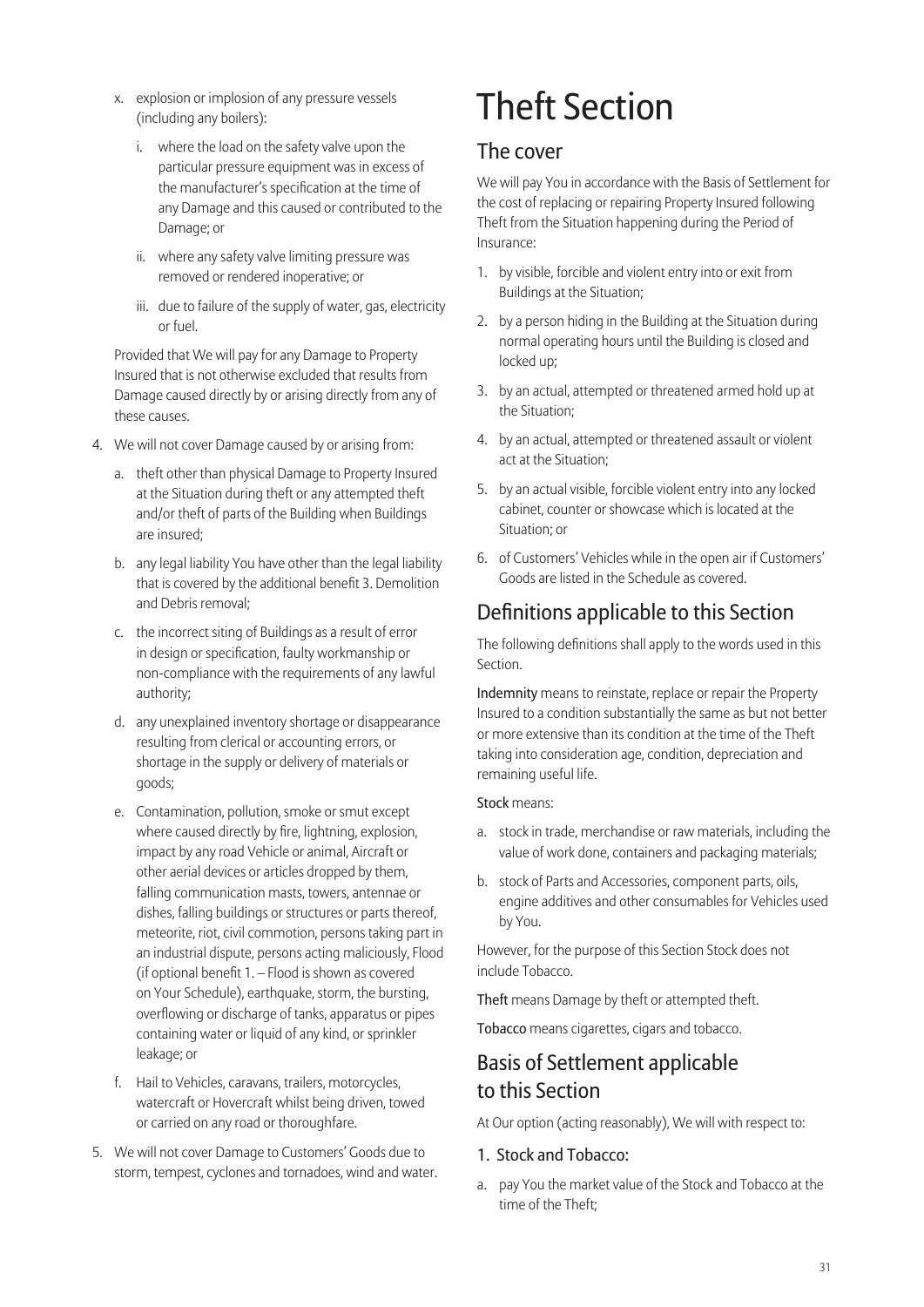- b. pay You the value of Obsolete Stock or its purchase price, whichever is the lesser, but no more than the original cost to You;
- c. replace or repair the Stock with property or materials equal to or of a similar standard and specification as the Stock before the Theft; or
- d. pay the cost of repair or replacement of the Stock.

#### 2. Contents:

- a. repair or replace the Contents; or
- b. pay You the cost of repair or replacement of the Contents.

#### 3. Customers' Goods and Customers' Vehicles

- a. for Customers' Goods other than Customers' Vehicles, We will pay You the Indemnity value;
- b. for Customers' Vehicles that are a Total Loss, We will pay You the Market Value;
- c. for Customers' Vehicles that are partial loss, We will pay You the reasonable cost of repairs.

## Limitations of cover applicable to this Section

#### 1. Sum Insured

- a. for each specific type of Property Insured We will only pay up to the Sum Insured that applies to that specific type of Property Insured as shown in the Schedule;
- b. following Theft covered by this Section We will reduce the Sum Insured for the specific Property Insured that is affected by the Theft by an amount equal to any payments made or due to be made by Us.

#### 2. Excess

You are liable for the Excess for each and every event that results from Theft.

## Additional benefits applicable to this Section

#### 1. Clothing and personal effects

If clothing or personal effects are Damaged during a Theft, We will pay in addition to the Sum Insured, the cost of replacing these items.

Provided that the total amount payable under this additional benefit is limited to \$10,000 in total, any one event. If You are also insured under the Money Section, the benefits payable under additional benefits "1. Clothing and personal effects" shall not be cumulative.

#### 2. Contents and Stock in open sided building

Loss or Damage to securely fixed Contents and Stock in the open sided building at the Situation, during Theft to the maximum of \$5,000 during any one Period of Insurance.

Specific exclusions applicable to this Section "1. Theft from any open-sided structure" does not apply to this additional **benefit** 

#### 3. Damage to Building

We will pay in addition to the Sum Insured the cost of repairing Buildings that are physically Damaged during Theft at that Situation. Provided that the maximum amount We will pay is limited to \$10,000 in total any one event or any higher amount as amended by Endorsement and shown in the Schedule.

#### 4. Death following assault

If any person is injured while protecting or attempting to protect the Property Insured from Theft during the Period of Insurance and death results from this injury within 12 months, We will pay \$10,000 in addition to the Sum Insured, to the estate of that person.

If You are also insured under the Money Section, the benefits payable under additional benefits "2. Death following assault" shall not be cumulative.

#### 5. Disposal of Damaged property

We will also pay in addition to the Sum Insured the costs necessarily incurred by You to dispose of Damaged Property Insured which has no salvage value.

Provided the maximum We will pay is limited to \$5,000 in total any one event.

#### 6. Employees' tools of trade

We will pay for repair or replacement following Theft of employees' tools of trade You are legally responsible for during the Period of Insurance, if the tools of trade were at the Situation at the time the Theft occurred.

Provided that this additional benefit is limited to \$10,000 for each employee any one event or any higher amount shown in the Schedule.

#### 7. Key, locks and combinations

If during the Period of Insurance any locks, keys, magnetic keys or cards or similar devices and combinations used at the Situation are accidentally lost, stolen or there are reasonable grounds to believe these have been duplicated or known to any unauthorised person, We will pay in addition to the Sum Insured:

- a. the cost incurred to replace the locks, keys, magnetic keys or cards or similar devices;
- b. the cost incurred to replace the sequence of numbers or letters which become known by any unauthorised person; and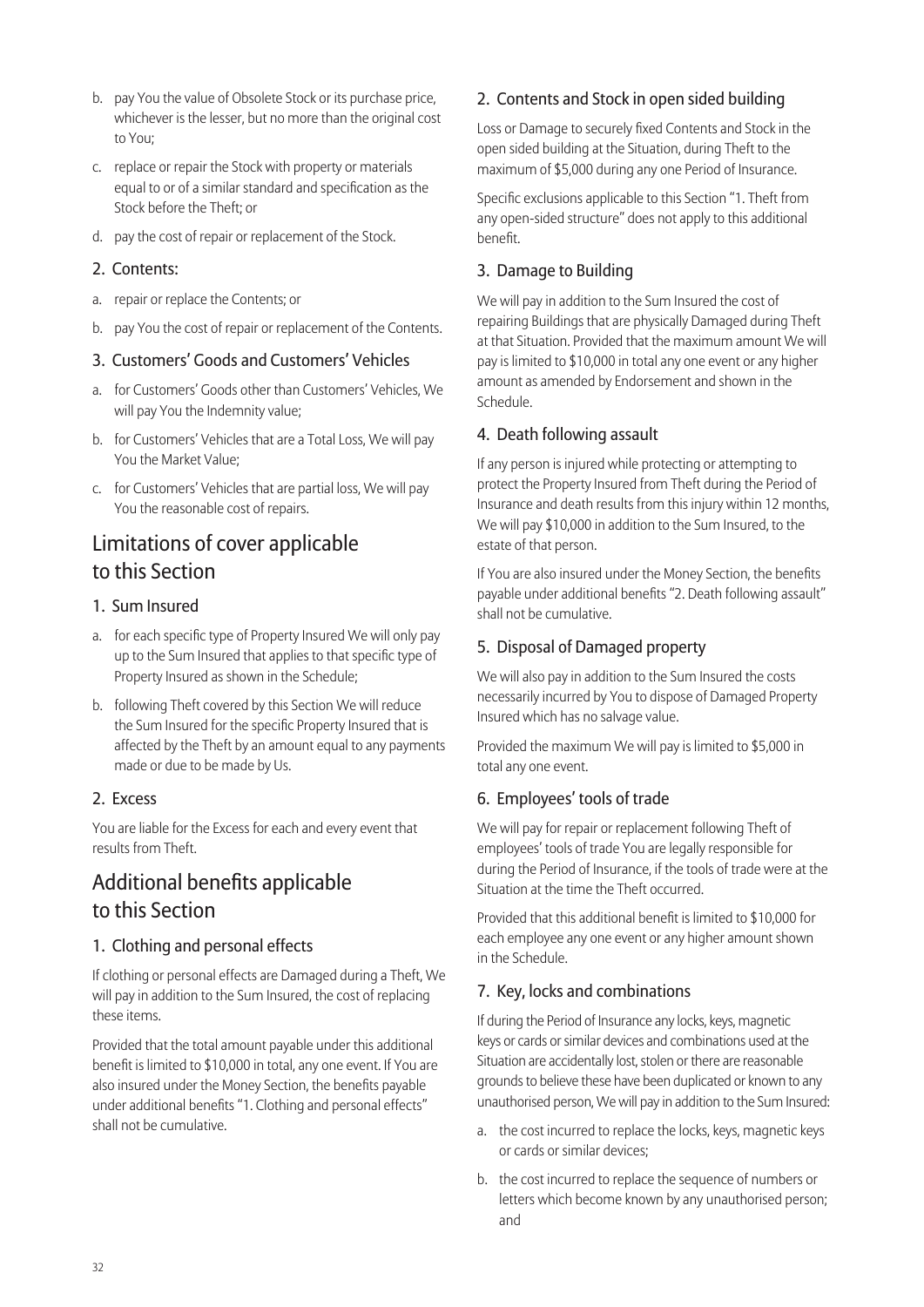c. other costs that are necessarily incurred to restore the security of the Situation to the same level of security that existed prior to the loss of these keys, magnetic keys or cards or similar devices or combinations.

Provided that the maximum amount that We will pay is limited to \$10,000 in total, any one event. If You are also insured under the Money Section, the benefits payable under additional benefits "3. Keys, locks and combinations" shall not be cumulative.

#### 8. Rewriting of records

Following a Theft which is covered by this Section We will pay in addition to the Sum Insured the costs necessarily incurred by You to re-create Business books, plans, computer system records, patterns, security deeds and other records.

Provided the maximum amount that We will pay during the Period of Insurance is limited to \$25,000 or any higher amount as amended by Endorsement and shown in the Schedule.

#### 9. Seasonal increase

The Sum Insured for Stock and Tobacco is increased by 50% for losses occurring during the Seasonal Increase Periods.

Provided that this additional benefit will not extend the insurance beyond the Period of Insurance noted in the Schedule.

#### 10. Security

We will pay in addition to the Sum Insured the costs necessarily incurred by You to replace and develop security film and restore the security system to its former functionality following a Theft that is covered by this Section.

Provided that the maximum amount We will pay is limited to \$10,000 in total, any one event. If You are also insured under the Money Section, the benefits payable under additional benefits "5. Security" shall not be cumulative.

#### 11. Temporary protection and watchmen

Following a Theft that is covered by this Section We will pay in addition to the Sum Insured the costs necessarily incurred by You to safeguard the premises such as temporary repairs and the employment of watchmen or guards.

Provided that the maximum amount that We will pay is limited to \$10,000 in total, any one event. If You are also insured under the Money Section, benefits payable under additional benefits "6. Temporary protection and watchmen" shall not be cumulative.

#### 12. Temporary removal to other premises

We will also cover Your Property Insured while temporarily removed to any other premises within Australia.

Provided that:

- a. Damage occurs as a consequence of Theft of Property Insured during the Period of Insurance;
- b. We will not cover Tobacco or alcoholic beverages;
- c. We will not cover Property Insured that is on consignment to other parties unless it is owned by You or is Property Insured for which You are responsible;
- d. the maximum amount We will pay for this additional benefit will be 20% of the Sum Insured: and
- e. this additional benefit will not apply to any Property Insured, which has been removed for a period greater than 90 days without Our prior written consent.

#### 13. Tenanted Situation

We will also pay in addition to the Sum Insured for Property Insured, the cost of repairing or replacing Your landlords premises or property (other than Glass) for which You are liable under the terms of Your lease or rental agreement arising from Theft at the Situation.

Provided that the maximum amount We will pay is limited to \$10,000 in total for any one event.

#### 14. Theft without forcible entry

We will cover loss or Damage to Property Insured caused by Theft from the Building during the Period of Insurance even if there is no visible forcible and violent entry.

Provided that We will not pay for:

- a. Theft involving shoplifting;
- b. Theft by You or any of Your employees;
- c. Consequential Loss of any kind; or
- d. Stock, Stock of Fuel or Customers' Goods.

Specific exclusions applicable to this Section "1. Theft from any open-sided structure" does not apply to this additional benefit.

The maximum amounts that We will pay in total for any one event are limited to:

- a. \$20,000 for Theft of electronic equipment from within any Building; or
- b. \$10,000 for all other Property Insured,

unless noted otherwise as amended by Endorsement and in the Schedule.

#### 15. Theft, fraud or dishonesty by Your employees

We will cover Theft of Property Insured by Your employees during the Period of Insurance.

Provided that:

- a. the maximum amount We will pay is limited to \$1,000 during any one Period of Insurance;
- b. the Theft is discovered within 21 days of its occurrence; and
- c. if You are also insured under the Money Section, the benefits payable under additional benefits "7. Theft, fraud or dishonesty by Your employees" shall not be cumulative.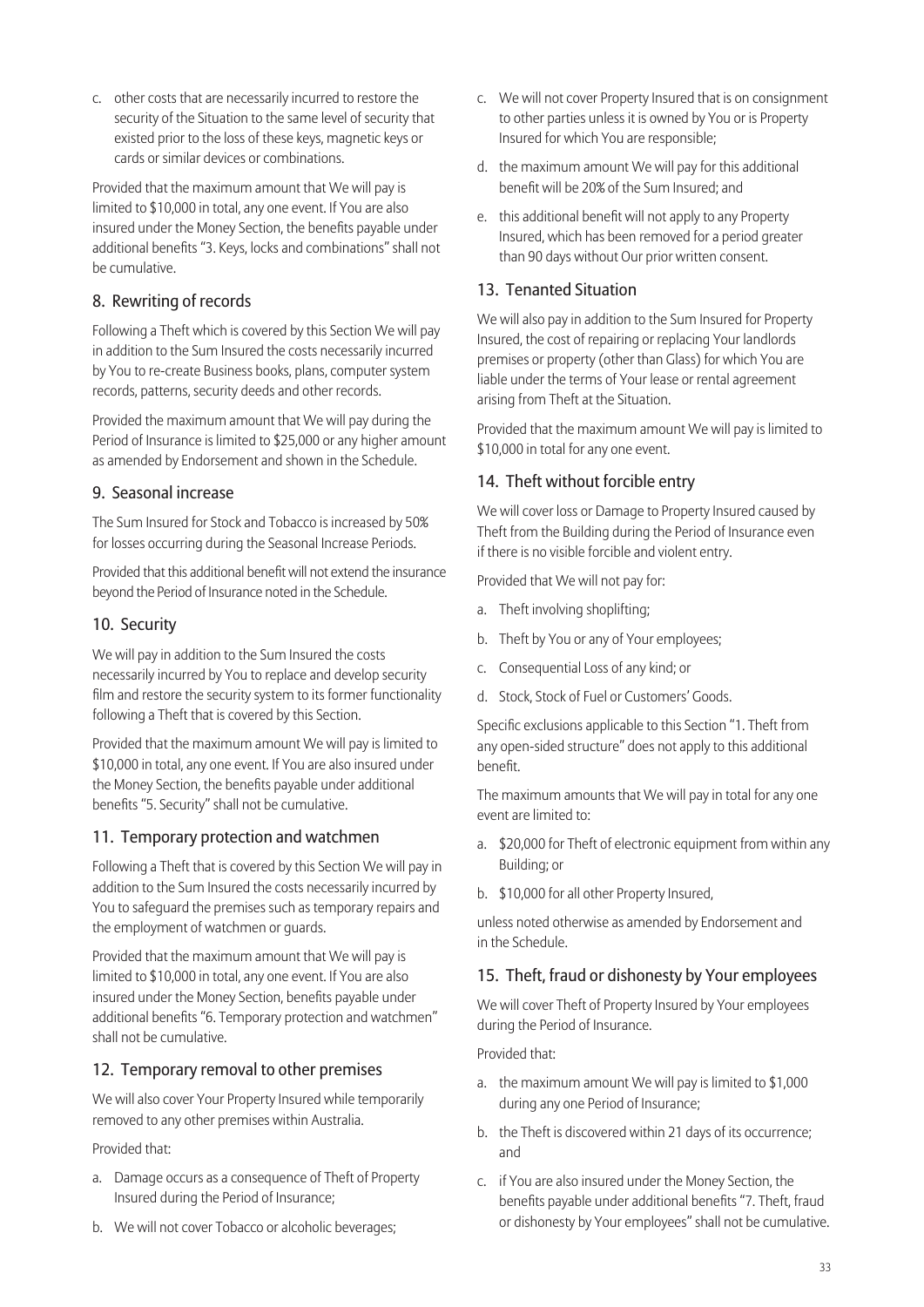#### 16. Theft of fixtures and fittings

We will cover Theft of fixtures and fittings attached to or forming part of the Building.

Provided that the maximum amount We will pay is limited to \$2,000 during any one Period of Insurance.

## Extra covers applicable to this Section

#### 1. New premises – temporary cover

We will temporarily extend the cover provided by this Section to Property Insured at any situation that is used by Your Business for the first time during the Period of Insurance.

Provided that:

- a. this temporary cover is limited to a period of 90 consecutive days from the day that You first use the new premises;
- b. this temporary cover is not available to property that cannot be designated to a specific type of Property Insured that is shown as insured in the Schedule;
- c. for each specific type of Property Insured shown in the Schedule this temporary cover is limited to 50% of the Sum Insured for that specific Property Insured; or
- d. if more than one Situation is shown in the Schedule then this 50% limitation will apply to the highest Sum Insured that applies to a specific type of Property Insured; and
- e. the new premises have building and security features that are similar to those at one of the Situation(s) shown in the Schedule, having the same occupation.

If You request and We agree to cover the Property Insured at the new premises beyond the 90 consecutive day period, the cover will be extended provided that You provide Us with full details of the new premises and pay any additional Premium We ask for.

## Optional Benefits applicable to this Section

#### 1. Theft of a Customers' Vehicle using a key

Where the Schedule shows that this optional benefit is operative We will cover Theft of Customers' Vehicles with a key occurring during the Period of Insurance and the Specific exclusions applicable to this Section "9. Theft of Vehicles stolen involving the use of a key or the Vehicle's own key" will not apply.

The maximum amount We will pay for any one event will not exceed the amount shown in the Schedule for Customers' Goods.

An Excess of the greater of \$2,500 or 10% of the Customer's Vehicle's Market Value will apply in the event that a Customer's Vehicle is stolen or Damaged consequent upon it being stolen using a key.

If You are also insured under the Public and Products Liability Section for the optional benefit 1. Theft of Customers' Vehicles using a key, benefits payable under this optional benefit will not be cumulative.

## Specific exclusions applicable to this Section

We will not pay for:

- 1. Theft from any open-sided structure such as, but not limited to, verandas, yards or other open spaces whether they are partially or fully enclosed by a building or not, except as provided under additional benefits 2. Contents and Stock in open sided building and14. Theft without forcible entry;
- 2. Theft when entry has been made using keys or security codes, unless obtained through actual or threatened violence to person(s) or property;
- 3. Theft of Money including negotiable instruments such as but not limited to cheques, stamps, money orders, vouchers and tickets exceeding \$500 in total;
- 4. Theft of motorised Vehicles (other than Customers' Vehicles) and/or watercraft;
- 5. unexplained disappearances or unexplained shortages whether resulting from clerical or accounting errors or shortages in the supply of materials to or by You;
- 6. Consequential Loss of any kind;
- 7. the dishonest manipulation of any database or computer system;
- 8. Damage to Glass (including washbasins, sinks, toilet pans or cisterns, or cost of replacing sign writing, ornamentation, reflective materials and burglar alarm tapes attached to Glass) unless it is Stock;
- 9. Theft of Customers' Vehicles stolen involving the use of a key or the Vehicle's own key. This exclusion will not apply if the Vehicle's key is obtained by:
	- a. visible, violent and forcible means from within a securely locked Approved Key Cabinet or Safe;
	- b. violence or force, or threat of violence or force, to You, a Bailee, Your employee or customer;
- 10. Theft of Customers' Vehicles if at the time of the Theft:
	- a. the Vehicle's keys were left in the Vehicle whilst it is unattended;
	- b. any of the doors or windows of the Vehicle were unlocked if the Vehicle was parked or unattended; or
	- c. You allowed anyone to test drive the Vehicle unaccompanied.
- 11. Theft of Parts and Accessories from Customers' Vehicles unless the Customers' Vehicle itself is stolen.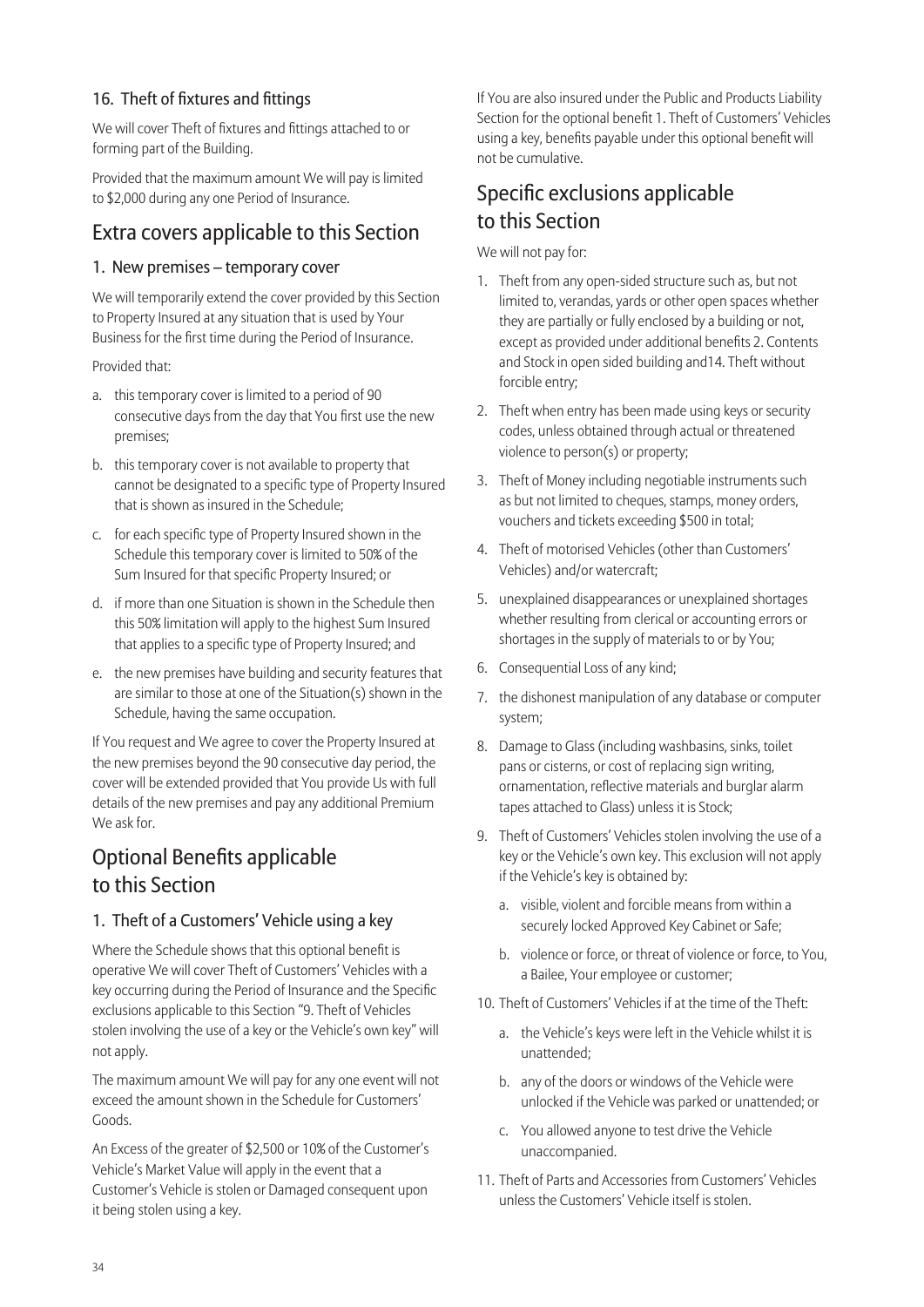# Money Section

### The cover

We will pay, in accordance with Basis of Settlement, up to the Sum Insured shown in the Schedule for Loss of Money during the Period of Insurance for the following events:

a. Money in Transit

Money in Transit or in a night Safe or automatic teller machine until removed by a Financial Service Provider employee. Provided that this cover only applies up until the close of business on the next bank trading day from the time the Transit commenced.

- b. Money on the Situation during Business Hours Money on the Situation during Business Hours when not contained in a Locked Safe or Locked Strongroom.
- c. Money on the Situation outside Business Hours Money on the Situation outside Business Hours when not contained in a Locked Safe or Locked Strongroom.
- d. Money in a Locked Safe or Locked Strongroom Money contained in a Locked Safe or Locked Strongroom.
- e. Money in private residence

Money in Your personal custody or the personal custody of an authorised person while in a private residence until the closing time on next business day when the Money can be deposited with a Financial Service Provider.

We will also pay up to the Sum Insured shown in the Schedule for Damage to Safe or Strongrooms.

# Definitions applicable to this Section

The following definitions shall apply to the words used in this Section.

Business Hours means Your Business and office hours including overtime hours when You or Your employees are on the Situation for Business purposes.

Financial Service Provider means a bank, building society or credit union or an agency for any of these that is in the business of providing banking services to the public.

Locked means to engage locking mechanisms and activate all security features of a device so that the maximum level of security obtainable by the device is achieved.

Loss and Lost means accidental loss, Damage or destruction.

Money, for the purpose of this Section only, is extended to include Money held in trust or of which You are responsible and which is not otherwise insured by a policy entered into by a third party or a policy required by law and shall also include any cash carrying bag used with the Transit.

Transit means Money in Your personal custody or in the custody of persons authorised by You whilst in Transit within Australia. The Transit shall be deemed to have commenced immediately the Safe or Strongroom is unlocked for the

purpose of removing and immediately transporting the Money from the Situation. Money in Transit includes Money while contained in the night Safe, night depository chute or automatic teller machine of any Financial Services Provider. Our liability ceases at the time Your Financial Service Provider ceases trading on the next business day following the deposit therein.

Wages and salaries collected from the bank but not paid to employees is in "Transit" until it is physically in the control of employees.

You or Your, for the purpose of this Section only, is extended to include Your directors, officers, partners, employees and if You are a registered club, Your club members while acting for the club.

### Basis of Settlement applicable to this Section

If We agree to pay a claim for Loss of Money (other than certificates of stock, bonds, coupons and all other types of securities or travellers cheques) We will pay the amount of Money Lost.

In the case of any certificates of stock, bonds, coupons and all other types of securities the amount of the securities will be calculated as follows:

- a. if the securities can with Our approval be replaced, the cost of replacement paid or payable by You; or
- b. otherwise, the greater of:
	- i. the price for which You purchased them;
	- ii. the closing market value on the last business day prior to the date of discovery by You of the Loss or destruction of the securities; or
	- iii. if the time of discovery by You is after the close of the market, their closing market value on the day of discovery by You.

In the case of a Loss of subscription, conversion or redemption privileges through the Loss of any security, the value of such privileges will be the value immediately preceding the expiration of the subscription, conversion or redemption, in the currency in which the Loss was sustained.

Losses sustained in currencies other than Australian dollars will be calculated by converting the amount of Loss to Australian dollars at the market rate at the time of settlement of the Loss or such other rates as may have been expressly agreed with Us. If there is no market price or value on the relevant day, then the value shall be agreed between You and Us, or in default, We and You shall submit to mediation and be bound by the decision of the mediator.

In the case of travellers cheques, discount house vouchers or lottery tickets, the amount will be calculated at the original purchase price incurred by You.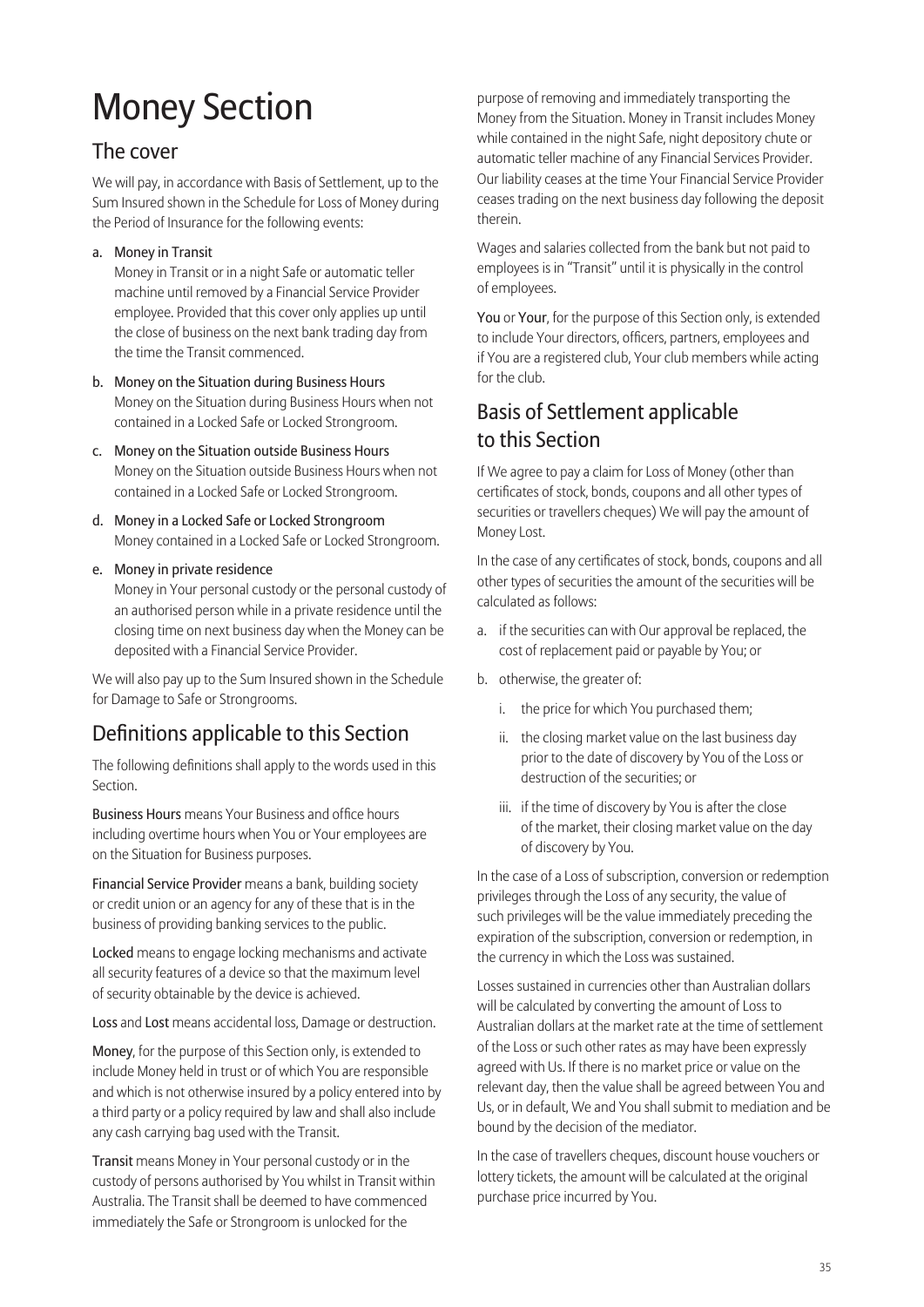In the case of "Damage to Safes or Strongrooms", We will, at Our option (acting reasonably):

- a. repair the Safe or Strongroom;
- b. replace the Safe or Strongroom with an item of a specification equal to but not better or more extensive than it was when new;
- c. if the Loss is confined to part of the Safe or Strongroom, repair or pay You the cost of repair of that part plus the cost of any necessary dismantling and reassembling;
- d. pay You the cost of repairing or replacing the Safe or Strongroom; or
- e. pay You the Sum Insured for Damage to the Safes or Strongrooms.

We will not pay costs of alterations, improvements or overhauls carried out when the Safe or Strongroom is being repaired or replaced.

### Limitations of cover applicable to this Section

### 1. Excess

You are liable for the Excess for each and every event that results in a claim for Loss.

### 2. Sum Insured

The maximum amount We will pay is the Sum Insured shown on the Schedule for the specific cover taken unless We have stated otherwise elsewhere in this Section.

## Additional benefits applicable to this Section

In addition to the Sum Insured:

### 1. Clothing and personal effects

If during a theft or attempted theft of Money, clothing and personal effects are Lost, then We will pay to repair or replace these items.

Provided that the total amount payable under this additional benefit is limited to \$10,000 in total, any one event. If You are also insured under the Theft Section, the benefits payable under additional benefit 1. "Clothing and personal effects" shall not be cumulative.

### 2. Death following assault

If any person is injured while protecting or attempting to protect Money from theft or attempted theft during the Period of Insurance and death results from this injury within 12 months We will pay \$10,000 to the estate of that person. If You are also insured under the Theft Section, the benefits payable under the additional benefit "4. Death following assault" shall not be cumulative.

### 3. Keys, locks and combinations

if Money in a Locked Safe or Locked Strongroom is shown in the Schedule as insured then We will pay:

- a. to replace locks, keys, magnetic keys or cards or similar devices, or to change the sequence of numbers or letters, or numbers and letters to any Safe or Strongroom if:
	- i. as a result of Loss, keys or combinations are stolen or there are reasonable grounds to believe that keys have been duplicated;
	- ii. keys, magnetic keys or cards or similar devices are accidentally Lost;
	- iii. the sequence of numbers or letters, or numbers and letters becomes known by any unauthorised person or are accidentally Lost, or;
	- iv. circumstances have allowed the unauthorised duplication of keys, magnetic keys or cards or similar devices;
- b. the cost of opening the Safes and Strongrooms following Loss of keys, magnetic keys or cards or similar devices.

Provided that the total amount payable under this additional benefit is limited to \$10,000 in total, any one event. If You are also insured under the Theft Section, the benefits payable under the additional benefit "7. Keys, locks and combinations" shall not be cumulative.

### 4. Seasonal increase

The Sum Insured for Money is increased by 50% for Loss occurring during the Seasonal Increase Periods.

Provided that this additional benefit:

- a. will not extend the insurance beyond the Period of Insurance noted in the Schedule; and
- b. does not apply to Money on the Situation outside of Business Hours; and
- c. will not apply to the individual days mentioned under the extra cover "1. Bank or public holiday increase".

### 5. Security

We will pay in addition to the Sum Insured the costs necessarily incurred by You to replace and develop security film and restore the security system to its former functionality following a Loss that is covered by this Section.

Provided that the maximum amount We will pay is limited to \$10,000 in total, any one event. If You are also insured under the Theft Section, the benefits payable under additional benefit "10. Security" shall not be cumulative.

### 6. Temporary protection and watchmen

We will pay for costs necessarily incurred by You to safeguard the Situation following Loss that is covered by this Section, including but not limited to temporary repairs or the employment of watchmen or guards.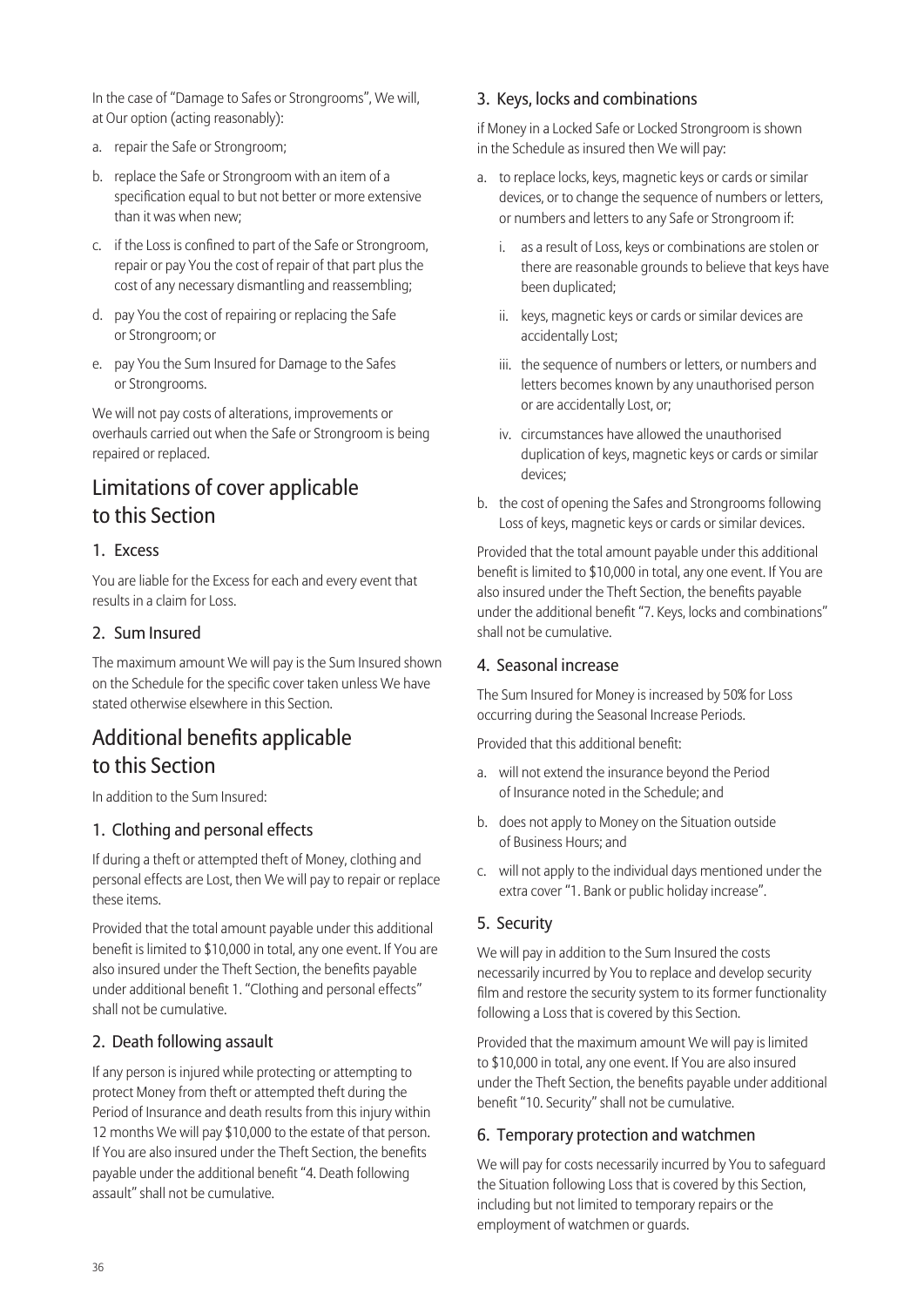Provided that the total amount payable is limited to \$10,000 in total, any one event. If You are also insured under the Theft Section, the benefits payable under the additional benefit "11. Temporary protection and watchmen" shall not be cumulative.

### 7. Theft, fraud or dishonesty by Your employees

Theft, fraud or dishonesty by Your employees provided that:

- i. the maximum amount payable under this additional benefit will not exceed \$1,000 during any one Period of Insurance;
- ii. the Loss must be discovered within 21 days of its occurrence; and
- iii. if You are also insured under the Theft Section, the benefits payable under additional benefits "15. Theft, fraud or dishonesty by Your employees" shall not be cumulative.

### 8. Travellers Money

We will pay for Loss of Money in Your custody while You are travelling for Your Business anywhere in the world.

Provided that the total amount payable under this additional benefit is limited to \$10,000 in total, any one event.

### Extra covers applicable to this Section

### 1. Bank or public holiday increase

The Sum(s) Insured shown in the Schedule are increased by 100% or \$75,000 whichever is lesser on days that are bank or public holidays. This increase shall continue to apply up until the closing time of the first bank trading day after such holiday.

Provided that this extra cover does not apply to:

- a. Damage to Safes and Strongrooms; and
- b. Money on the Situation outside Business Hours; and
- c. is not cumulative with additional benefit "4. Seasonal Increase".

### 2. Counterfeit currency

We will pay for Loss of Money due to Your acceptance of counterfeit Australian currency for goods or services supplied by You in connection with Your Business.

Provided that the total amount payable under this extra cover is limited to \$500 in total, any one Period of Insurance.

#### 3. New premises – temporary cover

We will cover You for Loss of Money as insured by this Section for a period of 90 consecutive days from the date You first occupy new premises, provided that:

- a. the Money is the property of the Business shown in the Schedule;
- b. cover is limited to 50% of the Sum Insured for each specified cover taken;
- c. the Loss of Money occurs within the Period of Insurance; and
- d. the new premises have building and security features that are similar to those at one of the Situations shown in the Schedule.

If You request and We agree to cover the Money at the new premises beyond the 90 consecutive day period, cover may be extended provided that You provide Us with full details of the new premises and pay any additional Premium We ask for.

### Specific exclusions applicable to this Section

We will not pay for:

- 1. theft from an unattended Vehicle that is not Locked;
- 2. theft from a Safe or Strongroom when the locking device is opened by:
	- a. a key, a magnetic key or card, or similar device, unless obtained through actual or threatened violence to person(s) or property;
	- b. a sequence of numbers or letters, or numbers and letters; or
	- c. any combination of the security devices shown in 2.a. and 2.b. above,

 when these security devices are left unsecured at the Situation;

- 3. theft from an Safe or Strongroom that is not Locked during non-Business Hours;
- 4. shortage due to error or omission;
- 5. Loss due to fraudulent or dishonest acts by You or Your Family members or Your employees.

Provided that this exclusion does not apply to:

- a. theft by Your employees following visible, forcible and violent entry; or
- b. the cover provided under additional benefit 7. Theft, fraud or dishonesty by Your employees;
- 6. Loss due to the dishonest manipulation of any database or computer system;
- 7. Loss of Money while professional money carriers, professional carriers or common carriers are carrying it;
- 8. Consequential Loss of any kind; or
- 9. Loss of Money occurring outside of the Australia except as provided under the additional benefit "8. Traveller's Money".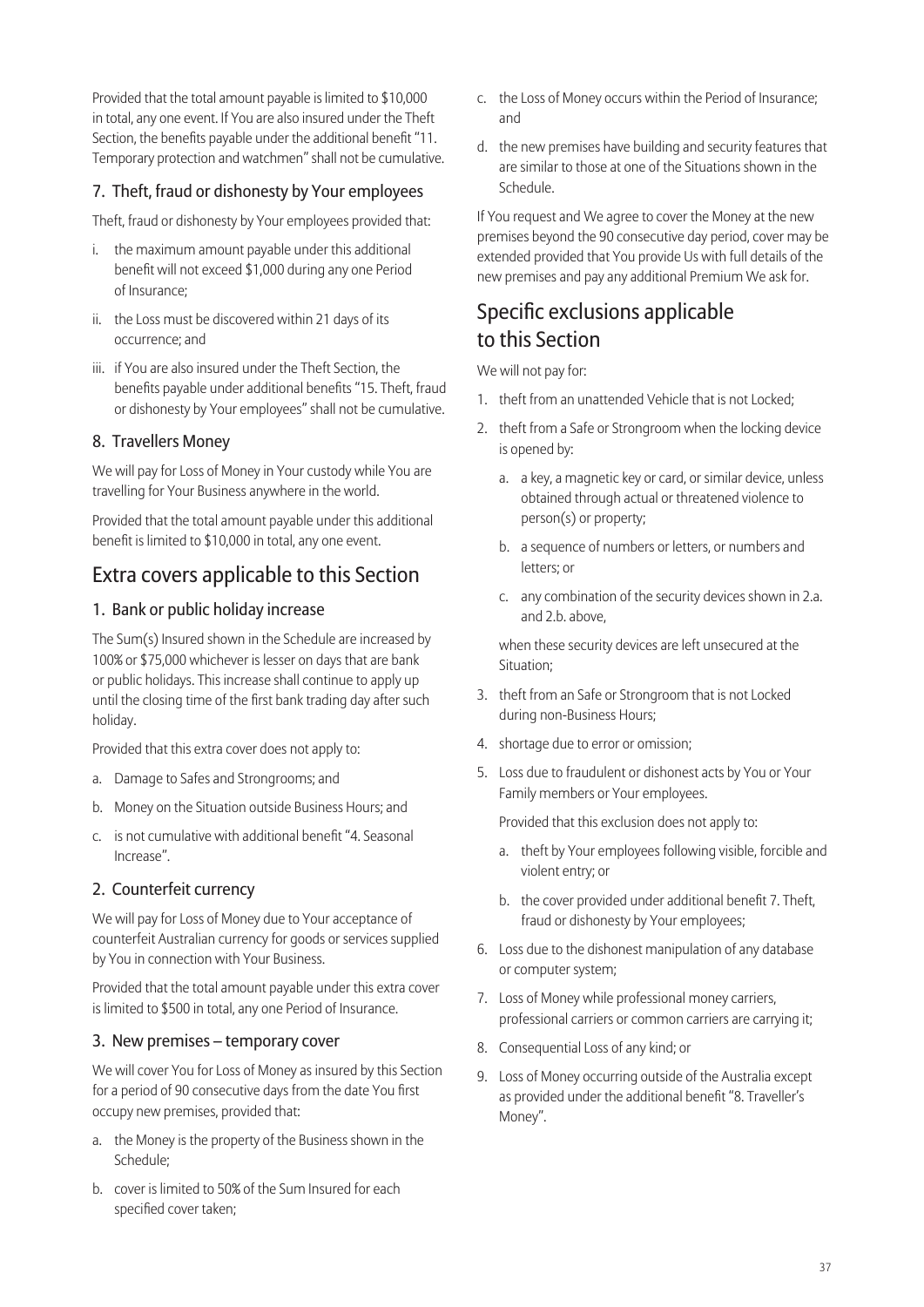# Glass Section

### The cover

We will pay You for the actual cost of replacing and fixing the Glass in its frame or in its location with Glass of a similar type and quality to the Glass that is Broken due to accidental Breakage of Glass at the Situation occurring during the Period of Insurance.

### Additional Cost:

We will pay any additional costs incurred by You:

- a. in arranging after-hours services, express delivery and labour at overtime rates in relation to the repair and replacement of Broken Glass; and
- b. to comply with current building regulations that relate to the Glass that is Broken, when applicable.

## Limitations of cover applicable to this Section

### 1. Types of Glass

We will only pay for Internal or External Glass if shown as insured in the Schedule.

### 2. Excess

You are liable for the Excess for each and every event that results in a claim for Breakage of Glass.

# Additional benefits applicable to this Section

### 1. Additional benefits

We will pay the costs that are necessarily incurred by You to:

- a. effect temporary repairs, install shuttering and employ watchmen or guards;
- b. repair or replace:
	- i. frames, sign-writing, alarm tapes, coatings; or
	- ii. fittings and tiled shop fronts,

that are Damaged as a result of Glass Breakage; and

c. remove and refit fixtures and tiles to allow the repair or replacement of Broken Glass.

Provided that the total of all payments under this additional benefit is limited to \$10,000 during the Period of Insurance or any higher limit shown in the Schedule.

### 2. Damaged Stock by Glass

If Glass shown as insured in the Schedule is Broken, We will pay to repair or replace Stock that is Damaged by such Broken Glass.

Provided this additional benefit is limited to \$10,000 during the Period of Insurance or the amount shown in the Schedule for "Damaged Stock by Glass", whichever is the greater.

### 3. Illuminated/Advertising Signs

We will pay for Breakage of Illuminated/Advertising Signs occurring during the Period of Insurance.

Provided that the total of all payments under this additional benefit is limited to \$10,000 during the Period of Insurance or the amount shown in the Schedule for "Illuminated/ Advertising Signs", whichever is the greater.

### 4. Reinstatement of additional benefits

Following a claim under "1. Additional benefits" above, if You pay or agree to pay an additional Premium, We will return the limit to the full \$10,000 during the Period of Insurance or any higher limit shown in the Schedule.

### Extra cover applicable to this Section

### 1. Malicious Damage

If External Glass is shown as insured in the Schedule and where You are a tenant of leased premises, and You are required by the terms of Your lease to insure External Glass, We will also cover You for the cost of replacing External Glass which You are required to replace where the Damage has arisen from the acts of malicious persons and not resulted in the External Glass being Broken through the entire thickness.

Provided that this extra cover is limited to \$10,000 during the Period of Insurance.

## Specific exclusions applicable to this Section

We will not pay for Damage to:

- 1. other property during installation or removal of Glass;
- 2. Glass that is Stock or merchandise;
- 3. Glass that is only scratched, chipped or discoloured; or
- 4. Glass forming part of shade houses, fibreglass houses or glasshouses, other than a conservatory or atrium.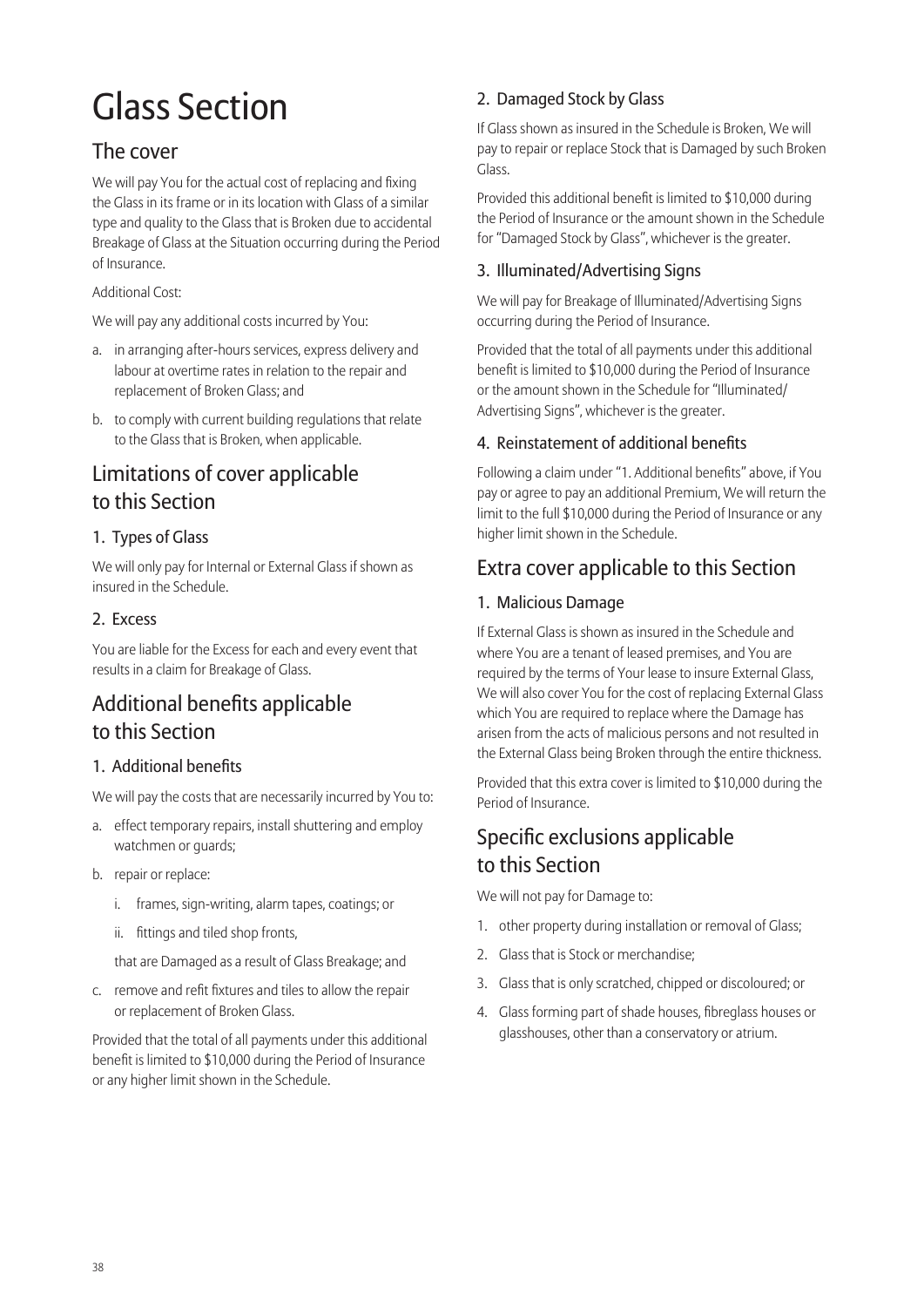# Machinery Breakdown Section

 In order to be sure that You are covered under this Policy You should always contact Us for approval before You incur costs You wish to claim. If You do not, We will pay for costs incurred up to the amount We would have authorised had You asked Us first.

## The cover

We will pay You in accordance with the Basis of Settlement for Breakdown to Machinery occurring at the Situation during the Period of Insurance.

# Definitions applicable to this Section

The following definitions shall apply to the words used in this Section.

Blanket Machinery means all machinery at the Situation other than Specified Machinery and Excluded Machinery up to the amount stated as the Sum Insured Limit any one Breakdown in the Schedule.

Breakdown means the actual breaking, seizing, deformation or melting of any part of the Machinery while that Machinery is in use that is caused by mechanical, electrical or electronic defect within the Machinery and that causes sudden malfunction that requires repair or replacement before the Machinery can resume normal operation.

### Excluded Machinery means:

- 1. computers, Electronic Data processing equipment;
- 2. communications equipment including, but not limited to, telecommunication transmitting and receiving equipment;
- 3. audio visual, amplification, burglar alarms, monitoring systems and surveillance equipment;
- 4. lighting facilities;
- 5. research, diagnostic and electro-medical equipment;
- 6. lifts, escalators, office machines;
- 7. coin or card-operated machines;
- 8. storage tanks and vats;
- 9. any container used to contain explosive or inflammable gases and liquids;
- 10. mobile machinery;
- 11. Vehicle, watercraft or Aircraft;
- 12. Building ducts, reticulating electrical wiring, water and gas piping;
- 13. refrigeration or display cabinet housing;
- 14. portable hand-held tools other than vacuum cleaners; and
- 15. hot water systems used for heating up to 500 litres of water to a temperature below one hundred degrees Celsius (100°C).

Machinery means Blanket Machinery and/or Specified Machinery of the following defined types of machinery:

- 1. electrical and mechanical machinery;
- 2. boilers and pressure vessels; and
- 3. pressure pipe systems.

Specified Machinery means Machinery shown in the Schedule as Specified Machinery up to the amount stated as the Sum Insured any one Breakdown in the Schedule.

### Basis of Settlement applicable to this Section

When Machinery shown in the Schedule suffers a Breakdown during the Period of Insurance We will pay for the costs of repairing or, at Our option (acting reasonably), replacing the Machinery.

If We agree that You can carry out the repairs at the Situation or at a workshop owned or operated by You, We will pay the actual costs of material and wages incurred plus a reasonable overhead mark-up, provided that a qualified person carries out the repairs. Please contact Us to confirm approval before carrying out the repairs.

# Limitations of cover applicable to this Section

### 1. Excess

You are liable for the Excess for each and every event that results in a claim for Breakdown.

### 2. Improvements

If an item of Machinery cannot be repaired without improving the output, capacity or efficiency of that item, then Our payment will be limited to the cost of replacing that item less an amount equal to the value of any such improvement(s).

### 3. Maintenance agreements

We will not pay for the repair or replacement of Machinery when any party other than You has responsibility to repair or replace such Machinery.

### 4. Obsolete parts of the Machinery

If it is necessary to replace parts of the Machinery which have become unavailable or obsolete We will not pay more than the estimated cost of replacing those parts with similar parts for similar types of machinery which are currently available.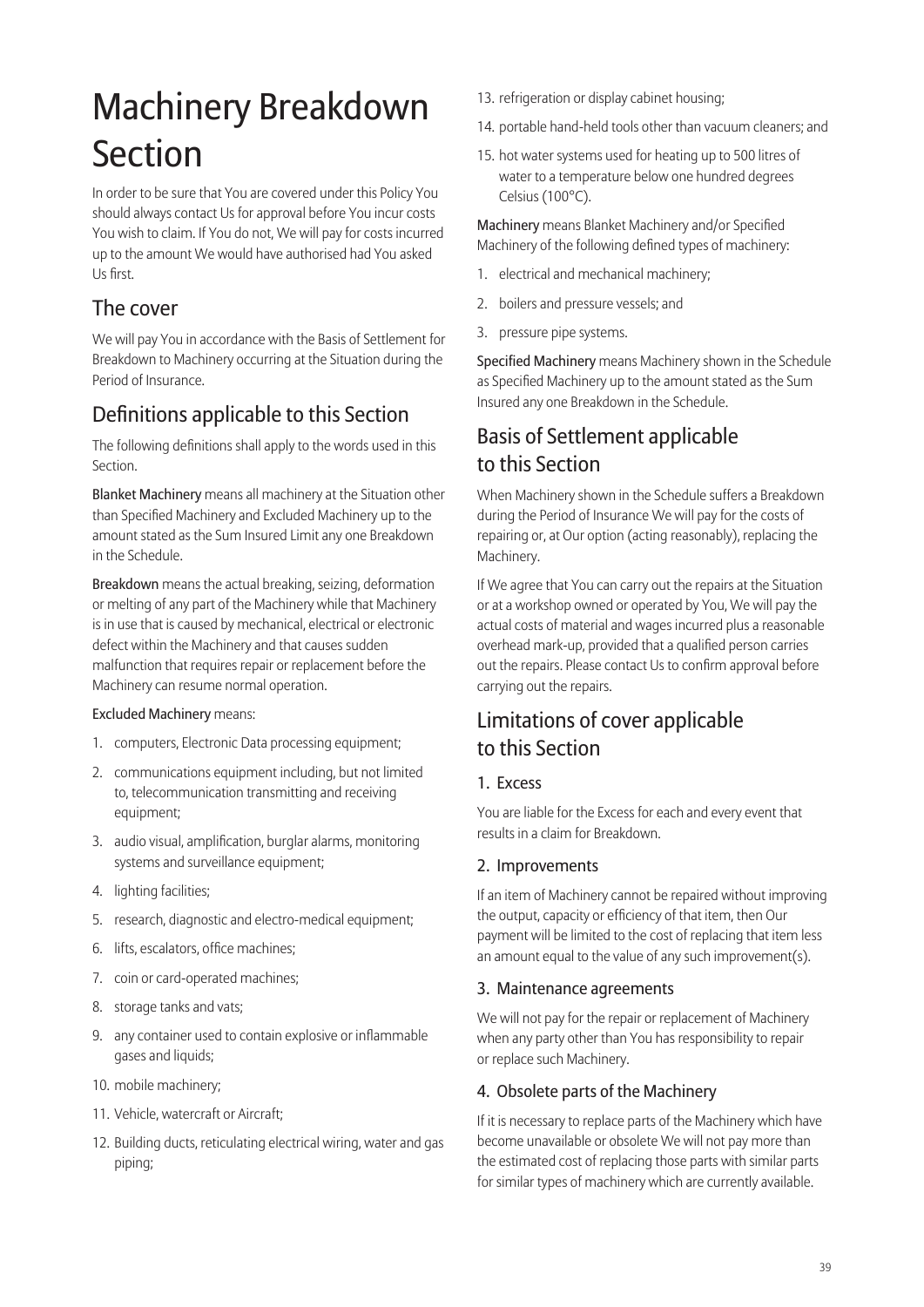### 5. Part immediately affected

Where Damage is confined to a part of the Machinery, We will pay the cost of repairing or, at Our option (acting reasonably), replacing that part plus the dismantling or rebuilding costs that are necessarily incurred to repair or replace that part.

### 6. Sum Insured

We will not pay more than the applicable Sum Insured for any one Machinery item, apart from where We expressly state the payment is in addition to the Sum Insured under some additional benefits.

### 7. Under-insurance

If the Sum Insured for a Specified Machinery item is less than 80% of the value of the specified Machinery item at the Situation at the time of commencement of the Period of Insurance and there is a claim for Breakdown to Specified Machinery We will pay for no greater proportion of the claim that the Sum Insured bears to 80% of the reinstatement or replacement cost of the Specified Machinery on the day of commencement of the Period of Insurance.

Under-insurance will not apply if the amount of the claim is less than 5% of the Sum Insured.

Every Specified Machinery item is separately subject to this clause.

# Additional benefits applicable to this Section

### 1. Additional extra cost of reinstatement

Where You incur extra expense, in complying with the requirements of any Act of Parliament or Regulation made thereunder or any By-law or Regulation of any Municipal or other Statutory Authority, in the course of effecting repair or replacement of the Machinery, We will pay You for such extra expense in addition to the Sum Insured.

Provided that the amount so recoverable hereunder shall not include the additional cost in complying with any such Act, Regulation, By-law or requirement with which You had been required to comply with prior to the Breakdown.

### 2. Consultants fees

Following Breakdown covered by this Section We will also pay engineering or other professional consultant's fees necessarily incurred by You to ascertain the cause of the Breakdown and to specify the scope of works necessary to reinstate the Machinery to comply with all legislative requirements and regulations governing the operation and use of the Machinery.

Our payment will be in addition to the Sum Insured and limited to \$10,000 any one event.

### 3. Hire of temporary machinery and expediting costs

Following Breakdown covered by this Section We will pay for:

- a. the cost of hiring temporary machinery;
- b. the cost of temporary repairs;
- c. the extra cost of expediting permanent repairs including:
	- i. charges for overtime and work on public holidays where necessary and reasonably incurred;
	- ii. freight within Australia by any recognised schedule service;
	- iii. overseas airfreight by any recognised schedule service and/or overseas labour.

Provided Our written approval for all these additional costs has first been obtained. We will not pay more than an additional 50% of the normal repair costs for Blanket Machinery or 25% of the Sum Insured for the Specified Machinery.

### 4. Insulating oil and refrigerant gas or liquid

When We have agreed to pay a claim, We will also pay the reasonable cost of cleaning, storing, recycling and replacing:

- a. insulating oil in transformers, capacitors or switch gear; and
- b. refrigerant gas or liquid in air-conditioning or refrigeration units.

The maximum amount We will pay for this additional benefit will be 50% of the normal cost of the repair of the Damaged Machinery.

### 5. Removal of Debris

Following Breakdown to Machinery that is covered by this Section, We will pay for the costs of cleaning up and removing, storing or disposing of Debris.

Our payment will be in addition to the Sum Insured and is limited to \$25,000 any one event.

### 6. Temporary cover

We will provide temporary cover for a period of up to 90 consecutive days for additional Machinery that, during the Period of Insurance, is installed or brought into use at the Situation.

#### Provided that:

- a. You must give Us notice in writing within the 90 days of it coming into Your possession;
- b. We will not cover Breakdown resulting from existing defects in such additional Machinery at the time when it comes into Your possession;
- c. this temporary cover shall not commence until the additional Machinery has worked satisfactorily for eight (8) hours and has been handed over after commissioning;
- d. the Sum Insured and Excess for the additional Machinery will be that specified for a similar Machinery in the Schedule; and
- e. You pay the Premium that We require for this additional Machinery calculated from the date of installation or bringing into use.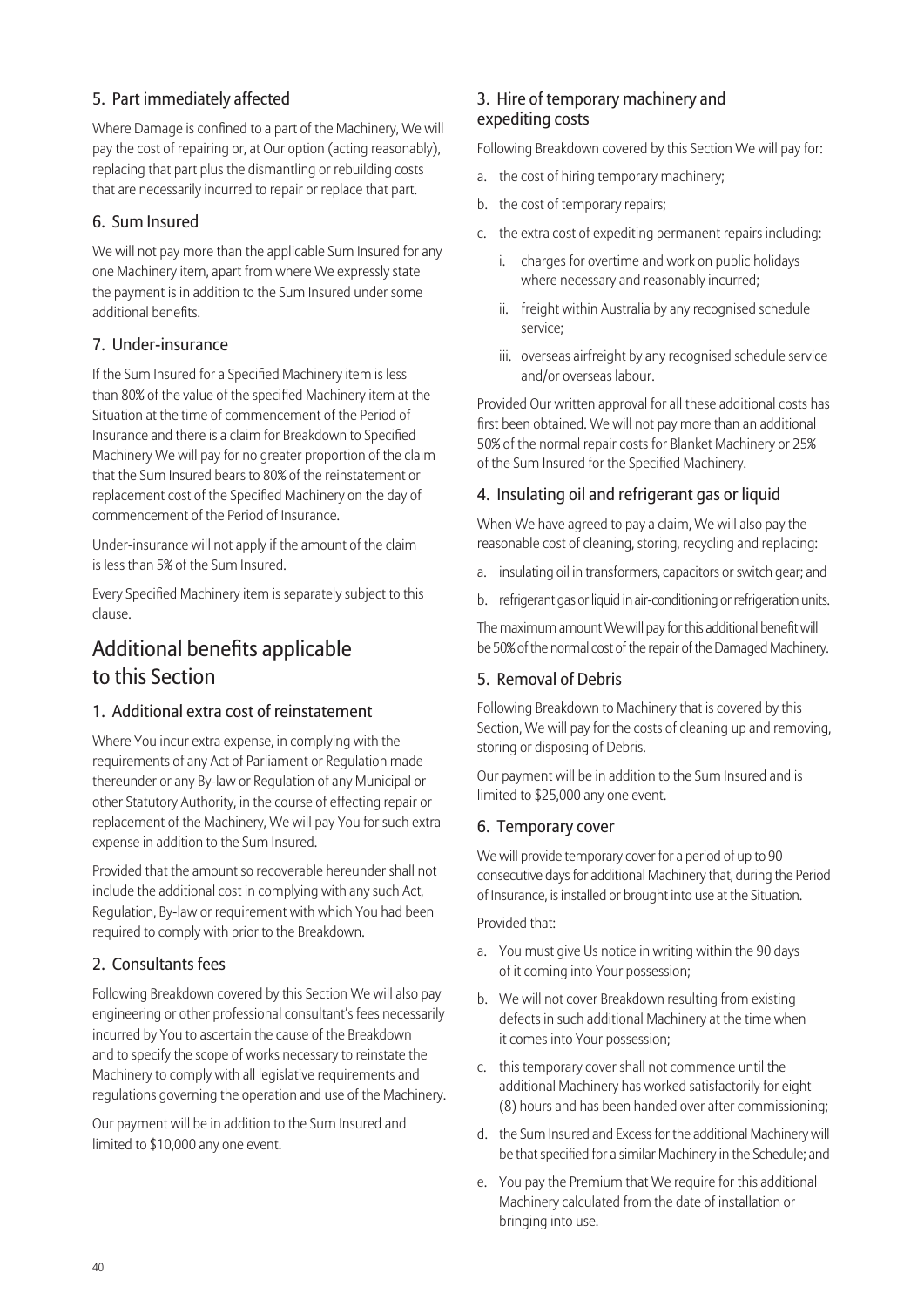# Optional benefits applicable to this Section

### 1. Deterioration of Stock

i. Cover

If the optional benefit 'Deterioration of Stock' is operative We will pay You for deterioration or putrefaction of goods during the Period of Insurance in cold storage which are cooled by refrigeration Machinery insured under this Section, or additional Machinery as per additional benefit "6. Temporary cover" at the Situation for a period not exceeding 90 consecutive days.

Provided this deterioration or putrefaction results from:

- a. a change in temperature solely caused by:
	- i. Breakdown that is covered by this Section;
	- ii. operation or failure of thermostats, pressure controls or limiting devices, that is not due to an error when operating or setting these items;
	- iii. the accidental failure of the public electricity supply service;
	- iv. the public electricity supply service intentionally interfering with the service, but only to the extent that this is necessary to safeguard life or any part of the supply and the supply authority's interference is not caused directly or indirectly by fire, Flood, storm or any other natural cause; or
	- v. sudden leakage of refrigerant from the Machinery; or
- b. contamination of the goods directly caused by sudden leakage of refrigerant from the Machinery.

 We may at Our option (acting reasonably) pay for the cost of replacement of the refrigerated goods or replace those goods.

 Provided that, We will not pay for any goods which have passed their use by date, nor will We pay for the disposal costs of these goods.

### ii. Limitations of cover

a. Sum Insured

the maximum amount We will pay under this benefit is the Sum Insured shown on the Schedule

b. Excess

You are liable for the Excess for each and every event that results in claim under this optional benefit as a result of Breakdown.

#### iii. Additional benefit

#### Seasonal Increase

The Sum Insured for Deterioration of Stock is increased by 50% for Damage to Stock occurring during the Seasonal Increase Periods.

Provided that this additional benefit will not extend the insurance beyond the Period of Insurance noted in the Schedule.

#### iv. Exclusions

We will not pay for deterioration or putrefaction caused by:

- 1. inappropriate or improper storage, Damage to packing materials or inadequate air circulation;
- 2. Damage to goods due to any rationing of the electricity supply other than accidental Damage to the generation equipment; or
- 3. Damage to goods which are alive or are of a bacterial nature.

### 2. Increase in Cost of Working

If the Endorsement for the optional benefit 'Increase in Cost of Working' is added on the Schedule We will pay for costs that are incurred by You for the sole purpose of avoiding or diminishing a reduction in income from Your Business during the period that the Machinery is not operative due to a Breakdown.

#### Provided that:

- a. the costs are additional to Your normal operating costs;
- b. the costs are incurred because of an interruption of Your normal Business operations that directly results from Breakdown to Machinery that is covered by this Section;
- c. You receive Our prior written approval to incur such costs. Please contact Us to confirm approval for these costs;
- d. We will not pay more than the Sum Insured shown in the Endorsement for "Increase in Cost of Working";
- e. We will not pay any costs incurred once temporary machinery has been hired; and
- f. We will not pay for any costs incurred during the Excess period shown in the Endorsement for 'Increase in Cost of Working'.

### Specific exclusions applicable to this Section

We will not pay for:

- 1. any Consequential Loss;
- 2. Breakdown caused directly or indirectly by fire, smoke or soot, extinguishing of a fire or subsequent demolition, lightning, Hail, wind, rain, storm, Flood, impact by Vehicles, watercraft, Aircraft or pressure waves created by their travelling at sonic or supersonic speed, theft or attempted theft, malicious Damage, vandalism, earthquake, subsidence, rockslide, mudslide, landslide, earth movement, subterranean fire, volcanic eruption, tsunami, storm surge or high-water, water seeping or percolating the Building from outside, water, liquids or substances discharged or other means used to extinguish a fire.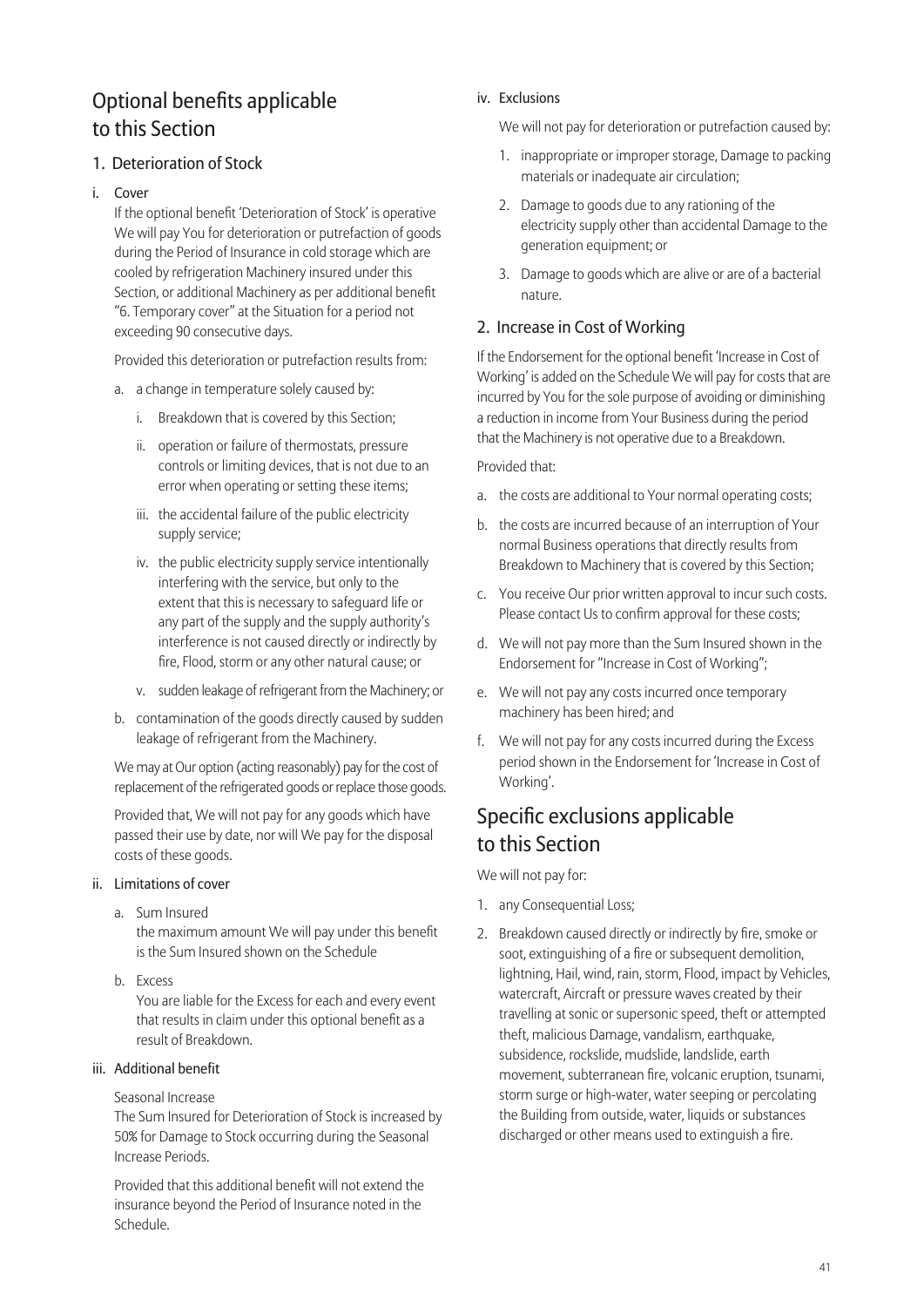- 3. Breakdown or Damage to parts not normally reused or repaired or that require periodic replacement including belts, tracks, rails, ropes, wires, chains, tyres, filters, moulds, dies, exchangeable tools, patterns, gaskets, cutting edges, wear plates, crushing surfaces, engraved cylinders, fuses, sheer pins, electrical contacts, thermostats, heating elements and batteries, objects made of glass or porcelain, ceramics, refractory linings, felt sieves or fabrics, jointings or packings (including lubrication, oil, fuel, catalysts or refrigerants) and any other parts that require periodic replacements;
- 4. Damage to brickwork or foundations;
- 5. repair of any crack, chip, scratch, fracture, blister, lamination, flaw or grooving which has not penetrated completely through the entire thickness of the material of the Machinery, even though repair or renewal of
- 6. the costs incurred in repairing wear or gradual deterioration;
- 7. Damage to a safety or protective device caused by the Machinery's operation;
- 8. the cost of the carrying out of normal maintenance, such as the tightening of loose parts, recalibration or adjustments;
- 9. Breakdown or Damage to any item of Machinery which was known to be defective before the breakdown or Damage occurred to the extent the defect caused or contributed to the Breakdown or Damage;
- 10. Damage occurring during installation, Building or erection of Machinery unless this follows dismantling of Machinery for the purpose of cleaning, inspecting, repairing or movement within the Situation;
- 11. Breakdown or Damage arising out of the Machinery being subjected to tests involving abnormal stresses or arising out of the Machinery being intentionally overloaded or operated in excess of its normal designed operating specifications;
- 12. Breakdown or Damage arising from the raising or lowering operation in which a single load is shared between more than one item of Machinery (including but not limited to cranes), whether such item is insured under this Section or not;
- 13. Breakdown or Damage caused by any deliberate act or negligence by You or on Your behalf; or
- 14. any costs associated with the removal or installation of submersible pumps, bore pumps or well casings.

### Specific conditions applicable to this Section

#### 1. Inspection

Our representatives will have the right to inspect and examine any Machinery at any reasonable time and frequency during the Period of Insurance and You will take reasonable steps to properly prepare the Machinery at Your expense for such inspection.

Provided that any inspection by Us is for Our purposes only and does not warrant that the Machinery is safe or that it is free from defects.

#### 2. Claims procedure

In the event of any Breakdown which might give rise to a claim under this Section You must take reasonable steps to preserve the parts affected and make them available for inspection by Us or Our representative.

We will not be liable to make any payment under this Section unless You have produced accounts, estimates, invoices, receipts or any other documentation showing that repairs have been effected or replacement has taken place, as the case may be.

#### 3. Unrepaired Breakdown

Our liability shall cease for any Machinery that has suffered a Breakdown caused as a result of unrepaired Damage which You were aware of or a reasonable person ought reasonably have been aware of or as a result of having been repaired in a manner inconsistent with the generally accepted rules of engineering practice.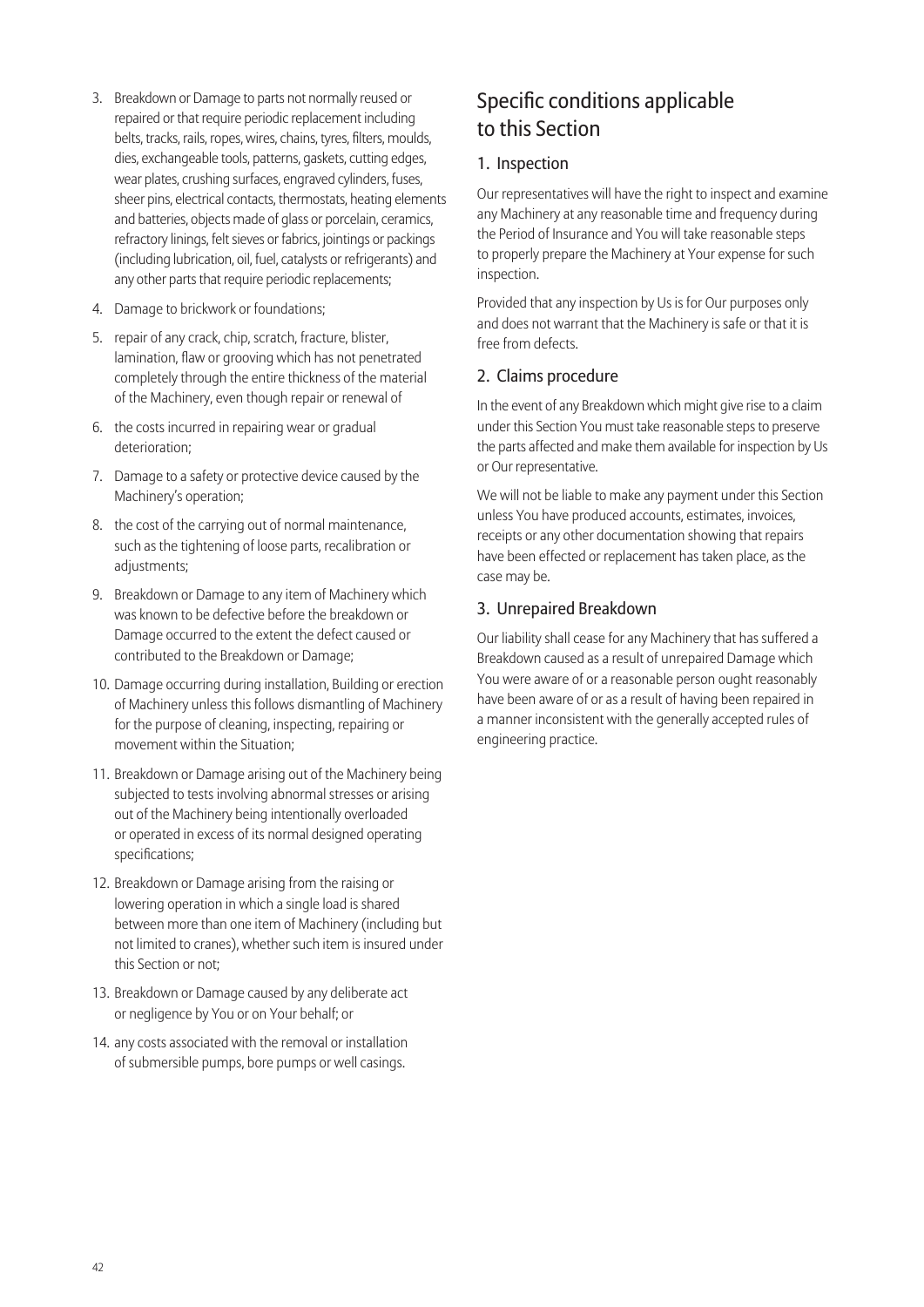# Electronic Equipment Section

### The cover

We will pay You in accordance with the Basis of Settlement for Damage and/or Breakdown to Property Insured as a result of a Defined Event shown as operative for this Section occurring at the Situation during the Period of Insurance.

In order to be sure that You are covered under this Policy You should always contact Us for approval before You incur costs You wish to claim. If You do not, We will pay for costs incurred up to the amount We would have authorised had You asked Us first.

# Definitions applicable to this Section

Breakdown means the actual breaking, seizing, deformation or melting of any part of the Property Insured while that Property Insured is in use that is caused by mechanical, electrical or electronic defect within the Property Insured that causes sudden malfunction that requires repair or replacement before the Property Insured can resume normal operation.

Computer means any electronic device that is capable to processing and store information according to a set of instructions stored with the device. Computer does not include Mobile Devices.

Defined Event means those events under the heading "Defined Events applicable to this Section" which is shown as operative in the Schedule.

Electronic Equipment means any of the following equipment:

- 1. any electronic machine, device or instrument used for research, diagnosis or medical treatment;
- 2. telecommunication transmission and receiving equipment;
- 3. lighting facilities, audio visual, amplification and surveillance equipment; and
- 4. office machines.

Electronic Equipment does not include Mobile Devices or a Computer.

Mobile Devices means any computer that can easily be carried by hand and does not exceed 5 kg.

### Property Insured means:

- 1. Electronic Equipment;
- 2. Mobile Devices; and
- 3. Computers

if shown as insured in the Schedule.

# Defined Events applicable to this Section

### 1. Accidental Damage

Where Accidental Damage is shown as operative in the Schedule, the Defined Event will be:

 Any accidental Damage to Property Insured including Breakdown.

### 2. Breakdown only

Where Breakdown only is shown as operative in the Schedule, the Defined Event will be:

Breakdown of Property Insured.

### Basis of Settlement applicable to this Section

On happening of a Defined Event to the Property Insured shown in the Schedule as insured during the Period of Insurance We will pay for the costs of repairing or, at Our option (acting reasonably), replacing the Property Insured.

If We agree that You can carry out the repairs at the Situation or at a workshop owned or operated by You, We will pay the actual costs of material and wages incurred plus a reasonable overhead mark-up, provided that a qualified person carries out the repairs. Please contact Us to confirm approval for these costs.

# Limitations of cover applicable to this Section

### 1. Excess

You are liable for the Excess that results in a claim following a Defined Event.

### 2. Maintenance agreements

We will not pay for the repair or replacement of Property Insured when any party other than You has responsibility to repair or replace such Property Insured.

### 3. Obsolete parts of the Property Insured

If it is necessary to replace parts of the Property Insured which have become unavailable or obsolete We will not pay more than the estimated cost of replacing those parts with similar parts for similar types of Property Insured which are currently available.

### 4. Sum Insured

We will not pay more than the applicable Sum Insured for any one loss or series of losses arising out of the one event for a specified item of Property Insured, except where We state the payment or extra expense is in addition to the Sum Insured as provided under some additional benefits.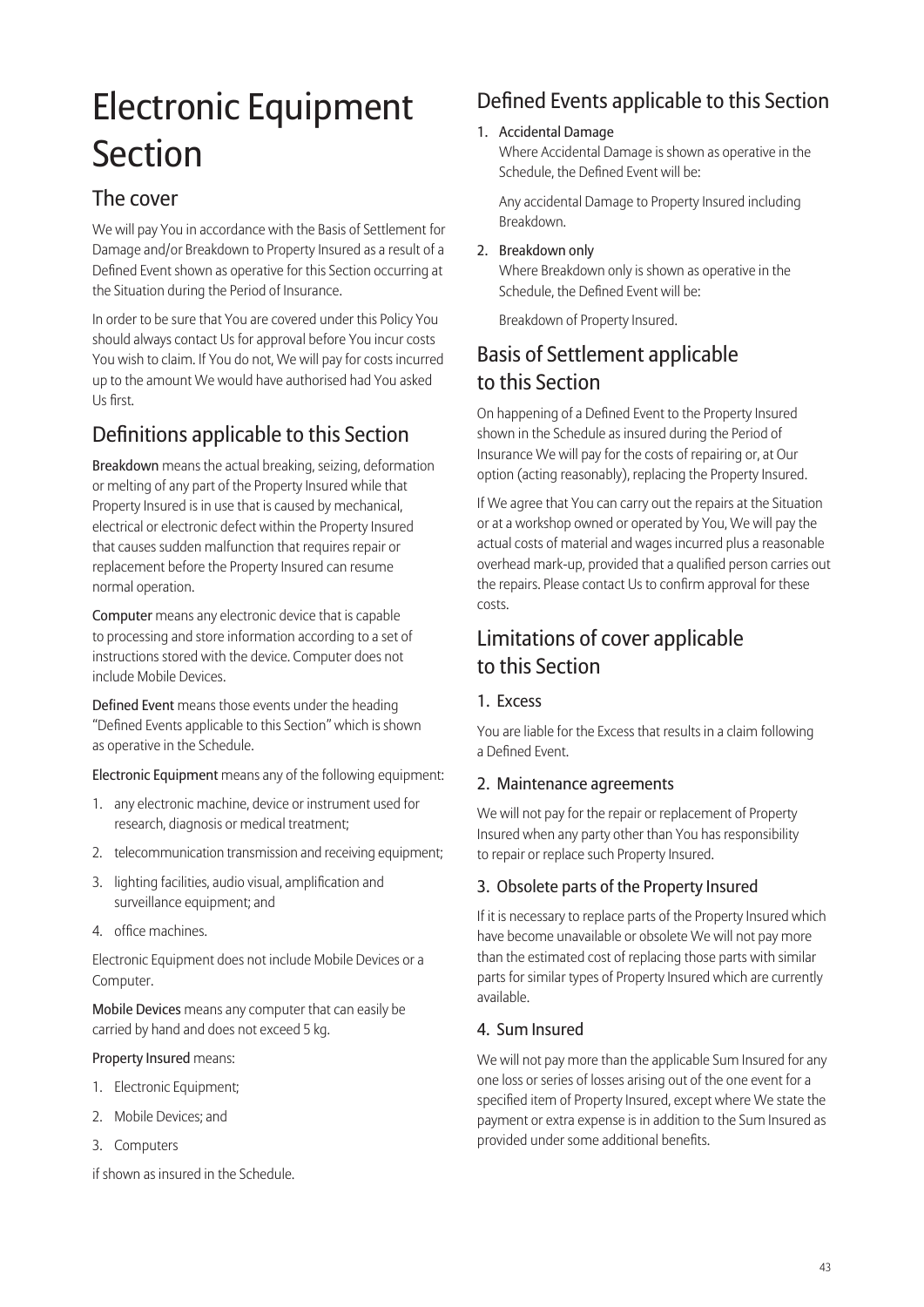### 5. Under-insurance

If the Sum Insured for the Property Insured at the Situation is less than 80% of the value of the Property Insured at the Situation at the time of commencement of the Period of Insurance and there is a claim for a Defined Event occurring to the Property Insured We will pay for no greater proportion of the claim that the Sum Insured of specific Property Insured bears to 80% of the reinstatement or replacement cost of the Property Insured on the day of commencement of the Period of Insurance.

Under-insurance will not apply if the amount of the claim is less than 5% of the Sum Insured.

### 6. Unrepaired Damage

Our liability shall cease for any Property Insured that has sustained a Defined Event caused as a result of unrepaired Damage which You were aware of or a reasonable person ought reasonably have been aware of or as a result of having been repaired in a manner in consistent with the generally accepted rules of engineering practice

# Additional benefits applicable to this Section

### 1. Consultants fees

Following the occurrence of a Defined Event covered by this Section We will also pay professional consultant's fees necessarily incurred by You to ascertain the cause of the Defined Event and to specify the scope of works necessary to reinstate the Property Insured to comply with all legislative requirements and regulations governing its operation and use.

Our payment will be in addition to the Sum Insured and limited to \$10,000 any one event.

### 2. Hire of temporary equipment and expediting costs

Following a Defined Event covered by this Section We will pay You up to an additional 50% of the normal repair costs for:

- a. the cost of hiring temporary equipment;
- b. the cost of temporary repairs;
- c. the extra cost of expediting permanent repairs including:
	- i. charges for overtime and work on public holidays where necessary and reasonably incurred;
	- ii. freight within Australia by any recognised schedule service;
	- iii. overseas airfreight by any recognised schedule service and/or overseas labour.

Provided Our written approval for all these additional costs has first been obtained. We will not pay more than 25% of the Sum Insured for the specific Property Insured. Please contact Us to confirm approval for these costs.

### 3. Removal of Debris

Following a Defined Event to Property Insured that is covered by this Section, We will pay for costs of cleaning up and removing, storing or disposing Debris.

Our payment will be in addition to the Sum Insured and limited to 10% of the Sum Insured stated in the Schedule for the removal, storage and/or disposal of Debris of the specific Property Insured up to a maximum of \$25,000 any one event.

#### 4. Temporary cover

We will provide temporary cover for a period of up to 90 consecutive days for additional Property Insured that, during the Period of Insurance, is installed or brought into use.

Provided that:

- a. You must give Us notice in writing within the 90 consecutive days of it coming into Your possession;
- b. We will not cover Damage resulting from existing defects in such additional Property Insured at the time when it comes into Your possession;
- c. this temporary cover shall not commence until the additional Property Insured has worked satisfactorily for eight (8) hours and has been handed over after commissioning;
- d. the Sum Insured and Excess for the additional Property Insured will be that specified for a similar Property Insured in the Schedule; and
- e. You pay the Premium that We require for this additional Property Insured calculated from the date of installation or bringing into use.

### 5. Temporary removal

We will provide cover for Damage as a result of a Defined Event that occurs during the Period of Insurance and anywhere in Australia to Property Insured that is covered by this Section while it is temporarily removed from the Situation, provided that there is no cover for Property Insured:

- a. while in storage or while being transported for storage;
- b. during permanent removal from the Situation;
- c. if stolen from an unlocked Vehicle;
- d. while left unattended in the Open Air; or
- e. while in transit as checked baggage or cargo on any Aircraft or other public transport.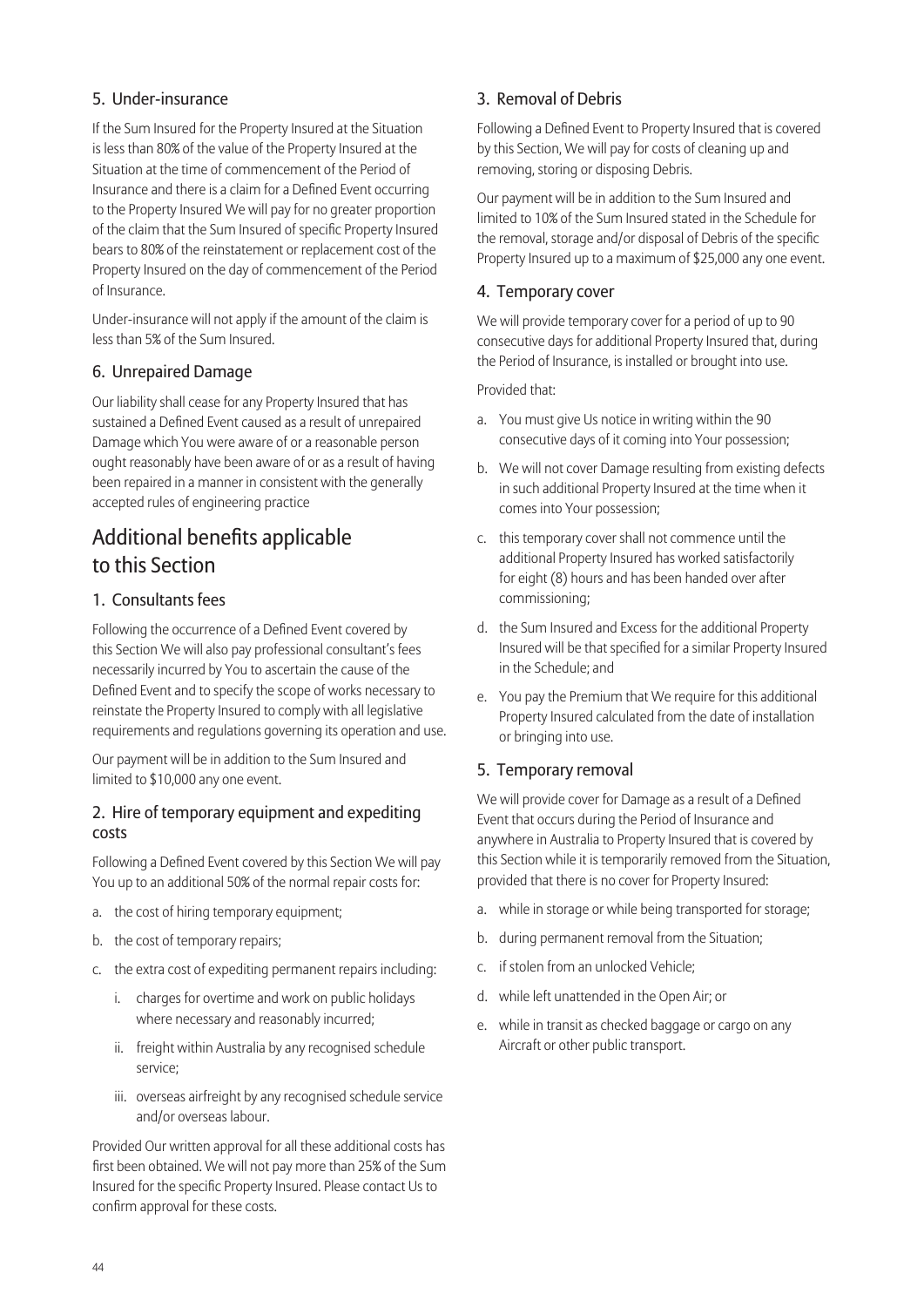# Optional benefits applicable to this Section

### Cost of restoring data

### 1. Cover

If the optional benefit "Cost of Restoring Data" is operative We will pay You up to the Sum Insured shown in the Schedule, following a claim being admitted under this Section, for the costs incurred for the purpose of restoring Electronic Data lost solely as the result of a Defined Event occurring to Property Insured covered under this Section, provided those costs are incurred within 90 days following the happening of a Defined Event.

We will extend cover under this optional benefit to include restoration of Electronic Data lost on an Electronic Data processing system which is not owned by You and which You are not responsible to insure but which is being used by You at the time of happening of the Defined Event to that system occurs in circumstances which would give rise to indemnity under this Section if it was insured under this Section.

### 2. Specific exclusion applying to this optional **benefit**

We will not pay any amount under this optional benefit unless You have duplicate back up copies of updated Electronic Data stored off site at alternative premises.

### Increase in cost of working

### 1. Cover

If the optional benefit "Increase in cost of working" is shown as operative in the Schedule, We will pay You for costs that are incurred by You for the sole purpose of operating Your Business and directly result from interruption or interference to Your Business but only if:

- a. the costs are additional to Your normal operating costs;
- b. the costs incurred are because of an interruption or interference that is as a result of a Defined Event occurring to the Property Insured covered under this Section;
- c. You receive Our prior written approval to incur such costs. Please contact Us to confirm approval for these costs:
- d. We will not pay more than the Sum Insured shown in the Schedule for this optional benefit "Increase in cost of working"; and
- e. We will not pay for any costs incurred during the Excess period shown in the Schedule for this optional benefit "Increase in cost of working".

### 2. Additional benefit

To the extent that the Sum Insured for this optional benefit is not otherwise exhausted, We will also pay for reasonable professional fees of accountants or auditors and any necessary and reasonable expenses payable by You for preparation and proving a valid claim.

### 3. Limitations of cover

### Excess

We will not pay any increased costs under this optional benefit during the Excess period shown in the Schedule, immediately following the occurrence of a Defined Event.

### 4. Specific exclusions applicable to this optional benefit

We will not pay for:

- a. the costs incurred during:
	- i. periods of interruption due to the carrying out of alterations, additions or improvements to Property Insured; or
	- ii. periods of interruption due to the carrying out of cleaning, adjustment, inspection or maintenance of Property Insured.
- b. additional costs incurred where the period of interruption otherwise applicable is increased beyond four (4) weeks due to delay in the repair or replacement of items manufactured outside Australia where such delay results from:
	- i. measures, restrictions or regulations imposed by any government, public or local authority;
	- ii. the time required to obtain replacement parts or complete items overseas;
	- iii. the time required to transport or ship component parts or complete items between the Situation and any overseas place of repair or replacement; or
	- iv. the time required to engage and transport overseas specialists or consultants to assist in or supervise local repairs.

# Specific exclusions applicable to this Section

Where Defined Event – Breakdown only is shown as operative in the Schedule We will not pay for:

1. accidental Damage;

Where Defined Events Accidental Damage or Breakdown only is shown as operative in the Schedule We will not pay for:

- 1. any Consequential Loss;
- 2. Breakdown of coin or card operated machines, audio compact disc players, video players and television receivers;
- 3. Breakdown of Property Insured which You knew or reasonably should have known to be defective before the Breakdown;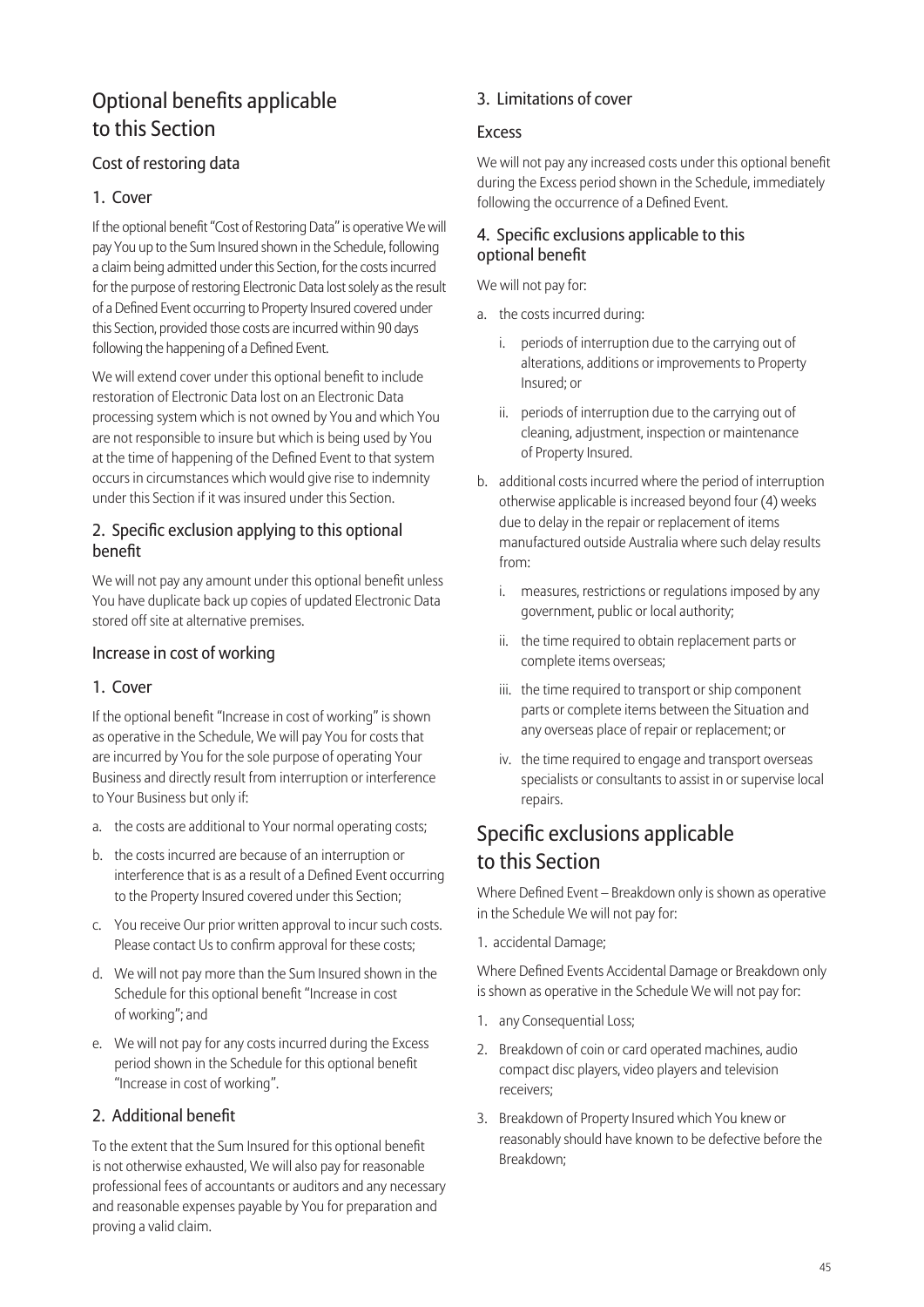- 4. Breakdown or Damage caused directly or indirectly by fire, smoke or soot, spontaneous combustion, extinguishing of a fire or subsequent demolition, lightning, Hail, wind, rain, storm, Flood, impact by Vehicles, watercraft, Aircraft or pressure waves created by their travelling at sonic or supersonic speed, theft or attempted theft, malicious Damage, vandalism, earthquake, subsidence, rockslide, mudslide, landslide, earth movement, subterranean fire, volcanic eruption, tsunami, storm surge or high-water, water seeping or percolating the Building from outside, water, liquids or substances discharged or other means used to extinguish a fire:
- 5. Breakdown or Damage to parts not normally reused or repaired or that require periodic replacement including belts, tracks, rails, ropes, wires, chains, tyres, filters, moulds, dies, exchangeable tools, patterns, gaskets, cutting edges, wear plates, crushing surfaces, engraved cylinders, fuses, sheer pins, electrical contacts, thermostats, heating elements and batteries, objects made of glass or porcelain, ceramics, refractory linings, felt sieves or fabrics, jointings or packings (including lubrication, oil, fuel, catalysts or refrigerants) and any other parts that require periodic replacements;
- 6. theft other than under Part A Accidental Damage and only for theft resulting from forcible and violent entry evidenced by visible Damage to the securely locked portion of any Building;
- 7. repair of any crack, chip, scratch, fracture, blister, lamination, flaw or grooving which has not penetrated completely through the entire thickness of the material of the Property Insured, even though repair or renewal of the part affected may be necessary either immediately or at some future time;
- 8. the costs incurred in repairing wear or gradual deterioration;
- 9. Breakdown or Damage to a safety or protective device caused by the operation of the Property Insured;
- 10. the cost of the carrying out of normal maintenance, such as the tightening of loose parts, recalibration or adiustments:
- 11. Damage to any item of Property Insured which was known to be defective before the Damage occurred to the extent that the defect caused or contributed to the Breakdown or Damage; or
- 12. Breakdown or Damage caused by any deliberate act or negligence by You or on Your behalf.

# Specific conditions applicable to this Section

### 1. Claims procedure

In the event of the happening of a Defined Event which might give rise to a claim under this Section You must take reasonable steps to preserve the parts affected and make them available for inspection by Us or Our representative. To ensure You are covered, please contact Us before any repairs or disposal.

We will not be liable to make any payment under this Section unless You have produced accounts, estimates, invoices, receipts or any other documentation showing that repairs have been effected or replacement has taken place, as the case may be.

### 2. Inspection

Our representatives will have the right to inspect and examine any Property Insured at any reasonable time and frequency during the Period of Insurance and You will take reasonable steps to properly prepare the Property Insured at Your expense for such inspection.

Provided that any inspection by Us is for Our purposes only and does not warrant that the Property Insured is safe or that it is free from defects.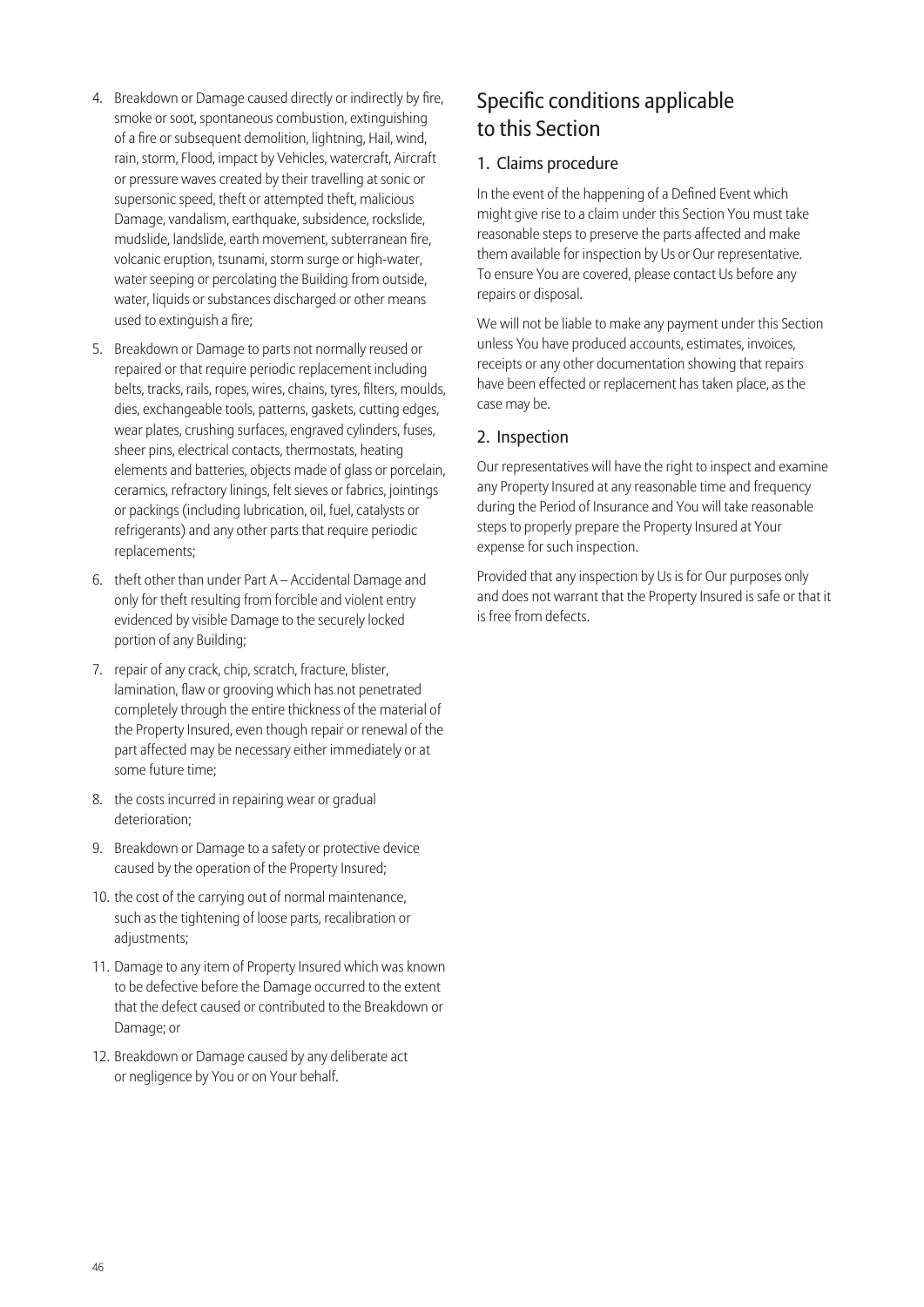# Public and Products Liability Section

### The cover

This Section insures all amounts which You or any Insured Person become legally liable to pay as compensation for Personal Injury, Property Damage and/or Advertising Liability happening during the Period of Insurance within the Territorial Limits as a result of an Occurrence in connection with Your Business.

In order to be sure that You are covered under this Policy You should always contact Us for approval before You incur costs You wish to claim. If You do not, We will pay for costs incurred up to the amount We would have authorised had You asked Us first.

# Definitions applicable to this Section

The following definitions shall apply to the words used in this Section.

### Advertising Liability means:

- a. any breach of the misleading or deceptive conduct provisions of the Competition and Consumer Act 2010 (Cth) or Schedule 2 to the Competition and Consumer Act 2010 (the Australian Consumer Law) or any Fair Trading or similar legislation of any Country, State or Territory;
- b. infringement of copyright of or passing off of a title or slogan;
- c. unfair competition, piracy or idea misappropriation contrary to an implied contract; or
- d. invasion of privacy;

committed or alleged to have been committed during the Period of Insurance in any advertisement, publicity article, broadcast or telecast arising out of any advertising activities conducted by or on behalf of You, in the course of advertising Your Products.

Business for the purpose of this Section only, means all activities and operations of Your Business shown in the Schedule and shall also include:

- a. ownership or occupation of premises by You;
- b. participation in exhibitions;
- c. construction, erection, demolition, alteration and addition, not exceeding in cost the sum of \$500,000, to buildings owned by You;
- d. the provision and management of canteens, social, sports and welfare organisations primarily for the benefit of Your employees, first aid, fire and ambulance services;
- e. private work undertaken by any employee of Yours, for any of Your directors or senior executives;
- f. hire or loan of plant, equipment or goods to other parties;
- g. the erection, use and/or maintenance by You or on Your behalf of advertising and directional signs, their frames, supports and appurtenances.

Employment Practices Breach means any employment-related:

- a. discrimination on any ground including but not limited to sex, age, religion, disability, race, colour, sexual orientation, marital status or pregnancy;
- b. wrongful dismissal, discharge or termination of employment;
- c. workplace or sexual harassment;
- d. oral or written publication of material that slanders or libels an employee or violates or invades an employee's right of privacy;
- e. breach of any oral, written or implied employment contract or misrepresentations as to terms of employment;
- f. wrongful refusal to employ; or
- g. demotion, failure to promote, deprivation of career opportunity, refusal of tenure, unfair evaluation or disciplinary action, in respect of an employee of You.

Excess means the amount You must pay as a contribution to each Occurrence. The Excess applies to all amounts payable under this Section including the indemnity provided under additional payments. If We settle a claim by cash settlement We will deduct the excess from the amount We pay You. In other circumstances, You may need to pay the excess as a contribution to the repair or replacement.

#### Incidental Contract means:

- a. any written agreement for the lease and/or hire of real and personal property which does not impose upon You as lessee or hirer an obligation to insure such property;
- b. any written contract with any authority or entity responsible for the supply of electricity, fuel, gas, natural gas, air, steam, water, sewerage reticulation control systems, waste disposal facilities, telephone and communication services or other essential services, except those contracts in connection with work performed by You or on Your behalf for such authorities or entities; or
- c. any written contract with any railway authority for the loading, unloading and/or transport of Products, including contracts relating to the operation of railway sidings.

### Insured Person means:

- a. any:
	- i. director, executive officer, employee or partner of You, but only while acting within the scope of their duties in such capacity; and
	- ii. shareholder of a company referred to in You, but only while acting within the scope of their capacity as shareholders of such company;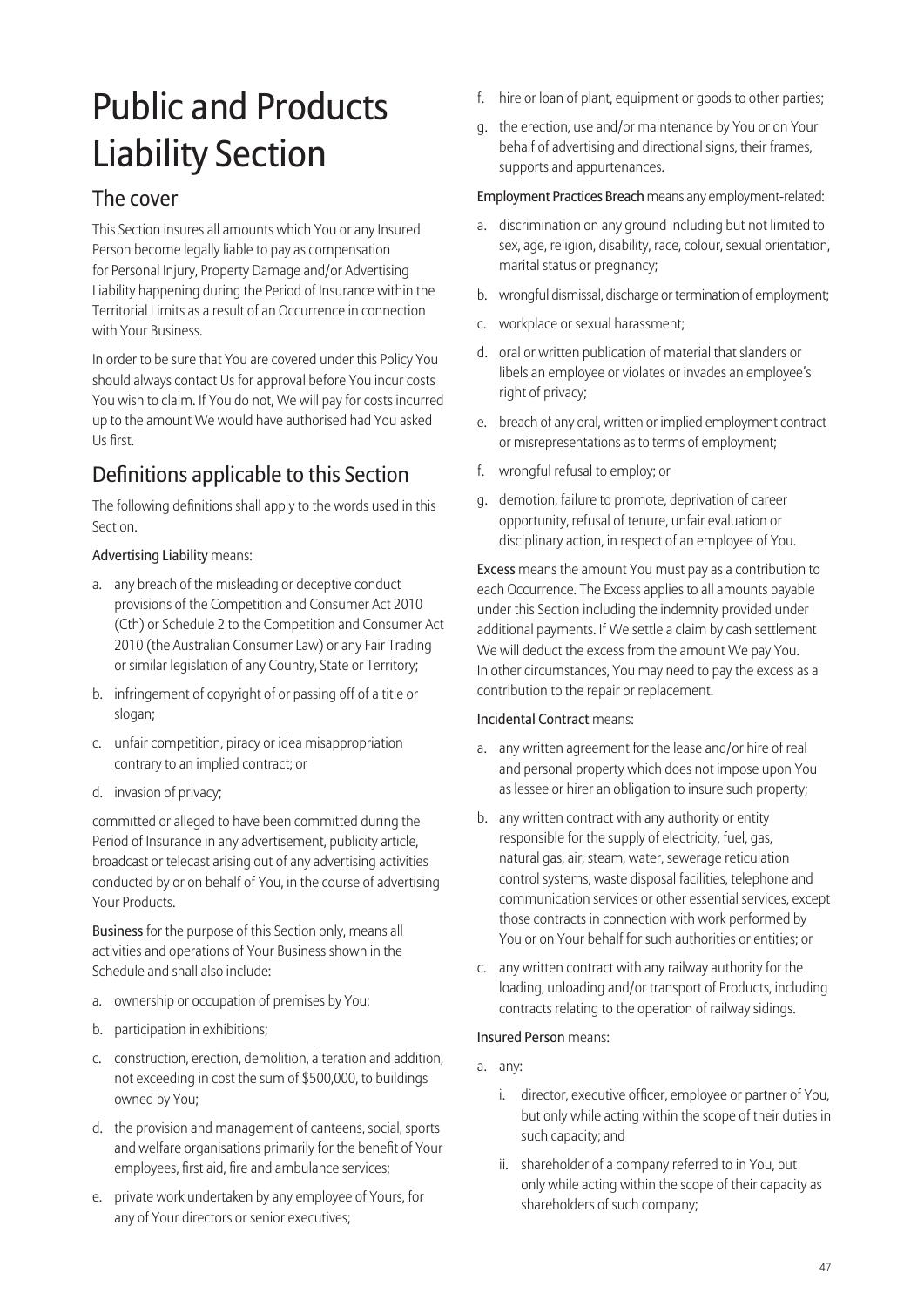- b. any principal in respect of the liability of such principal arising out of the performance by You, of any contract or agreement for the performance of work for such principal but only to the extent required by such contract or agreement, and limited always to the extent of cover and Limit of Indemnity provided in this Section;
- c. any office bearer or member of a social and/ or sporting club, canteen, welfare or child care organisation primarily for the benefit of Your employees, first aid, fire or ambulance service formed with the consent of any of the parties in You or a. above and only in respect of claims arising from their duties connected with the activities of any such club, canteen, organisation or service as part of Your Business; or
- d. any other person named as an Insured Person in the Schedule but only in respect of that Insured Person's liability that solely and directly results from an act or omission of You (as defined in this Section) or any Insured Person listed under a. above that is in connection with the Business.

Limit of Indemnity means the amount(s) stated in the Schedule as the Limit of Indemnity or any lesser limit shown in the Schedule or this document. The Limit of Indemnity is inclusive of and not additional to any applicable Excess.

Medical Persons means legally qualified medical practitioners, legally qualified registered nurses, dentists and first aid attendants.

Occurrence means an event or series of events including continuous or repeated exposure to substantially the same general conditions which results in Personal Injury or Property Damage or Advertising Liability neither expected nor intended from Your or Insured Person's standpoint (as applicable).

All Personal Injury or Property Damage consequent on or attributable to one source or original cause or to the same general conditions shall be deemed to be one Occurrence.

With respect to Advertising Liability all damages involving the same injurious material or act, regardless of the frequency or repetition thereof, the number and kind of media used and the number of claimants shall be deemed to arise out of one Occurrence.

#### Personal Injury means:

- a. bodily injury, death, sickness, disease, shock, fright, mental anguish, mental injury or loss of consortium;
- b. false arrest, false detention, wrongful imprisonment, malicious prosecution or malicious humiliation;
- c. discrimination as a result of race, religion, sex, marital status, age, intellectual impairment, disability or otherwise (unless insurance thereof is prohibited by law) not committed by You or an Insured Person or at Your or an Insured Person's direction;
- d. wrongful entry or wrongful eviction or other invasion of privacy;
- e. defamation, libel and slander; or
- f. assault and/or battery.

Products means anything (after it has ceased to be in Your possession or under Your control) which is or is deemed to have been manufactured, grown, extracted, produced, processed, imported, exported, constructed, assembled, erected, installed, repaired, serviced, renovated, treated, sold, supplied or distributed by You or on Your behalf (including Your predecessors in Your Business) including labels, packaging or any container thereof the design, specification or formula of the products and directions, instructions or advice given or omitted to be given in connection with such products and anything which by law or otherwise You are deemed to have manufactured in the course of Your Business including discontinued products.

#### Property Damage means:

- a. physical injury to or loss of or destruction of tangible property including loss of use of that property at any time resulting therefrom; or
- b. loss of use of tangible property which has not been physically injured or destroyed provided such loss of use is caused by physical Damage to or destruction of other tangible property.

Public Liability means Your legal liability covered by the Policy, but not arising out of Your Products.

#### Territorial Limits means:

- a. anywhere within Australia or its external territories;
- b. elsewhere in the world but only in respect of:
	- i. travelling executives or salespeople who are normally resident in Australia and who neither undertake manual work nor supervise manual work of any kind; or
	- ii. Your Products exported to anywhere in the world except Your Products exported to North America with the knowledge of You, Your agents or employees.

#### You, Your, Yours means:

- a. the Insured shown in the Schedule;
- b. any subsidiary companies of a. above, existing at the commencement date of the Period of Insurance as shown in the Schedule, whose place of incorporation is within Australia or its external territories;
- c. any:
	- i. company acquired by, and whose operations are controlled and managed by a. or b. above during the Period of Insurance as a result of consolidation, merger or purchase; or
	- ii. any subsidiary company that is incorporated by a. or b. above, during the Period of Insurance.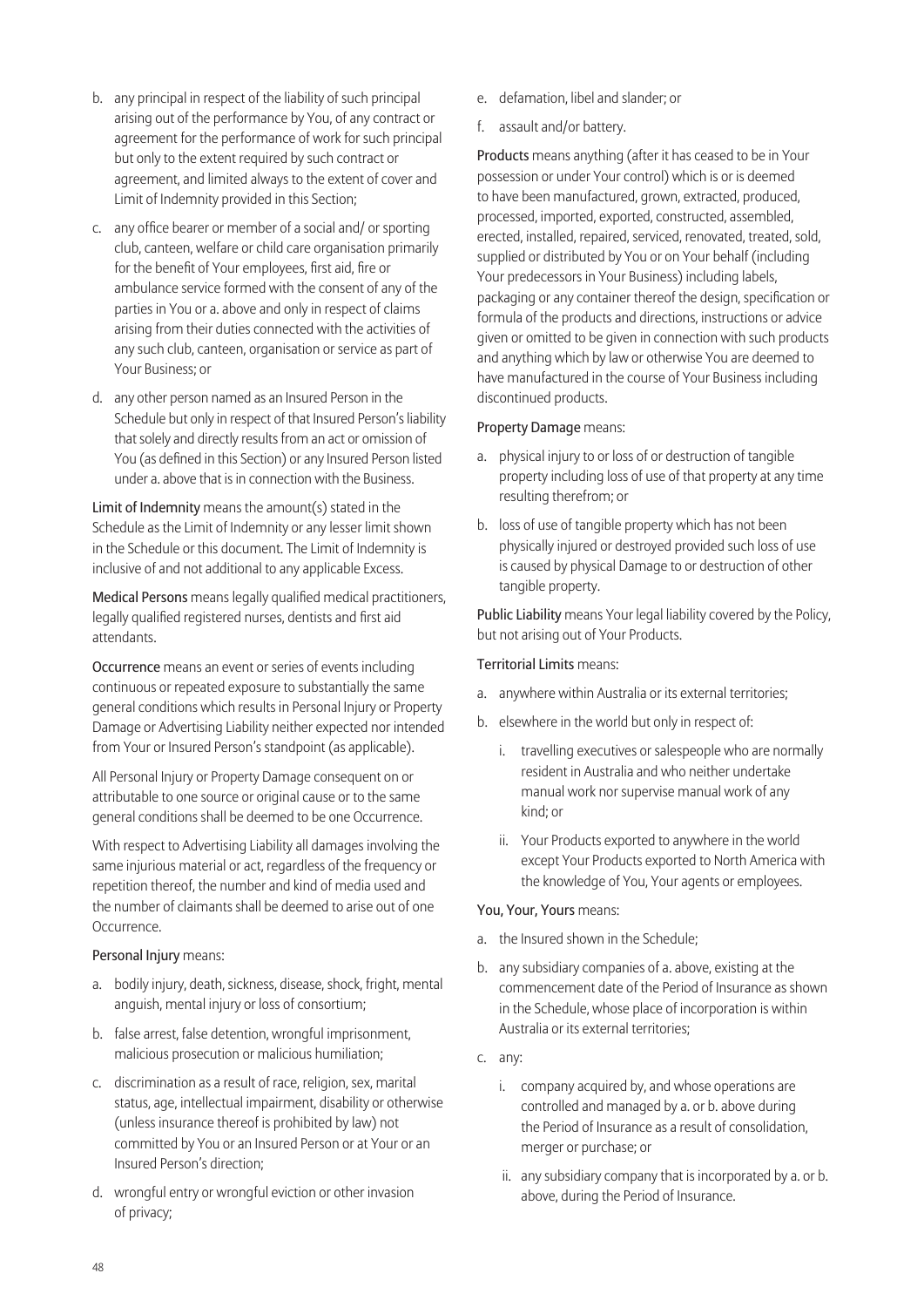Provided that:

- i. any such acquisition or incorporation is notified to Us within 90 days thereof;
- ii. the newly acquired or incorporated company conducts the same type of business as Your Business; and
- iii. the newly acquired or incorporated company is incorporated within Australia.

# Limit of Indemnity applicable to this Section

Our liability to pay compensation for Personal Injury, Property Damage or Advertising Liability as a result of an Occurrence shall not exceed the Public Liability Limit of Indemnity stated in the Schedule.

Our total aggregate liability to pay compensation in respect of or in any way related to Your Products during any one Period of Insurance shall not exceed the Products Liability Limit of Indemnity stated in the Schedule.

# Additional payments applicable to this Section

In addition to the Limits of Indemnity stated in the Schedule We will pay as additional payments all:

- a. reasonable legal costs and expenses (including the costs of representation at any coronial hearing or other official investigation into the circumstances) incurred by You or an Insured Person with Our written consent in the defence of any claim;
- b. amounts payable for:
	- i. bonds to release attachments for amounts not exceeding the applicable Limit of Indemnity, but We shall have no obligation to apply for or furnish any such bond;
	- ii. appeal bonds and/or security for costs required in any suit, but We shall have no obligation to apply for or furnish such bonds and/or security for costs;
- c. expenses incurred by You or the Insured Person for first aid to others, other than medical expenses prohibited by Section 126 of the Health Insurance Act 1973 (Cth) or any other applicable legislation;
- d. reasonable expenses incurred by You for the temporary repair or shoring up or preservation of property which has been Damaged;
- e. interest accruing after entry of judgment against You until We have paid, tendered or deposited in court such part of the judgment as does not exceed the Limit of Indemnity;

resulting from an Occurrence which is covered by this Section, provided that:

- a. if a payment exceeding the Limit of Indemnity has to be made to dispose of a claim, Our liability to pay any additional payments shall be limited to that proportion of those amounts as the Limit of Indemnity bears to the amount required to dispose of the claim;
- b. in the event of a claim covered by this Section being made against You in any Court or before any other legally instituted body in North America, the Limit of Indemnity shall apply to such claim inclusive of all additional payments; and
- c. We shall not be obligated to pay any compensation or additional payments, or judgment or to defend any suit after Our Limit of Indemnity has been exhausted by payment of claims, judgments and/or settlements.

### Optional benefit applicable to this Section

### 1. Theft of a Customers' Vehicle using a key

Where the Schedule shows that this optional benefit is operative, We will cover You for loss or Damage to Customers' Vehicles stolen using the Vehicle's key and Specific exclusions applicable to this Section "20. Theft of a Customers' Vehicle using a key" will not apply.

In the event that a Customers' Vehicle is lost or Damaged consequent upon it being stolen using the Vehicle's key, an Excess of the greater of \$2,500 or 10% of the Vehicle's Market Value will apply per Vehicle. This Excess will not apply if the Customer's Vehicle's key is obtained by:

- i. visible, violent and forcible means from within a securely locked Approved Key Cabinet or Safe; or
- ii. violence or force, or threat of violence or force, to You, a Bailee, Your employee or customer,

in which case, the normal Property Damage Excess shown on the Schedule will apply.

If You are also insured under the Theft Section for the optional benefit 1. Theft of Customers' Vehicles using a key, benefits payable under this optional benefit will not be cumulative.

## Specific exclusions applicable to this Section

The Policy does not provide indemnity in respect of claims directly or indirectly arising from or in any way connected with:

### 1. Advertising Liability

Advertising Liability caused by or resulting from:

- a. failure of performance of any contract, but this exclusion does not apply to claims for unauthorised appropriation of ideas based upon breach of an implied contract; or
- b. infringement of trade mark, service mark or trade name, but this shall not relate to titles or slogans; or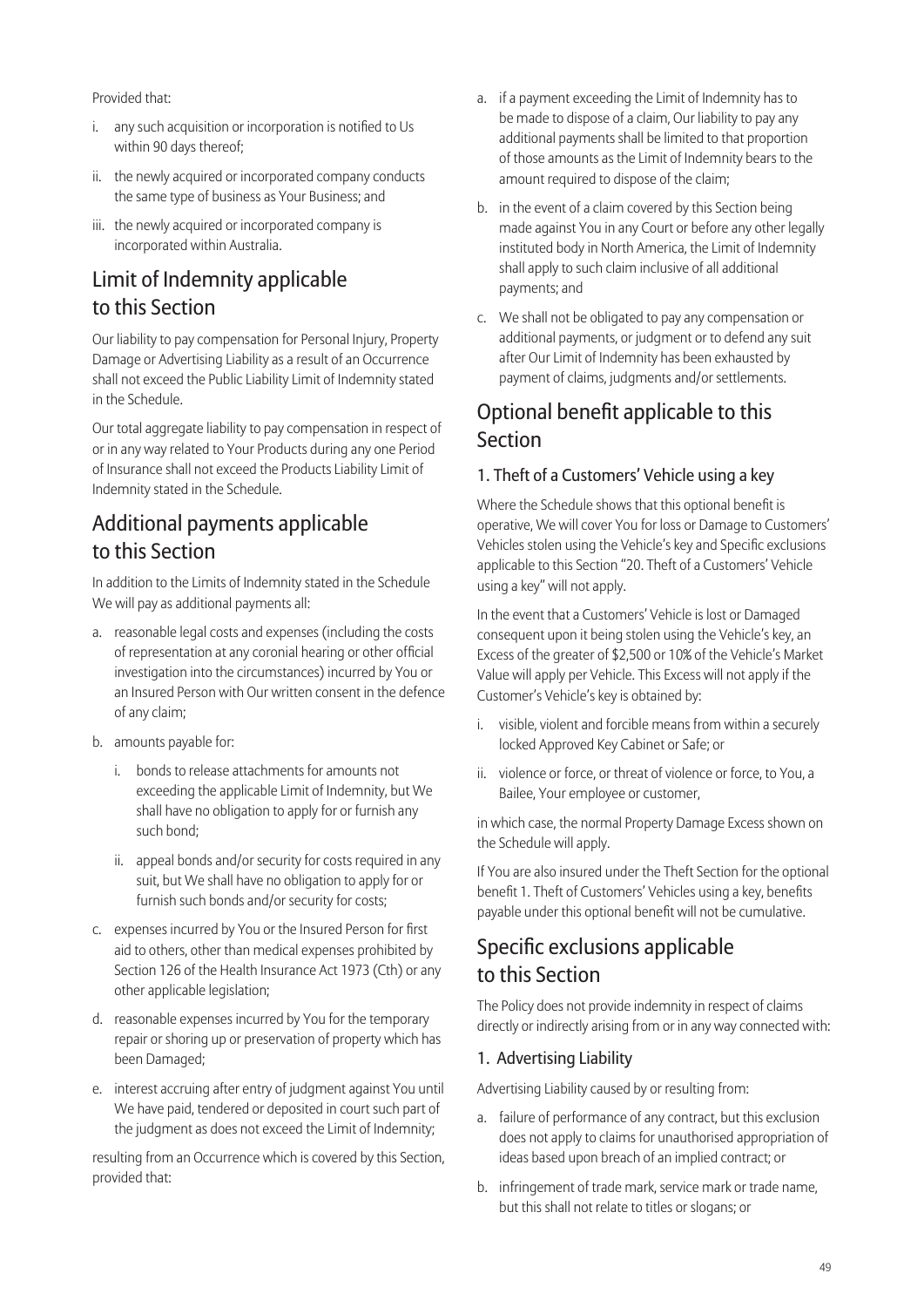- c. incorrect description of any good or Product; or
- d. mistake in advertised price; or
- e. any publication, utterance or testimonial used or made at Your direction and with Your knowledge of the inaccuracy or falsity of the publication, utterance or testimonial; or
- f. the failure of Your Products or services to conform with advertised performance, quality, fitness or durability; or
- g. Your Business, if Your principal Business or occupation is advertising, broadcasting, publishing or telecasting.

### 2. Aircraft and Hovercraft

the ownership, maintenance, operation or navigation of any Aircraft or Hovercraft.

#### 3. Aircraft Products

any Product designed or manufactured for the purpose of controlling, guiding, propelling or other capabilities or attributes related to the mobility or direction of an Aircraft or other Products which are actually incorporated, with Your knowledge, into an Aircraft for such purposes.

#### 4. Asbestos

asbestos or any asbestos contained in other materials regardless of the form and quantity of asbestos.

### 5. Assault and Battery

assault and/or battery committed by You or at Your direction.

This exclusion will not apply when such assault and/or battery is committed for the purpose of preventing or eliminating danger to persons or Damage to property.

### 6. Contractual Liability

any liability assumed under a contract that requires You, to effect insurance over property or to be liable for

Personal Injury, Property Damage or Advertising Liability regardless of fault, except where:

- a. that liability would otherwise exist at law in the absence of the contract; or
- b. the contract is an Incidental Contract and the liability does not arise by reason of an obligation to insure a leased property or an obligation to indemnify a landlord irrespective of fault.

### 7. Damage to Product

Property Damage to any Product resulting from or attributable to any defect therein or the harmful nature or unsuitability thereof. Provided that the application of this exclusion shall be limited to only that part of the Product which is considered defective, harmful or unsuitable.

### 8. Defamation, libel and slander

the publication or utterance of any libellous, slanderous, defamatory or disparaging material:

- a. made prior to the commencement of the Period of Insurance;
- b. made at Your direction or with Your authority and with knowledge of its falsity; or
- c. related to advertising, broadcasting, telecasting or publishing activities conducted by You or on Your behalf.

#### 9. Electronic Data

caused or contributed by or arising directly or indirectly out of or in connection with the total or partial destruction, distortion, erasure, corruption, alteration, misinterpretation or misappropriation of Electronic Data, where this is the only loss or damage that occurs.

#### 10. Employers Liability

any liability:

- a. in respect of which You are or would be entitled to indemnity under any fund, scheme, policy of insurance or self-insurance pursuant to or required by any legislation relating to workers' compensation whether or not such insurance has been effected;
- b. imposed by the provisions of any industrial award or agreement or determination where such liability would not have been imposed in the absence of such industrial award or agreement or determination; or
- c. relating to an Employment Practices Breach.

### 11. Faulty workmanship

for the costs or expenses incurred in performing, re-performing, completing, re-completing, correcting or improving any work or service undertaken or provided by You or on Your behalf.

This exclusion will not apply to work or service You had contracted to perform prior to the Occurrence causing the Property Damage which must be performed, re-performed, completed or re-completed, corrected or improved solely by reason of the Occurrence.

In addition to any indemnity provided elsewhere in this Section in respect of resultant Damage, the Policy is extended to include:

- a. the wholesale cost of parts;
- b. the net labour costs;

required to perform or re-perform the work.

The most We will pay under this proviso is \$30,000 for all claims in the aggregate in any one Period of Insurance.

### 12. Fines and penalties

Fines or financial penalties, punitive, exemplary, liquidated, aggravated or multiple damages whether imposed through a court of law, legislation or under a contractual arrangement or otherwise.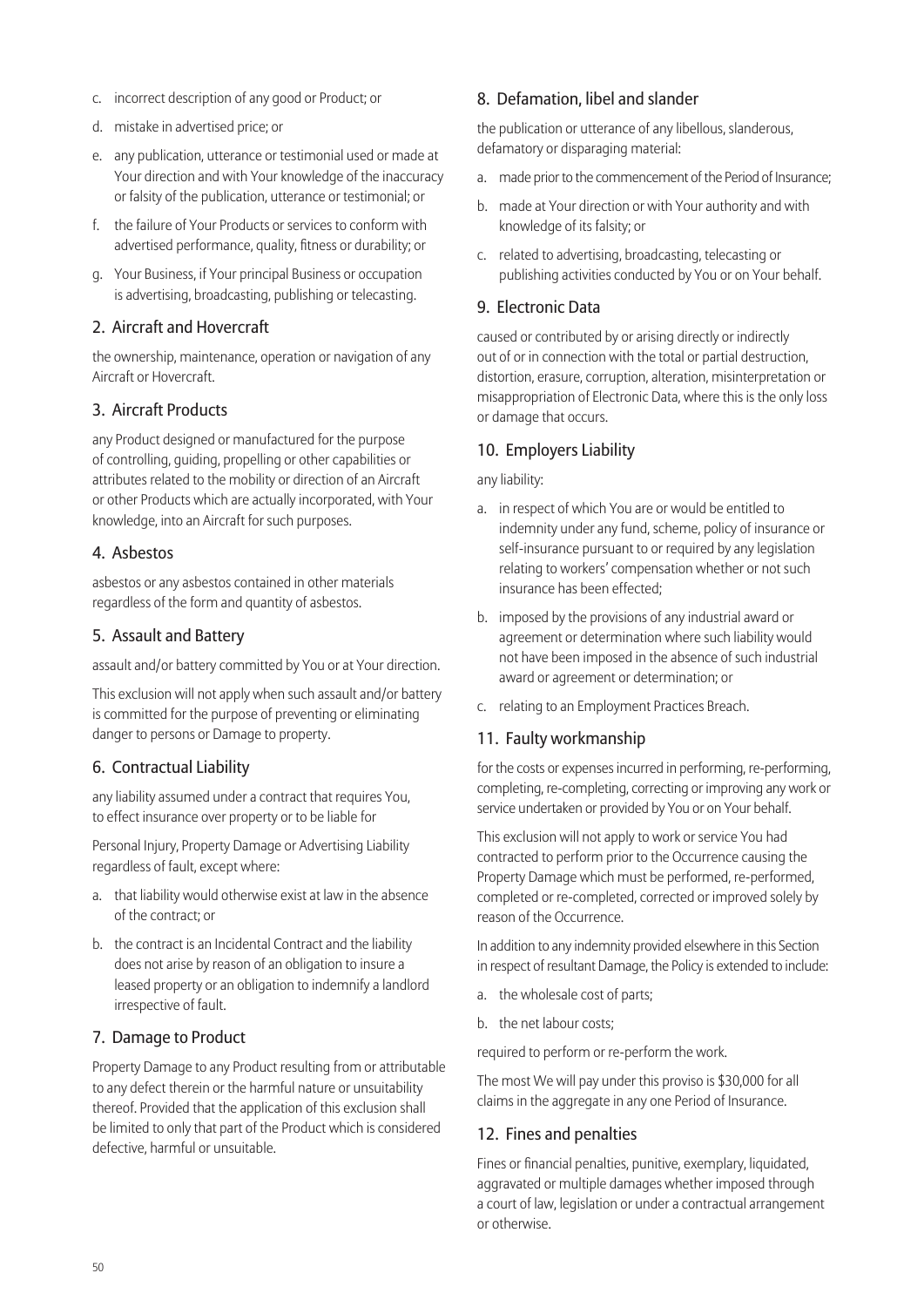### 13. Loss of use

The loss of use of tangible property which has not been physically Damaged or destroyed resulting from:

- a. a delay in or lack of performance by You or on Your behalf of any contract; or
- b. the failure of a Product or any work performed by You or on Your behalf, to meet the level of performance, quality, fitness or durability warranted or represented by You. But this exclusion does not apply to loss of use of other tangible property resulting from the sudden and accidental physical Damage to or destruction of the Product or work performed by You or on Your behalf after the Product or work has been put to its intended use by any person or organisation other than You.

### 14. Pollution

The discharge, dispersal, release, seepage, migration or escape of Pollutants, including the cost of testing, monitoring, treating, detoxifying, removing, neutralising or cleaning up Pollutants or preventing the escape of Pollutants from the Situation or any premises owned or operated by You or on which You have property or conduct Your Business.

However, other than in respect of preventing the escape of Pollutants from the Situation or any premises owned or operated by You or on which You have property or conduct Your Business, We will cover liability for Personal Injury or Property Damage otherwise excluded under this exclusion which arises from an event: which:

- a. is sudden, accidental, unintended and unexpected from Your standpoint; and
- b. has been identified to have taken place in its entirety at a specific time and place; and
- c. occurs outside of North America.

### 15. Product guarantee or warranty

Any product guarantee or warranty given by You or on Your behalf or that You are required to provide by law. But this exclusion does not apply to legislative requirements concerning product safety and information.

### 16. Professional advice or service

The rendering of or failure to render professional advice or service by You. But this exclusion does not apply to:

- a. the rendering of or failure to render medical advice or service by Medical Persons employed by You to provide first aid and other medical services on Your premises to employees or to persons other than employees in the event of an emergency;
- b. Personal Injury or Property Damage arising from advice or service given gratuitously; or
- c. Personal Injury or Property Damage arising from advice given in respect of the use or storage of Your Products.

### 17. Property in Your care, custody or control

for Property Damage to:

- a. property owned by or leased or rented to You;
- b. property in Your care, custody or control.

Provided that this exclusion will not apply to liability for Property Damage to:

- i. Buildings which are leased or rented to You;
- ii. Buildings, including their Contents, not owned, leased or rented to You but temporarily occupied by You for the purpose of carrying out work in connection with Your Business. However, We will not pay for Property Damage to that part of the property on which You are or have been working which arises out of such work;
- iii. Vehicles (not belonging to or used by You or on Your behalf) in Your physical or legal control where such Property Damage occurs while any such Vehicles are in a car park which is not owned or operated for reward by You as part of Your Business;
- iv. Customers' Vehicles within the confines of Your Situation(s) or legally parked within 200 metres of Your Situation(s) (except for that part of the Customers' Vehicles that is undergoing any process or is being worked upon where Property Damage arises out of such process or work);
- v. property belonging to visitors or Your employees; or
- vi. any property other than listed in i. to v. above in Your physical or legal control (except for the part of the specific property that is undergoing any process or is being worked upon where Property Damage arises out of such process or work) for which You have not assumed any responsibility to obtain insurance.

Our liability under provisos iii., iv., v. and vi. will be limited to:

- a. \$100,000 any one Occurrence per Vehicle unless a higher amount is shown in the Schedule; or
- b. \$250,000 any one Occurrence for property other than Vehicles,

Any limit for Property in Your care, custody or control specified in Your Schedule will only apply to provisos iii., iv., v. and vi..

### 18. Property owned by You

Property Damage to property owned by You.

#### 19. Recall and repair

The recall, inspection, repair, adjustment, removal, replacement or loss of use of any Product or any property of which Your Product forms part or work completed by You or on Your behalf.

### 20. Technology, information and the Internet

Your Internet Operations.

This exclusion does not apply to liability otherwise covered by this Policy which would have arisen irrespective of Your Internet Operations.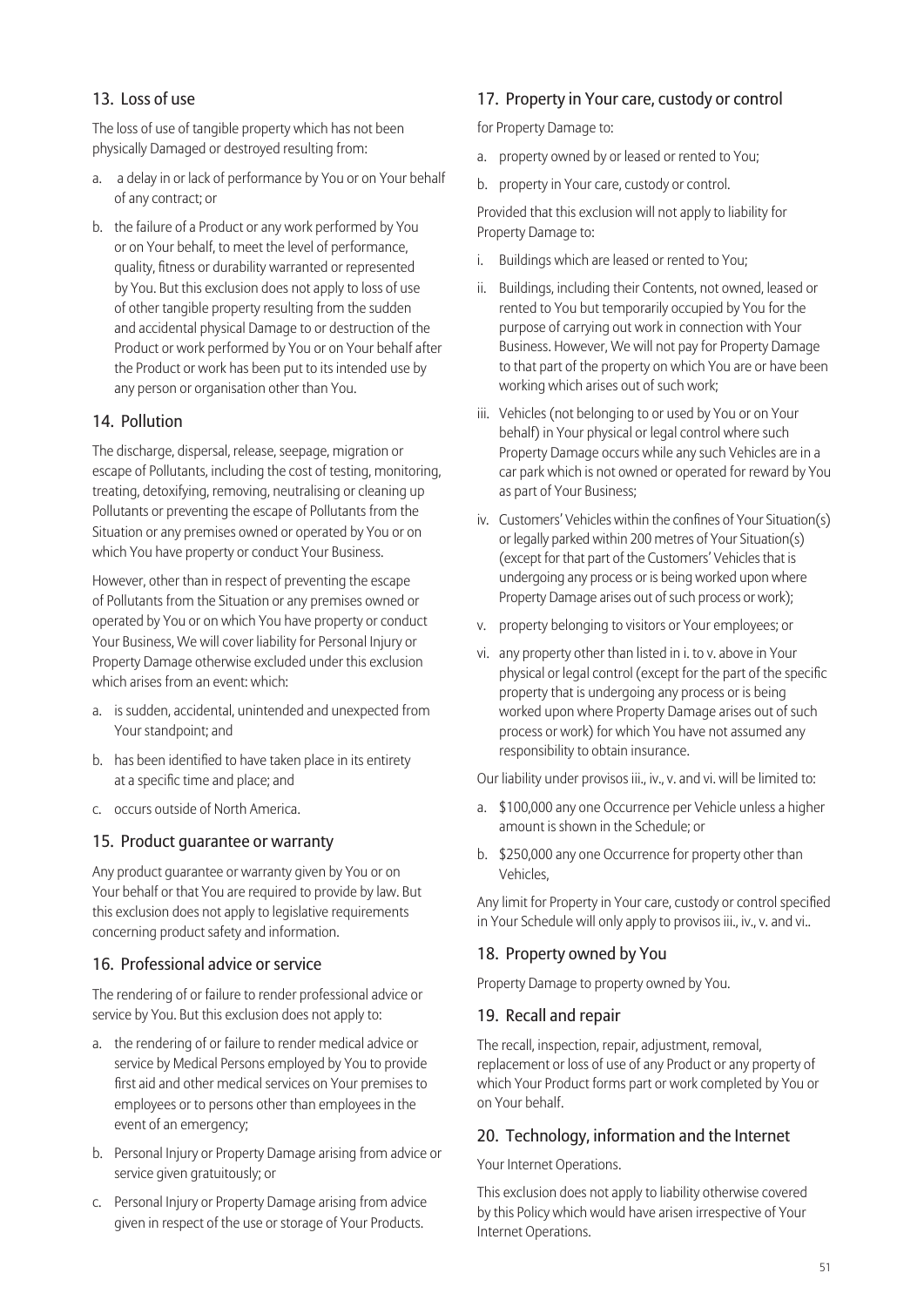Internet Operations includes but is not limited to, the following:

- a. use of electronic mail systems by You or Your employees, including part-time and temporary staff, and others acting on Your behalf;
- b. access through Your network to the world wide web or a public internet site by You or Your employees, including part-time and temporary staff, and others acting on Your behalf;
- c. access to Your intranet (meaning internal company information and computing resources) which is made available through the world wide web for Your customers or others outside Your organisation; or
- d. the operation and maintenance of Your website.

Nothing in this exclusion shall be construed to extend coverage under this Section to any liability which would not have been covered in the absence of this exclusion.

### 21. Theft of a Customers' Vehicle using a key

the theft, damage or destruction to Customers' Vehicles in Your physical or legal control involving or resulting from the use of the Customer's Vehicle's key.

This exclusion will not apply if the Customer's Vehicle's key is obtained by:

- a. visible, violent and forcible means from within a securely locked Approved Key Cabinet or Safe; or
- b. violence or force, or threat of violence or force, to You, a Bailee, Your employee or customer.

### 22. Vehicles

the use of a Vehicle owned by You or in Your physical or legal control:

- a. which is required under any legislation to be registered; or
- b. in respect of which compulsory liability insurance or statutory indemnity is required by virtue of any legislation.

But this exclusion does not apply to:

- i. a Vehicle (other than a Vehicle owned or used by or on Your behalf) whilst that Vehicle is in a car park owned or operated by You other than for income or reward as a car park operator;
- ii. Personal Injury or Property Damage occurring during the loading or unloading of a Vehicle caused by or arising from the collection or delivery of any goods from or to the Vehicle where such Personal Injury or Property Damage occurs beyond the limits of any carriageway or thoroughfare, and where applicable legislation does not require insurance against such liability;
- iii. Personal Injury or Property Damage caused by the use of any tool, plant or equipment forming part of or attached to or used in connection with any Vehicle and where applicable legislation does not require insurance against such liability;
- iv. Personal Injury where the insurance required by virtue of any legislation does not provide indemnity, and the lack of indemnity is not due to a breach of legislation relating to Vehicles;
- v. Personal Injury or Property Damage arising entirely within the confines of Your Situation(s);
- vi. a Customer's Vehicle that is being serviced within the confines of Your service workshop and You can demonstrate that You have an enforced policy of not allowing non-employees to enter the service workshop.

### 23. Watercraft

the ownership, operation or navigation of any watercraft exceeding 10 metres in length while on, in or under the water. But this exclusion will not apply to watercraft:

- a. which You do not own or operate; and
- b. is under the control of a licensed and qualified person for the vessel; and
- c. has been hired or otherwise engaged by You for Business entertainment purposes.

### Specific conditions applicable to this Section

### 1. Cross liability

When You consist of more than one party, You shall be considered as a separate party as though a separate Policy had been issued to each of the said parties.

Provided that Our Limits of Indemnity and any additional payments will not be increased in any way and apply as though there were no separate policies issued to each party.

### 2. Liability not to be admitted

You and any Insured Person shall not admit liability for or offer to or agree to settle any claim without Our written consent. If You or any Insured Person do admit liability, We may reduce or refuse Your claim to the extent We are prejudiced by Your admission or offer or agreement to settle. We shall be entitled to take over and defend any claim with full discretion in the conduct of that claim. We will act reasonably having regard to Your interests, and will keep You informed if You ask Us to.

### 3. Reasonable care and precautions

Notwithstanding General term and conditions "17. Reasonable care and maintenance", the following is applicable for this Section.

- a. You must exercise reasonable care that only competent employees are employed and take reasonable measures to maintain all premises, fittings and plant in sound condition.
- b. You and any Insured Person shall: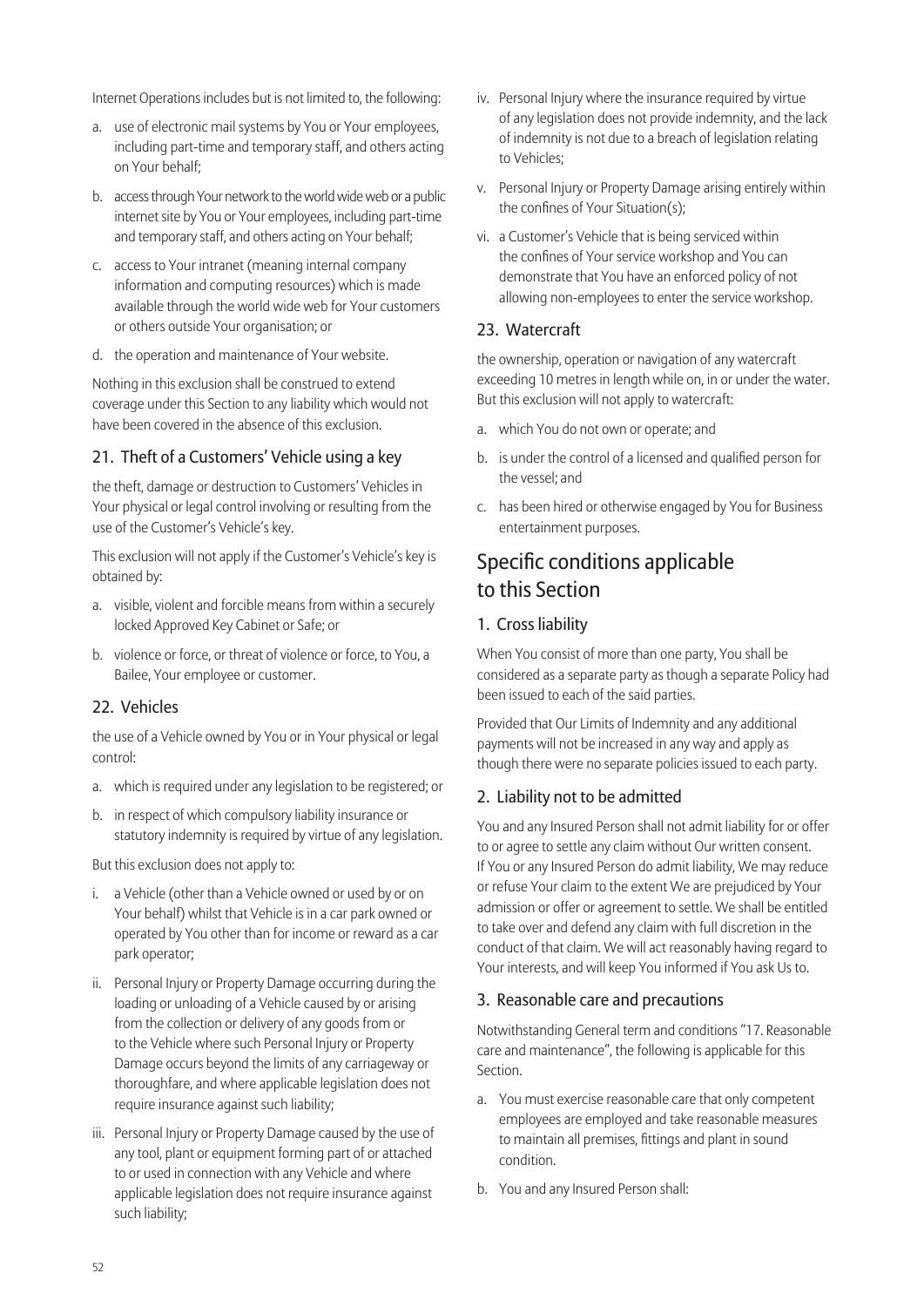- i. take all reasonable care and precautions to prevent Personal Injury, Property Damage or Advertising Liability losses;
- ii. take all reasonable care and precautions to prevent the manufacture, sale or supply of defective Products; and
- iii. comply with all statutory obligations, by-laws or regulations imposed by any public authority for the safety of persons or property.
- c. You shall take reasonable steps at Your own expense to withdraw, inspect, repair, replace, trace, recall or modify any of the Products containing any defect or deficiency of which You have knowledge or have reason to suspect.

# Business Interruption Section

### Cover type

The following cover types are available under this Section:

Part A – Business Income Protection; or

Part B – Consequential Loss of Profits.

Your cover selection will be shown in Your Schedule.

### Defined Events applicable to Parts A and B of this Section

- 1. Any Damage to Property Insured for which You are insured by Us:
	- a. or would have been had there not been an Excess under the Material Damage Section, Theft Section, Money Section and/or Glass Section of the Policy;
	- b. or which is insured under any other policy providing indemnity for the same cover as described in the Material Damage Section, Theft Section, Money Section and/or Glass Section of the Policy; or
	- c. that is property used but not owned by You at the Situation which is Damaged and would be covered under 1.a. had it been Your property.
- 2. explosion of any boiler, pressure vessel, compressor or economiser at the Situation.
- 3. Damage to other property, which, had it been insured under the Policy, would have resulted in an admissible claim under the Material Damage Section, Theft Section, Money Section and/or Glass Section or Defined Event 2 above and which occurs:
	- a. within a multi-tenanted retail or commercial complex in which Your Business is located that prevents or hinders the use of, or access to, Your Business;
	- b. within 20 kilometres of Your Situation which prevents the use of or access to the Situation for a continuous period of greater than 48 hours;
	- c. at the premises of Your suppliers or customers of goods or materials or at storage premises neither owned nor operated by You where You store goods or materials, all within Australia, provided that Our liability under this clause 3.c. will not exceed 20% of the Sum Insured applicable to this Section; or
	- d. at any electricity station or substation, gas works, telecommunications service, water works or sewerage reticulation works of a public supply undertaking from which You obtain electric current, gas, telecommunications or water and including their pipelines and transmission lines, provided that: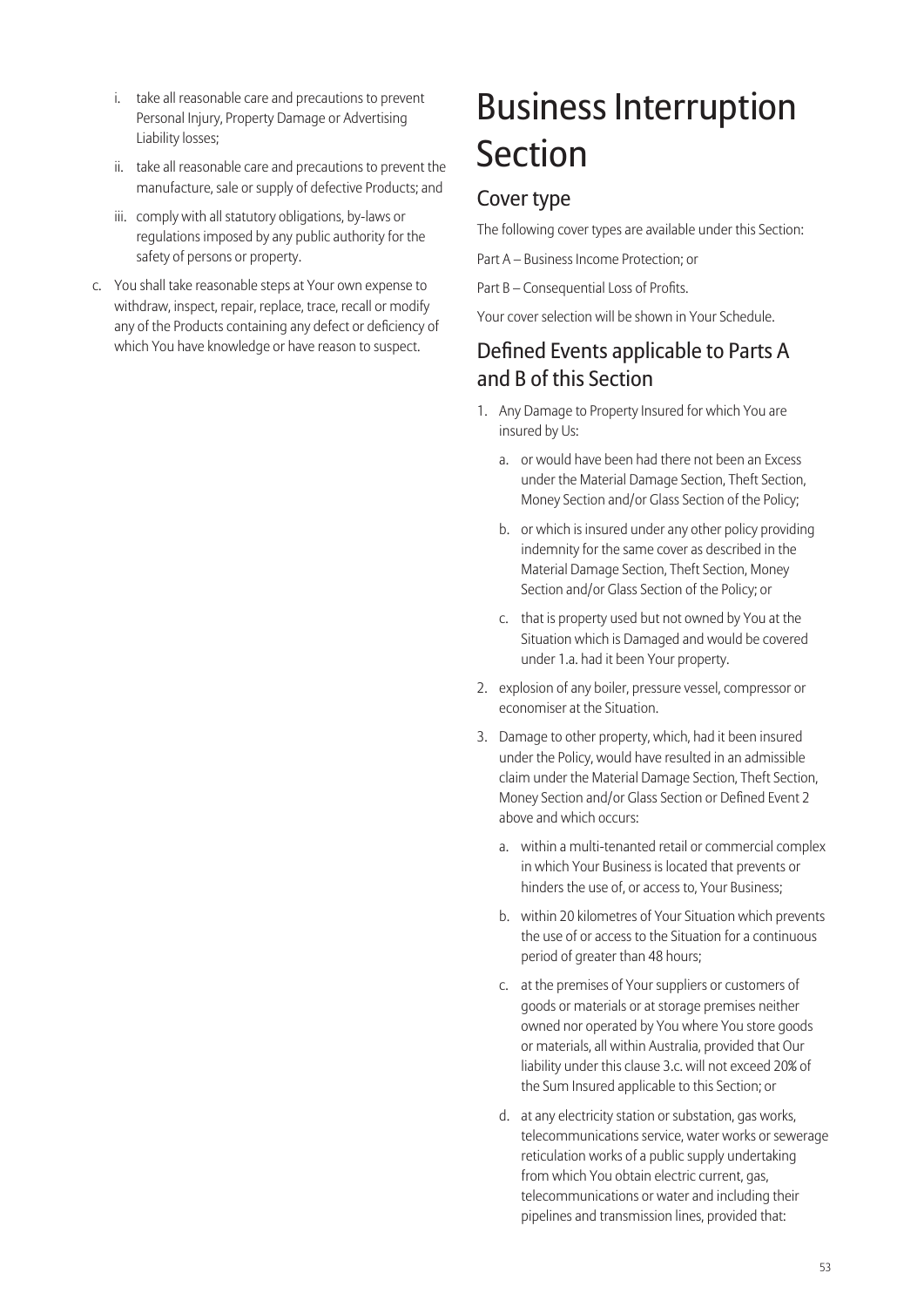- i. where the public supply undertaking is not at or immediately adjacent to Your Situation the interruption of supply extends for greater than 48 hours; and
- ii. all of the above public supply undertakings including their pipelines and transmission lines are on shore within Australia; and
- iii. there is no cover for failure of satellites or satellite systems.
- 4. closure or evacuation of the whole or part of the Situation during the Period of Insurance:
	- a. by order of a competent government, public or statutory authority as a result of vermin or pests or defects in the drains or other sanitary arrangements, occurring at the Situation;
	- b. by order of a competent government, public or statutory authority as a result of injury, illness or disease caused by the consumption of food or drink supplied at or from the Situation during the Period of Insurance; or
	- c. as a result of murder or suicide occurring at the Situation.

This Defined Event 4. is subject to the general exclusions, including "9. Communicable Diseases" on page 18.

 The maximum We will pay for loss arising from this Defined Event 4. is \$200,000 during any one Period of Insurance.

5. Damage to roads, bridges and/or railway lines within Australia over which raw materials and Stock are conveyed to or from Your Situation, which, had it been insured under the Policy, would have resulted in an admissible claim under the Material Damage Section.

Provided that in relation to this Defined Event 5.:

- a. the maximum We will pay for a loss arising hereunder is 10% of the Sum Insured for any one event; and
- b. We will not pay any claim under this additional benefit where:
	- i. the Damage is caused by Flood; or
	- ii. the interference or interruption to the Business is for a period of less than 48 hours.
- 6. Damage to Property Insured while in transit by road, rail, sea, air, parcel post or courier in Australia other than at the Situation up to a maximum of 5% of the Sum Insured provided that the claim for the Property Insured is covered under the Transit Section of the Policy.
- 7. Interruption to Your Business that is caused by an order of any competent public authority which prevents or restricts access to the Situation, provided that:
	- a. the order results from damage or a threat of damage to property within a 20 kilometre radius of the Situation;
	- b. the damage or threat of damage which, had it been insured under the Policy is not otherwise excluded; and
	- c. the prevention of access or restricted access to the Situation extends for a continuous period of greater than 48 hours.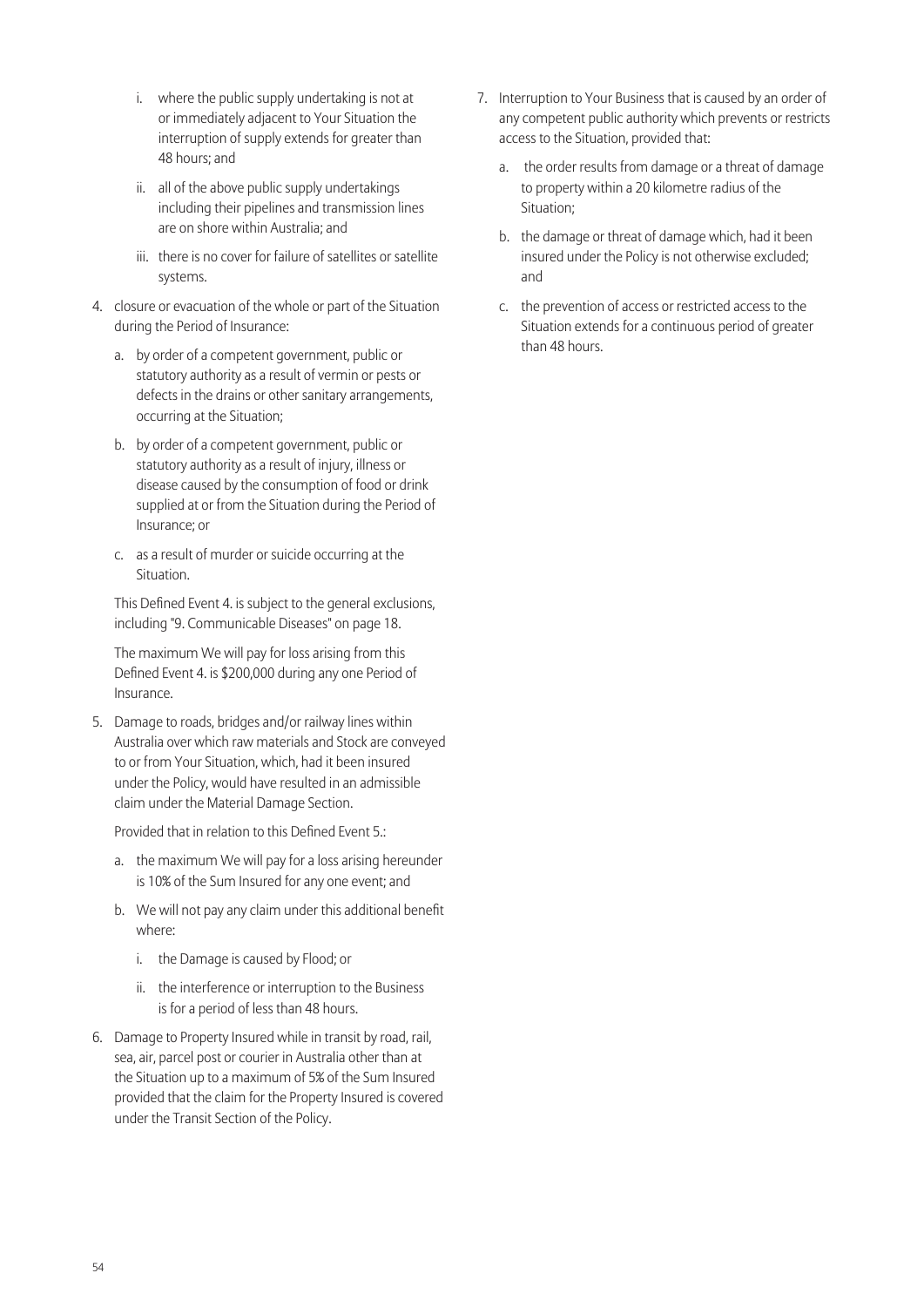# Part A – Business Income Protection

### The cover

Where Part A is shown as insured on the Schedule, We will pay You, in accordance with the Part A Basis of Settlement, for Consequential Loss resulting from the interruption of or interference with the Business that is caused by a Defined Event that occurs during the Period of Insurance.

## Definitions applicable to Part A of this Section

Additional Costs of Working means the additional expenditure, limited to the Sum Insured stated by Endorsement in the Schedule (if any), not otherwise recoverable under this Section necessarily and reasonably incurred during the Indemnity Period as a consequence of the Damage caused by a Defined Event for the sole or main purpose of avoiding or diminishing reduction in Business Income and/or resuming and/or maintaining normal Business operations and/or services.

Additional Expenses means Relocation Costs, Increased Costs of Working, Additional Costs of Working, Expediting Expenses and/or Loss of Accounts Receivable.

#### Average Income means:

- a. the average Weekly Income maintained in the 52 weeks, immediately before the Damage to which adjustment will be made to reflect the trend of the Business and any other variable to arrive at the same result that would have been obtained had the Damage not occurred; or
- b. if the Business has been in operation for less than 52 weeks the average Weekly Income maintained from the date of commencement of the Business to the date of the Damage to which any necessary adjustment will be made to allow for the trend of the Business and any other variable to arrive at the same result that would have been obtained had the Damage not occurred.

Business Income means the money paid or payable to You for goods sold and/or services rendered and/or rent received or receivable in the course of Your Business less the purchase cost, after any discounts, of Stock.

Defined Event(s) for the purpose of this Section means events listed under "Defined Events applicable to Parts A and B of this Section".

Expediting Expenses means costs and expenses necessarily and reasonably incurred by You for express carriage rates and extra payments for overtime, night, Sunday or holiday working incurred in connection with the repair or reinstatement of the Property Insured.

Increased Costs of Working means the additional expenditure necessarily and reasonably incurred for the sole purpose of avoiding or diminishing the reduction in Business Income, excluding expenditure incurred on the purchase of Stock.

Indemnity Period means the period beginning with the occurrence of the Damage (or a later date that has been agreed by Us in writing) and ending not later than the number of weeks stated in the Schedule during which the results of the Business are affected because of the Damage.

Loss of Accounts Receivable means the loss sustained by You in respect of all outstanding debit balances if You are unable to effect collection thereof as a direct result of Damage caused by a Defined Event to records of accounts receivable, but excluding bad debts and prior uncollectables.

Relocation Costs means actual expenditure necessarily and reasonably incurred for the relocation of the Business, excluding costs incurred by You for the acquisition of assets or property.

Shortfall in Weekly Income means the amount by which the Weekly Income, in consequence of the Damage, falls short of the Average Income.

Weekly Income means the Business Income maintained for each week the Business is in operation.

### Basis of Settlement applicable to Part A of this Section

Where Part A Business Income Protection is shown as covered in the Schedule, We will pay to You:

### 1. Weekly Income

the percentage of the Average Income Sum Insured stated in the Schedule that the Shortfall in Weekly Income bears to the Average Income, provided that the interference or interruption to the Business is for a period of one week or more.

We will not pay more than the sum produced by multiplying the Indemnity Period stated in the Schedule by the Average Income Sum Insured stated in the Schedule.

### 2. Additional Expenses

when the applicable Additional Expenses are shown to be insured on the Schedule and consequent upon a claim being admitted under this Section, We will also pay You, up to the amount shown in the Schedule for the relevant Additional Expenses, those expenses You have necessarily and reasonably incurred.

### 3. Claims preparation expenses

in addition to the benefit provided under Basis of Settlement applicable to Part A of this Section, 1. Weekly Income, the costs of reasonable professional fees as are payable by You, and other reasonable expenses necessarily incurred by You and not otherwise recoverable, for preparation of claims under this Section up to the Sum Insured shown for this item in the Schedule.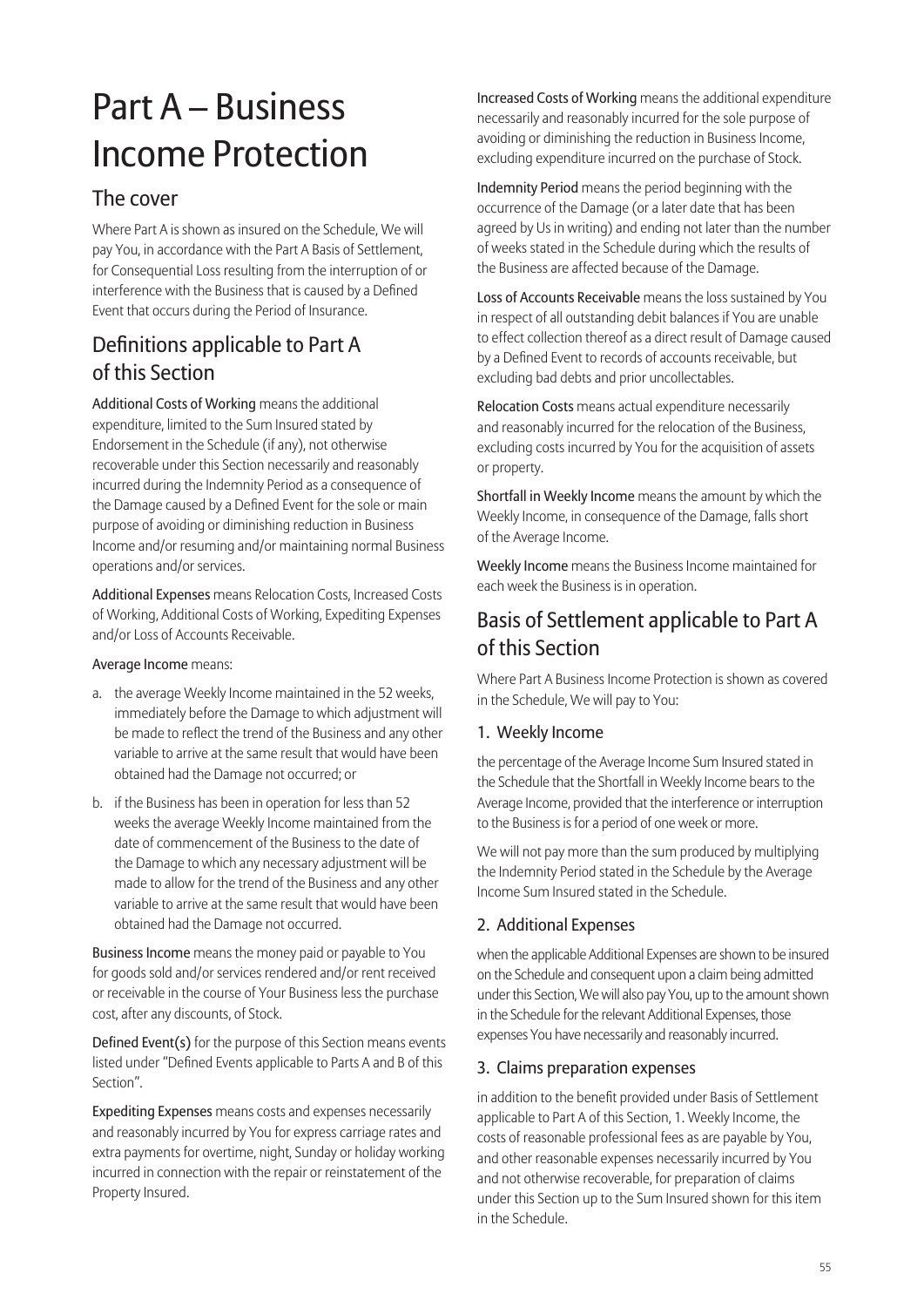### Limitation of cover applicable to Part A of this Section

### Excess

We will not pay any claim under Part A where the interference or interruption to the Business is for a period of less than one week.

## Additional benefits applicable to Part A of this Section

### 1. Additional premises

If You acquire or use during the Period of Insurance any other premises within Australia for the purpose of the Business, We will treat any Damage relating to those premises as covered by this Section of the Policy provided that We are advised of the use or acquisition of the premises within 30 days thereof.

### 2. Computer

This Section also extends to include loss (not otherwise recoverable) resulting from interruption of or interference with the Business occasioned by Damage by Defined Events 1. or 2. to computer installations, including ancillary equipment and data processing media utilised by You anywhere in Australia.

# Specific conditions applicable to Part A of this Section

The following terms, conditions and limitations will apply to this Section:

### 1. Accumulated Stocks

If after any Defined Event giving rise to a claim under this Section of the Policy, Weekly Income is temporarily maintained from accumulated Stocks of finished goods, We will make a fair and reasonable allowance in arriving at the settlement of the loss.

### 2. Alterations and forfeiture

We will not pay any claim under this Section if the Business is wound up or carried on by either a liquidator, administrator or a receiver or is permanently discontinued.

### 3. Books of account

Any particulars or details contained in Your books of account or other Business books or documents that may be reasonably required by Us for investigating or verifying any claim made under this Section may be produced and certified by Your auditors and their certificate will be prima facie evidence of the particulars and details to which the certificate relates.

The words and expressions used in this Section will have the meanings usually attached to them in Your books and accounts unless otherwise defined in the Policy.

### 4. Progress claim payments

Progress payments on account of any loss recoverable under this Section will be made at intervals to be mutually agreed upon if You so require and upon production of an interim report by the loss adjuster (if one is appointed).

### 5. Turnover elsewhere after Damage

If during the Indemnity Period You or others on Your behalf operate the Business from a Situation other than those specified in the Schedule then the Weekly Income so earned will be brought into account when calculating the Weekly Income.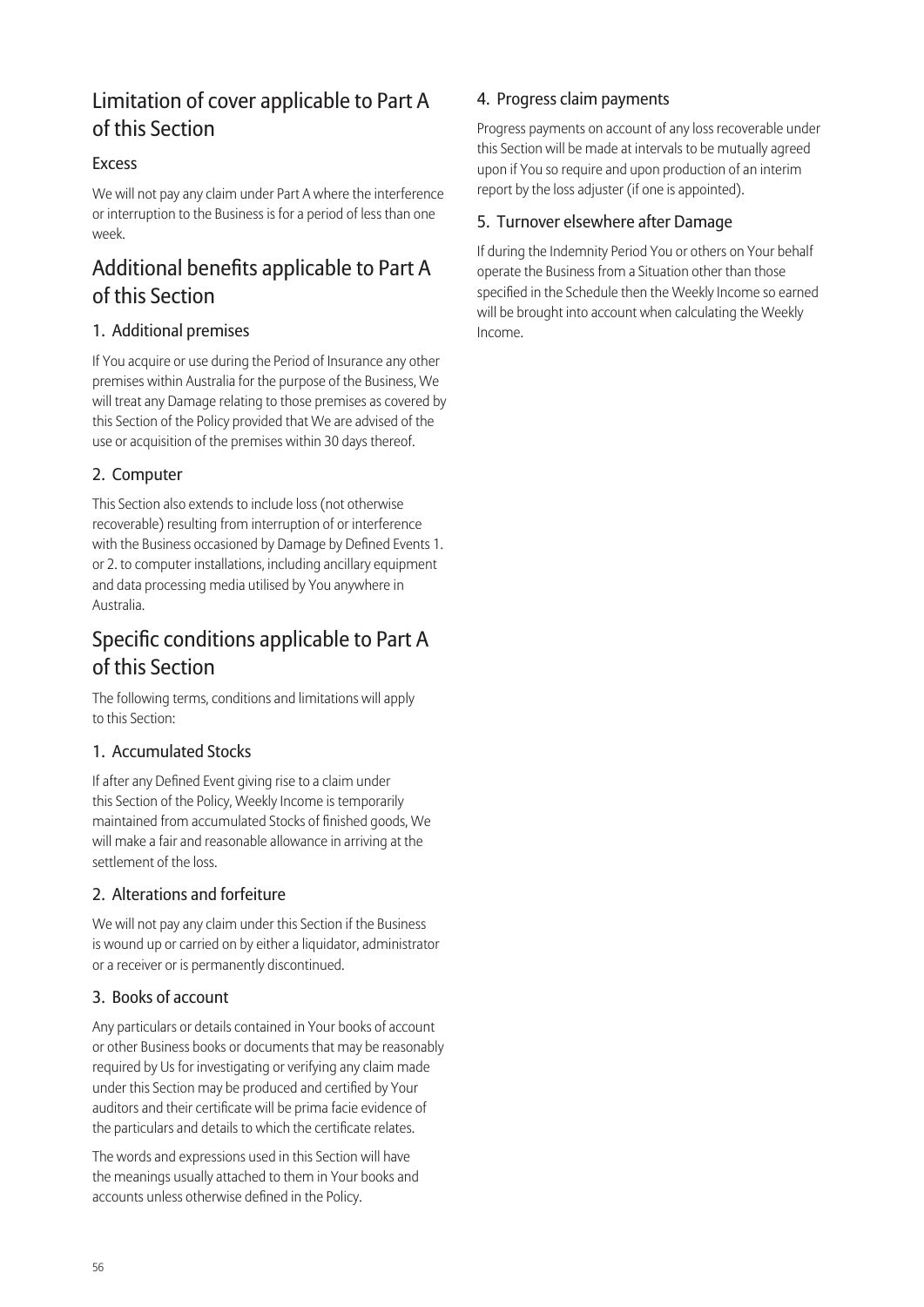# Part B – Consequential Loss of Profits

### The cover

Where Part B is shown as insured on the Schedule, We will pay You, in accordance with the Part B Basis of Settlement, for Consequential Loss resulting from interruption of or interference with the Business that is caused by a Defined Event that occurs during the Period of Insurance.

### Definitions applicable to Part B of this Section

Annual Turnover means the Turnover during the 12 months immediately before the date of the Damage.

Defined Event(s) for the purpose of this Section means events listed under "Defined Events applicable to Parts A and B of this Section".

Gross Profit means the amount by which the sum of the Turnover and the amount of the closing stock and work in progress exceeds the sum of the amount of the opening stock and work in progress and the amount of the Uninsured Working Expenses as set out in the Proposal. The amounts of the opening and closing stocks and work in progress will be arrived at in accordance with Your normal accountancy methods, due provision being made for depreciation.

Indemnity Period means the period beginning with the occurrence of the Damage and ending not later than the number of months specified in the Schedule thereafter during which the results of the Business are affected in consequence of the Damage.

Rate of Gross Profit means the proportion that the Gross Profit bears to the Turnover during the financial year immediately before the date of the Damage.

Shortage in Turnover means the amount by which the Turnover during an Indemnity Period, in consequence of the Damage, falls short of the Standard Turnover for that period.

Standard Turnover means the Turnover during the period in the 12 months immediately before the date of the Damage that corresponds with the Indemnity Period.

Turnover means the money (less discounts, if any allowed) paid or payable to You for goods sold and delivered and for services rendered in the course of Business at the Situation.

Uninsured Working Expenses means those expenses You chose not to insure as shown in Your Proposal.

# Calculation adjustment clause

When calculating Rate of Gross Profit, Annual Turnover and Standard Turnover such adjustments will be made:

- a. as may be necessary, to provide for the trend of the Business; and
- b. for variations in or special circumstances affecting the Business; and
- c. for variations in or other circumstances affecting the Business,

either before or after the Damage or which would have affected the Business had the Damage not occurred, so that the adjusted figures represent as nearly as may be reasonably practicable the results that but for the Damage would have been obtained during the relative period after the Damage.

# Basis of Settlement applicable to Part B of this Section

Where Part B Consequential Loss of Profits is shown as insured on the Schedule, We will pay to You:

### 1. Gross Profit

the actual loss of Gross Profit due to reduction in Turnover and increase in cost of working, and the amount payable will be:

- a. in respect of reduction in Turnover: the sum produced by applying the Rate of Gross Profit to the Shortage in Turnover;
- b. in respect of increase in cost of working the additional expenditure necessarily and reasonably incurred for the sole purpose of avoiding or diminishing the reduction in Turnover that, but for that expenditure, would have taken place during the Indemnity Period in consequence of the Damage, but not exceeding the sum produced by applying the Rate of Gross Profit to the amount of the reduction so avoided;

less any sum saved during the Indemnity Period in respect of the charges and expenses of the Business payable out of Gross Profit that cease or are reduced in consequence of the Defined Event.

### 2. Claims preparation expenses

in addition to the amount payable under "Claims procedure and conditions 2. Claims preparation expenses" and clause "1. Gross Profit" in the "Basis of Settlement applicable to Part B of this Section" as applicable, the costs of such reasonable professional fees as may be payable by You, and such other reasonable expenses necessarily incurred by You and not otherwise recoverable, for preparation of claims under this Section.

Our liability under Part B of this Section will not exceed the Sum Insured stated against each item in the Schedule.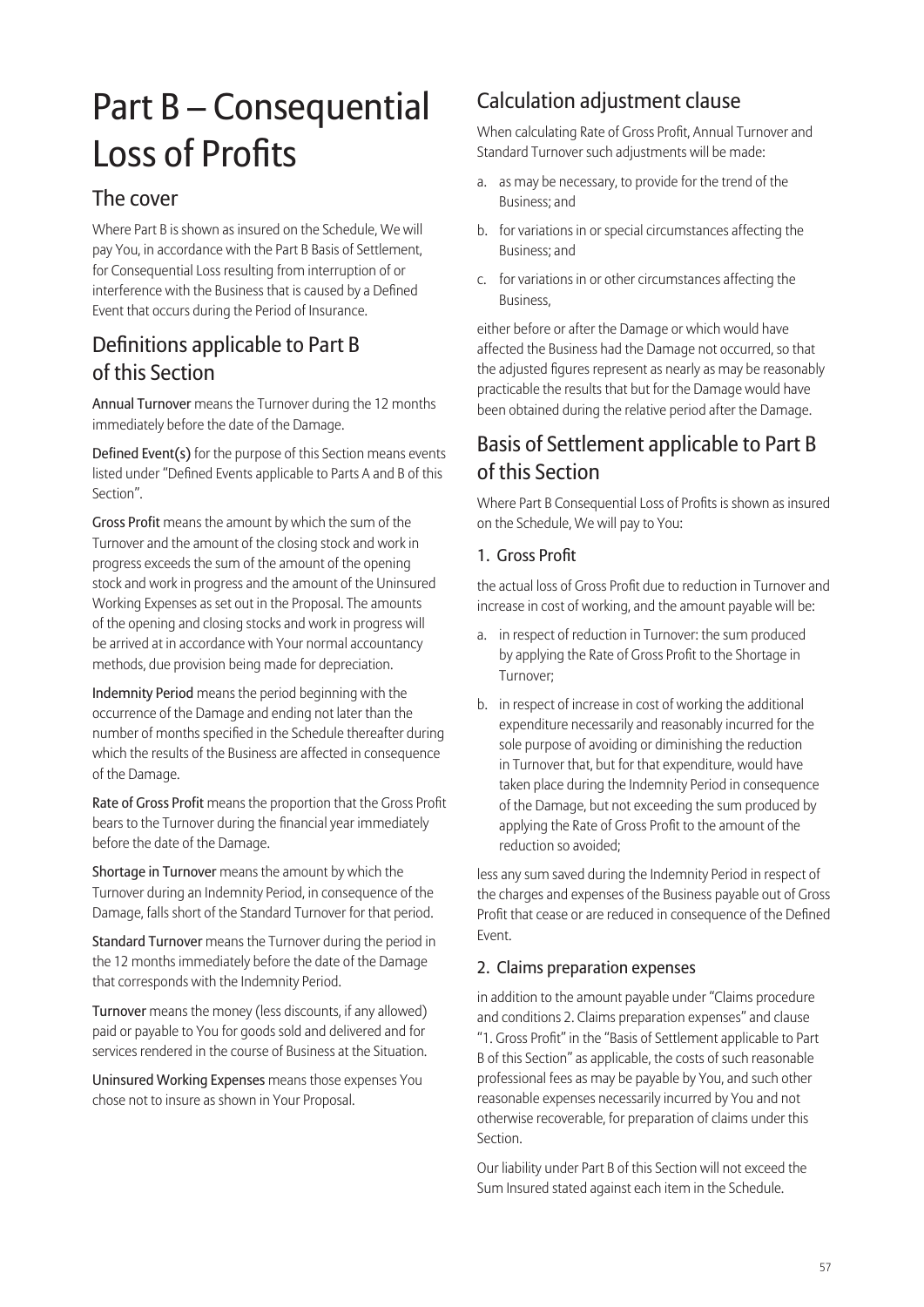## Additional benefits applicable to Part B of this Section

Our liability for these additional benefits will be limited to:

- a. the amount shown in the Schedule for the relevant additional benefit: or
- b. if no amount is shown then the amounts shown below, subject to the extent that the Sum Insured on Gross Profit is not otherwise exhausted.

### 1. Additional premises

If You acquire or use during the Period of Insurance any other premises within Australia for the purpose of the Business We will treat any Damage relating to those premises as covered by this Section of the Policy provided that We are advised of the use or acquisition of the premises within 30 days thereof.

### 2. Computer

This Section also extends to include loss (not otherwise recoverable) resulting from interruption of or interference with the Business occasioned by Damage; by Defined Events 1. or 2. to computer installations, including ancillary equipment and data processing media utilised by You anywhere in Australia.

### 3. Fines, damages and penalties

This Section also extends to include liability for:

- a. fines or damages for breach of contract resulting from non-completion or late completion of orders. We will not pay for exemplary, punitive or aggravated damages; or
- b. the discharge of contract purchases, cancellation notices, fines or damages for breach of contracts for the purchase of goods or services You cannot use during the Indemnity Period, less the value of these goods to You or the amount received for their sale; but only where such is due to Damage to the Property Insured which has resulted in an admissible claim under Material Damage Section or Theft Section of the Policy.

Under this additional benefit, the maximum We will pay is 5% of the Gross Profits Sum Insured of this Section within any one Period of Insurance.

### 4. Government incentives

The monetary loss of Gross Profit is extended to include the loss of any government-approved incentives, subsidies or market development allowances You are entitled to in relation to Your Business.

This only applies if the loss of these benefits was caused as a result of Damage to the Property Insured which has resulted in an admissible claim under Material Damage Section or Theft Section of the Policy.

Under this additional benefit, the maximum We will pay is 10% of the Gross Profits Sum Insured of this Section within any one Period of Insurance.

# Optional benefits applicable to Part B of this Section

When the applicable optional benefit is shown as insured on the Schedule and consequent upon a claim being admitted under this Section, We will also pay You up to the amount shown in the Schedule for the relevant optional benefit for:

#### 1. Additional increase in cost of working

the increase in cost of working (not otherwise recoverable under the Policy) necessarily and reasonably incurred during the Indemnity Period to resume or maintain the normal running of the Business.

### 2. Loss of rent

loss of rent receivable and loss of amounts due for services rendered and/or recoverable expenses. We will pay the amount by which rent and amounts for services rendered and/or recoverable expenses received or receivable during the Indemnity Period falls short of the amount that it may be reasonably estimated would have been received during that period had the Defined Event not occurred, including the additional expenditure necessarily and reasonably incurred for the sole purpose of avoiding or diminishing the loss of rent and loss of amounts for services rendered and/or recoverable expenses, less any sum saved during that period in respect of the charges or expenses payable out of rent that cease or are reduced in consequence of the Defined Event.

#### 3. Accounts receivable

all sums due to You from customers that You are unable to collect because of Damage to records of accounts receivable. We will also pay collection expenses in excess of normal collection costs made necessary because of the Damage as well as interest charges at the ruling rate of Your bank on any loan to offset impaired collections pending repayment of such sums made uncollectable by such Damage.

If You cannot accurately establish the total amount of accounts receivable outstanding as at the date of loss, the amount will be calculated as follows:

- a. determine the amount of all outstanding accounts receivable at the end of the same fiscal month in the year immediately preceding the year in which the loss occurs;
- b. calculate the percentage of increase or decrease in the average monthly total of accounts receivable for the year immediately preceding the month in which the loss occurs, as compared with such average for the same months of the preceding year;
- c. the amount determined under a., increased or decreased by the percentage calculated under b. above, will be the agreed total amount of accounts receivable as of the last day of the fiscal month in which said loss occurs;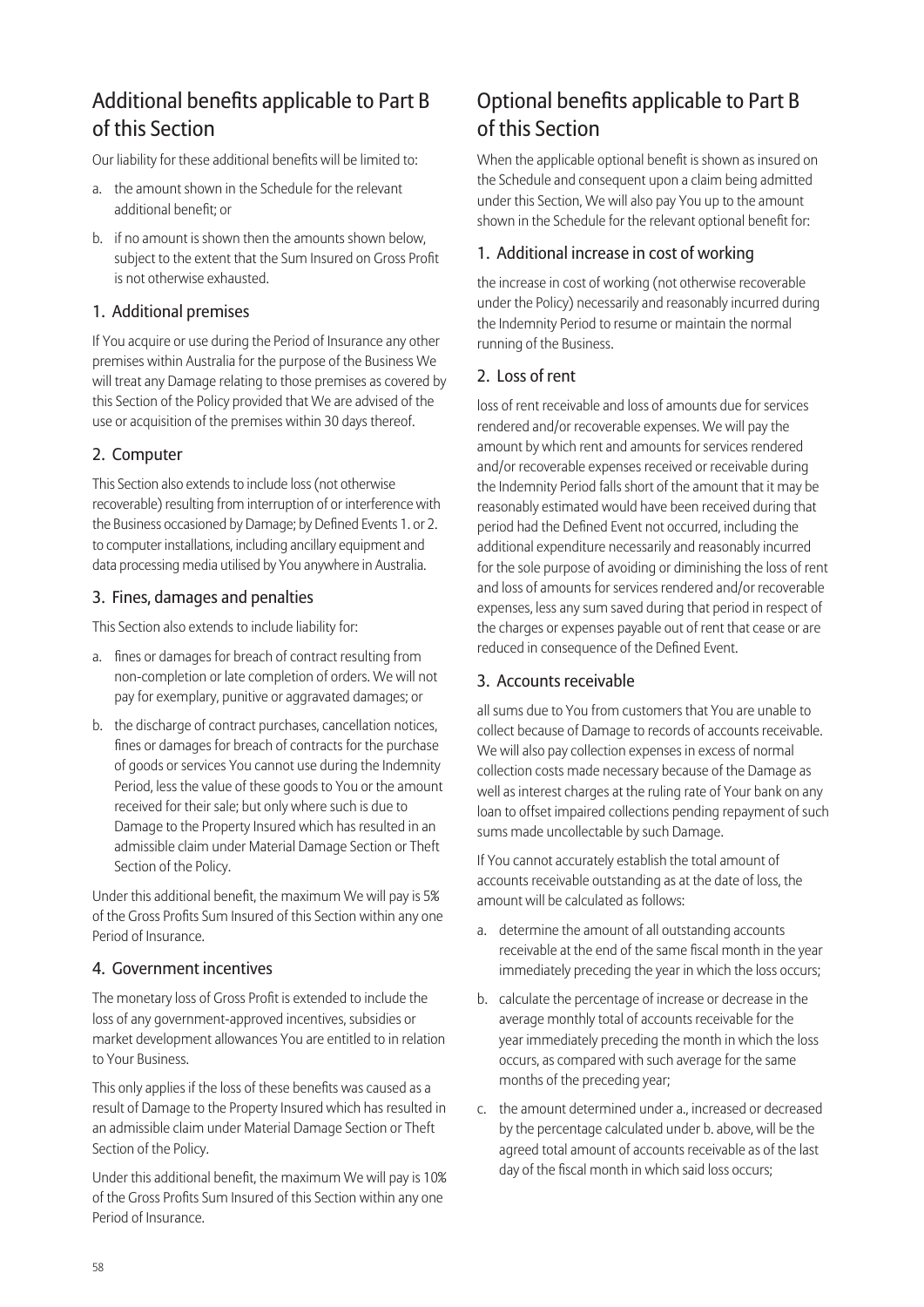- d. the amount determined under c. above, will be increased or decreased in conformity with the normal fluctuation in the amount of accounts receivable during the fiscal month involved, consideration being given to the experience of the Business since the last day of the last fiscal month for which statements have been rendered less:
	- i. the amounts of such accounts evidenced by records not suffering Damage or otherwise established or collected by You;
	- ii. an amount to allow for probable bad debts that would normally have been uncollectable by You;
	- iii. all unearned interest and service charges; and
	- iv. settlement or term discounts normally allowed.

# Specific conditions applicable to Part B of this Section

### 1. Accumulated Stocks

If after any Defined Event giving rise to a claim under this Section of the Policy, Turnover is temporarily maintained from accumulated Stocks of finished goods, We will make a fair and reasonable allowance in arriving at the settlement of the loss.

### 2. Adjustment of Premium

In the event of the Gross Profit earned (or a proportionately increased multiple of it when the Indemnity Period exceeds 52 weeks) during the accounting period of 12 months most nearly concurrent with any Period of Insurance, as certified by Your auditors, being less than the Gross Profit Sum Insured in this Section, a pro-rata return of Premium not exceeding 50% of the Premium paid on the Gross Profit Sum Insured in this Section for the Period of Insurance will be made in respect of the difference. If any Defined Event has occurred giving rise to indemnity under this Section, the return will be made in respect only of so much of that difference as is not due to that Defined Event

### 3. Alterations and forfeiture

We will not pay any claim under this Section if the Business is wound up or carried on by either a liquidator, administrator or a receiver or is permanently discontinued.

### 4. Books of account

Any particulars or details contained in Your books of account or other Business books or documents that may be reasonably required by Us for investigating or verifying any claim made under this Section may be produced and certified by Your auditors and their certificate will be prima facie evidence of the particulars and details to which the certificate relates. The words and expressions used in this Section will have the meanings usually attached to them in Your books and accounts unless otherwise defined in the Policy.

### 5. Departmental clause

If Your Business is conducted in departments and the trading results of each department can be determined independently then clauses 1.a. and 1.b. of the Basis of Settlement applicable to Part B of this Section as applicable will apply separately to each department affected by the Damage.

### 6. Progress claim payments

Progress payments on account of any loss recoverable under this Section will be made at intervals to be mutually agreed upon if You so require and upon production of an interim report by the loss adjuster (if one is appointed).

### 7. New Business

In the event of Damage occurring at the Situation before the completion of the first year's trading of the Business, the terms "Rate of Gross Profit", "Annual Turnover" and "Standard Turnover" shall have the following meanings wherever they appear in this Section:

Rate of Gross Profit means the proportion that the Gross Profit bears to the Turnover during the period between the date of commencement of the Business and the date of the Damage.

Annual Turnover means the actual Turnover achieved during Your first year of operations, from the commencement of the Business to the date of the Damage, converted to a 12 month equivalent figure.

Standard Turnover means the Turnover achieved between the date of commencement of the Business and the date of the Damage, converted to the selected Indemnity Period.

### 8. Salvage sale clause

If, following Damage giving rise to a claim under Part B of this Section, You hold a salvage sale during the Indemnity Period, clauses 1.a. of the Basis of Settlement applicable to Part B of this Section are amended to read as follows:

1.a. in respect of reduction in Turnover: the sum produced by applying the Rate of Gross Profit to the Shortage in Turnover (less the Turnover for the period of the salvage sale) from which shall be deducted the Gross Profit actually earned during the period of the salvage sale.

### 9. Turnover/Output alternative

Where Part B Business Interruption has been selected, the term "Output" may, at Your option, be substituted for the term "Turnover" and, for the purpose of Business Interruption Section, Part B, "Output" shall mean the sale and/or invoice value of goods manufactured and/or processed by You in the course of Business at the Situation. Provided that only one such meaning shall be operative in connection with any one event involving Damage caused by a Defined Event.

If You select the cover under this clause, then clause "10. Turnover elsewhere after Damage" shall be altered to read as follows: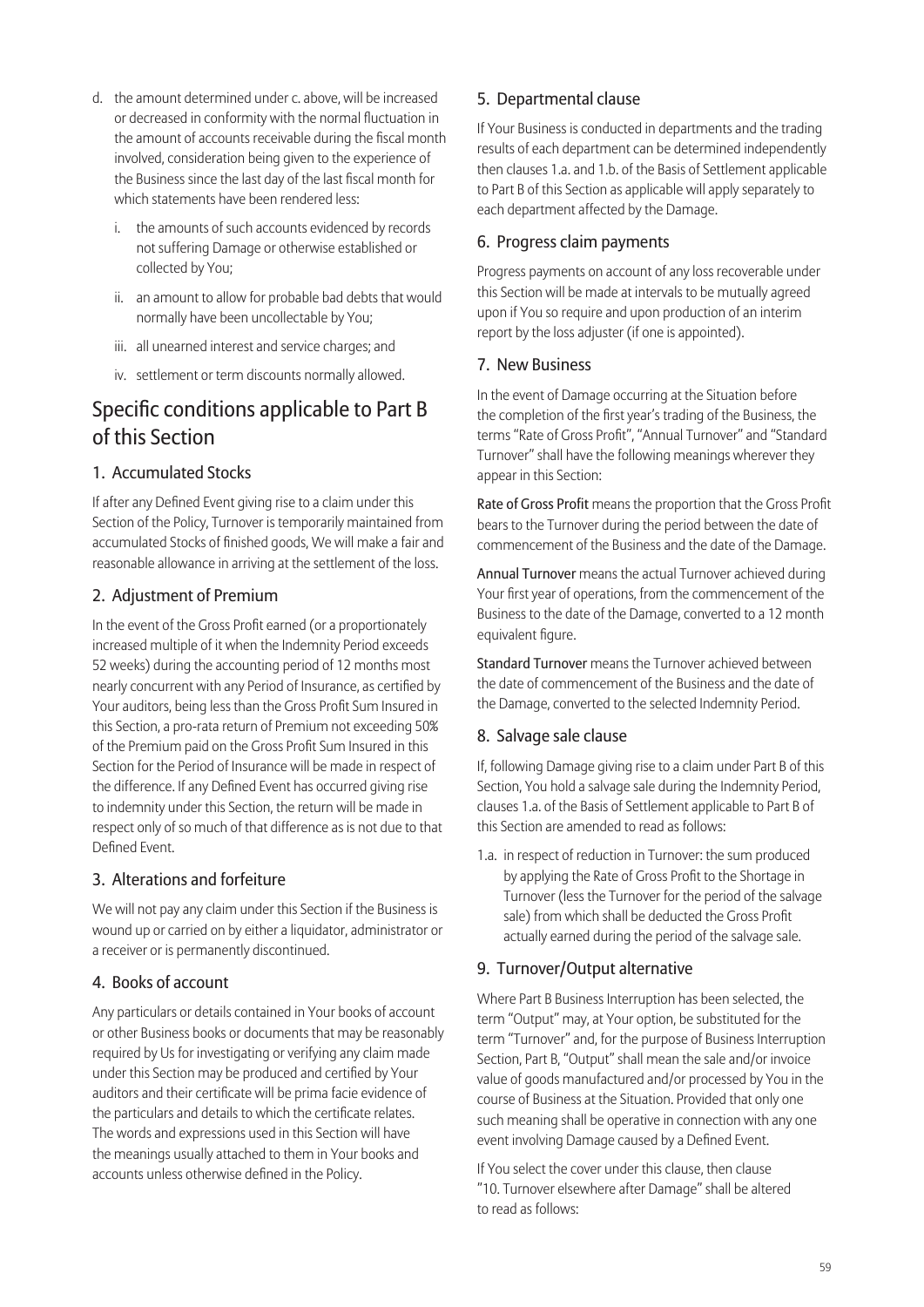If during the Indemnity Period goods shall be manufactured and/or processed other than at the Situation for the benefit of the Business either by You or by others on Your behalf the sale and/or invoice value of the goods so manufactured and/or processed shall be brought into account in arriving at the Output during the Indemnity Period.

### 10. Turnover elsewhere after Damage

If during the Indemnity Period You or others on Your behalf operate the Business from a situation other than those specified in the Schedule then the Turnover so earned will be brought into account when calculating the Turnover.

### 11. Under-insurance

If the Sum Insured for Gross Profit at the commencement of each Period of Insurance is less than the sum produced by applying the Rate of Gross Profit to 80% of the Annual Turnover, (or a proportionately increased multiple of it, where the Indemnity Period exceeds 52 weeks) the amount payable under this Section will be proportionately reduced.

This condition will not apply if the amount of the claim does not exceed 5% of the Sum Insured for this Section.

# General Property Section

### The cover

We will pay You in accordance with the Basis of Settlement up to the Sum Insured for the cost of repairing or replacing Property Insured that is accidentally Damaged during the Period of Insurance.

# Definitions applicable to this Section

Item or Items means an Item or Items which is a part of a group or class of Property Insured that are shown in the Schedule. The group or class described may include hand tools and hand held power tools.

Stock for the purpose of this Section only, is extended to include materials owned by You and stored on Your Situation, at contract sites or during transit.

Specified Item means the Item of Property Insured, specifically described on the Schedule for this Section with a specific Sum Insured nominated by You shown on the Schedule.

## Basis of Settlement applicable to this Section

### 1. At Our option (acting reasonably) We will:

- a. repair the Property Insured (including carry case and usual accessories) to a condition equal to but not better than its condition when new;
- b. pay You the cost of repair or replace the Property Insured;
- c. pay You the Sum Insured for a Specified Item; or
- d. replace the Property Insured with a new property that has the same features or features that are nearly the same as (but not less than) the Property Insured being replaced.

### 2. Obsolete property or improvements

If a Property Insured cannot be purchased as a new item or if an Item cannot be repaired or replaced without improving the output, capacity or efficiency of that Property Insured then We will only pay the cost of replacing or repairing that Property Insured less an amount equal to the value of any such improvement(s).

# Limitations of cover applicable to this Section

### a. Excess

You are liable for the Excess for each and every event that results in Damage.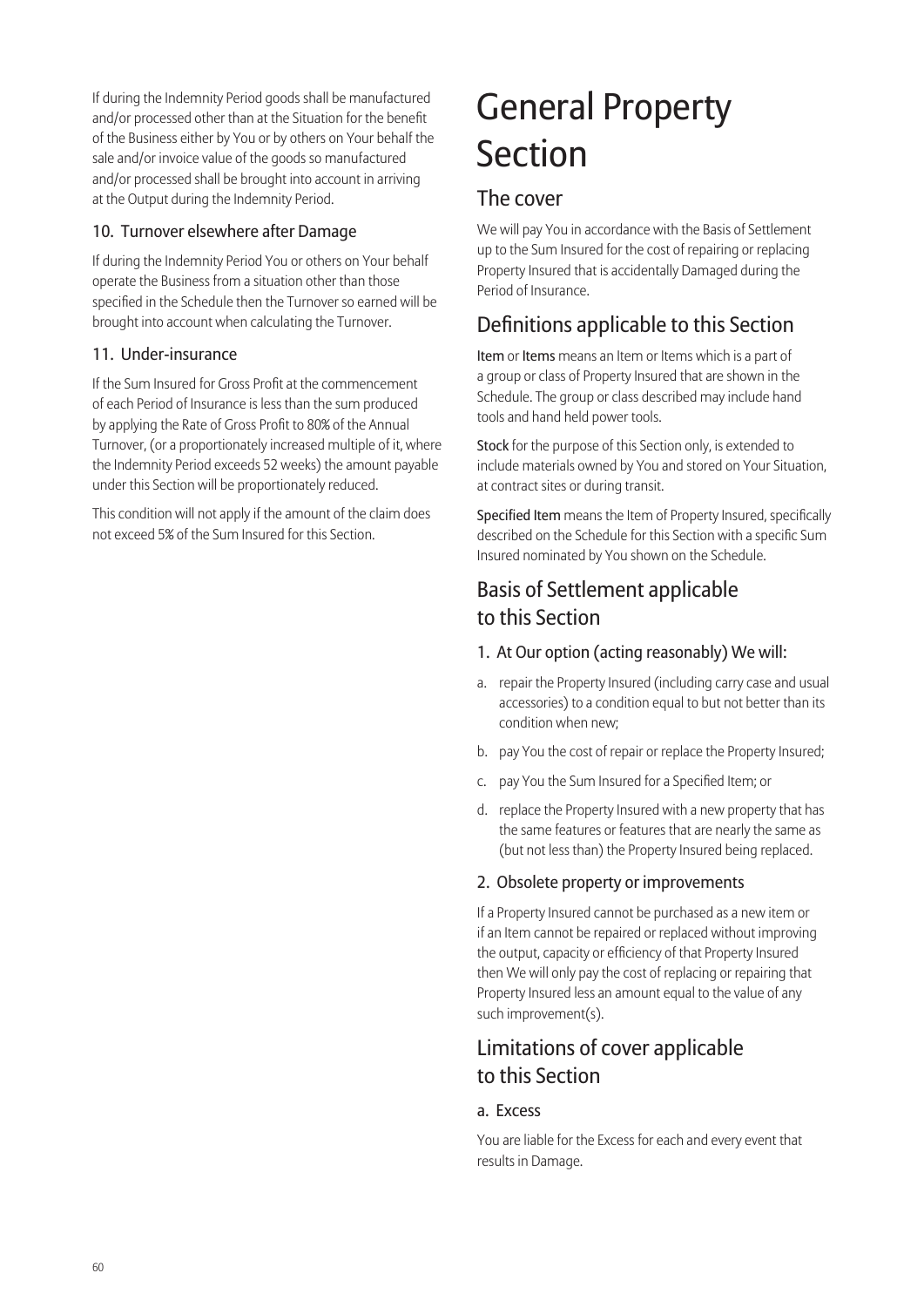### b. Geographical limits

Cover applies to Damage that occurs anywhere in the world, unless the geographical limits are amended by an Endorsement shown in Your Schedule.

### c. Reduced Sum Insured

The Sum Insured for the Period of Insurance will be reduced by any payment made or due to be made under this Section, subject to "General terms and conditions 18. Reinstatement of Sum Insured".

### d. Stock

We will not pay for Damage to Stock once Stock has been used or incorporated into any contract.

### e. Unspecified Items

For unspecified items, cover is limited to a maximum amount of \$2,500 for any one Item and up to the Sum Insured shown in the Schedule for all unspecified items any one event.

## Specific exclusions applicable to this Section

We will not pay for:

- 1. a. Vehicles, caravans, trailers, motorcycles, watercraft, Hovercraft, Aircraft or aerial devices or the accessories (whether fitted or otherwise) of or to any of these;
	- b. i. Money;
		- ii. glass or items of a brittle nature;
		- iii. jewellery, furs, bullion, precious metals or precious stones;
		- iv. curios or works of art;
		- v. mobile phones, photographic equipment, computer equipment unless listed as Specified Items in the Schedule; or
		- vi. any guns, sporting equipment or musical instruments while they are in use;
	- c. livestock, animals, birds or fish:
	- d. standing timber, growing crops and pastures;
	- e. land;
	- f. Property Insured in the Open Air where Damage is caused by Flood, wind, rainwater or Hail unless such property is designed to function without the protection of walls or roofs; or
	- g. Stock including consumables unless shown in the Schedule;
- 2. Consequential Loss of any kind;
- 3. theft other than:
	- a. theft resulting from forcible and violent entry evidenced by visible Damage to the securely locked portion of any building or the securely locked portion of any Vehicle, caravan or trailer containing the Property Insured;
	- b. theft by armed hold-up; or
	- c. theft following assault or violence or threat of immediate assault or violence to You, Your employee or Your customers.

Where You have selected "Restricted Cover" under this Section, We will not pay for Damage caused by theft or attempted theft;

- 4. theft of property in the Open Air;
- 5. Damage caused by or arising from:
	- a. the actual breaking, seizing, deformation or melting of any part of any Item while that Item is in use that is caused by mechanical, electrical or electronic defect within the Item that causes sudden malfunction that requires repair or replacement before the Item can resume normal operation;
	- b. inherent vice, latent defect, or gradually operating causes such as, but not limited to wear and tear, scratching or marring, chipping and denting, gradual deterioration, developing flaws, normal up keeping or making good, change in flavour, texture or finish, atmospheric conditions, fading;
	- c. data processing or media failure or breakdown, or malfunction of a processing system, including operator error or omission, or Computer Virus; or
	- d. moths, termites, or other insects, vermin, disease, dampness, light, contamination or pollution, smut or smoke from industrial operations, variations in or extremes of temperature;
	- e. corrosion, rust or oxidation, mildew, mould, any form of fungus, wet or dry rot, unless these are the direct result of an event covered by this Section of the Policy; or,
	- f. Flood, other than for Damage to Property Insured from Flood when contained in a Vehicle.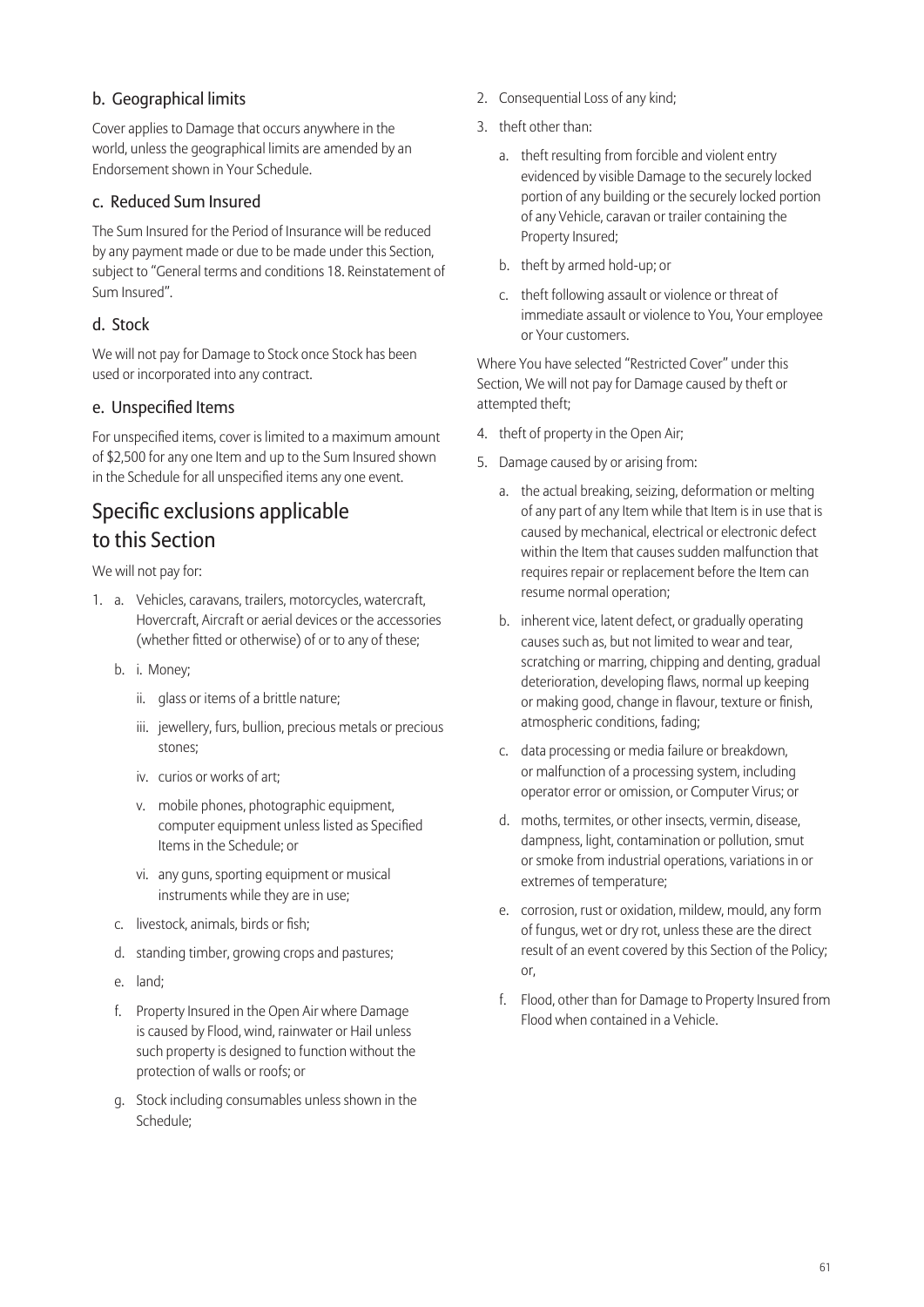# Management Liability Section

In order to be sure that You are covered under this Policy You should always contact Us for approval before You incur costs You wish to claim. If You do not, We will pay for costs incurred up to the amount We would have authorised had You asked Us fi rst.

### Important Notice: "Claims made and notified" Cover

Part A & B of this Section provide a 'Claims made and notified' cover and will only respond to Claims first made against You or an Insured Person during the Period of Insurance and notified to Us during the Period of Insurance.

To the extent permitted by law, We will not pay for any Claim that You notify Us of after the Period of Insurance has expired.

## Cover types

The following cover options are available under this Section:

Part A – Directors and Officers Liability

Part B – Employment Practices Liability

Part C – Crime

Part D – Tax Audit

## Definitions applicable to Part A & B of this Section

### Claim(s) means:

- a. a writ, statement of claim, summons, application or other originating legal or arbitral process, cross claim, counter claim or third or similar party notice for compensation or non-monetary relief;
- b. a written assertion of a right to, or a demand for, compensation or non-monetary relief;
- c. a formal administrative or regulatory proceeding including any arbitration, mediation, conciliation or alternative dispute resolution proceeding; or
- d. any criminal proceeding.

Defence Costs means the reasonable legal costs and expenses (other than regular or overtime wages, salaries or fees of Directors, Officers or Employees of You) necessarily incurred by You or on Your behalf (with Our written consent) or by Us, in the investigation, defence and/or settlement of a Claim covered by Part A of this Section. Defence Costs are part of and not in addition to the Limit of Indemnity.

Director means any natural person who is, now is, was or becomes during the Period of Insurance a director of Your Business as defined in the Corporations Act 2001 (Cth), or the equivalent legislation in any other jurisdiction, including for the avoidance of doubt, a de facto director or a shadow director of Your Business.

Discovery Period means the period of time after the end of the Period of Insurance where You may continue to notify Us of a Claim but only in relation to Management Wrongful Acts or Employment Practices Breaches committed prior to or during the Period of Insurance.

Employee means any natural person who is a past, present or prospective employee of You, including any full time, part time or casual, secondee or volunteer.

Provided that the term "Employee" shall not mean independent contractors, consultants, or agents of You or their respective employees, including employees of labour hire companies.

#### Employment Practices Breach means any employment-related:

- a. discrimination on any ground including but not limited to sex, age, religion, disability, race, colour, sexual orientation, marital status or pregnancy;
- b. wrongful dismissal, discharge or termination of employment;
- c. workplace or sexual harassment;
- d. oral or written publication of material that slanders or libels an Employee or violates or invades an Employee's right of privacy;
- e. breach of any oral, written or implied employment contract or misrepresentations as to terms of employment;
- f. wrongful refusal to employ; or
- g. demotion, failure to promote, deprivation of career opportunity, refusal of tenure, unfair evaluation or disciplinary action, in respect of an Employee of You.

### Insured Person means:

- a. any natural person who is, now is or will be a Director, secretary, Officer or Employee of You, or any person who was or now is or may hereafter become a trustee of a superannuation fund established for the benefit of Your Employees and whether or not validly appointed to occupy or duly authorised to act in such position;
- b. any person who by virtue of any applicable legislation or law is deemed to be a director of You.

Provided that the term "Insured Person" shall not include:

- a. any externally appointed officers such as administrators, receivers, statutory managers, liquidators, mortgagees in possession, or the like; or
- b. any registered company or corporation.

Officer means any of Your Employees who are concerned in, or take part in, the management of the Your Business, regardless of the name that is given to their position, including the company secretary.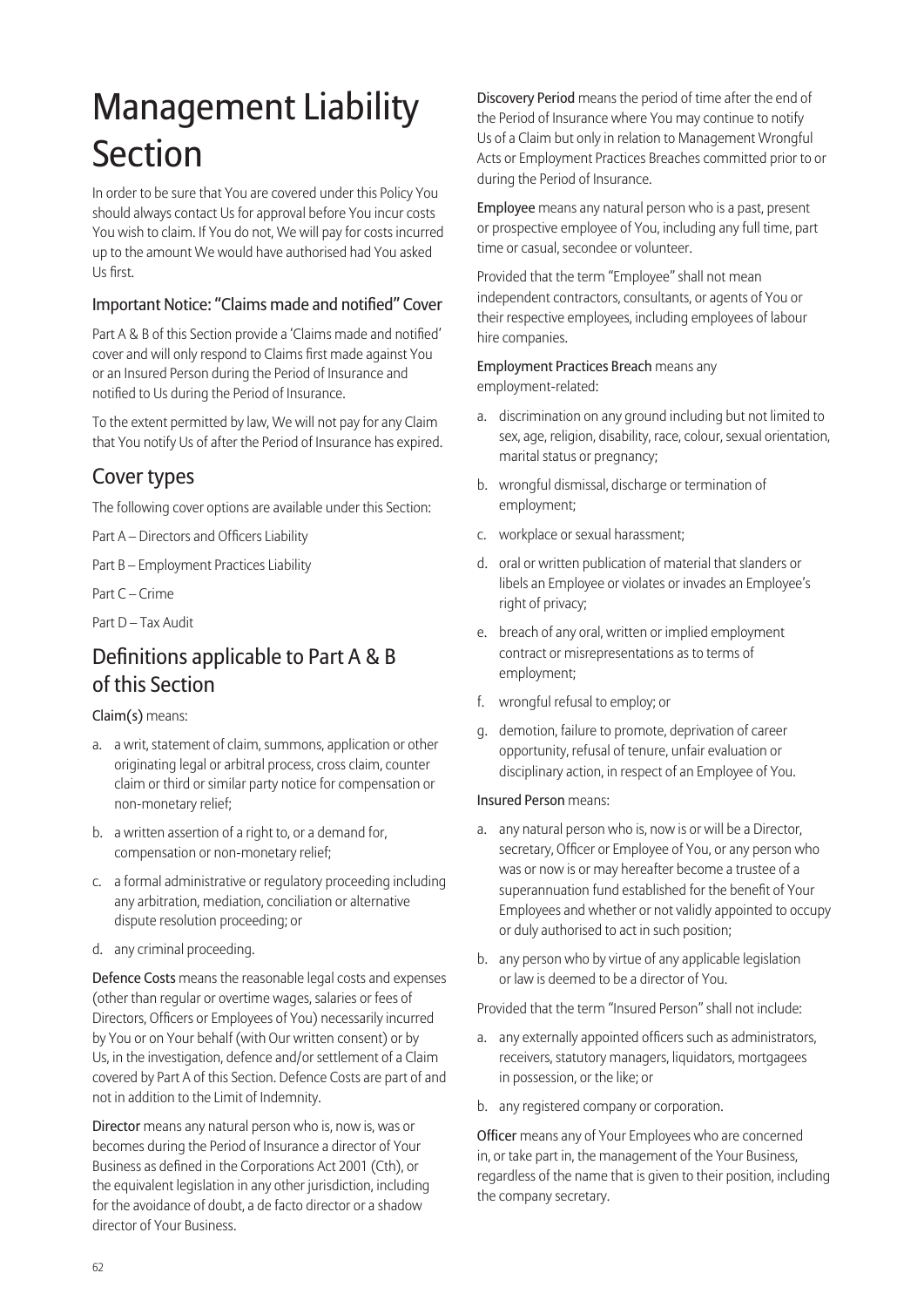Official Inquiry means any official investigation, examination, inquiry ordered or commissioned by a statutory body or institution, and:

- a. which the Insured Person is legally compelled to attend; and
- b. which has as its subject matter the affairs of You or the conduct of an Insured Person in that capacity, or the conduct of the Business; and
- c. notice of which is first served on the Insured Person and notified to Us during the Period of Insurance.

Management Wrongful Act(s) means any actual or alleged breach of duty, breach of trust, act, error, omission, neglect, misstatement, misleading statement or breach of warranty of authority. It does not include an Employment Practices Breach committed by an Insured Person while acting in their capacity as an Insured Person of You.

Securities means any shares, preference shares, stocks, debentures, warrants, options, bonds, promissory notes or other equity or debt security.

Senior Counsel means a barrister in active practice who is entitled to use the post nominals QC or SC in any superior court in Australia.

Third Party means any natural person or entity other than You. For the sake of clarity, a Third Party can include a client

### Specific exclusions applicable to Part A & B of this Section

We shall not be liable under Part A & B of this Section for any Loss for any Claim:

### 1. Bodily Injury & Property Damage

for physical injury, sickness, death, disease or mental injury or anguish, nervous shock or emotional distress of any person or destruction of or damage to tangible property including the loss of use thereof.

This exclusion does not apply to any Claim based on an Employment Practices Breach to the extent it alleges mental injury, mental anguish or emotional distress, or to the additional benefit to Part A of this Section "5. Workplace Health and Safety Laws".

### 2. Geographical limits

arising from, attributable to or in any way connected with any conduct occurring, in whole or part outside of Australia.

### 3. Insolvency

arising from, attributable to or in any way connected with You:

- a. going into bankruptcy, administration, receivership, liquidation, or insolvency; or
- b. entering into a scheme of arrangement, a debt agreement or other agreement or arrangement with creditors; or
- c. being unable to pay Your debts as and when they fall due.

### 4. Jurisdiction

brought in a court outside Australia, or brought in a court within Australia, to enforce a judgement handed down in a court outside Australia.

#### 5. Known, prior or pending Claims

arising from, attributable to or in any way connected with:

- a. any facts, circumstances or occurrences:
	- i. noted on the Proposal for the current Period of Insurance or on any previous proposal to any insurer or of which notice had been given to any insurer under any previous policy, however expressed; or
	- ii. of which You were aware prior to the commencement of the Period of Insurance and knew (or ought reasonably to have realised) may give rise to a Claim; or
- b. any intimation, complaint or allegation of any conduct or Management Wrongful Act or an Employment Practices Breach that might give rise to any relief, in any way known to You prior to the commencement of the Period of Insurance; or
- c. any written notice of an Official Inquiry of which You were aware of prior to the Period of Insurance; or
- d. any civil, criminal, administrative or regulatory proceeding, investigation, arbitration or adjudication of which You were aware prior to the Period of Insurance, or derived from essentially the same facts.

### 6. Pollution

arising from, attributable to or in any way connected with the actual, alleged or threatened dispersal, release or escape of Pollutants into or upon real or personal property, the atmosphere, any water course or body of water, including but not limited to any enforcement action or proceeding in connection with the containment, clean up, removal, treatment or monitoring of such Pollutants, or seepage, pollution or contamination howsoever occurring.

### 7. Securities offering

arising from, attributable to or in any way connected with a public offering, solicitation, sale, distribution or issuance of Securities, whether or not a disclosure document has been issued.

## Specific conditions applicable to Part A & B of this Section

### 1. Allocation of Loss

a. Where any liability or amount has been jointly, or jointly and severally, incurred as between You and any other uninsured person or entity, Our liability under the Policy shall be the proportion of that liability or amount which represents a fair and equitable allocation between You and the other uninsured person or entity, taking into account the relative legal and financial exposures of, and the relative benefits obtained in any settlement by, You and the other person or entity in or as a result of the Claim or Official Inquiry.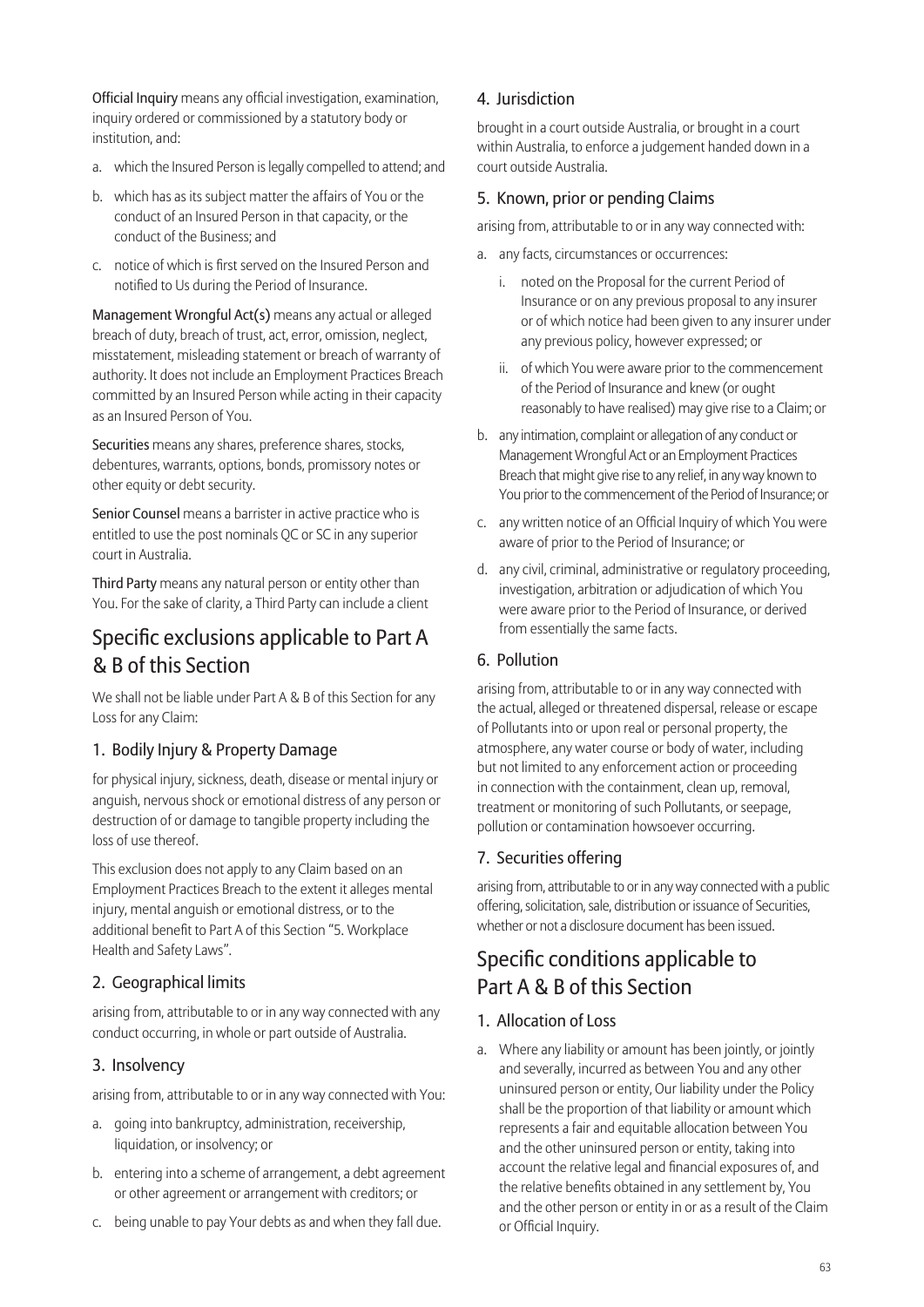- b. Where any liability or amount is incurred in respect of any Claim or Official Inquiry which arises from both matters covered and matters not covered by the Policy, Our liability under the Policy is limited to the proportion of that liability or amount which represents a fair and equitable allocation taking into account the relative legal and financial exposures attributable to covered matters and matters not covered under the Policy.
- c. If the parties are unable to agree on a fair and equitable allocation, then such allocation is to be determined by a Senior Counsel (to be mutually agreed upon by parties, or in the absence of agreement, to be appointed by the President of the Bar Association, or equivalent organisation, in the jurisdiction in which the liability or amount was incurred).
- d. We may at Our sole discretion, pay Loss pending Senior Counsel determination. The costs of the Senior Counsel shall be borne by Us and do not form part of Defence Costs.
- e. The Senior Counsel is:
	- i. to determine the fair and equitable allocation as an expert, not as arbitrators. We and You may make submissions to the Senior Counsel.
	- ii. not limited to a consideration of such submission and is to determine the fair and equitable allocation in his or her own judgment and opinion. Such determination shall be final and binding.
- f. While the proportion of Defence Costs to be advanced under the Policy remains disputed and undetermined, We shall advance that proportion of Defence Costs which We consider represents a fair and equitable allocation. The allocation finally agreed or determined shall be applied retrospectively to any Defence Costs incurred prior to agreement or determination but shall not be a presumption as to other Loss covered by the Policy.

### 2. Alteration to risk

You must notify Us as soon as reasonably practicable of any material alteration to risk during the Period of Insurance that You know or ought to have known is relevant to Our decision to insure You and the terms on which We will insure You, including but not limited to:

- a. You consolidating with or merging into or selling all or substantially all of Your assets to any other person or entity or group of persons and/or entities acting in concert; or
- b. any person or entity, whether individually or together with any other person or persons, entity or entities becomes entitled to exercise more than 50% of the rights to vote at general meetings of You or control the appointment of Directors who are able to exercise a majority of votes at board meetings of You; or
- c. You going into voluntary bankruptcy, receivership, liquidation or administration; or
- d. You entering into a scheme arrangement, debt agreement or arrangement with creditors; or
- e. any public offering of Your Securities; or
- f. the cancellation or suspension of, or the imposing of specific conditions upon, any statutory licence or registration You or an Insured Person is required to hold at law in order to conduct Your Business.

### 3. Assignment

You must not assign the Policy, or any rights under the Policy, without Our prior written consent by way of Endorsement to the Policy. We will not unreasonably withhold Our consent.

### 4. Claim settlement

If You disagree with a Claim settlement recommended by Us, You may elect to contest such Claim. However, Our liability in respect of the Claim shall not exceed the amount for which the Claim could have been so settled plus the Defence Costs and any other covered Loss incurred up to the date of such election.

### 5. Conduct of defence/settlement

- a. Unless otherwise agreed, We shall be entitled at any time to take over and conduct in the name of You the investigation, defence and/or settlement of any Claim or legal representation at an Official Inquiry. If We do this We will have regard to Your interests and act reasonably.
- b. You shall not, without Our prior written consent:
	- i. make any offer or admit liability for or settle any Claim or Official Inquiry. If You do, We may reduce or refuse Your claim to the extent We are prejudiced by Your admission or settlement; or
	- ii. incur any Defence Costs or legal representation costs; or
	- iii. assume any liability or obligation for any Loss for which indemnity is sought under the Policy; or
	- iv. forego, waive, exclude or limit any rights of indemnity or recovery.
- c. We may reduce or refuse to pay for any Loss, settlement or other liability assumed, or costs and expenses incurred by You to the extent We are prejudiced by such offer, payment, admission, Loss, settlement made or costs or expenses incurred without Our consent. To ensure You are covered, please contact Us before incurring any liability, costs or expenses.
- d. If We assume the conduct of the defence of a Claim or representation at an Official Inquiry and We carry out any investigation regarding such Claim or Official Inquiry without prejudice to the question of indemnity until sufficient facts and information are available to make a decision on the question of indemnity, this does not:
	- i. indicate an Insured is entitled to indemnity under the Policy, or
	- ii. waive or prejudice Our rights (if any) under the Policy.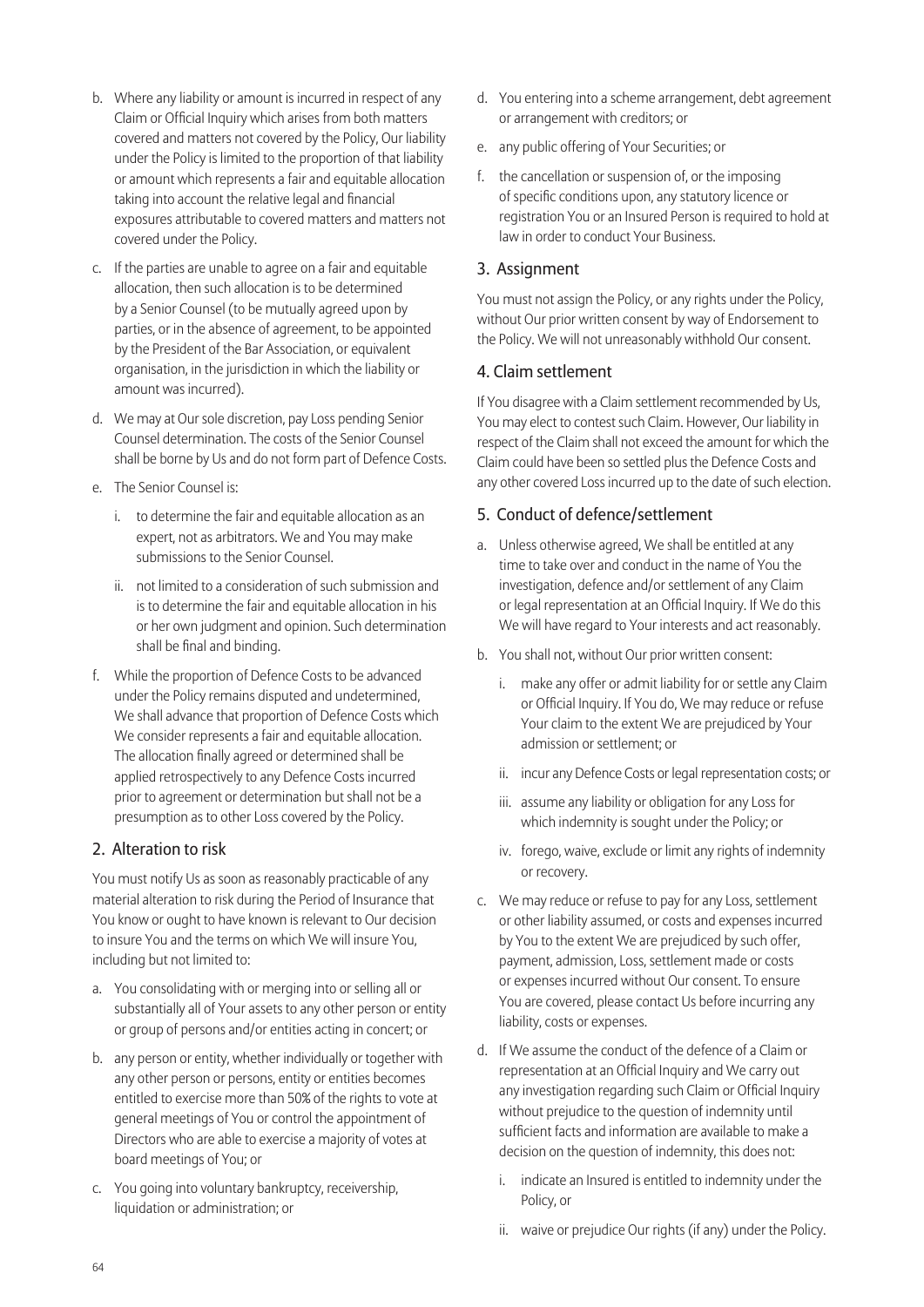### 6. Confidentiality

You or an Insured Person may not disclose to any other party that You have paid, or agreed to pay, a Premium for the Policy. You or an Insured Person must not otherwise disclose to any other party any terms of the Policy, including but not limited to the Limit of Indemnity, the Cover and the Exclusions except to the extent that:

- a. disclosure of the terms of the Policy is required by law; or
- b. disclosure is to legal advisors for the purposes of You obtaining Policy Claims advice; or
- c. We may consent in writing to disclosure of the terms of the Policy.

### 7. Co-Operation/mitigation

- a. You shall, at Your own cost, immediately provide Us such assistance and information as We may reasonably require to enable Us to determine whether or not You are entitled to an indemnity under the Policy, and to enable Us to investigate and defend any Claim, including representation of You or any Insured Person at an Official Inquiry, or investigate any other Claim for indemnity under the Policy.
- b. You shall, at Your own cost, diligently do all things reasonably practicable to avoid or minimise any Loss hereunder.

### 8. Senior Counsel

If a dispute arises between Us and You and/or an Insured Person as to whether or not to contest any Claim, neither We nor You and/or an Insured Person shall be required to contest such Claim unless a Senior Counsel (to be mutually agreed upon by Us and You or an Insured Person or, failing agreement, the President of the Law Society or equivalent body in the State where Claim is being heard or defended) shall advise that such Claim should be contested. Senior Counsel shall advise having regard to the economics of the matter, the damages and costs which are likely to be recovered against You and/or an Insured Person and the likely Defence Costs that will be incurred in defending the Claim and the prospects of successfully defending the Claim. The costs of Senior Counsel shall be borne by Us. However, no Excess shall apply to those Defence Costs.

### 9. Notification

You must notify Us of any Claim made against You or Official Inquiry notified to You, during the Period of Insurance as soon as practicable and during the Period of Insurance or Discovery Period, if applicable.

You must give notice of any Claim or Official Inquiry, or other matter in writing, and send it to the Claims Manager, Financial Lines, Allianz Australia Insurance Limited, GPO Box 9870 Melbourne VIC 3000.

# Part A – Directors and Officers Liability

 In order to be sure that You are covered under this Policy You should always contact Us for approval before You incur costs You wish to claim. If You do not, We will pay for costs incurred up to the amount We would have authorised had You asked Us first.

### The cover

### 1. Individual Cover

We will pay to or on behalf of the Insured Person all Loss resulting from a Claim against the Insured Person for any Management Wrongful Act, except to the extent that You are not legally permitted and have not agreed to indemnify the Insured Person. This cover only applies where the Claim is first made during the Period of Insurance and reported to Us in the Period of Insurance, or Discovery Period if applicable.

#### 2. Your reimbursement

We will pay to You or on Your behalf all Loss resulting from a Claim against the Insured Person for any Management Wrongful Act to the extent that You are legally permitted and have agreed to indemnify the Insured Person. This cover only applies where the Claim is first made during the Period of Insurance and reported to Us in the Period of Insurance, or Discovery Period if applicable.

### 3. Your Liability Cover

We will pay to or on Your behalf all Loss resulting from a Claim against You for any Management Wrongful Act. This cover only applies where the Claim is first made during the Period of Insurance and reported to Us in the Period of Insurance, or Discovery Period if applicable.

### 4. Legal representation costs

In respect of any Official Inquiry, We will pay legal representation costs of the Insured Person to or on behalf of:

- a. the Insured Person, where You are not legally permitted and have not agreed to indemnify the Insured Person for such legal representation costs; or
- b. You where You are legally permitted and have agreed to indemnify the Insured Person for such legal representation costs.

This cover only applies where the notice compelling the Insured Person's attendance at the Official Inquiry is first served on the Insured Person in the Period of Insurance, or Discovery Period, if applicable.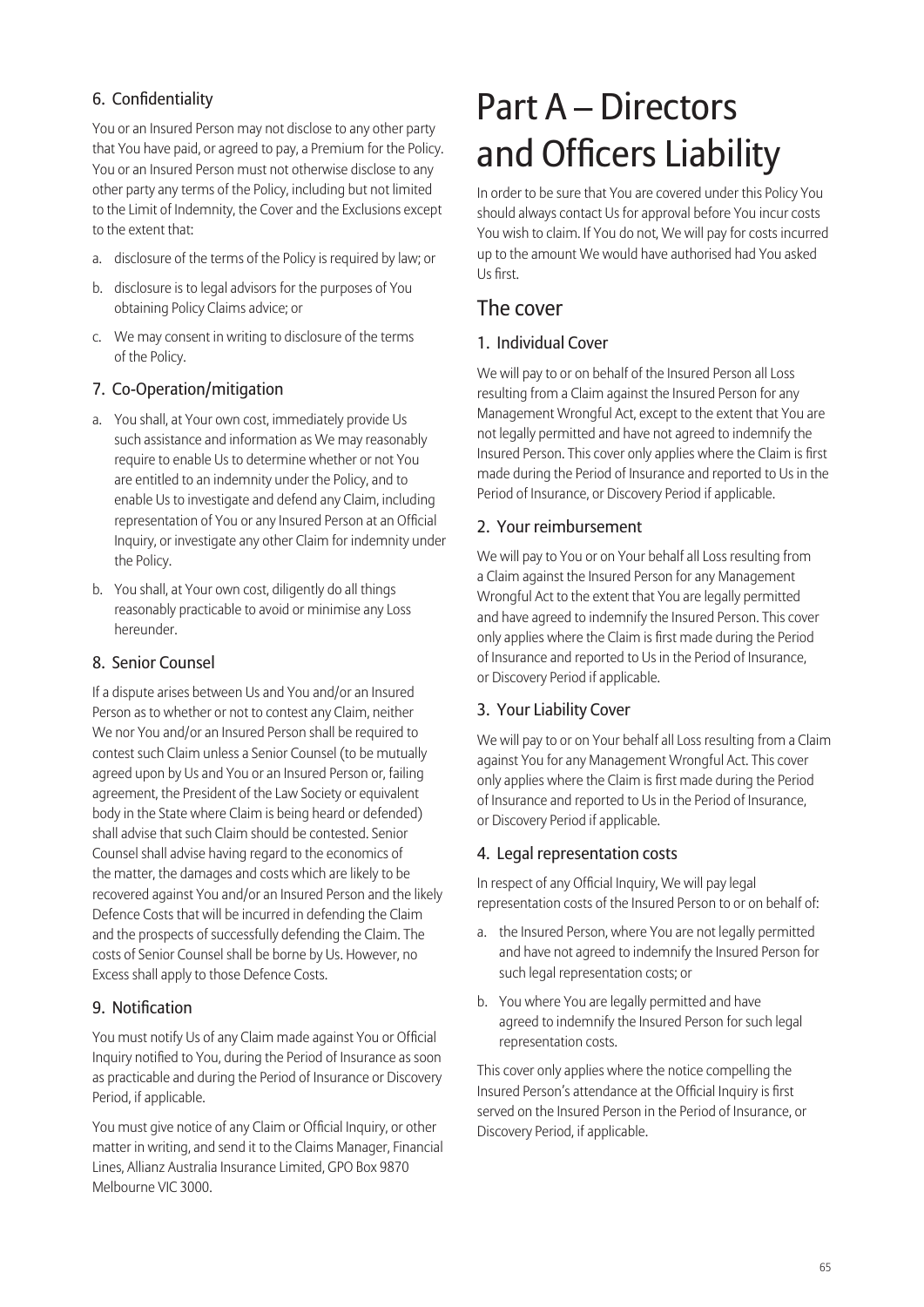### 5. Excess of Limit of Indemnity for all Insured Persons

In the event that the Limit of Indemnity and all other indemnification available to an Insured Person is exhausted, We will automatically extend cover under this Policy for Part A Insuring Clauses 1, 2 and 4 up to the "Excess of Limit of Indemnity" as outlined below.

This cover is only available where:

- a. there is/are no other source or sources of indemnification available to the Insured Person; and
- b. the "Excess of Limit of Indemnity" is up to a maximum of \$1,000,000 in the aggregate for all Insured Persons during the Period of Insurance.

# Definitions applicable to Part A of this Section

Bail and Civil Bond Expenses means the premium (but not collateral) for a bond or other financial instrument to guarantee the contingent obligation of an Insured Person for a specified amount required by a court hearing a Claim.

Crisis means any of the following unforeseen events where, in the reasonable opinion of Your managing Director (or equivalent) the event has the potential to cause an immediate and serious effect on the Business of greater than 20% of Your total annual consolidated revenues, if left unmanaged:

- a. the sudden, unexpected death or disability of any Director or Officer:
- b. the sudden loss of a major customer, contract or credit facility;
- c. Employee workplace violence;
- d. the first apparent unauthorised intrusion into Your computer facilities;
- e. a recall or boycott of any product;
- f. a man made disaster; or
- g. any criminal or fraud investigation.

Crisis is not an event that affects generally the industry in which You conduct Your Business.

Joint Venture means any unincorporated enterprise undertaken jointly by You with a Third Party.

Loss means the amount You and/or an Insured Person is legally liable to pay including but not limited to damages, judgments, interest, claimant's costs and expenses and settlements entered into with Our prior written consent.

Media Costs means reasonable fees and expenses of a public relations firm which You and/or an Insured Person engages with Our prior written consent (not to be unreasonably withheld) for the purpose of preventing or limiting potential adverse or negative publicity in respect of a covered Claim or Official Inquiry.

#### Non-Executive Director means:

- a. any natural person who was or is or during the Period of Insurance becomes a member of Your board; and
- b. who within the last three years:
	- i. has not served as an executive Director for You; and
	- ii. has not been one of Your Employees; and
	- iii. has not received, either directly or indirectly from You, money or benefits of any kind for services given in any capacity except as a Director of You.

Retired Director or Officer means a Director or Officer of Your Business who has ceased to hold any such office prior to the expiry of the Period of Insurance, for any reason other than disqualification, and who has not assumed any similar office with You.

Spouse means any lawful spouse, civil partner or person deriving a similar status by reason of statute or common law.

#### Transaction is where:

- a. You consolidate with or merge into or sell all or substantially all of Your assets to any other person or entity or group of persons and/or entities acting in concert; or
- b. any person or entity, whether individually or together with any other person or persons, entity or entities becomes entitled to exercise more than 50% of the rights to vote at Your general meetings or control the appointment of Directors who are able to exercise a majority of votes at Your board meetings.

## Limitations of cover applicable to Part A of this Section

### 1. Excess

- a. Our liability under Part A of this Section shall apply only to that part of each Loss, which exceeds the Excess as set out in the Schedule for Part A of this Section. Such Excess shall be borne by You and shall remain uninsured.
- b. The Excess with respect to a Claim is inclusive of Defence Costs.
- c. Where We make a payment in respect of a Claim, including for Defence Costs, which includes payment of part or all of the Excess, You shall within 30 days of being notified by Us, reimburse Us for the amount of the Excess paid by Us on behalf of You.

### 2. Limit of Indemnity

Our total liability for all Claims under Part A of this Section shall not exceed the Limit of Indemnity stated in the Schedule.

For the purpose of this clause, an Official Inquiry is deemed to be a Claim, even if there is no Management Wrongful Act alleged.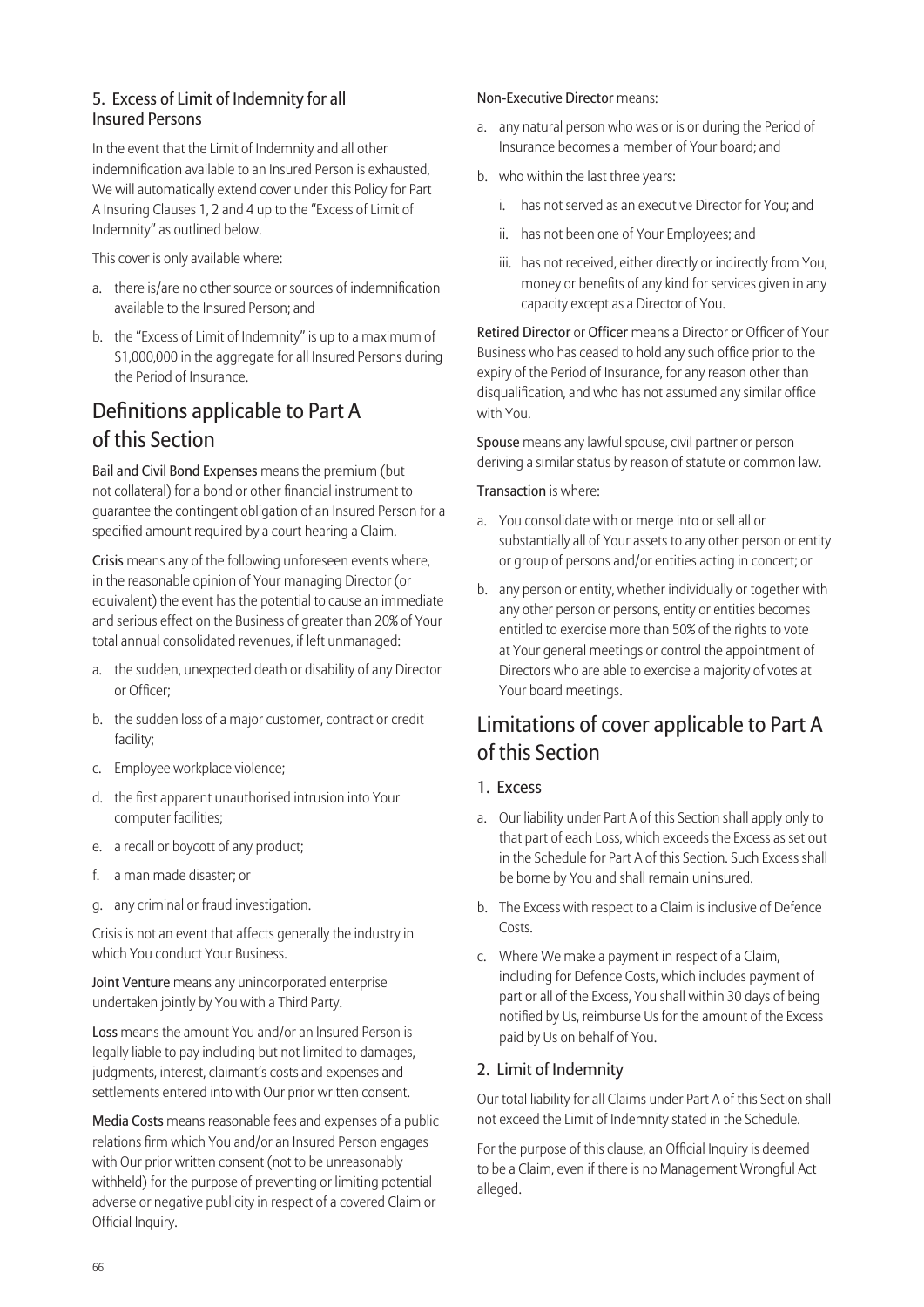Any number of Claims against, or Official Inquiries involving, You and/or an Insured Person which arose out of or are attributable to or connected in any way with a single Management Wrongful Act or the same conduct or a series of the same, related, interconnected or continuous Management Wrongful Acts or conduct shall constitute a single Claim or Official Inquiry for the purpose of Part A of this Section.

Where there is more than one such Claim, all such Claims shall be deemed first made when the earliest such Claim was first made

### Additional benefits to Part A of this Section

### 1. Automatic Reinstatement of the Limit of Indemnity for Non-Executive Directors

In the event the Limit of Indemnity and all other indemnification available to a Non-Executive Director is exhausted We will reinstate the Limit of Indemnity once, provided that this provision is only available to Insured Persons to the extent an Insured Person is a Non-Executive Director of You.

### 2. Bail and Civil Bond Expenses

We agree to pay to You or on Your behalf the Bail and Civil Bond Expenses for a period not exceeding 12 months. You must obtain Our prior written consent, which shall not be unreasonably withheld. Our maximum liability, for all such Loss for all Insured Persons, is sub-limited to \$100,000 in the aggregate in any one Period of Insurance.

No Excess applies to this additional benefit.

### 3. Spousal liability

If a Claim against an Insured Person includes a Claim against an Insured Person's Spouse solely by reason of:

- a. their legal status as a Spouse of an Insured Person; or
- b. ownership or interest in property which the claimant seeks as recovery for alleged Management Wrongful Acts of an Insured Person then:
	- i. all Loss which such Spouse becomes legally obligated to pay by reason of such Claim will be treated for purposes of Part A of this Section as Loss which an Insured Person becomes legally obligated to pay on account of the Claim made against an Insured Person;
	- ii. all terms and conditions of Part A of this Section, including without limitation the Excess if any, applicable to Loss incurred by an Insured Person in the Claim will also apply to such spousal Loss; and
	- iii. the cover provided by this additional benefit does not apply to the extent the Claim alleges any act or omission by an Insured Person's Spouse.

### 4. Retired Director or Officer

We agree to indemnify any Retired Director or Officer for Claims made against, or Official Inquiries involving, such persons during the 84 months immediately following the expiry of this Period of Insurance, provided that:

- a. the Policy is not renewed or replaced with any other policy affording Directors and Officers or management liability cover; and
- b. a Discovery Period (other than the 30 day automatic Discovery Period) is not invoked.

### 5. Workplace Health and Safety Laws

Notwithstanding Specific Exclusion 1'Bodily Injury & Property Damage', under Specific exclusions applicable to Part A and B of this Section, We will pay Defence Costs in respect of any Claim for a Management Wrongful Act, or legal representation costs in respect of an Official Inquiry, involving conduct which, if established, would constitute a breach of Workplace Health and Safety legislation.

For the sake of clarity this additional benefit does not apply to workers' compensation claims.

### Extra covers to Part A of this Section

### 1. Advancement of Defence Costs

We shall advance Defence Costs for a Claim or costs for an Official Inquiry, as incurred with Our prior written consent, within a reasonable time of receipt by Us of an invoice from defence counsel and prior to final disposition or adjudication.

In order to be sure that You are covered under this Policy You should always contact Us for approval before You incur costs You wish to claim. If You do not, We will pay for costs incurred up to the amount We would have authorised had You asked Us first.

If at any time a Claim or Official Inquiry, or part thereof, is determined by Us to be outside the scope of indemnity provided by Part A of this Section, including as determined pursuant to Specific conditions applicable to Part A & B of this Section "1. Allocation of Loss", We reserve the right to recover any Defence Costs or costs for an Official Inquiry paid under this extra cover from You and/or an Insured Person to the extent that is established by final adjudication, that You and/or an Insured Person were not entitled to indemnity under Part A of this Section.

However, if and to the extent that You and/or an Insured Person are not entitled to cover for Loss under the terms of Part A of this Section, then We will cease to make any such advances and any amounts previously advanced shall be repaid to Us by You and/or an Insured Person, according to Your and/or an Insured Person's respective rights and interests.

If a Claim alleges a Management Wrongful Act, or illegal or improper conduct, as described in the Specific exclusions applicable to Part A of this Section "3. Dishonesty or Improper Conduct", then We will advance Defence Costs in respect of such Claim until an admission by You and/or an Insured Person, a final judgment or other final adjudication that You and/or an Insured Person did in fact commit such Management Wrongful Act or engage in such conduct.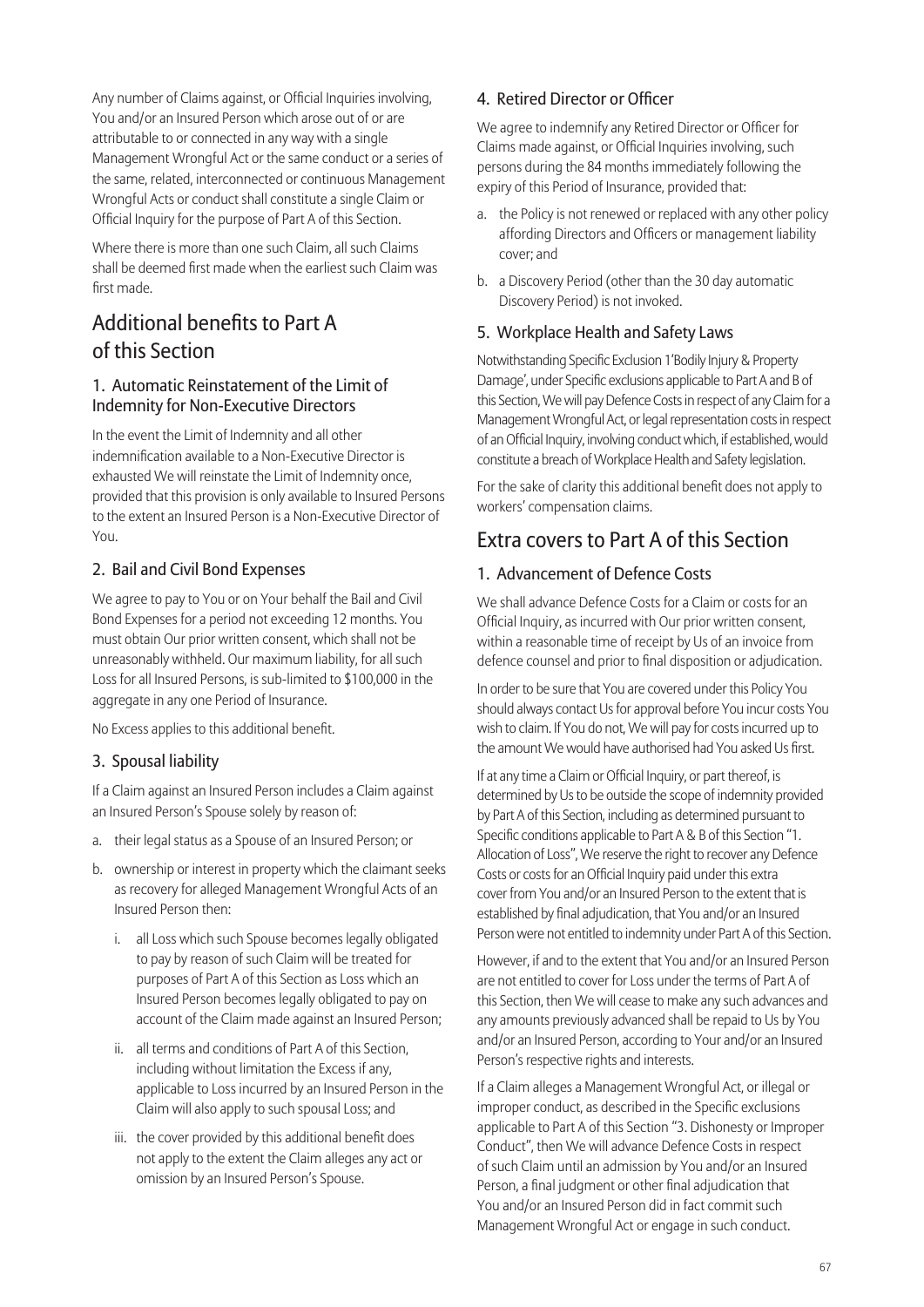### 2. Continuous cover

Notwithstanding Specific exclusions applicable to Part A & B of this Section "5. Known, prior or pending Claims", We will provide cover under this Section Part A for Loss from Claims arising from facts known to You and/or an Insured Person prior to the Period of Insurance, provided that:

- a. You and/or an Insured Person first became aware of the facts that gave rise to the Claim prior to Period of Insurance; and
- b. You and/or an Insured Person have maintained uninterrupted coverage with Us since You first became aware of the fact that gives rise to the Claim; and
- c. Part A of this Section of the Policy is a replacement or renewal of the policy You and/or an Insured Person held with Us when You and/or an Insured Person first became aware of the fact that gave rise to the Claim in accordance with clause (a) above; and
- d. there has been no fraudulent non-disclosure or fraudulent misrepresentation by You and/or an Insured Person; and
- e. the cover provided under this extra cover will be in accordance with the terms of Part A of this Section of the Policy.

#### 3. Court Attendance Reimbursement

Where an Insured Person is legally compelled to attend Court to give evidence in connection with a Claim covered by the Policy, We agree to pay a daily amount of \$250 in respect of that Insured Person's attendance. The sub-limit of indemnity for all payments in the aggregate under this extra cover is \$100,000 for all Insured Persons in any one Period of Insurance.

No Excess applies to this extra cover.

### 4. Crisis Management Costs

We agree to pay to You or on Your behalf the reasonable costs and expenses paid by You for external crisis management services provided in response to a Crisis within the first 30 days after the Crisis. The entity or person providing the services, and their fees and expenses, must first be approved by Us. We are not liable for any fees and expenses incurred by You without Our prior approval, not to be unreasonably withheld. Please contact Us to confirm approval for these costs.

The sub-limit of indemnity for this extra cover for all such costs and expenses in respect of all Crises, is \$100,000 in any one Period of Insurance.

No Excess applies to this extra cover.

#### 5. Fines & Penalties Cover

We agree to cover as Loss, to the extent permitted by law, any fines and penalties imposed upon You and/or the Insured Person in the jurisdictions of, and under the laws of, Australia on account of any Claim, with the exception of fines and penalties:

- a. which are uninsurable at law; or
- b. arising directly or indirectly from a requirement to pay taxes, duties, rates, levies, charges, fees or any other revenue raising measure; or
- c. imposed where You and/or the Insured Person knew, or where a reasonable person ought reasonably to have known, prior to the Period of Insurance that You and/or the Insured Person had committed an offence under law; or
- d. imposed pursuant to any law regulating air, marine or vehicular traffic; or
- e. imposed by reason of conduct that is established by final adjudication to have been reckless, grossly negligent or a knowing violation of any law or regulation.

In the event of any conflict between this extra cover and the Specific exclusions applicable to Part A & B of this Section "1, Bodily Injury & Property Damage", "2. Geographical limits" and "6. Pollution" and the Additional benefits to Part A of this Section "5. Workplace Health and Safety Laws" this additional benefit shall apply.

The total payable under this extra cover shall not exceed \$250,000 in the aggregate combined for You and all Insured Persons in any one Period of Insurance.

#### 6. Joint Venture Liability

We agree to extend cover to Claims resulting from Your participation in any Joint Venture,

Provided that:

- a. the cover given will only relate to Your proportion of any liability incurred by such Joint Venture; and
- b. Your income derived from participation in such Joint Venture shall have been included in the calculation of income furnished by You for the purposes of calculating the Premium for the Policy.

#### 7. Media Costs

We agree to pay Media Costs of You or any Insured Person against which or whom a Claim is made and which is covered by the Policy. The sub-limit of indemnity for all payments under this extra cover is \$100,000 in the aggregate for all Claims combined for You and all Insured Persons in any one Period of Insurance.

No Excess applies to this additional benefit.

#### 8. Discovery Period

An automatic Discovery Period of 30 days is provided in some circumstance. Refer to "Optional benefits applicable to Part A of this Section 1. Discovery Period" below for details of the circumstances, terms and conditions applicable to this extra cover.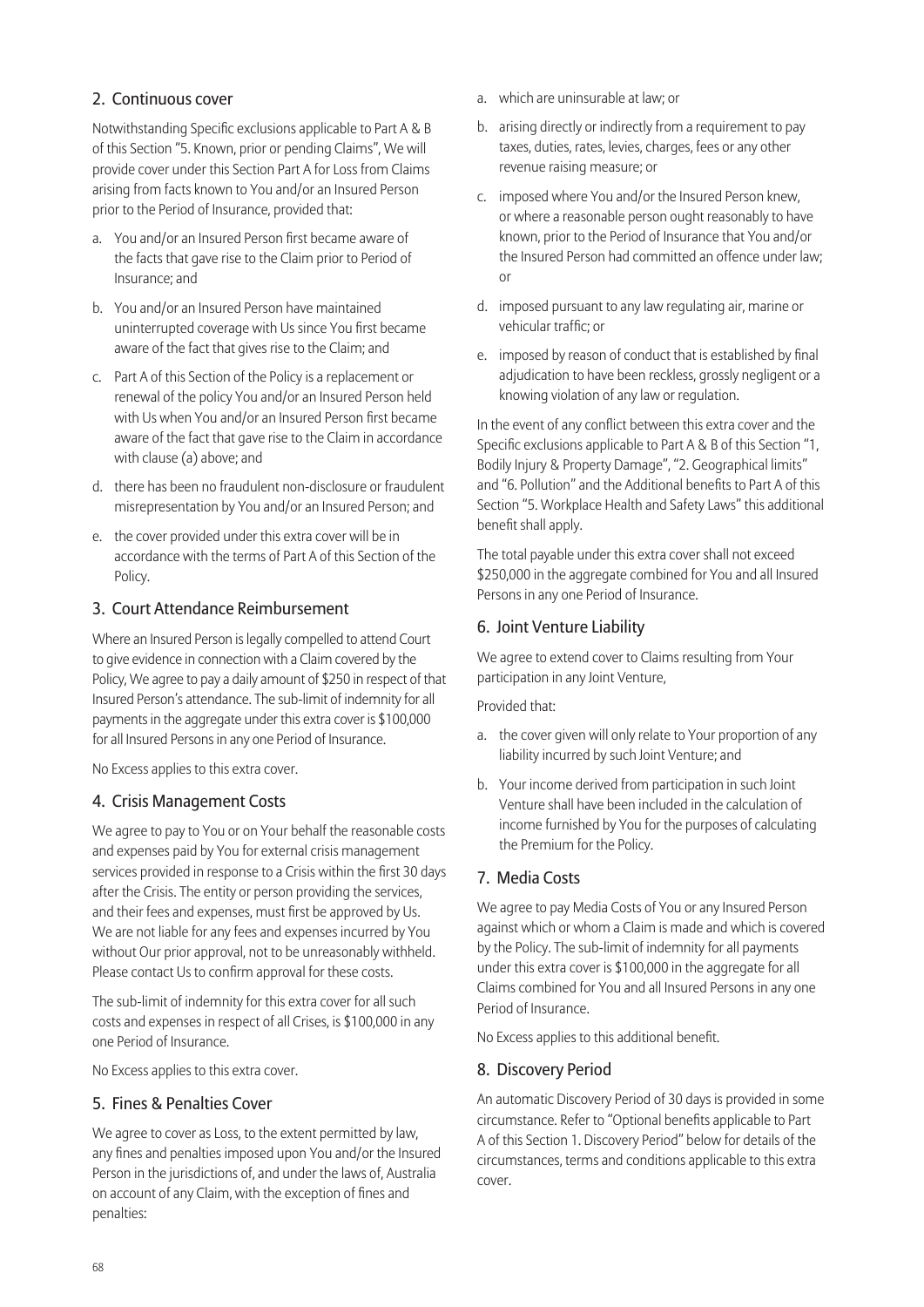# Optional benefits applicable to Part A of this Section

### 1. Discovery Period

If We refuse to offer any renewal terms for the Policy at the end of the Period of Insurance for any reason other than non-payment of Premium or fraudulent nondisclosure or misrepresentation, then You shall be entitled to:

- a. an automatic Discovery Period of 30 days with no additional Premium payable; or
- b. purchase a Discovery Period of 12 months, upon Your written request to do so within 30 days following the end of the Period of Insurance at an additional Premium determined by Us.

If a Transaction occurs, You may purchase a Discovery Period of up to 72 months. This is at Our discretion, and conditional upon:

- a. Your written request to do so within 30 days following the end of the Period of Insurance or the effective date of the Transaction, whichever is the earlier; and
- b. payment of the additional Premium determined by Us within 30 days of Our request for the additional Premium; and
- c. the Policy not being replaced by any other policy or policies affording substantially the same cover as the Policy.

If a Discovery Period is effected, We will issue You with an Endorsement confirming the applicable Discovery Period and any additional Premium payable. If a Discovery Period is effected, the Limit of Indemnity shall not be increased in any way. A Discovery Period may not be cancelled by You and the additional Premium for a Discovery Period is not refundable.

### Specific exclusions applicable to Part A of this Section

We shall not be liable under this Part A of this Section for any Loss for any Claim:

### 1. Asbestos

directly or indirectly arising out of, resulting from or in consequence of, or in any way involving asbestos, or any materials containing asbestos in whatever form or quantity.

### 2. Consensual Claims

made, brought or maintained by or on behalf of any person or entity with the solicitation, co-operation or assistance of You and/or any Insured Person.

### 3. Dishonesty or Improper Conduct

which involves You and/or the Insured Person:

- a. committing or permitting any criminal, fraudulent, dishonest or malicious act;
- b. knowingly, wilfully or recklessly violating any obligation, contract, law or regulation;
- c. gaining any personal profit or advantage to which You and/or the Insured Person were was not legally entitled;
- d. having been improperly involved in any Securities transaction by using information that is/was not available to other sellers or purchasers of such Securities;
- e. having been improperly involved in any Securities transaction by using information that is/was not available to other sellers or purchasers of such Securities; or
- f. engaging in any conduct, breach or contravention which is subject to the prohibition in Section 199B of the Corporations Act 2001 (Cth).

This exclusion will only apply where the conduct in question has been established by admission, court judgment or other final adjudication. No fact pertaining to conduct of, or knowledge possessed by, You and/or an Insured Person will be imputed to any other Insured Person and/or You to determine whether any part of this exclusion applies.

This exclusion shall not apply in relation to Defence Costs, or legal representation costs, in respect of additional benefit of Part A of this Section "5. Workplace Health and Safety Laws" or Extra Covers to Part A of this Section "1. Advancement of Defence Costs".

### 4. Employment Practice Breaches

arising from, attributable to or in any way connected with an Employment Practices Breach.

### 5. Restrictive Trade Practices

resulting from Claims against You and/or an Insured Person arising directly or indirectly from or in respect of any alleged or actual restrictive trade practices including but not limited to, Part IV of the Competition and Consumer Act 2010 (Cth) or tortious interference with any other party's business or contractual relationship.

### 6. You versus Insured Person

brought or maintained by You.

This exclusion does not apply to:

- a. Defence Costs of any Insured Person; or
- b. any Claim:
	- i. by a liquidator, administrator or receiver; or
	- ii. arising from a shareholder derivative action, which has been brought or maintained without the solicitation or participation of any Insured Person.

### 7. Breach of Professional Duty

arising from:

- a. the rendering or failure to render professional services and/or professional advice; or
- b. a breach or alleged breach of any contract for the provision of professional services and/or professional advice.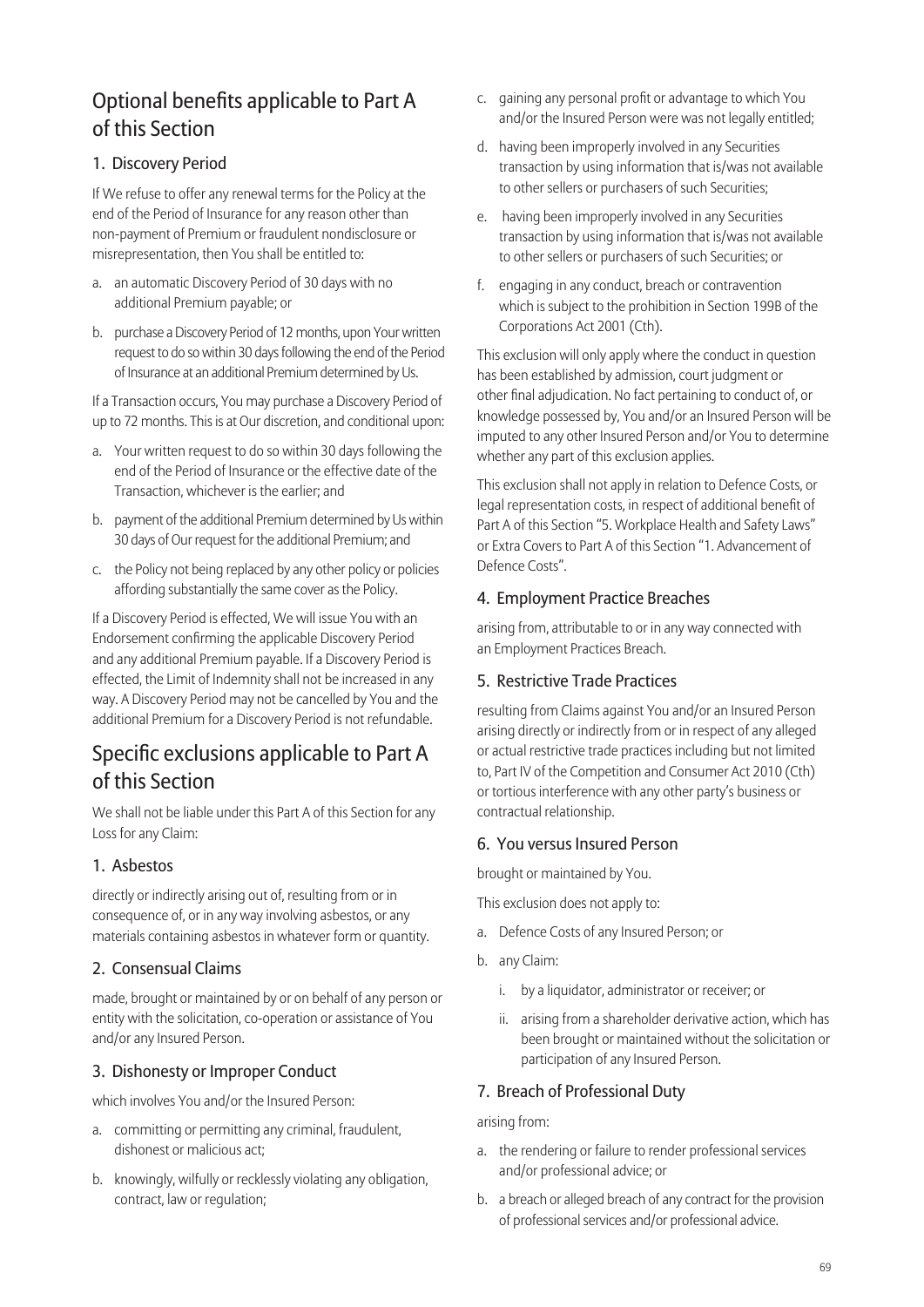### 8. Major Shareholders

directly or indirectly brought or maintained by or on behalf of any shareholder of You:

- a. where, at the time of the Management Wrongful Act, such shareholder held (20%) or more of Your issued share capital either directly or beneficially; or
- b. where, at the time of the Management Wrongful Act, the shareholder had any representation on Your board of Directors.

### Specific Exclusions relating to Cover Clause 3 – Your Liability Cover

In addition to the Specific exclusions applicable to Part A of this Section, We will not pay for any Loss under Cover Clause 3 "Your Liability Cover" in respect of any Claim directly or indirectly:

- a. arising from or attributable or related to any actual or alleged breach of any law, whether statutory, regulatory or common law, relating to any trust, business competition, price fixing, unfair or restrictive trade practice or tortious interference in any other party's business or contractual relationships;
- b. in respect of any actual or alleged misappropriation, plagiarism or infringement of any trade mark, trade secret, patent, copyright or any other intellectual property rights;
- c. arising out of any actual or alleged violation of any responsibilities, obligations or duties protecting or regulating any superannuation, pension or similar fund;
- d. arising from, attributable to or in any way connected with any actual or alleged trading or business debt incurred by You or any guarantee given by an Insured Person for any debt;
- e. arising from, attributable to or in any way connected with any duty, obligation or liability assumed by You under any contract, warranty, guarantee or indemnity, unless such duty, obligation or liability would have existed in the absence of such assumption;
- f. arising from or attributable or related to any actual or alleged obligation pursuant to any law, regulation, industrial agreement in respect of workers compensation, workplace health and safety, disability benefits, unemployment benefits or compensation, retirement benefits, social security benefits or any similar law or regulation whatsoever; or
- g. arising from or attributable or related to any actual or alleged breach of any environmental protection legislation or regulation whatsoever.
- h. arising from, attributable to or in any way connected with:
	- i. the unauthorised communication, display, distribution or publication of Electronic Data;
	- ii. total or partial destruction, distortion, erasure, corruption, alteration, misinterpretation or misappropriation of Electronic Data;
	- iii. error in creating, amending, entering, deleting or using Electronic Data; or
	- iv. total or partial inability or failure to receive, send, access or use Electronic Data for any time or at all,

 from any cause whatsoever, regardless of any other contributing cause or event whenever it may occur.

# Part B – Employment Practices Liability

### The cover

### 1. Employment Practices Breach

We will pay to You or on Your behalf all Loss resulting from a Claim against You for any Employment Practices Breach. This cover only applies where the Claim is first made during the Period of Insurance and reported to Us in the Period of Insurance, or Discovery Period if applicable.

### 2. Third Party Discrimination and Sexual Harassment Cover

We will pay to You or on behalf of You all Loss resulting from a Claim made by a Third Party against You for Discrimination or Sexual Harassment, up to the sub limit of \$50,000 in the aggregate for all Claims during the Period of Insurance. This cover only applies where the Claim is first made during the Period of Insurance and reported to Us in the Period of Insurance.

# Definitions applicable to Part B of this Section

Discrimination means discrimination as a result of race, religion, sex, marital status, age, intellectual impairment, disability or otherwise (unless insurance thereof is prohibited by law).

Employment Benefits means, but is not limited to:

- a. non-monetary benefits to the allocation of a company car, travel allowance, mobile or landline telephone, medical or life insurance expenses, education and training allowances, and equipment allowances;
- b. stock, shares, stock options, share options or any entitlement or right under any employee plan of any description;
- c. participation in any stock, share option or share option plan, or participation in any employee plan of any description;
- d. severance or redundancy payments or entitlements;
- e. any benefit, payment or entitlement of any kind in respect of paid or unpaid leave;
- f. bonus or incentive payments, or any entitlement or right under a bonus or incentive plan (which, for the avoidance of doubt, does not include any payments, entitlement or right under any commission scheme);
- g. payments or contributions in respect of any provident, benefit, superannuation, pension or retirement fund, or any other account, fund, scheme or plan intended to provide benefits, in whole or in part, at retirement or a particular age, or on the happening of a particular event; or
- h. any amount You pay or are ordered to pay pursuant to any determination or settlement in respect of an allegedly unfair contract, notwithstanding that You acted in accordance with the terms of the employment contract.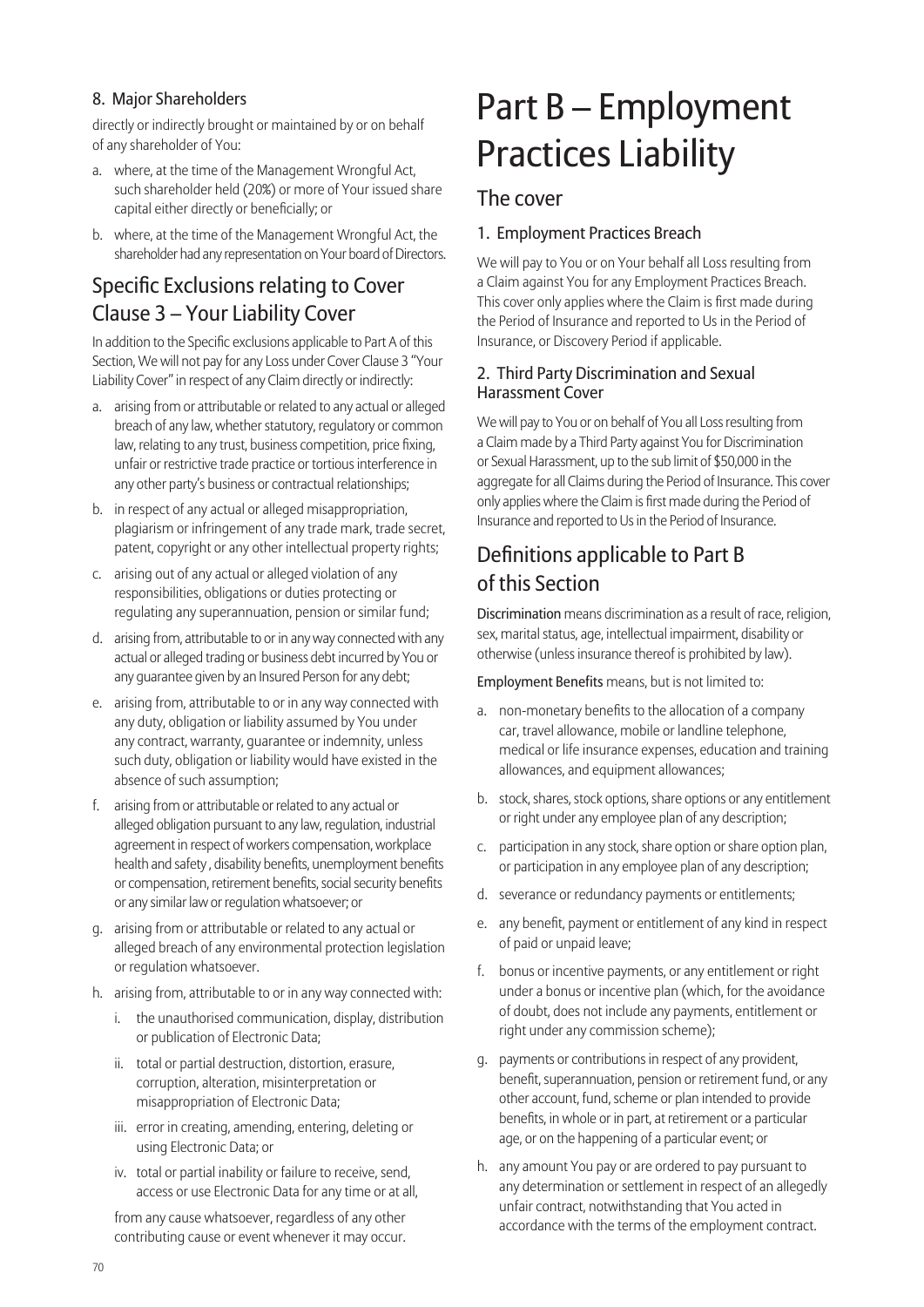Loss means any amount which You become legally obligated to pay on account of any Claim made during the Period of Insurance. Such Claim must be made against You for an Employment Practices Breach or Discrimination or Sexual Harassment for which cover applies, including, but not limited to damages, judgments settlements and Defence Costs.

Loss does not include:

- a. any amount for which You are absolved from payment;
- b. taxes, fines or penalties imposed by law;
- c. the multiple portion of any multiplies damage award or punitive or exemplary damages; or
- d. any other amount which is uninsurable under the law pursuant in relation to the cover provided by Part B of this Section.

Sexual Harassment means any unwelcome sexual conduct, advances, contact or communications including requests for sexual favours.

# Limitations of Cover applicable to Part B of this Section

#### 1. Excess

- a. Our liability under Part B of this Section shall apply only to that part of each Loss, which exceeds the Excess as set out in the Schedule for Part B of this Section. Such Excess shall be borne by You and shall remain uninsured.
- b. The Excess with respect to a Claim is inclusive of Defence Costs.
- c. Where We make a payment in respect of a Claim, including for Defence Costs, which includes payment of part or all of the Excess, You shall within 30 days of being notified by Us, reimburse Us for the amount of the Excess paid by Us on behalf of You.

## 2. Limit of Indemnity

Our total liability for all Claims under Part B of this Section shall not exceed Limit of Indemnity stated in the Schedule.

For the purpose of this clause, an Official Inquiry is deemed to be a Claim, even if there is no Employment Practices Breach or Discrimination or Sexual Harassment alleged.

Any number of Claims against, or Official Inquiries involving, You and/or an Insured Person which arose out of or are attributable to or connected in any way with a single Employment Practices Breach or Discrimination or Sexual Harassment or the same conduct or a series of the same, related, interconnected or continuous Employment Practices Breaches or Discriminations or Sexual Harassments or conduct shall constitute a single Claim or Official Inquiry for the purpose of Part B of this Section.

Where there is more than one such Claim, all such Claims shall be deemed first made when the earliest such Claim was first made.

# Optional benefits applicable to Part B of this Section

## 1. Discovery Period

If We refuse to offer any renewal terms for the Policy at the end of the Period of Insurance for any reason other than non-payment of Premium or fraudulent nondisclosure or misrepresentation, then You shall be entitled to:

- a. an automatic Discovery Period of 30 days with no additional Premium payable; or
- b. purchase a Discovery Period of 12 months, upon Your written request to do so within 30 days following the end of the Period of Insurance at an additional Premium determined by Us.

If a Discovery Period is effected, We will issue You with an Endorsement confirming the applicable Discovery Period and any additional Premium payable. If a Discovery Period is effected, the Limit of Indemnity shall not be increased in any way. A Discovery Period may not be cancelled by You and the additional Premium for a Discovery Period is not refundable.

# Specific exclusions application to Part B of this Section

We shall not be liable under this Part B of this Section for any Loss for any Claim:

#### 1. Employment Benefits

in connection with Employment Benefits.

#### 2. Industrial Action

- a. involving a lockout, strike, picket line, stand down, related worker replacement(s) or other similar actions resulting from industrial disputes or negotiations; or
- b. involving industrial disputes other than industrial disputes relating to an unfair dismissal comprising an application by an Employee on the basis that termination of employment is harsh, unjust or unreasonable.

#### 3. Compliance/Non-Compliance

- a. for or in connection with the cost of complying with any injunctive or other non-monetary relief or any agreement to provide any such relief; or
- b. for non-compliance with any judgment, award, determination or demand against You issued or published by any court or statutory body.

## 4. Workplace changes

for any costs incurred arising from any requirement for physical modifications to Your premises, fixtures, fittings, plant or equipment or changes to Your usual Business operations.

## 5. Unfair Contract

for or in connection with an allegedly unfair contract of employment.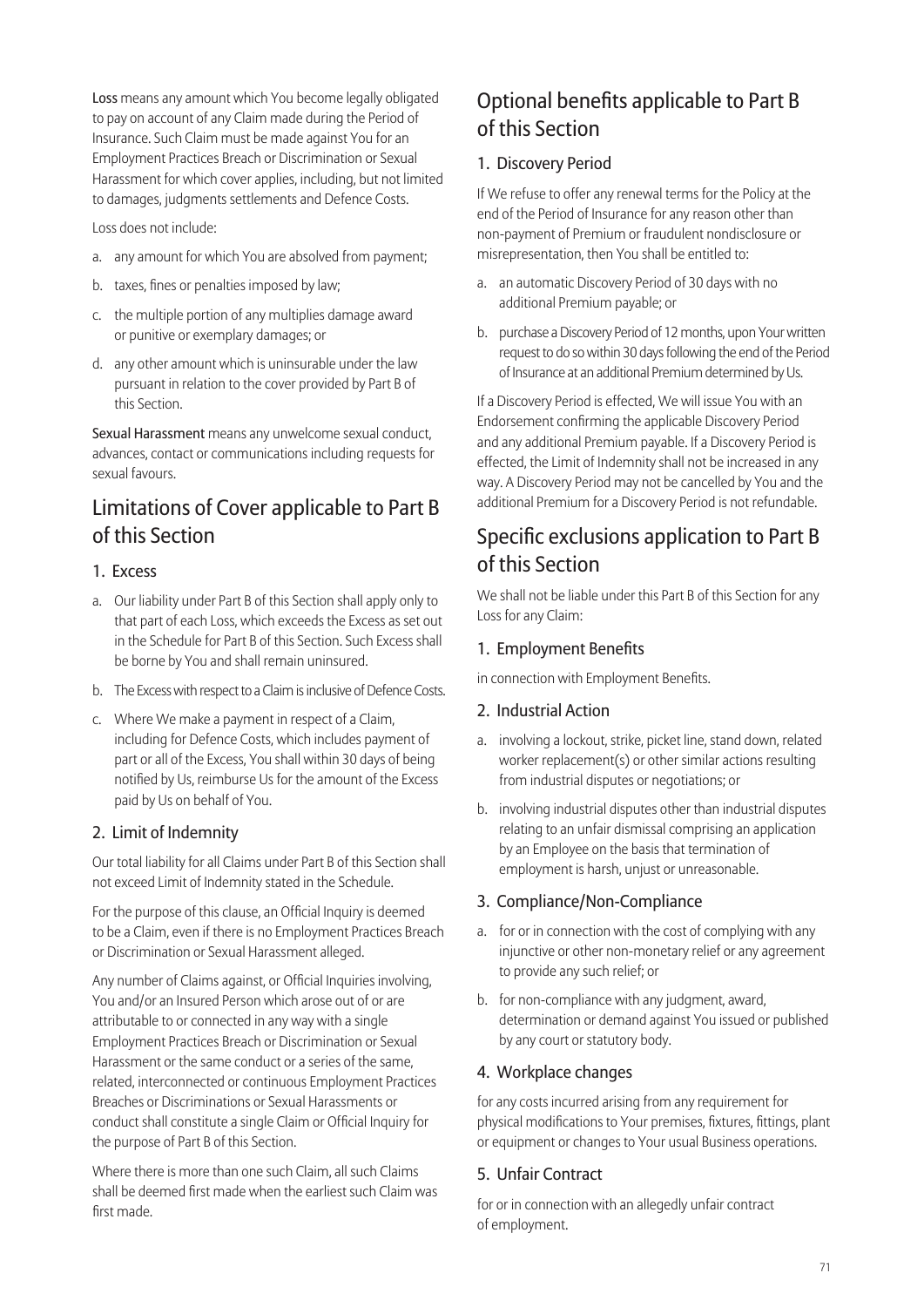# Part C – Crime

# The cover

We will pay You in accordance with the Basis of Settlement for any loss of Property caused by Employee Dishonesty, provided that:

- a. the loss happens during the Period of Insurance;
- b. the loss is discovered not later than 12 months after the expiry of the Period of Insurance or not later than 12 months after the termination of the employment of the Employee, whichever occurs first;
- c. the Sum Insured shown in the Schedule under this Section will be reduced by the total of any claims payable by Us for losses resulting from Employee Dishonesty by that Employee in any period before the current Period of Insurance; and
- d. We will not be liable for more than the Sum Insured shown in the Schedule in respect of all losses suffered during the Period of Insurance.

# Definitions applicable to Part C of this Section

Employee means any person who is employed by You in the Business who You compensate by salary, wages, commission or other benefit and have the right at all times to govern, control and direct in the performance of their work. An Employee does not include:

- a. a partner, director or trustee unless they are acting in their capacity as an Employee; or
- b. any broker, factor, consignee or contractor.

Employee Dishonesty means the unlawful taking of Property by Your Employee, whether acting alone or in collision with others, with the intent to:

- a. cause loss to You; or
- b. benefit any person or organisation other than You.

Property means any property, including Money, that belongs to You or which You are legally responsible for.

Social Engineering Fraud means any act of a person to deceive or mislead an Employee into transferring, paying or delivering cash, valuables and/or other property, or changing any bank account details held by You, by impersonating or representing that they are another person who has authority to provide such instructions, but who is not duly authorised to give those instructions.

Time Limitations means those limitations as to the time of discovery of a loss and/or the time when a loss occurred that appear in "The cover" and in additional benefit 3. Retroactive cover applicable to this Section.

# Basis of Settlement applicable to Part C of this Section

The Basis of Settlement will be:

- 1. for Property other than Money, We will at Our option (acting reasonably):
	- a. pay to You the amount of the loss of Property; or
	- b. reinstate or replace the Property, so that the function, output and construction are similar to the Property when it was new, by repairing it or at Our option (acting reasonably) replacing that part of the Property with similar new property;
- 2. for Money, We will pay to You the amount of Your loss;

Provided that:

- a. We will not pay more than the Sum Insured shown in the Schedule for in respect of all losses suffered during the Period of Insurance;
- b. for Property other than Money, after payment for, or replacement of, any lost Property that Property, if recovered, will belong to Us subject to Your right to reclaim it upon repayment of any amount paid by Us; and
- c. for Money, any recovery made either by You or by Us after settlement of the claim will first be applied to any uninsured loss borne by You.

# Limitations of cover applicable to Part C of this Section

# 1. Excess

We will not pay the amount of the Excess shown in the Schedule for this Section.

# 2. Accumulation of Sum Insured

Any amount payable to You under this Section will not accumulate with any other cover that may be available for the same loss under Theft and/or Money Sections of the Policy.

# Additional benefits applicable to Part C of this Section

Consequent upon a claim being admitted, We will also:

# 1. Automatic reinstatement

reinstate the Sum Insured to the original amount immediately preceding such claim subject to the payment of any extra Premium We may require, provided that We will not be liable more than once for the Sum Insured stated in the Schedule for any loss that arises out of the act or acts of any one Employee or for which that Employee is concerned or implicated by acting in concert with any other person.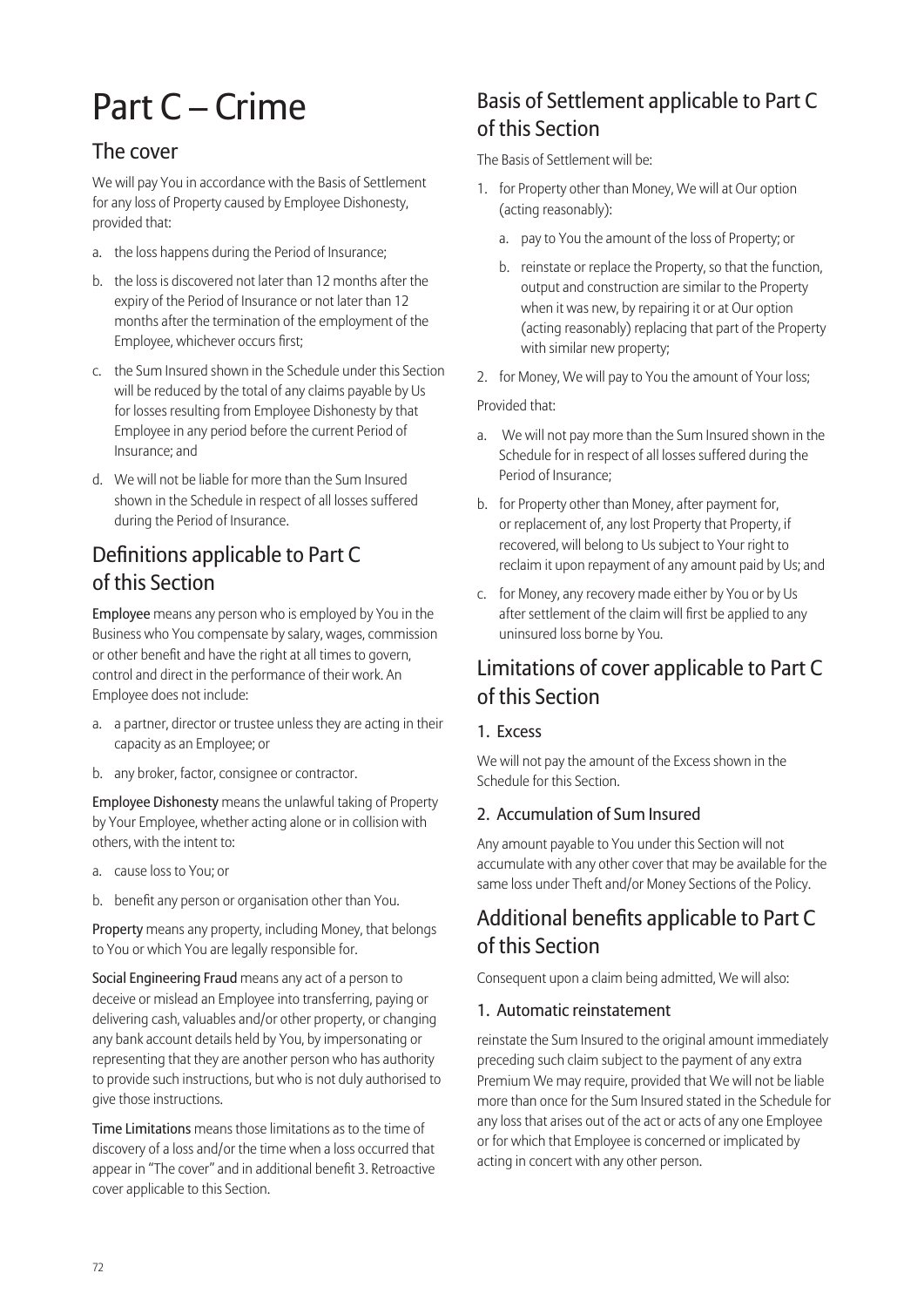# 2. Cost of recovery

pay up to an additional 20% of the Sum Insured for costs and expenses You have reasonably incurred with Our permission in an attempt to recover Property that has been lost as a result of Employee Dishonesty. We may withhold Our consent for recovery if, in Our opinion, the attempted recovery is not economically viable.

## 3. Retroactive cover

cover any loss that is within the Time Limitations, if Part C of this Section of the Policy is substituted for any prior policy of Employee Dishonesty insurance carried by You that is terminated, cancelled or allowed to expire at the time of substitution, provided that:

- a. the loss would have been recoverable by You under the prior policy except for the fact that the time within which to discover any loss had expired;
- b. the cover We provide will fall within, and will not be in addition to, the Sum Insured shown in the Schedule;
- c. the loss would have been covered under Part C of this Section had Part C of this Section with its terms, limitations and conditions at the time of the substitution been in force when the acts or defaults causing the loss were committed;
- d. recovery under Part C of this Section for the loss will not exceed the amount that would:
	- i. be recoverable under Part C of this Section had those acts or defaults been committed immediately before discovery; or
	- ii. have been recoverable under the prior policy had it continued in force until the discovery of the loss;

whichever is the lesser; and

e. We will not be liable for any loss arising from any act of fraud or dishonesty committed more than 12 months before the commencement of Part C of this Section of the Policy.

## 4. Superannuation funds

extend the definition of "You", "Your" and "Yours" under Part C of this Section to include any superannuation or pension scheme formed by You and exclusively for the benefit of Employees provided that it does not include any scheme that is administered by a professional funds manager.

# 5. Unidentifiable Employee

pay for any loss You suffer where You are unable to identify the specific Employee whose conduct has given rise to the loss, provided that You can prove that the loss was caused by Employee Dishonesty of one or more Employees.

# Specific exclusions applicable to Part C of this Section

#### We will not pay for:

- 1. any loss or part of a loss the proof or quantification of which depends upon any shortage revealed by or inconsistency in any accounting records, an inventory computation or enumeration, a comparison of inventory records with an actual physical count, or a profit and loss computation;
- 2. any loss arising from the conduct of an Employee after You have knowledge or information of any prior act of fraud or dishonesty by that Employee;
- 3. any loss arising from a failure to make payment of or default under any loan or credit transaction obtained from or made by You whether authorised or unauthorised unless there is fraud or dishonesty by an Employee;
- 4. any loss arising out of a change or variation in the method of conducting the Business that results in information furnished to Us in any Proposal or application for this insurance or any supporting documentation being different in some material degree.
- 5. a. total or partial destruction, distortion, erasure, corruption, alteration, misinterpretation or misappropriation of Electronic Data;
	- b. error in creating, amending, entering, deleting or using Electronic Data; or
	- c. total or partial inability or failure to receive, send, access or use Electronic Data for any time or at all, from any cause whatsoever, regardless of any other contributing cause or event whenever it may occur.
- 6. any loss arising from Social Engineering Fraud.

# Specific conditions applicable to Part C of this Section

If You do not meet the following conditions, We may reduce or refuse to pay a claim to the extent We are prejudiced by Your noncompliance.

# 1. Checks and precautions

You must perform all checks or precautions described by You in any Proposal for this insurance or any documentation supporting the Proposal.

## 2. Change in Business arrangements

You must inform Us as soon as reasonably possible in writing and obtain Our written consent if there has been any change in the ownership of the Business without Our prior written consent.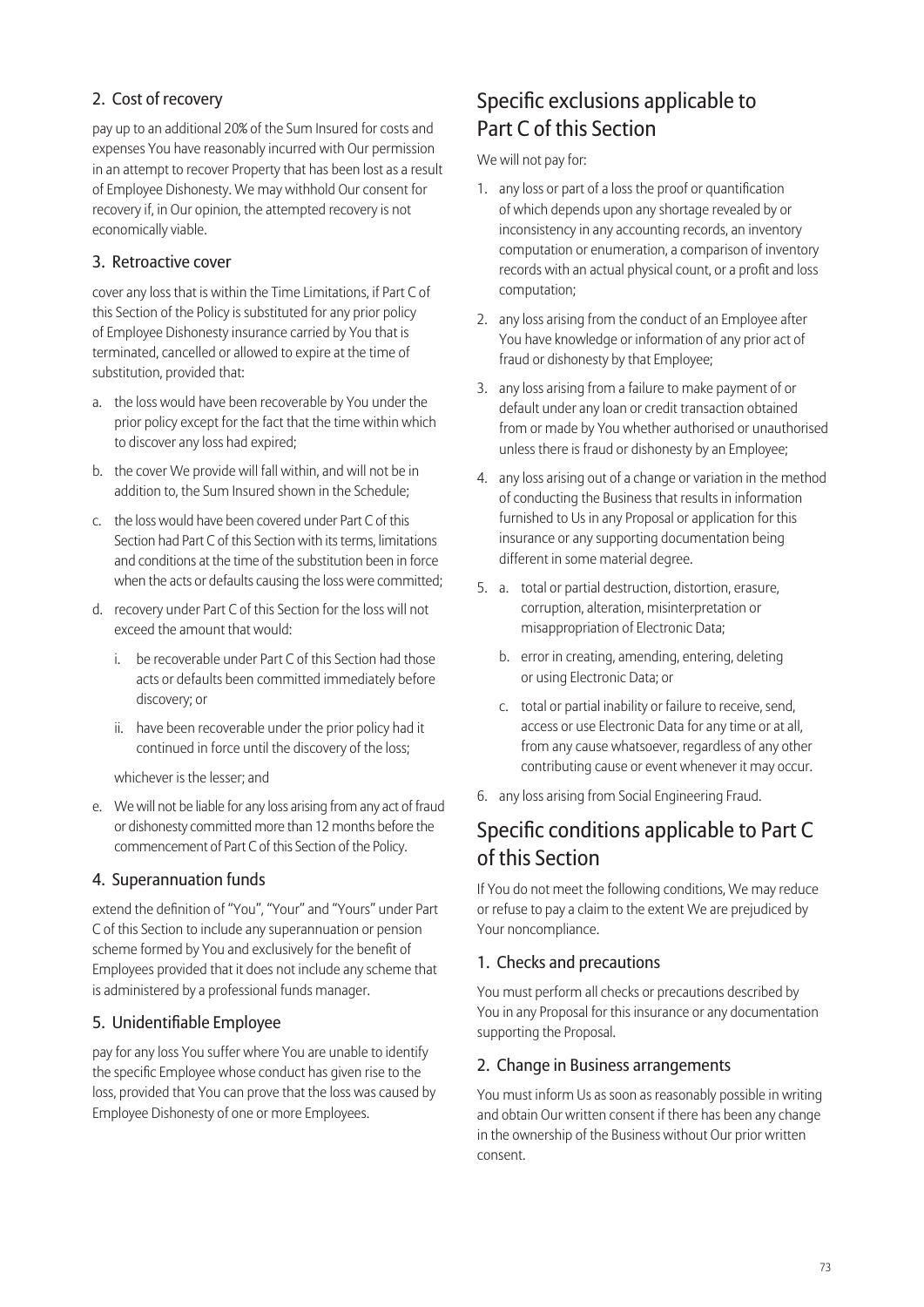# 3. Claims against Employee

In the event of any loss being discovered You must, to the extent allowed by law, retain all salary, commission moneys or assets that are the property of the Employee in respect of whose conduct a claim is made and which are or may come within Your control and You must apply them towards making good the amount of the loss.

## 4. Dishonest Employee

You must give to Us written notice as soon as reasonably possible upon the discovery of any conduct that is fraudulent or dishonest by any Employee or of reasonable cause for suspicion as to any such conduct by an Employee whether giving rise to a claim or not. We will not pay for any loss occurring after the date of discovery of such conduct.

# Part D – Tax Audit

 In order to be sure that You are covered under this Policy You should always contact Us for approval before You incur costs You wish to claim. If You do not, We will pay for costs incurred up to the amount We would have authorised had You asked Us first.

# The cover

We will insure You for the Professional Fees reasonably and necessarily incurred within Australia in connection with an Audit which commences during the Period of Insurance.

We will not pay You more than the Sum Insured shown in the Schedule for this Section Part D – Tax Audit during any one Period of Insurance.

# Definitions applicable to Part D of this Section

Audit means the investigation of Your Business' current and prior years' financial affairs by an Australian statutory authority following lodgement of Your return and the making of an assessment (including a self-assessment) regarding Your obligation to pay:

- a. income tax;
- b. fringe benefits tax;
- c. capital gains tax;
- d. wholesale and sales tax;
- e. payroll tax;
- f. goods & services tax; or
- g. superannuation contributions tax.

For the purpose of Part D of this Section, the Audit commences at the time You first receive notice that the Auditor proposes to conduct an Audit, and is completed when the Auditor:

- a. has given written notice to You to that effect;
- b. notifies You that they have made findings in connection to an Audit and notified You of those findings and/or the actions the Auditor proposes to take in connection with those findings; or
- c. has issued an assessment or amended assessment as to Your liability to pay an amount under any relevant legislation.

Auditor means an officer of a statutory authority who is properly authorised to conduct the Audit.

Professional Fees means:

- a. fees paid to registered tax agents, financial advisers, company auditors, accountants and solicitors who are not Your employees, for the preparation of evidence to be submitted to the Auditor;
- b. fees charged to You for preparation of evidence by Your financial service providers;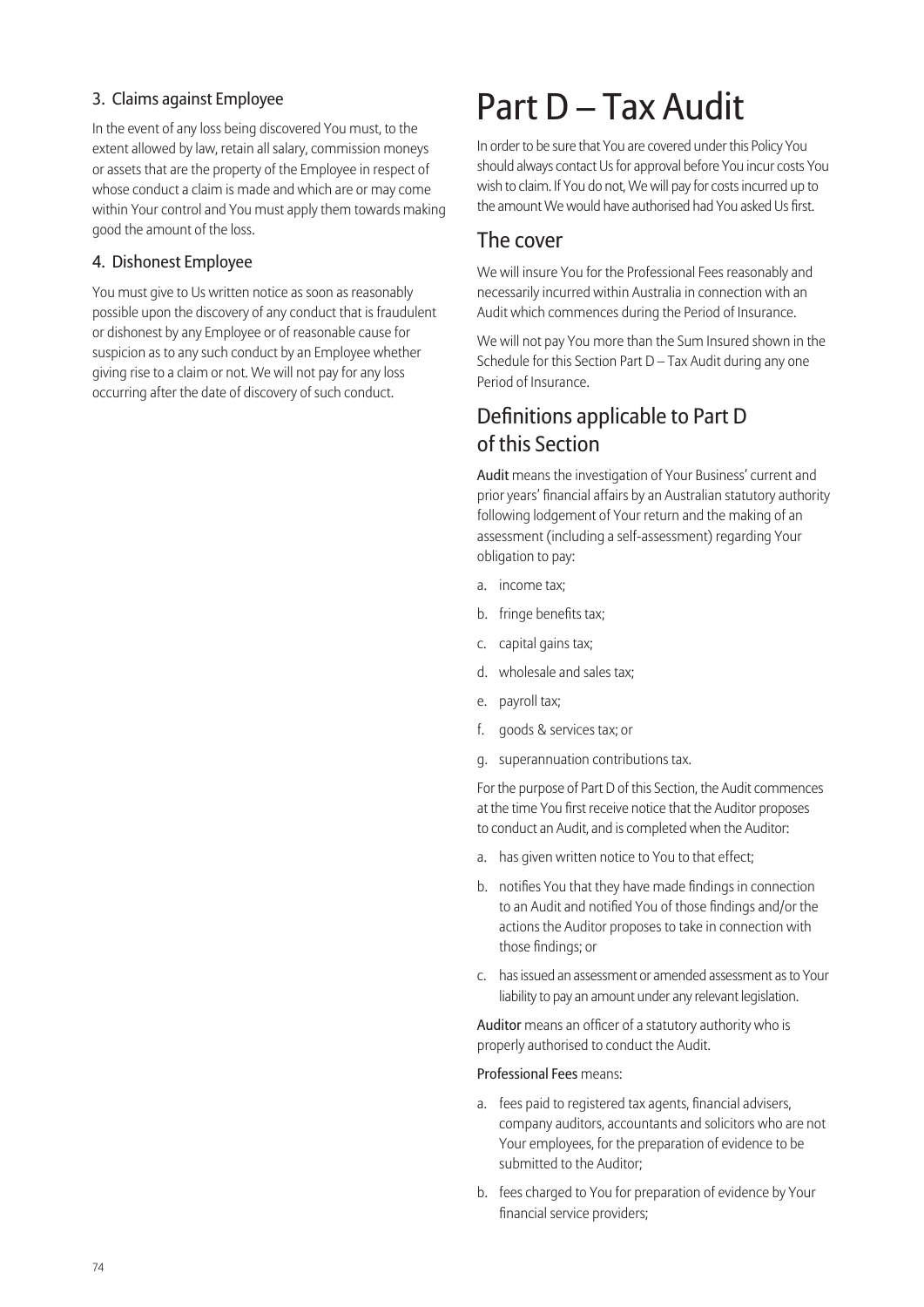- c. overtime paid by You to Your employees to prepare for or represent You in any Audit; and
- d. travelling and accommodation expenses incurred by You or Your employees in order to attend an Audit.

# Excess

You will bear as an uninsured contribution of the greater of 10% of all Professional Fees incurred or the amount shown in the Schedule under Part D of this Section. All payments of Professional Fees made by Us in settlement of a claim under Part D of this Section will be exclusive of Your contribution which is to be paid by You directly to the supplier(s) of the service for which Professional Fees are payable.

# Specific exclusions applicable to Part D of this Section

We will not pay:

- a. for any legal liability, court costs, fines, penalties, tax, penalty tax or interest;
- b. for any routine enquiries or enquiries made by an Auditor which are not identified as being either preliminary to or relating to an Audit;
- c. for Professional Fees incurred:
	- i. prior to the commencement of the Audit;
	- ii. after the Audit has been completed;
	- iii. due to Your improper, unwarranted or unjustified refusal or failure to comply with any lawful request made by an Auditor. Refusal or failure to comply will not be deemed to be improper, unwarranted or unjustified if You refuse or fail to comply upon the written advice of Your accountant or solicitor;
	- iv. from Audits or investigations under customs legislation;
	- v. from Audits which You were notified of or knew of prior to the Period of Insurance;
	- vi. from Audits of income received or earned, or where the source of income is, outside Australia or where the service giving rise to the claim are performed by people or entities ordinarily resident outside Australia;
	- vii. from any fraudulent act or omission committed by You or on Your behalf or by Your employee(s);
	- viii. which are ordinarily associated with the maintenance and upkeep of Your Business accounts, returns, taxation and financial records and the preparation prior to lodgement of Your accounts, returns, taxation and financial records as required by any relevant legislation; or
	- ix. more than twelve (12) months after the commencement of the Audit, unless You can show that completion of the Audit has been delayed as a result of the conduct of the Auditor;
- d. if the annual return in relation to which the Audit is proposed to be conducted was not reviewed by an accountant prior to dispatch;
- e. if the final assessment of Your taxable income for the period being Audited is more than 20% higher than the taxable income which You originally declare; or
- f. if You have not maintained all records that You are required to maintain or should or would maintain in the ordinary course of Your Business.

# Specific conditions applicable to Part D of this Section

# 1. Errors

If You or any person acting on Your behalf becomes aware of any error in any return of income or other documents supplied to a statutory authority, You must notify the statutory authority without delay.

# 2. Conduct during the Audit

You agree to:

- a. keep Us informed of all material matters in relation to the Audit;
- b. send Us copies of all correspondence in relation to the Audit as soon as reasonably possible after receiving them;
- c. instruct Your accountants and solicitors to provide Us with all relevant documents and reasonable information in relation to the Audit; and
- d. permit Us, when necessary, to instruct Your accountants and solicitors in matters relating to the Audit. When We do this, the Professional Fees will include the fees payable to Your accountants and solicitors arising from Our instructions of them. This does not mean We will take over or represent You in the Audit or investigation.

# 3. Income disclosure

You must make full and complete disclosure of all income (including capital gains), turnover and expenses required by any tax legislation. If the final assessment of Your taxable income for the period being audited is more than 20% higher than the taxable income which You originally declare, We will not pay any of Your claim.

# 4. Tax returns

You must submit all returns and documents within the time limits prescribed by all relevant statutes or regulations or within any extensions of time as lawfully granted by the relevant statutory authority.

We or Our duly appointed agent may conduct Our own investigation in to any matter which is or may be the subject of a claim under Part D of this Section of the Policy.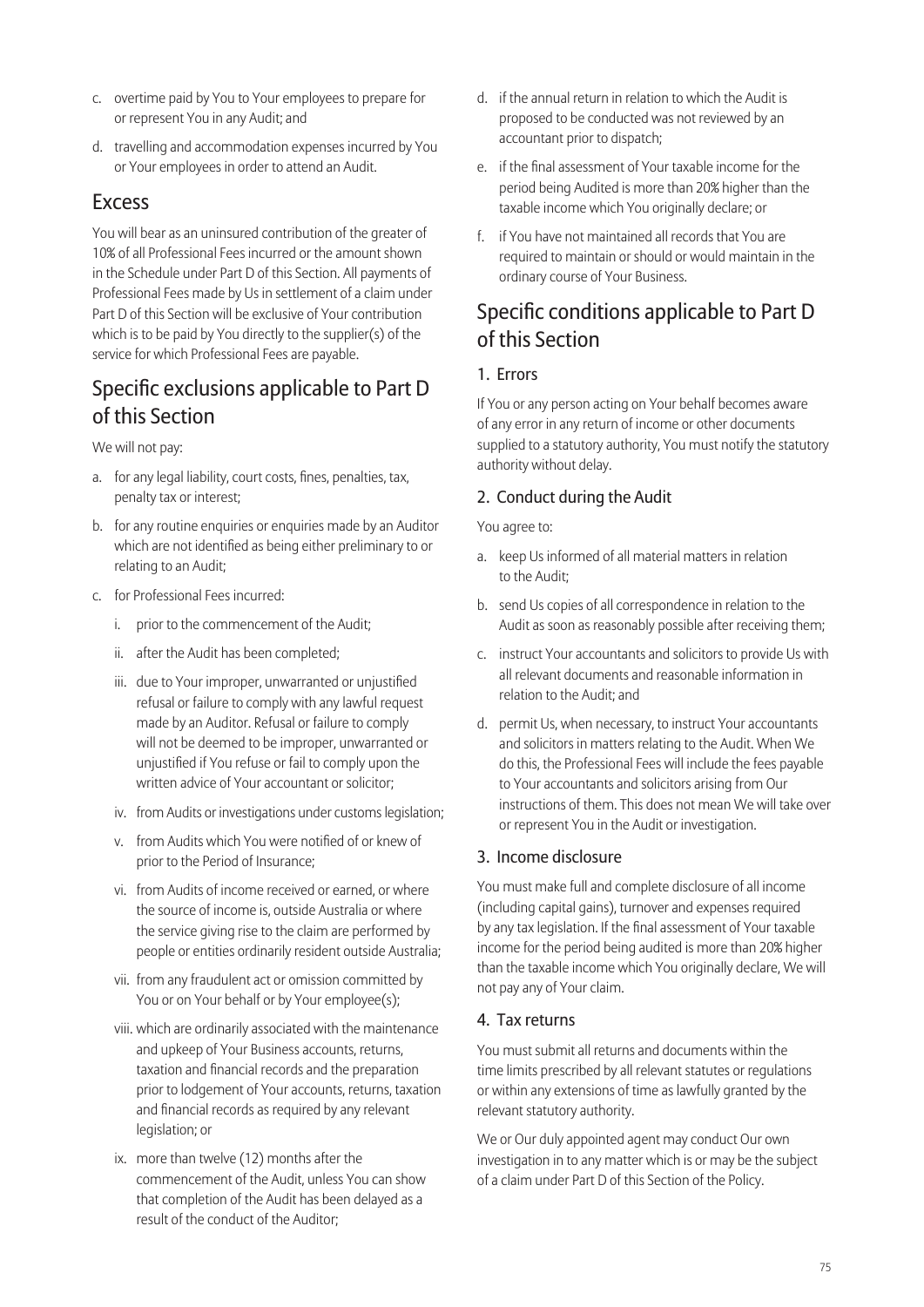# Professional Indemnity Section

## Important Notice: "Claims made and notified" Cover

This Section provides a "Claims made and notified" cover and will only respond to Claims first made against You during the Period of Insurance and notified to Us during the Period of Insurance.

To the extent permitted by law, we will not pay for any Claim that You notify Us of after the Period of Insurance has expired.

# The cover

Where this Section is shown as insured on the Schedule, We will indemnify You and any Insured Person for compensation for any Claim which You or an Insured Person are legally liable to pay, arising out of a Breach of Professional Duty, provided the Claim is first made during the Period of Insurance and notified to Us during the Period of Insurance.

We will also pay for the Costs and Expenses that We incur or that You or an Insured Person incur with Our written permission.

In order to be sure that You are covered under this Policy You should always contact Us for approval before You incur costs You wish to claim. If You do not, We will pay for costs incurred up to the amount We would have authorised had You asked Us first.

# Definitions applicable to this Section

Breach of Professional Duty means a breach of a duty owed by You or an Insured Person in a professional capacity, arising out of any advice, act, error or omission in the conduct of Your Business.

## Claim means a:

- a. written or verbal assertion of a right to, or demand by a third party for compensation or damages; or
- b. a writ, statement of claim, summons, application or other originating legal or arbitral process, cross claim, counter claim or third or similar party notice for compensation or non-monetary relief; or
- c. civil proceeding brought by a third party for recovery of compensation or damages; or
- d. criminal proceeding commenced by a summons or charge,

in respect of an actual or alleged Breach of Professional Duty.

Costs and Expenses means all reasonable legal and other costs and expenses reasonably incurred in the investigation, defence, settlement or appeal of any Claim covered by this Section of the Policy.

Employee means any natural person who is a past, present or prospective employee of You, including any full time, part time or casual, secondee or volunteer.

Provided that the term "Employee" shall not mean independent contractors, consultants, or agents of You or their respective employees, including employees of labour hire companies.

Insured Person means any director, executive officer, Employee or partner of You, but only while acting within the scope of their duties in such capacity.

Limit of Indemnity means the amount specified as such in the Schedule.

Senior Counsel means a barrister in active practice who is entitled to use the post nominals QC or SC in any superior court in Australia.

# Limit of Indemnity

The maximum We will pay for any one Claim made during the Period of Insurance under this Section is the Limit of Indemnity. The Limit of Indemnity is inclusive of all Costs and Expenses and any Cost and Expenses awarded against You or an Insured Person.

The aggregate Limit of Indemnity is the maximum We will pay for all Claims made during the Period of Insurance under this Section. The aggregate Limit of Indemnity is equal to the Limit of Indemnity or such other amount if stated in the Schedule.

# Excess

You or the Insured Person must bear the Excess shown in the Schedule for this Section.

# Additional benefits applicable to this Section

To the extent that the Limit of Indemnity is not otherwise exhausted, We will also indemnify You and any Insured Person for:

# 1. Australian Competition and Consumer Law

any Claim, first made during the Period of Insurance and notified to Us during the Period of Insurance, made under the terms of the Competition and Consumer Act 2010 (Cth), Trade Practices Act or any Fair Trading legislation enacted by the states or territories of Australia arising out of the conduct of Your Business.

Provided that We will not pay for:

- a. Claims arising from the penal or criminal provisions of any of those statutes;or
- b. Claims made because of intentionally misleading or deceptive conduct by You, an Insured Person or any person acting on Your behalf or for whom You are responsible.

An Excess will apply as specified in the Schedule.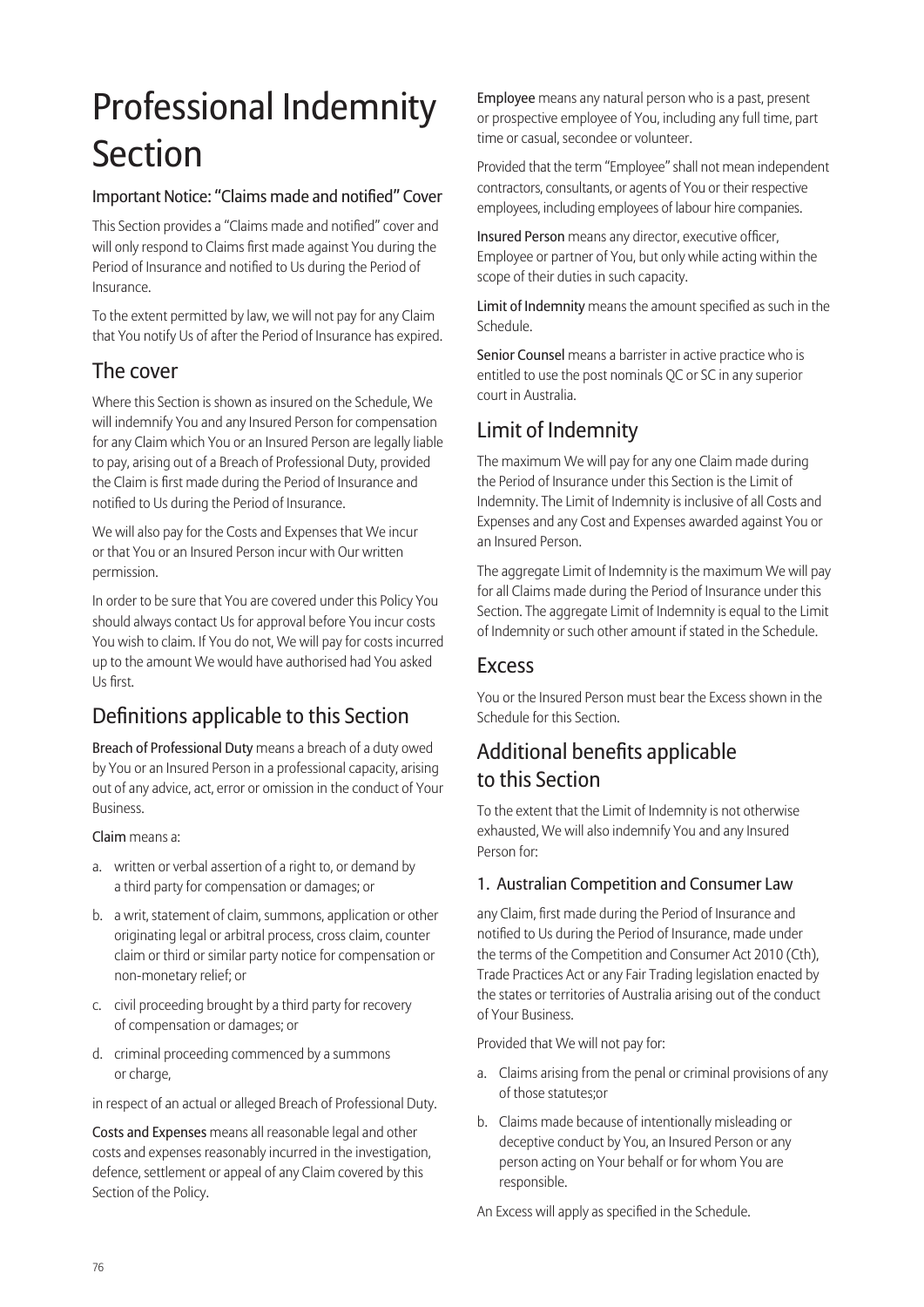# 2. Dishonesty of Employees, consultants, contractors or agents

sums which You shall become legally liable to pay as compensation for a Claim, first made during the Period of Insurance and notified to Us during the Period of Insurance, arising out of any dishonest, fraudulent, criminal, illegal, malicious, reckless, wilful, misleading or deceptive advice, act, omission or conduct of any Employee which You first discover during the Period of Insurance, provided that:

- a. We shall not be liable to indemnify:
	- i. You, if You condoned or were an accessory to;
	- ii. any person who committed or who was an accessory to;
	- iii. any firm of which any one or more partners committed, or were accessories to;
	- iv. any company of which any one or more officers committed, or were accessories to;

 the relevant dishonest, fraudulent, criminal, illegal, malicious, reckless, wilful misleading or deceptive advice, act omission or conduct;

- b. We will not indemnify any consultant, contractor or agent;
- c. We will not pay for loss of Money;
- d. We will not pay more than \$250,000 for all Claims under this additional benefit during any one Period of Insurance.

Specific exclusions applicable to this Section "5 – Dishonest acts" will not apply to this additional benefit.

## 3. Additional parties

a Claim first made during the Period of Insurance and notified to Us during the Period of Insurance:

- a. against a principal or an Insured Person in relation to their previous business, for their conduct carried out for another entity in relation to the same type of activities covered under the Policy as Your Business; or
- b. against a predecessor entity of Your Business;

provided the Claim does not arise from circumstances which constitute a Claim under any other professional indemnity insurance policy entered into by a third party or a policy required by law or which could have been notified under such a policy under section 40(3) of the Insurance Contracts Act 1984 (Cth) or any equivalent replacement section if amended.

If You, an Insured Person or anyone entitled to cover under the Policy, dies or becomes legally incompetent or individually insolvent, We will include the estate, legal representative or assigns of the party entitled to cover, to the same extent as cover would otherwise be available.

For any activity in which You are engaged in a joint venture, We will only indemnify You for Your share.

## 4. Defamation

any Claim, first made during the Period of Insurance and notified to Us during the Period of Insurance, made against You or an Insured Person arising from unintentional defamation.

# Specific exclusions applicable to this Section

We shall have no liability under the Policy, including in respect of any Claim or Costs and Expenses or indemnity or payment or loss, directly or indirectly arising out of, based upon, attributable to or in consequence of:

## 1. Asbestos

asbestos or any materials containing asbestos in whatever form or quantity.

## 2. Assumed duty or obligation

any liability, duty or obligation assumed under any contract or agreement but this exclusion does not apply to liability that would have been implied by law in the absence of such contract or agreement.

## 3. Assault

assault or battery committed by You, any Insured Person or at Your or an Insured Person's direction unless committed for the purpose of preventing or eliminating danger to persons or property.

## 4. Criminal matters

in regard to the penal or criminal provisions of any law or statute.

#### 5. Dishonest acts

- a. any dishonest, fraudulent, criminal, illegal or malicious advice, act or omission by You or an Insured Person, consultants, contractors or agents; or
- b. any advice, error, act or omission by You or an Insured Person, consultants, contractors, or agents committed or alleged to have been committed with a reckless disregard for the consequences thereof; or
- c. any wilful breach of any statute, contract or duty by You or an Insured Person, consultants, contractors or agents.

## 6. Employer's liability

any

- a. personal injury to any Employee; or
- b. Damage to property of, or loss of use of property of any Employee.

## 7. Faulty workmanship

the cost of or expenses incurred in performing, re-performing, completing, re-completing, correcting or improving any work or service undertaken or provided by You, an Insured Person or on Your or an Insured Person's behalf.

## 8. Fines and penalties

the penal or criminal provisions of any of statute, nor will We pay for fines or penalties or any portion of a judgment or award that represents aggravated, punitive or exemplary damages or damages resulting from the multiplication of compensatory damages.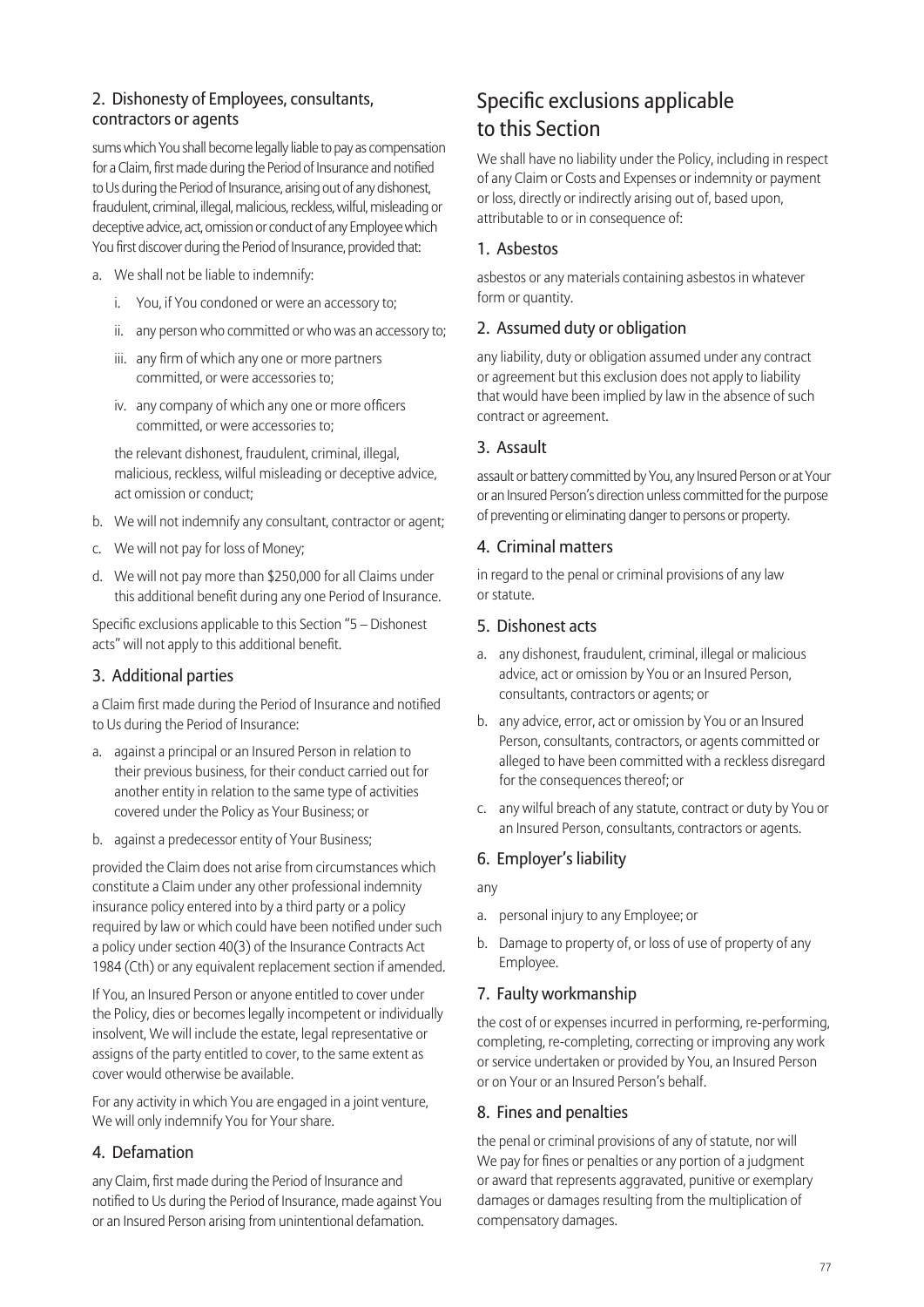## 9. Insurer or insurance intermediary insolvency

the insolvency of any insurance company (other than Us), underwriting agency or any other insurance intermediary.

## 10. Jurisdiction

any Claim brought in a court of law or arbitral tribunal outside of Australia.

# 11. Molestation

any allegation of sexual molestation of, interference with or harassment of any person (whether a minor or an adult) by You, any Insured Person or any person performing volunteer services for or on Your behalf.

## 12. Outside financing arrangements

any financing or credit arrangement (whether by way of loan, lease, hire purchase or otherwise) in respect of any property unless:

- a. You are or were the owner or Bailee of such property; and
- b. the arrangement is or was in relation to the sale of such property by You.

# 13. Prior or pending Claims

any Claim:

- a. made, threatened or intimated against You or an Insured Person prior to the Period of Insurance;
- b. directly or indirectly based upon, attributable to, or in consequence of any fact or circumstance:
	- i. of which written notice has been given, or could reasonably have been given, under any previous policy; or
	- ii. of which You or any Insured Person first became aware prior to the Period of Insurance and which You or an Insured Person knew or ought reasonably to have known might give rise to a Claim of the kind covered under this Section.

# 14. Privacy

the invasion of rights of privacy.

# 15. Property in physical or legal control

damage to any property which is owned by or leased or rented to You or property in Your physical or legal control.

# 16. Prosecution/imprisonment

false arrest, false imprisonment, wrongful detention, malicious prosecution or humiliation.

# 17. Public office/other activities

any conduct while engaged in the performance of duties for an outside body or organisation.

# 18. Related and Family members

brought or maintained by or on behalf of:

- a. You or Your Family members; or
- b. any of Your Insured Persons, principals, shareholders or proprietors or their Family members.

# 19. Territorial Limit

a Breach of Professional Duty committed or alleged to have been committed by You or any Insured Person outside of Australia.

# 20. Trading debts

any trading debt incurred by You or an Insured Person or any guarantee given by You or an Insured Person for a debt.

# 21. Vehicles and Watercraft

the ownership, operation or use by You or any Insured Person on Your or an Insured Person's behalf of any Vehicle or watercraft, except in the conduct of Your Business.

# 22. Workers' Compensation and CTP

any liability ordinarily insured or insurable under any statutory workers compensation insurance, compulsory third party motor Vehicle insurance.

# 23. Wrongful entry/eviction

wrongful entry or eviction.

# Specific conditions applicable to this Section

# 1. Multiple Claims

All causally connected or interrelated advices, acts, errors or omissions shall be deemed to jointly constitute a single advice, act, error or omission.

If a single Breach of Professional Duty, advice, act, error or omission gives rise to more than one Claim, all such Claims shall jointly constitute one Claim for the purposes of this Section and only one Excess and one Limit of Indemnity shall be applicable for such Claim.

# 2. Claims Reporting

You or an Insured Person must notify Us in writing of any Claim made against You or an Insured Person during the Period of Insurance and as soon as practically possible after the Claim is made.

# 3. Defence/Settlement

You or an Insured Person agree not to settle any Claim, incur any Costs and Expenses, make any admission, offer or payment or otherwise assume any contractual obligation for any Claim without Our written consent. Such consent shall not be unreasonably withheld. We may reduce Our payment for or refuse to pay for any settlement, Costs and Expenses, admission, offer, payment or assumed obligation to the extent We are prejudiced by any settlement, Costs and Expenses, admission, offer, payment or assumed obligation incurred without Our consent.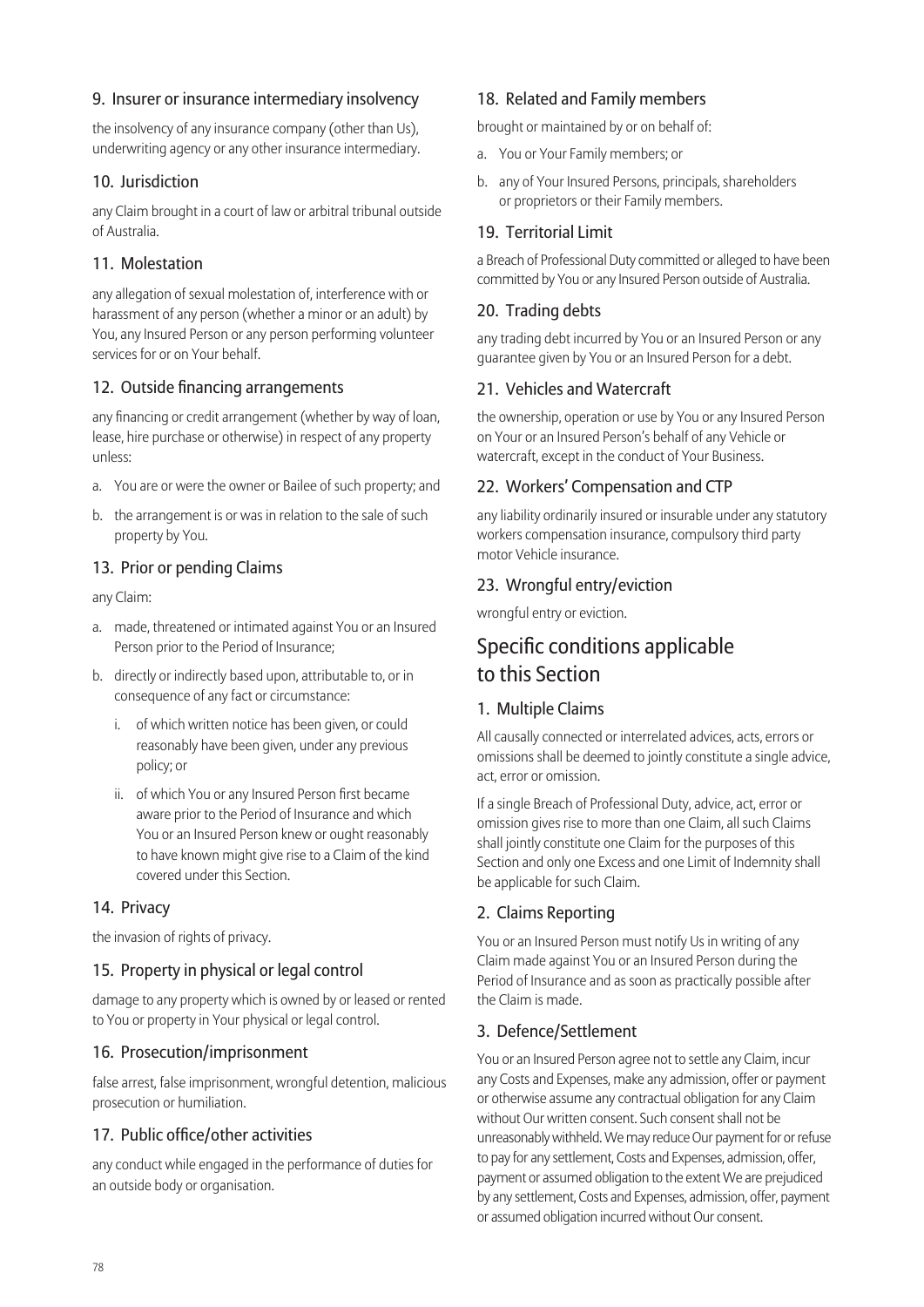We shall be entitled at any time to conduct in Your or an Insured Person's name the defence or settlement of any Claim and any recovery action having regard to Your interests and acting reasonably.

If We assume the conduct of the defence of a Claim or We carry out any investigation regarding such Claim without prejudice to the question of indemnity until sufficient facts and information are available to make a decision on the question of indemnity, this does not:

- i. indicate You or any Insured Person are entitled to indemnity under the Policy, or
- ii. waive or prejudice Our rights (if any) under the Policy.

We may, if We believe that any Claim will not exceed the Excess, instruct You or an Insured Person to conduct the defence of the Claim.

In such situation, We will still indemnify You or an Insured Person in accordance with this Section for any balance after such Excess has been paid by You or an Insured Person.

# 4. Confidentiality

You or any Insured Person must not disclose, either personally or through any person or entity acting on Your or their behalf or at Your or their direction, to any third party any terms of the Policy, including but not limited to the Limit of Indemnity, the Cover and the Exclusions except to the extent that:

- a. disclosure of the terms of the Policy is required by law; or
- b. disclosure is to legal advisors for the purposes of You or an Insured Person obtaining Policy Claims advice; or
- c. We may consent in writing to disclosure of the terms of the Policy.

# 5. Dispute as to Contest/Settlement

If We recommend settlement for any Claim and You or an Insured Person do not agree that such Claim should be settled, You or an Insured Person may elect to contest such Claim. If You or an Insured Person make such election, Our liability for such Claim shall not exceed the amount for which the Claim could have been so settled plus the Costs and Expenses incurred with Our written consent up to the date of such election.

We shall not require You or an Insured Person to contest any Claim unless a Senior Counsel (appointed by Us) advises that such Claim should be contested. In determining such advice the Senior Counsel shall take into consideration the economic viability of such a course, the damages and costs likely to be recovered by the claimant, the prospects of a successful defence and the likely Costs and Expenses. The cost of the Senior Counsel's advice will be treated as being part of the Costs and Expenses.

# Transit Section

# The cover

We will pay You in accordance with the Basis of Settlement if Property Insured for the applicable cover type shown in the Schedule under this Section is Damaged during the Period of Insurance, whilst in Transit anywhere in Australia.

# Cover types

# Part A

Where "Part A – Fire, collision and overturning" is shown as insured on the Schedule, the cover will be:

Damage to any Property Insured following fire, Flood, lightning, earthquake, riots, strikes, civil commotion, collision and/or overturning of the Conveyance.

## Part B

Where "Part B – Fire, collision and overturning and theft" is shown as insured on the Schedule, the cover will be:

Damage to any Property Insured following fire, Flood, lightning, earthquake, riots, strikes, civil commotion, collision and/or overturning of the Conveyance or theft from a locked Vehicle following forcible and violent entry.

## Part C

Where "Part C – All Risks not excluded" is shown as insured on the Schedule, the cover will be:

Loss or Damage (not otherwise excluded in this Section under "Specific exclusions" or under "General exclusions" applicable to all Sections of Your Policy), including general average and salvage charges adjusted or determined according to the contract of affreightment and/or governing law or practice.

# Definitions applicable to this Section

Conveyance means the Vehicle, vessel, Aircraft or train by which the Property Insured is being transported.

Transit means the period commencing when the Property Insured is first moved from a place of storage for the specific purpose of loading onto the Conveyance and continues during the ordinary course of transit within Australia and terminates when:

- a. the Property Insured is last moved when being delivered to the intended destination or such other place as You may instruct; or
- b. the normal course of transport is interrupted at Your (or the seller/purchaser's) election for the purposes of storage, allocation or distribution.

Transit includes any transit to or from and while the Property Insured is at any premises for the purpose of packing or preparation for shipment for a period of up to one month prior to shipment. Transit excludes any period of dismantling, erection, commissioning or installation prior to or post transit as defined above.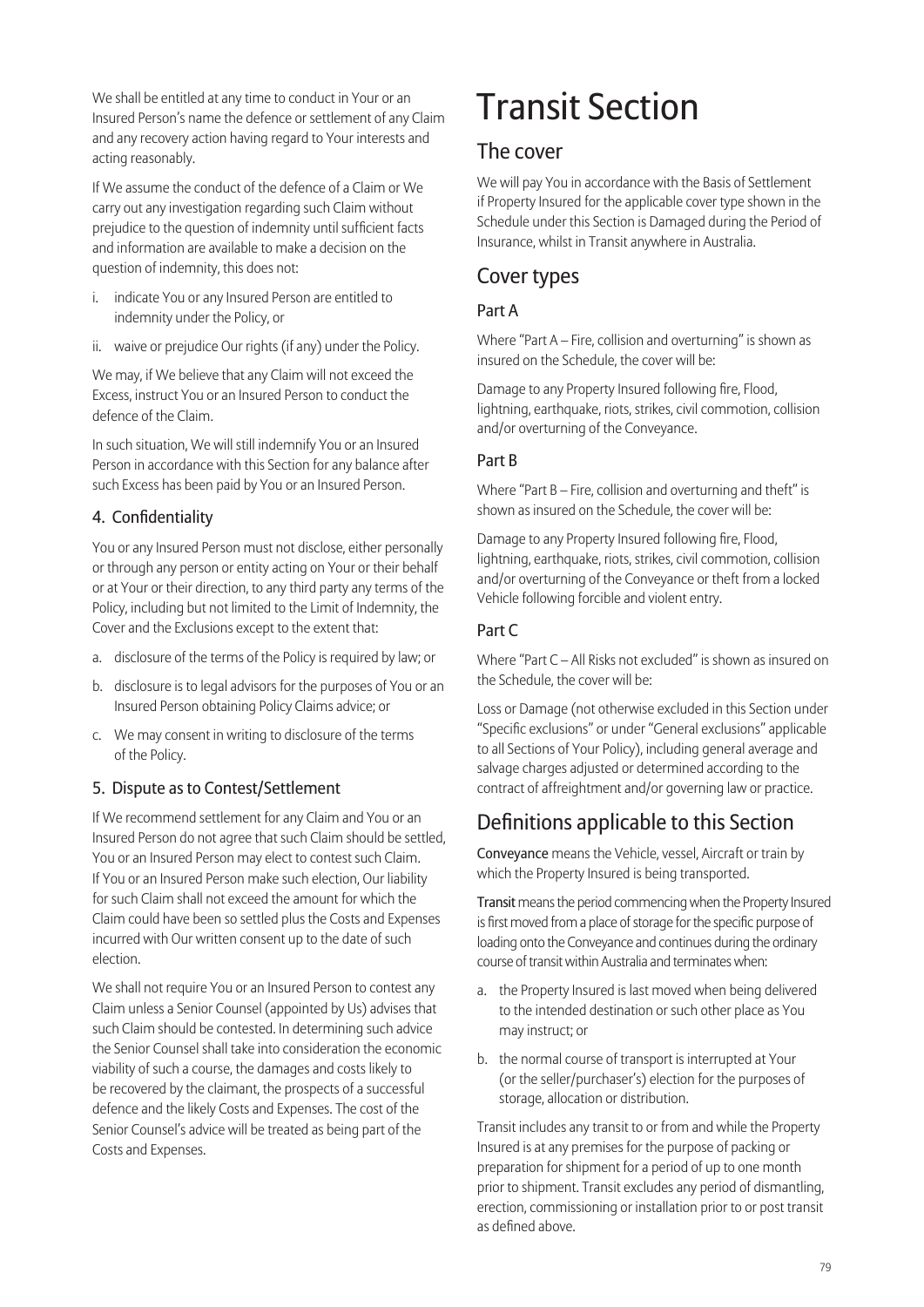# Basis of Settlement applicable to this Section

Subject to the proviso below, the Basis of Settlement will be:

- 1. where Property Insured has been Damaged and cannot be economically repaired, We will pay:
	- a. for goods sold Your invoice value;
	- b. for goods purchased the purchase price as shown on the invoice; or
	- c. for all other Property Insured, the cost necessary to reinstate or replace the Damaged Property Insured less depreciation taking into consideration its age, condition, and remaining useful life.
- 2. Where Property Insured has been Damaged and can be economically repaired, We will pay the cost necessary to reinstate or repair the Damaged Property Insured to a condition substantially the same as, but not better or more extensive than, its condition at the time of the Damage.

For each category of Property Insured in 1. or 2., We will also pay the cost of freight where that cost has not already been included in the calculated settlement values.

# Branded Goods

Any salvage of branded goods and/or merchandise owned by You or for which You are legally liable and/or goods sold but not delivered shall not be disposed of by sale without Your consent. If such salvage is not disposed of by sale, the goods may be retained by You and disposed of as You see fit provided a reasonable salvage allowance is agreed with Us for the value of goods and this allowance to be deducted from the claim settlement.

## Labelled Goods

In the case Damage affecting labels and/ or capsules and/ or wrappers of the Property Insured, the loss is to be limited to an amount sufficient to pay the cost of new capsules, and the cost of re-labelling, rewrapping and reconditioning the Property Insured, provided that the loss or Damage amounts to a claim under the terms of this Section. In no case shall We be liable for more than the insured value of the Damaged goods.

# Limitations of cover applicable to this Section

## 1. Per Conveyance Limit

We will not pay more than the "Per Conveyance Limit" shown in the Schedule for any one event.

# 2. Excess

You are liable for the Excess for each and every event that results in Damage.

# Specific exclusions applicable to this Section

We will not pay for any Damage or expense arising directly or indirectly out of or in any way connected with:

- 1. Transit of Property Insured other than Transit within Australia or where applicable, sea or air passages within Australian Territorial Waters or airspace between Australian ports or places;
- 2. Perils exclusions
	- a. Your wilful misconduct;
	- b. ordinary leakage, ordinary loss in weight or volume, or ordinary wear and tear of the Property Insured;
	- c. insufficiency or unsuitability of packing or preparation of the Property Insured (including stowage in a container or lift-van, but only when such stowage is carried out prior to the commencement of cover under this Section by You or Your employees);
	- d. inherent vice or nature of the Property Insured;
	- e. delay, (including delays caused by an event insured for the selected Cover type, other than expenses payable for general average and salvage charges), loss of market, depreciation or deterioration;
	- f. insolvency or financial default of the owners, managers, charterers, or operators of the Conveyance;
	- g. i. unseaworthiness of the vessel or craft; or
		- ii. unfitness of any other Conveyance, container or liftvan for the safe carriage of the Property Insured.

 We will pay if You are able to prove that You or Your employees did not know of the unseaworthiness or unfitness of the Conveyance, at the time the Transit commenced;

- h. capture, seizure, arrest, restraint or detainment (piracy excepted), and the consequences thereof or any attempted threat;
- i. the Conveyance being driven by any person whose faculties are impaired by any drug or intoxicating liquor or by any person who is convicted of driving, at the time the Damage occurs, under the influence of intoxicating liquor or any drug by any person with a percentage of alcohol or drugs in their breath or blood in excess of the percentage permitted by law. However, We will pay if You are able to prove that You did not know that the driver of the Conveyance was so affected;
- j. theft unless there has been visible proof of forcible and violent entry;
- k. any unexplained shortage or disappearance;
- l. any loss from an unattended Vehicle:
	- i. left overnight unless within securely locked premises;
	- ii. otherwise unless securely locked;
- m. any chemical, biological, bio-chemical, or electromagnetic weapon; or
- n. contamination or pollution unless these are the direct result of an event covered under this Section;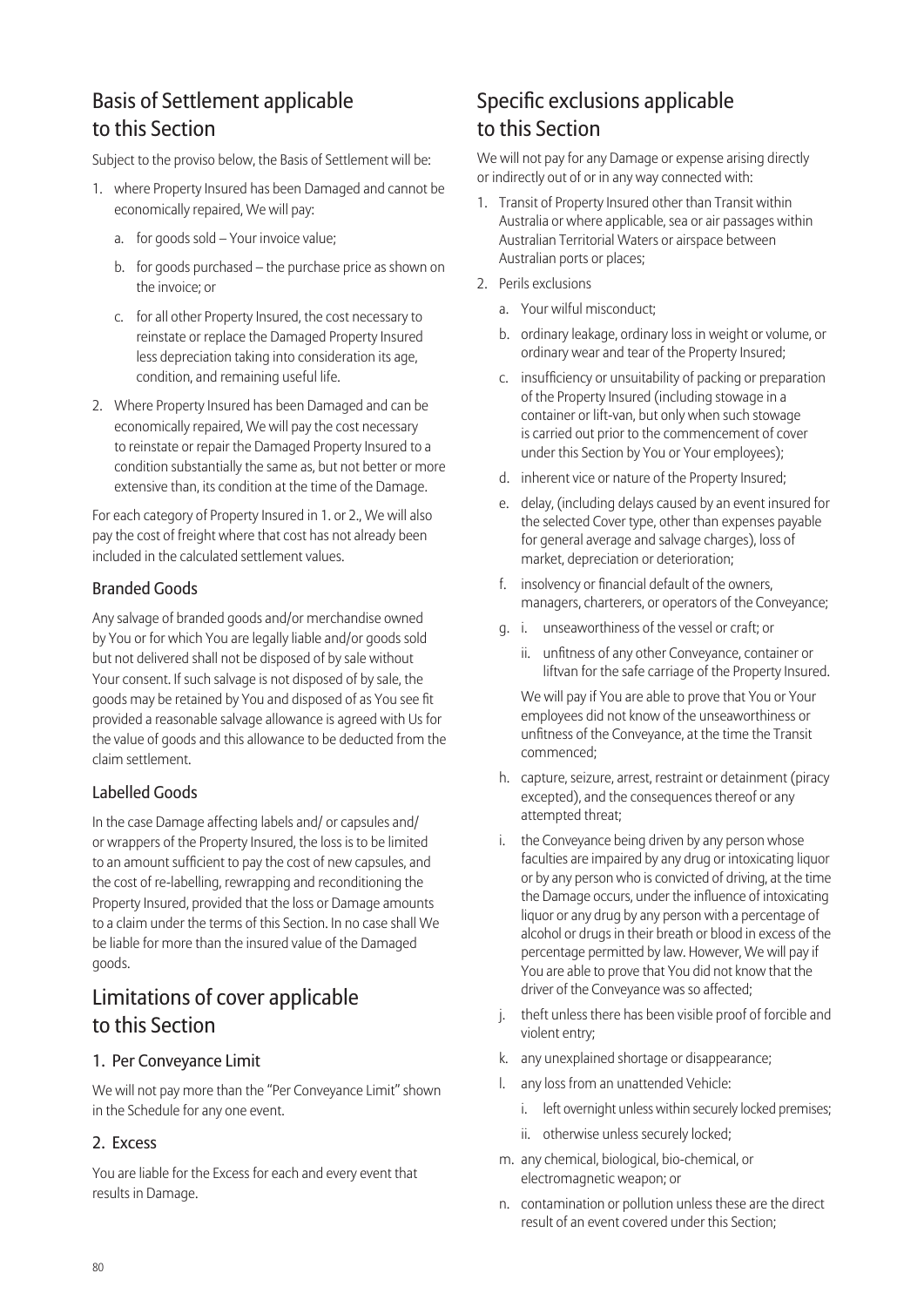#### 3. Property exclusions

- a. Money, jewellery, watches, furs, antiques, paintings, works of art, precious metals, precious stones or articles composed of any of them, explosives, petroleum products in bulk or gas in bulk, livestock, cigarettes, tobacco, wines, spirits or other alcoholic beverages, unless specifically covered in the Schedule; or
- b. goods carried by You for payment or reward.

# Specific conditions applicable to this Section

The following specific conditions apply to this Section in addition to the General Terms and Conditions. In the event of Damage to Property Insured under this Section You and Your agents must:

## 1. Claims Procedure

- a. claim as soon as reasonably possible on the carrier;
- b. give notice to Us or Our agents as soon as reasonably possible;
- c. not give clean receipts where goods are in doubtful condition, except under written protest; and
- d. i. take such measures as may be reasonable for the purpose of averting or minimising such loss; and
	- ii. ensure that all rights against carriers, Bailees or other third parties are properly preserved and exercised.

## 2. Pairs and sets

in the event of Damage to Property Insured forming part of a pair or set, We will not pay any more than the value of the part which is lost or Damaged.

## 3. No cover for carrier

cover will not be provided for the benefit of the carrier or other Bailee.

## 4. Waiver

measures taken by You or by Us with the object of saving, protecting or recovering the Property Insured will not be considered as a waiver or acceptance of abandonment or otherwise prejudice the rights of either party.

## 5. Action within reasonable time

You will act within a reasonable time with regard to all circumstances within Your control.

# 6. Records

You will keep an accurate record of sales turnover and allow Us reasonable access to inspect those records.

# 7. Constructive Total Loss

 We will not pay Your claim for constructive Total Loss unless the Property Insured is reasonably abandoned:

- a. due to their actual Total Loss appearing to be unavoidable; or
- b. the cost of completing the Transit of the Property Insured (including recovery, reconditioning and forwarding) would exceed the value of the Property Insured on arrival.

# Customers' Vehicles Section

# The cover

We will indemnify You in accordance with the Basis of Settlement for:

- a. Accidental Damage to Customers' Vehicles, regardless of whether You are legally liable; and
- b. Your legal liability arising from the use of Customers' Vehicles,

while being driven by You or Your employees in the conduct of Your Business during the Period of Insurance.

In order to be sure that You are covered under this Policy You should always contact Us for approval before You incur costs You wish to claim. If You do not, We will pay for costs incurred up to the amount We would have authorised had You asked Us fi rst.

# Definitions applicable to this Section

#### Accidental Damage means:

- a. Damage, including Damage caused by fire, Flood, storm or earthquake; or
- b. loss by theft and unfound; or
- c. Malicious Damage.

Limit of Indemnity means the amount(s) specified in the Schedule as the Limit of Indemnity which will be the maximum amount that We will pay for any one loss or series of losses arising out of an event or series of events unless otherwise specified.

Malicious Damage means intentional Damage done to Your Customer's Vehicle by someone else without Your consent.

# Basis of Settlement applicable to this Section

## For:

- 1. Accidental Damage to Customers' Vehicles, We will at Our option (acting reasonably):
	- a. on partial loss of Customers' Vehicles:
		- i. replace, reinstate or repair the Vehicle;
		- ii. indemnify You for the cost of repairs.
	- b. on Total Loss of Customers' Vehicles indemnify You up to the lesser of the Market Value or the Limit of Indemnity, less any reasonable amount We estimate to be the salvage value of the Customer's Vehicle unless the customer agrees that: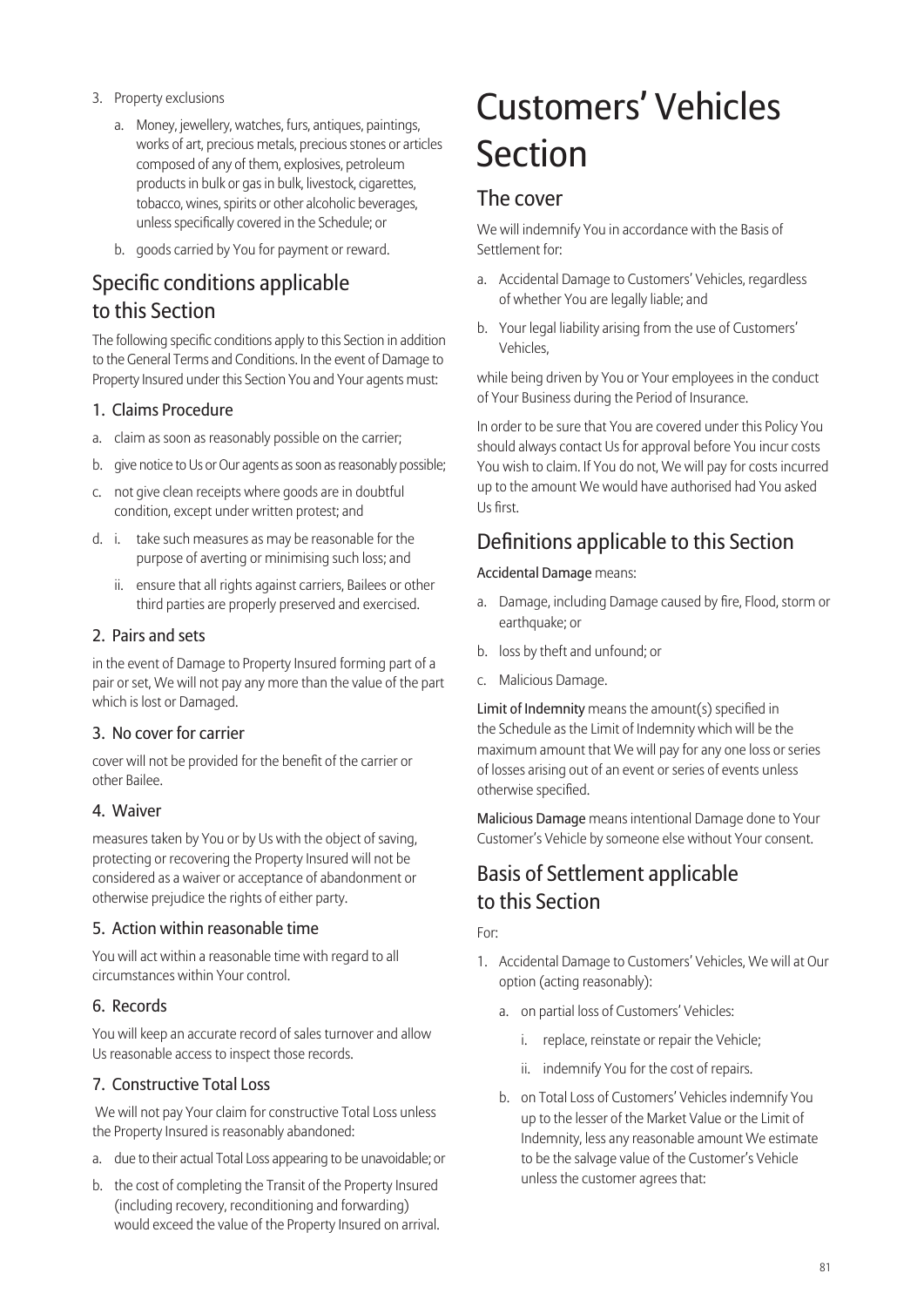- i. the wreckage of the Customer's Vehicle will become Our property; and
- ii. We will keep the proceeds of any salvage sale.

 At Our discretion (and if safe to do so), You may reclaim the wreckage if You agree to pay the salvage price.

- 2. legal liability arising from the use of Customers' Vehicles:
	- a. for Damage to other people's property, We will indemnify You for:
		- i. an amount sufficient to cover Your legal liability; and
		- ii. Your legal costs incurred in relation to the claim with Our written consent.
	- b. for supplementary bodily injury (CTP gap liability):
		- i. We will indemnify You, or a currently licensed driver driving Your Customer's Vehicle with Your consent, for legal liability for death or bodily injury caused by or arising out of the use of Your Customer's Vehicle during the Period of Insurance, if Your Customer's Vehicle is registered for use on a public road and the liability is incurred, as a result of one or more of the following events:
			- You or the currently licensed driver driving or being in charge of Your Customer's Vehicle;
			- goods being carried by or falling from Your Customer's Vehicle; or
			- loading or unloading Your Customer's Vehicle,
		- ii. We will indemnify You, or a passenger, for the legal liability of a passenger travelling in or getting into or out of Your Customer's Vehicle with Your permission, or the permission of a currently licensed driver driving or in charge of Your Customer's Vehicle with Your consent.

 Provided the maximum amount We will pay under this clause 2. for Damage to other people's property and/or supplementary bodily injury (CTP Gap liability), including legal costs, arising from a single event or series of related events is \$20,000,000.

We will not pay any amount under this clause 2:

- a. if the event or series of related events that gives rise to the legal liability or any part of it is covered or indemnified in any way by any:
	- i. statutory or compulsory insurance policy or any statutory or compulsory insurance; or
	- ii. compensation scheme or fund,

even if the amount recoverable is nil.

- b. any amount of a claim over that recoverable under any:
	- i. statutory or compulsory insurance policy or any statutory or compulsory insurance; or
	- ii. compensation scheme or fund.
- c. if the legal liability would have been covered or indemnified in any way if Your customer had not failed to:
	- i. insure their Vehicle;
	- ii. register their Vehicle; or
	- iii. comply with the requirements of any statutory or compulsory insurance policy or any statutory or compulsory insurance or compensation scheme or fund.
- d. for legal liability to any:
	- i. person driving or in charge of Your Customer's Vehicle;
	- ii. of Your employees; or
	- iii. member of Your Family.
- e. for legal liability in respect of any psychological or psychiatric injury (other than to the extent that it is directly caused by or arises from serious physical bodily injury of the person who suffers the psychological or psychiatric injury).
- f. unless You or the person claiming under this Section have notified Us of a claim under this Section as soon as reasonably possible after You or that person first becoming aware of an intention to make a claim against You or that person. If You do not, We may reduce or refuse Your claim to the extent We are prejudiced by any delay in notifying us.
- g. for legal liability caused by or arising from an intentional act by You or any other person entitled to cover under this Section.
- h. any amount of exemplary, punitive or aggravated damages.

# Excess

There are different types of Excess which may apply. The Excess amount(s) are shown in the Schedule.

These are:

## 1. Basic Excess

The basic excess is the amount that must be paid as a contribution to each claim and is shown in the Schedule.

## 2. Age Excess (under 21 years)

If Your Customer's Vehicle was being driven by or was in the charge of a driver under the age of 21, in addition to the basic Excess, the age Excess shown in the Schedule must be paid.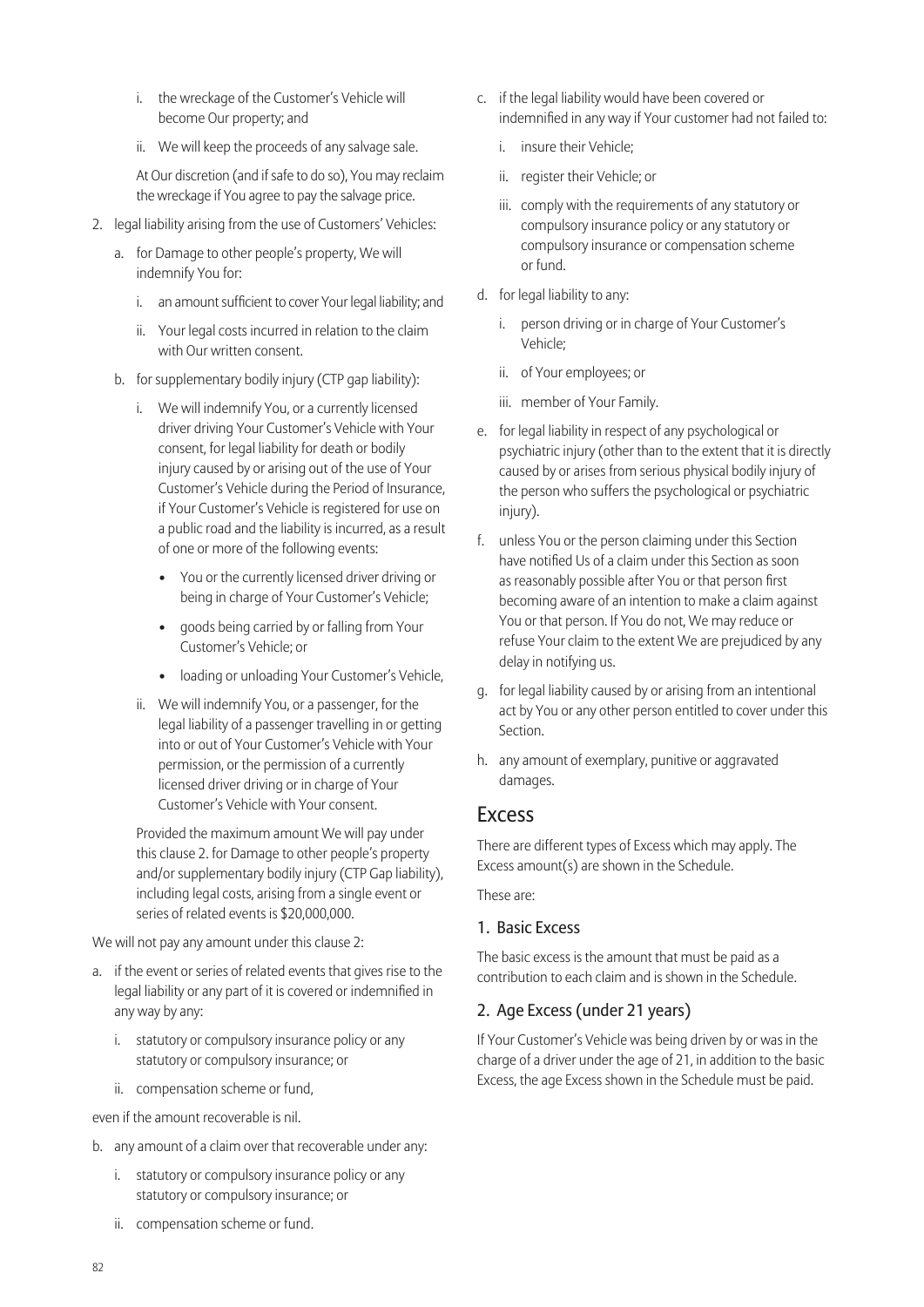# 3. Age Excess (21–25 years)

If Your Customers' Vehicles was being driven by or was in charge of a driver between the age limit of 21 to 25 years, in addition to the basic Excess, the age Excess shown in the Schedule must be paid.

#### 4. Inexperienced driver Excess

If Your Customer's Vehicle was being driven by or was in the charge of a driver aged 25 years or over but who has held an Australian driver's licence for less than 2 years, in addition to the basic Excess, the inexperienced driver Excess shown in the Schedule must be paid.

## 5. Faultless Excess

The basic, age and/or inexperienced driver Excess don't need to be paid if:

- a. the accident which gave rise to the claim was not Your fault and You have supplied the name and address of the person responsible or any other information that would reasonably allow Us to identify the person so that We can exercise Our rights of recovery; and
- b. the Damaged Customer's Vehicle is a sedan, station wagon, utility or goods carrying Vehicle under 5-tonne gross Vehicle mass.

#### 6. Certain damage

The age Excess or inexperienced driver Excess does not have to be paid for a claim for:

- a. windscreen or window glass damage only;
- b. theft;
- c. storm or Flood damage;
- d. Malicious Damage; or
- e. Damage to Your Customer's Vehicle while parked.

# Additional Benefits applicable to this Section

The following cover is:

- a. payable in addition to the lesser of the Limit of Indemnity or Market Value payable under the Basis of Settlement for Accidental Damage to Customers' Vehicles; and
- b. only available where a claim that is covered under this Section is payable; and
- c. only available if the loss or Damage exceeds the Excess payable.

## 1. Replacement Vehicle

Where Your Customer's Vehicle is a sedan, station wagon, utility or goods carrying Vehicle under 5 tonne gross Vehicle mass and is declared a Total Loss within one (1) year of its first registration We will at Our option (and with the consent of the customer and any financier where applicable) replace Your Customer's Vehicle with a new Vehicle of the same make, model, series and accessories (subject to local availability). If a replacement Vehicle is not currently available, We will pay the lesser of the Market Value or Limit of Indemnity, less any applicable Excesses and any reasonable amount We estimate to be the salvage value of the Customer's Vehicle unless the customer agrees that:

- i. the wreckage of the Customer's Vehicle will become Our property; and
- ii. We will keep the proceeds of any salvage sale.

At Our discretion (and if safe to do so), You may reclaim the wreckage if You agree to pay the salvage price.

## 2. Sign writing

We will pay for any Accidental Damage to sign writing and artwork of Your Customer's Vehicle where reinstatement is required up to a maximum of \$1,000 each event.

## 3. Taxi fare

We will pay up to \$50 for a taxi fare paid for transport required immediately following Accidental Damage rendering Your Customer's Vehicle un-driveable and for which We admit a claim for.

#### 4. Towing

Following Accidental Damage to Your Customer's Vehicle, We will pay the reasonable cost of protection, removal and towing of Your Customer's Vehicle to the nearest repairer, place of safety or any other place which We agree to.

## 5. Vehicle return

Where Your Customer's Vehicle is a sedan, station wagon, utility or goods carrying Vehicle under 5 tonne gross Vehicle mass and is unable to be driven following Accidental Damage, We will pay up to a maximum of \$500 each event to return Your Customer's Vehicle to its normal place of garaging or Your Situation.

# Specific exclusions applicable to this Section

The Policy does not provide indemnity in respect of claims directly or indirectly arising from or in any way connected with:

## 1. Loss of use

loss, Damage or liability suffered because Your customer cannot use their Vehicle.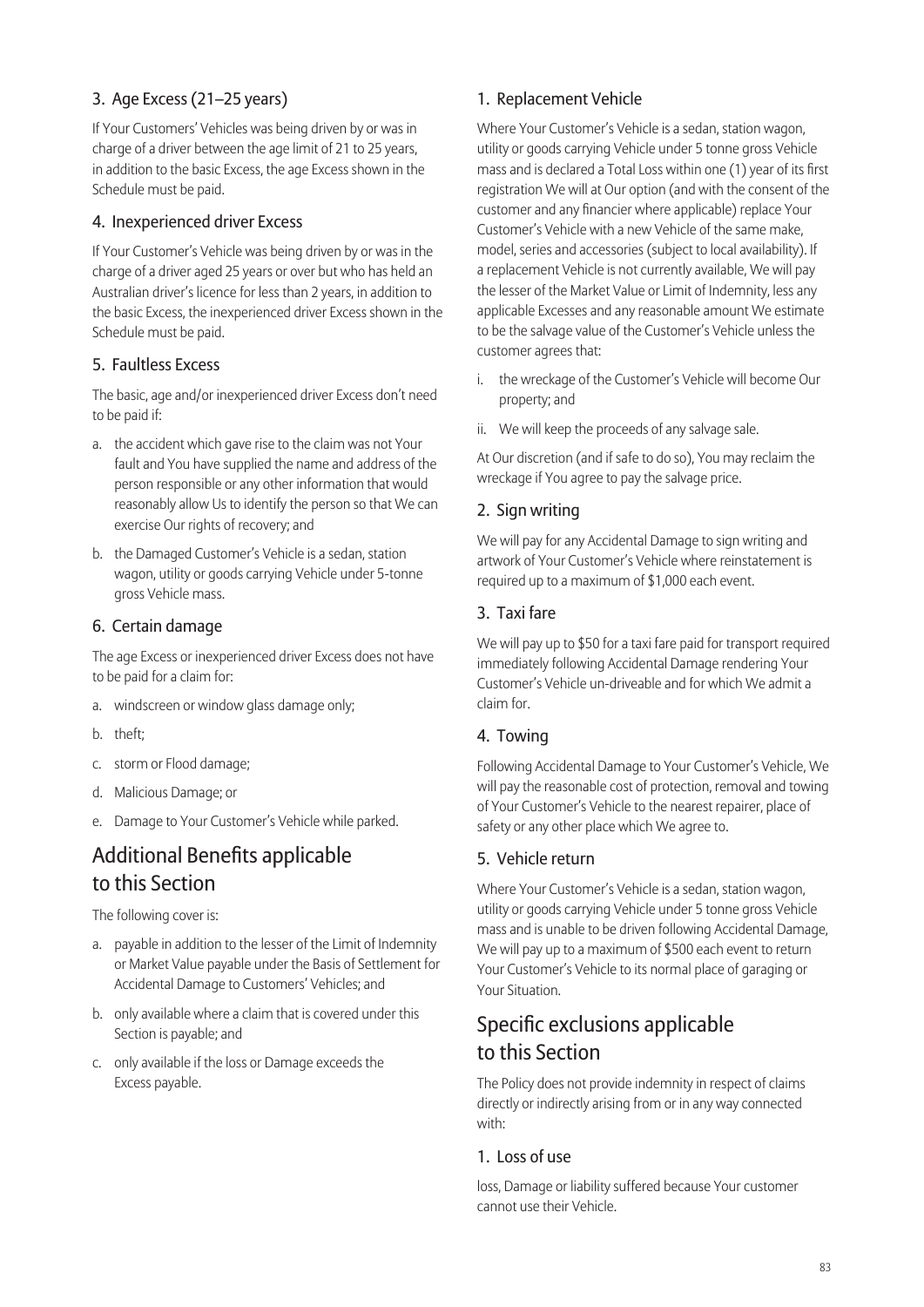# 2. Old damage

the costs of repairing pre-existing damage, or the costs of fixing faulty repairs which were done before the commencement of the Policy.

# 3. Own Situation

loss, Damage or liability in relation to Customers' Vehicles in or on any Situation owned or occupied by You or under Your control.

# 4. Safeguard of Vehicle

- a. loss of or further Damage to Your Customer's Vehicle following a loss or accident, unless reasonable steps were taken to protect or safeguard Your Customer's Vehicle.
- b. loss or damage as a result of theft of Customers' Vehicles if at the time of the theft:
	- i. the Vehicle's keys were left in the Vehicle whilst it is unattended;
	- ii. any of the doors or windows of the Vehicle were unlocked if the Vehicle was parked or unattended; or
	- iii. You allowed anyone to test drive the Vehicle unaccompanied.

## 5. Hail

loss or Damage to Customers' Vehicles caused by Hail.

# 6. Tyres

Damage to tyres or wheel rims caused by braking, road punctures, cuts or bursts.

## 7. Wear and tear and breakdown

loss or Damage caused by wear and tear, rust, corrosion, depreciation, or mechanical, structural, electrical or computer failures, malfunctions or non-performance.

## 8. Driving under the influence of drugs/alcohol

if the Damage, loss, injury or liability is caused while Your Customers' Vehicle is being driven by any person impaired by or under the influence of any drug or alcohol, or by any person with a percentage of drug or alcohol in their breath or blood in excess of that allowed by law.

However, if You can prove You did not know that the driver of Your Customers' Vehicle was so affected, We will provide cover but not for the driver of Your Customers' Vehicle.

## 9. Illegal purpose

if a Customers' Vehicle is used for any illegal purpose with Your or the customer's consent and the use for the illegal purpose contributed to or caused the accident.

## 10. Motor sports events

if a Customers' Vehicle is used in connection with a race, trial, test, contest or other sports event by You or Your employees or by a person or persons with You or Your employees' consent.

## 11. Submitting to test

if the driver of a Customers' Vehicle refuses a request from a person with legal authority to take a breath, blood

or other test to determine the percentage of drugs or alcohol in the person's breath or blood.

However, if You can prove You did not know that the driver of a Customers' Vehicle refused to submit to the test, We will provide cover but not for the driver of Your Customers' Vehicle.

## 12. Tests

if a Customers' Vehicle is being tested other than in connection with service or repair under Your instruction by a person who is qualified to carry out the service or repair or who is acting under the supervision of such a person.

## 13. Unlicensed drivers

if the loss, Damage or liability is caused while a Customers' Vehicle is being driven (with Your consent) by any person who is not licensed under any relevant law to drive such a Vehicle. However, if it is reasonable that You did not know the driver was not licensed, We will cover You but We will not cover the driver of the Customers' vehicle.

## 14. Unregistered Vehicles

if a Customers' Vehicle is unregistered at the time of the event giving rise to the claim.

## 15. Unroadworthy condition

if a Customers' Vehicle is used in an unroadworthy or unsafe condition. However, We will provide cover if the loss, Damage or liability was not caused by or contributed to by the unroadworthy or unsafe condition.

## 16. Vehicle used on rails

if a Customers' Vehicle is used on rails or tracks at the time of accident.

# 17. Customers

any loss, Damage or liability caused by a customer or while a Customer's Vehicle is being driven by a customer.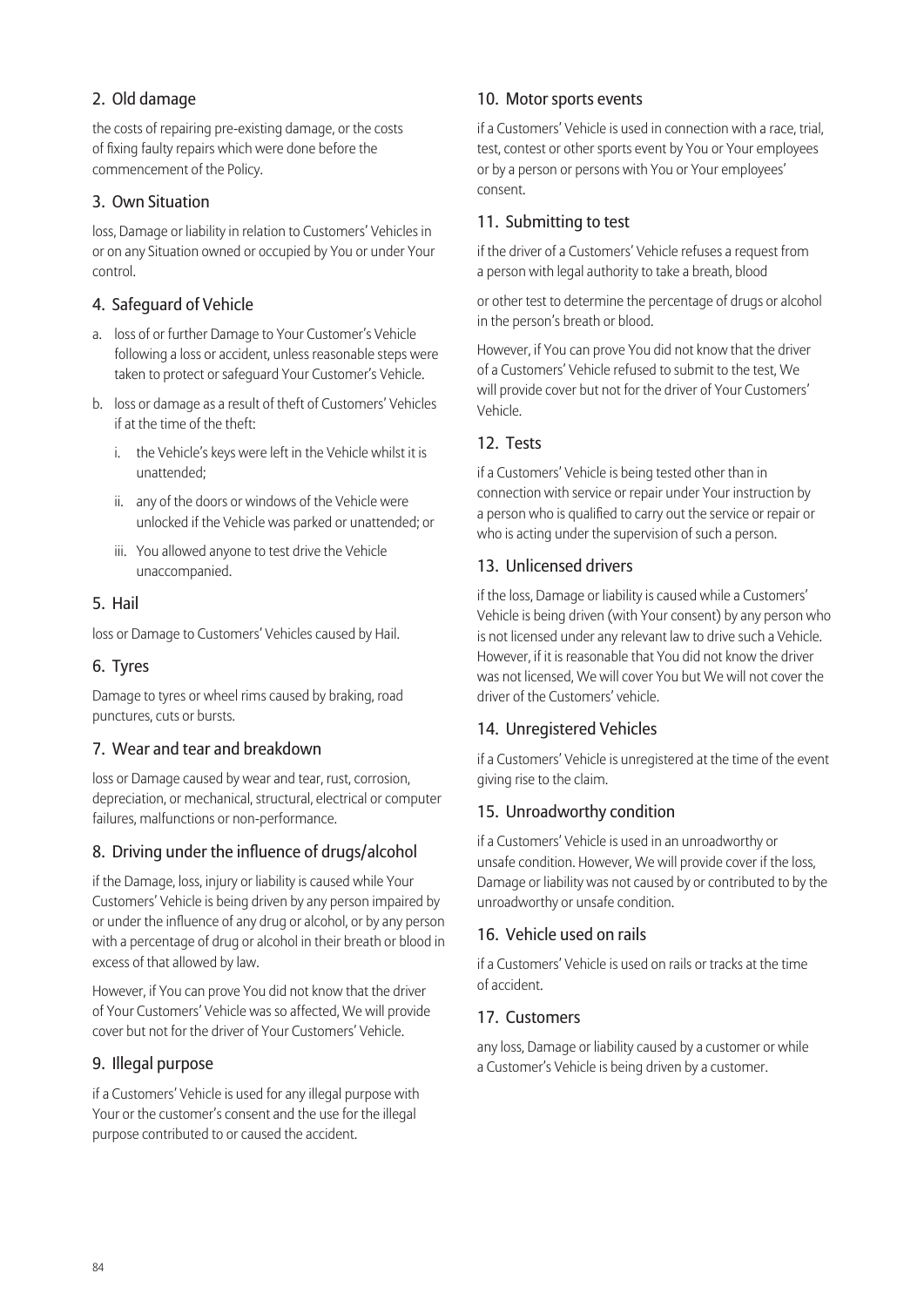# Commercial Motor Section

# Summary of covers

| Summary of covers<br>available             | Benefits of cover available                    |
|--------------------------------------------|------------------------------------------------|
| Comprehensive                              | Part A – Loss or Damage<br>to Your Vehicle     |
|                                            | Part C – Third Party<br><b>Property Damage</b> |
| Fire and Theft                             | Part B – Fire and Theft                        |
|                                            | Part C – Third Party<br><b>Property Damage</b> |
| <b>Third Party Property</b><br>Damage only | Part C – Third Party<br><b>Property Damage</b> |

The above is a limited summary only and as such does not form part of the terms of Your insurance. All cover is subject to the applicable sum insured, limit of indemnity, other limits and sub-limits and terms, conditions, exclusions and limitations that are not listed in the summary. You should read the Policy carefully to fully understand the extent of cover provided.

# Definitions applicable to this Section

Accident and Accidental means a sudden event which is an unintended, unforeseen or unexpected happening that is unintentional from Your or the driver of Your Vehicle's standpoint. It includes a series of Accidents arising out of the same Accident.

Agreed Value means the amount shown in Your Schedule for which We agree to cover Your Vehicle and applies to comprehensive cover of sedans or station wagons, four wheel drives, vans or utilities.

This amount includes standard accessories, aftermarket accessories and modifications, specified in the Schedule, that the manufacturer supplies as standard equipment with Your Vehicle.

Attachment means an item of machinery that:

- is shown on Your Schedule: and
- is permanently attached to Your Vehicle.

Caravan or Trailer means the registered caravan or trailer shown in Your Schedule.

Caravan or trailer does not include:

- a caravan permanently on site or which is used as a permanent residence, or
- a motorised caravan, campervan, or motor home.

Damage(d) means physical loss or destruction.

Dangerous Goods means substances which are shown in the Australian Dangerous Goods Code as per each respective State or Territory in which Your business operates or any equivalent or replacement thereof.

Employee(s) means a person(s):

- employed by You;
- apprenticed to You:
- deemed to be Your employee by any applicable law;
- hired or seconded from another party by You; or
- an executive director or officer of Your Business.

Excess means the amount shown in Your Schedule which You must pay as a contribution to Your claim under Your Policy. The basic excess will apply separately to each Vehicle and each claim on the Vehicle.

Gross Vehicle Mass means the maximum legally allowed weight of Your Vehicle and the goods it can legally carry.

Malicious Damage means intentional Damage done to Your Vehicle by someone else without Your consent.

Market Value means the amount of money it would cost to buy a vehicle of the same make, model, age and condition of Your Vehicle immediately prior to the loss or Damage but excluding costs and charges for vehicle registration. compulsory third party insurance, stamp duty transfer, dealer warranty costs, allowance for dealer profit or transfer fees.

This amount includes standard accessories, aftermarket accessories and modifications, specified in Your Schedule, that the manufacturer supplies as standard equipment with Your Vehicle.

Modification means any enhancement which affects the value, safety, performance or appearance of Your Vehicle that is different from the manufacturer's specification.

Non-Standard Accessories means accessories or equipment fitted after the manufacture of Your Vehicle or at the time of manufacture as an optional extra.

Personal Property means personal items designed to be worn or carried, but not:

- cheques, money, credit cards or negotiable instruments, or
- firearms, or
- tools or items used in connection with a business or occupation, or
- mobile phones.

Standard Accessories means standard accessories, tools, equipment and spare parts fitted to Your Vehicle by the manufacturer of Your Vehicle.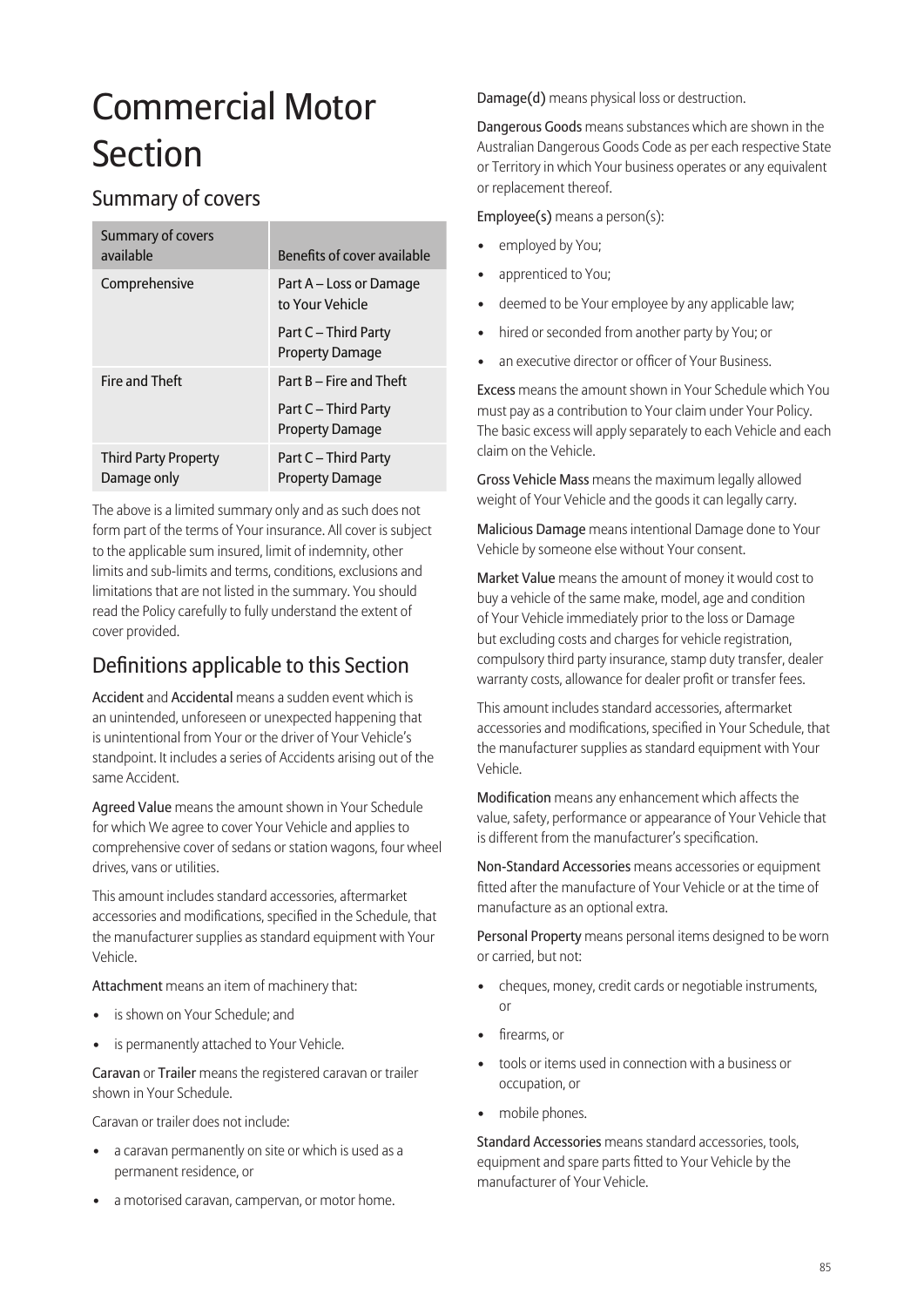Substitute Vehicle means a vehicle not belonging to You which is used by You with the consent of the owner whilst Your Vehicle cannot be used because it is undergoing repair or service.

Total Loss means Your Vehicle is so badly Damaged that it would not, in Our sole opinion, be either safe or economical for Us to repair.

We will not treat a Vehicle as uneconomical to repair if the salvage value to Us plus the cost of repairs to Us is less than the:

- replacement value where a Total Loss gives You the right to a replacement vehicle under the Policy, or
- Agreed Value if Your Vehicle is insured for an Agreed Value, or
- Market Value if Your Vehicle is insured for Market Value, or
- Sum Insured or Market Value if Your Vehicle is insured for the Sum Insured value, unless otherwise notified to You by Us in writing.

Vehicle means the motor vehicle(s), mobile machine(s) and/or Trailer(s):

- described on Your Schedule or other documents forming the Policy; or
- otherwise specifically covered by the Policy, and;
- any manufacturers' tools, accessories, equipment and options fitted to them as standard by the manufacturer; including built in entertainment or multimedia audio or satellite navigation equipment attached to or within Your Vehicle; and
- any agreed non-manufacturer accessories or equipment fitted to them which are noted on Your Schedule or otherwise specifically covered by the Policy.

# Part A – Loss or Damage to Your Vehicle

# The cover

If during the Period of Insurance Your Vehicle:

- suffers Accidental Damage, including Damage caused by fire, Hail, Flood, storm or earthquake; or
- is lost by theft and not found; or
- suffers Malicious Damage,

We will, at Our option (acting reasonably):

- replace, reinstate or repair Your Vehicle; or
- pay You the reasonable cost to repair Your Vehicle to its condition before it was Damaged; or
- if Your Vehicle is a Total Loss, and Your Schedule shows that Your Vehicle is insured for Market Value or Sum Insured, We will pay You the Market Value or the Sum Insured whichever is the lesser; or
- if Your Vehicle is a Total Loss, and Your Schedule shows that Your Vehicle is insured for Agreed Value, then We will pay You the Agreed Value as shown in Your Schedule.

# Additional benefits applicable to Part A of this Section (Loss or Damage to Your Vehicle)

We will pay You the Additional Benefits following loss or Damage to Your Vehicle insured under Part A of this Section during the Period of Insurance of this Policy, providing the loss or Damage exceeds the relevant Excesses payable by You.

#### a. Accommodation and travelling expenses

If Your Vehicle is on a journey and:

- is Damaged in an Accident and unable to be driven; or
- is lost through theft and not found within a reasonable time, We will pay the reasonable cost for essential temporary accommodation or travelling expenses incurred by You to complete the journey or return to the point of departure, up to a maximum of \$3,000 for any one event.

## b. Unspecified accessories

We will pay for Loss of or Damage to Non-Standard Accessories, Attachments or Modifications (excluding mobile phones, hoists and cranes and those components that are fixed to the Vehicle) that are not specified as Non-Standard Accessories, Attachments or Modifications in Your Schedule.

The maximum amount We will pay for Loss of or Damage to such Non-Standard Accessories, Attachments and Modifications, per Event, is up to \$5,000.

#### c. Automatic additions and deletions

We will cover any replacement or additional registered Vehicles acquired by You during the Period of Insurance provided that:

- such Vehicles are of a similar type to Vehicles insured by You at the commencement of the Period of Insurance;
- You notify Us within 30 days of purchasing or leasing any Vehicle;
- cover will not exceed a maximum Sum Insured of \$150,000 any one Vehicle unless notified to Us in writing; and
- You pay Us any additional Premium We require.

#### d. Automatic Trailer Cover

We will pay for any Damage to any two wheeled or box Trailer owned by You which weighs less than 2 tonne and which occurs while it is attached to Your Vehicle. The maximum We will pay in respect of any one Accident is the lesser of the market value of the Trailer at the time of the Accident or \$1,000.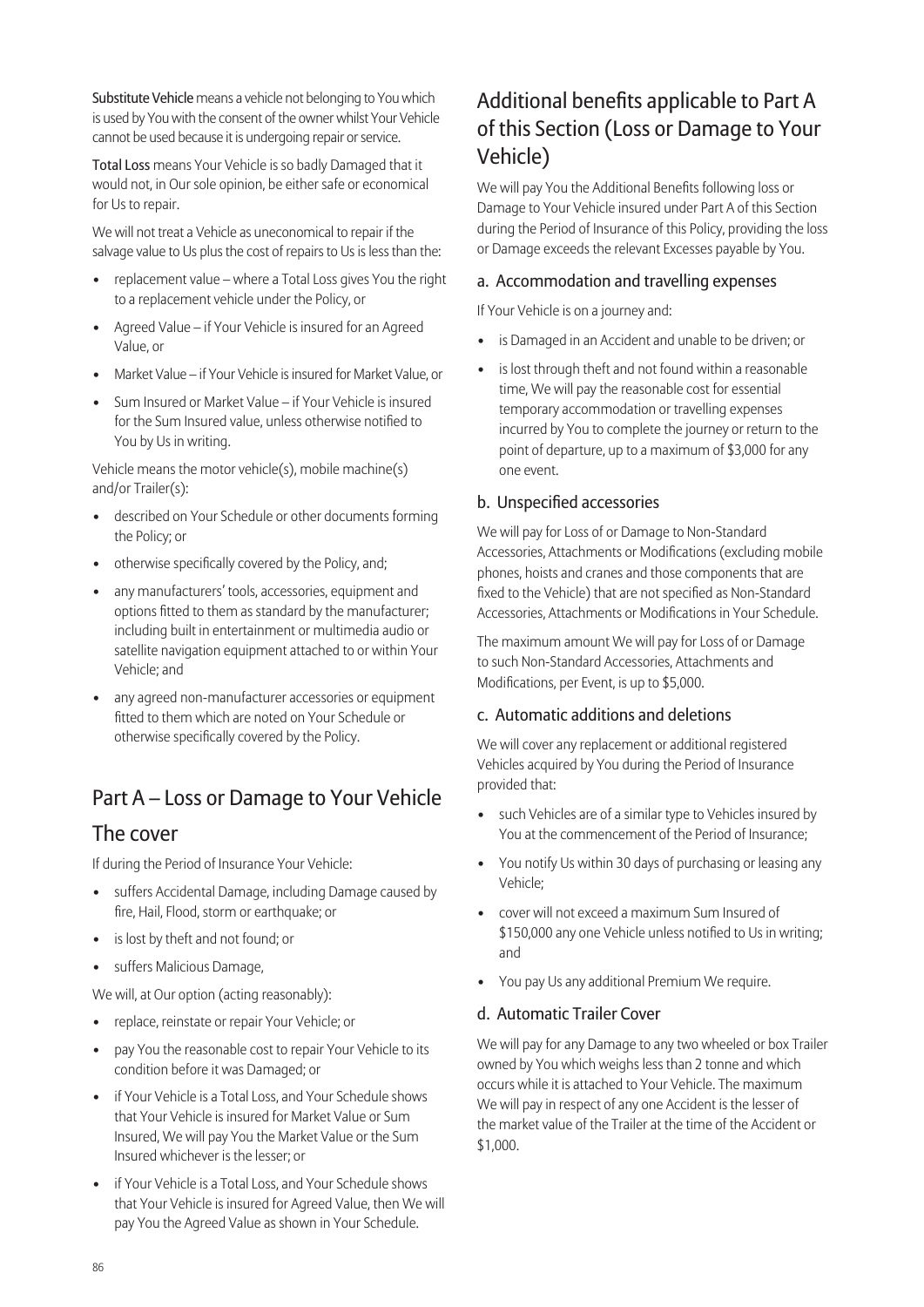# e. Chains, gates, ropes and tarpaulins

We will pay for claims for theft of any chains, gates, ropes or tarpaulins which are attached to or within Your Vehicle when they are lost following theft of Your Vehicle up to maximum of \$5,000 any one event.

# f. Emergency vehicle hire

Where Your Vehicle is a sedan, station wagon, four wheel drive, panel van or utility and Your Vehicle is Damaged in an Accident and cannot be driven, or is Damaged by an attempted theft and cannot be driven, We will pay You the cost of a hire vehicle up to \$100 a day for up to two consecutive days when the loss is reported to Us. You need to notify Us as soon as reasonably possible or We may reduce or deny Your claim to the extent We are prejudiced by the delay.

We will arrange a rental car for You. If You arrange Your own rental car without Our consent, We are not obliged to pay for the rental car You arranged. Additional charges incurred, other than the daily rental rate, for any such rental are excluded.

## g. Emergency repairs

We will reimburse You, up to maximum of \$1,000 any one Accident for the cost of emergency repairs which may be necessary to enable You to drive Your Vehicle to point of departure after it is involved in an Accident, suffers Malicious Damage, or is stolen and recovered in a Damaged condition.

## h. Employees vehicles

We will cover an Employee owned Vehicle whist being used in connection with Your Business and with Your consent, up to \$50,000 any one Accident during the Period of Insurance. However, We will not pay for claims if there is any other insurance for the same event at the time of the Accident or loss covered by a policy entered into by a third party or a policy required by law, except for any amount in excess of the limit of indemnity under the other insurance.

## i. Finance payout – Total Loss

Where Your Vehicle is subject to any lease hire agreement or financial agreement through a financial institution and suffers a Total Loss, We will cover You or the finance provider for the difference between the residual value under the contract and the Market Value of the Vehicle to a maximum of 25% of the Market Value less any payments and interest in arrears at the time of loss, and less any discount in respect of finance charges and/or interest for the unexpired term of the lease hire agreement or financial agreement. However, We will not pay if We are not required to do so by the finance provider.

#### j. Emergency Services cover

Following an Accident, We will pay up to \$20,000 for Your liability for charges imposed by the Fire Brigade, Police or any other authority.

## k. Funeral expenses

We will pay for funeral expenses associated with:

- a. burial and cremation, and
- b. the travel costs of any immediate Family members of the driver to attend the funeral,

following the death of the driver of Your Vehicle which is caused as a direct result of the Accident up to a maximum of \$10,000 for any one event less any amount payable by any accident compensation authority or medical fund.

#### l. Hire costs following fire and theft

Where Your Vehicle is a sedan, station wagon, four wheel drive, panel van or utility and the Damage is caused by fire or theft, and provided the fire or theft has been reported to Us and to the police, We will assist You in paying the cost of a hire vehicle:

- until recovery of the Vehicle; or
- until the Vehicle is repaired.

Up to a maximum of \$3,000 each Vehicle in the Period of Insurance.

Additional charges incurred, other than the daily rental rate, for any such rental are excluded.

#### m. Marine average

If Your Vehicle is being transported by sea between places within Australia during the Period of Insurance We will pay Your contribution for general average and salvage charges where such maritime conditions apply up to the Sum Insured or Market Value whichever is the lesser, whether or not Damage is suffered by Your Vehicle.

## n. Modification to Vehicle

We will pay for costs incurred to modify Your Vehicle if its driver is permanently disabled as a direct result of injuries received in the Accident up to a maximum of \$5,000 each event less any amount payable by any accident compensation authority or medical fund.

#### o. Personal Property

We will pay, up to a maximum of \$1,000 any one Accident or theft, for Personal Property belonging to the custodian of the Vehicle which is:

- Damaged in a collision involving Your Vehicle,
- stolen from Your locked Vehicle, or
- stolen at the same time as Your Vehicle.

Any payment will be subject to due allowance for depreciation, age and wear and tear.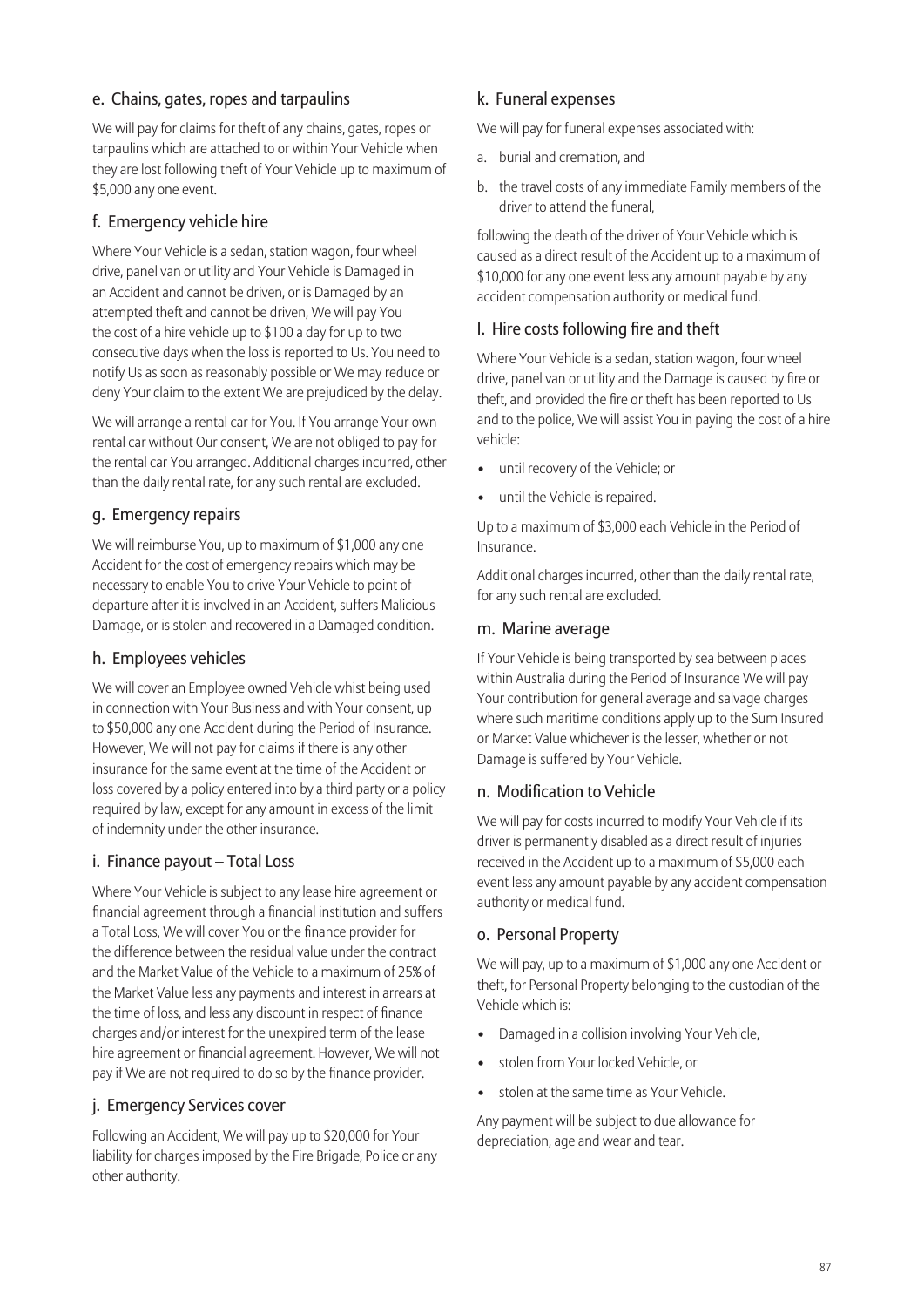# p. Re-keying and re-coding

If the keys to Your Vehicle are stolen or there are reasonable grounds to believe the keys have been illegally duplicated, We will pay for the replacement of Your Vehicle's keys and the necessary re-coding of Your Vehicle's locks.

The maximum amount We will pay is:

• the amount by which the cost to re-key and/or re-code Your Vehicle exceeds the basic Excess payable for the claim, up to a maximum amount of \$1,000 per Vehicle, or \$10,000 per event.

This benefit will only apply if:

- the theft of Your keys has been reported to the police, and the keys have not been stolen by an employee, Family member, invitee or person who resides with You, and
- You are not entitled to cover under any other policy entered into by a third party or required by law.

## q. Recovery cost – No Damage

We will pay, up to maximum \$5,000 any one Period of Insurance, for the costs of recovery or removal of Your Vehicle following it becoming unintentionally immobilised on a work site or other situation whilst being used as part of Your normal Business operations.

We will not pay where immobilisation occurs as a result of electronic, electric or mechanical failure or malfunction or normal wear and tear.

#### r. Removal of basic Excess for windscreen claims

If the windscreen or window glass in Your Vehicle is accidentally broken We will not apply an Excess to Your claim.

This only applies:

- a. if the fracture extends through the entire thickness of the glass or, in the case of laminated windscreens, a fracture extends through all layers of the windscreen;
- b. if the broken windscreen or window glass is the only Damage to Your Vehicle; and
- c. if Your Vehicle is a sedan, station wagon, four wheel drive, panel van, utility or goods carrying Vehicle under 5 tonne Gross Vehicle Mass.

## s. Removal of debris

We will pay You, up to maximum of \$10,000 any one event, You for costs incurred for the clean-up and removal of Your Vehicle debris resulting from goods falling or leaking.

## t. Replacement vehicle

Where Your Vehicle is a sedan, station wagon, four wheel drive, panel van, utility or goods carrying Vehicle under 5 tonne Gross Vehicle Mass and it is declared a Total Loss within two years of its first registration We will at Your option (and with the consent of any financier where applicable) replace the Vehicle with a new Vehicle of the same make, model, series and accessories (subject to local availability). If a replacement Vehicle is not currently available, We will pay You either the Market Value or Agreed Value of Your Vehicle, whichever is shown in Your Schedule, less any applicable Excesses.

#### u. Sign writing

We will pay for any loss of or Damage to fixed advertising or material forming a permanent part of Your Vehicle where reinstatement is required. The maximum We will pay for each event is \$5,000.

## v. Tools of trade

We will pay for Damage to Your tools of trade, trade Stock and material following an Accident.

The maximum We will pay for each event is \$1,000. This benefit will only apply to:

- a. tools of trade, trade Stock or materials that are stolen via forcible and violent entry to Your securely locked Vehicle and/or tool box, permanently fixed to Your Vehicle; or
- b. tools of trade, trade Stock or materials that are Damaged as a result of a collision to Your Vehicle.

#### w. Towing

Following an Accident or theft of Your Vehicle, We will pay up to a maximum of \$5,000 for the cost of protection, removal and towing of Your Vehicle to the nearest repairer, place of safety or any other place which We agree to.

#### x. Vehicle being transported

We will pay for Damage where Your Vehicle is being transported by road, rail, sea or air between any places in Australia. This cover will not apply where more than one Vehicle is being transported in any one conveyance.

#### y. Vehicle return

Where Your Vehicle is a sedan, station wagon, four wheel drive, panel van or utility and is Damaged in an Accident and unable to be driven We will pay up to a maximum of \$5,000 each event for:

- a. removing and relocating Your Vehicle to the nearest repairer approved by Us, and
- b. delivering Your Vehicle to Your usual place of garaging after repair or recovery.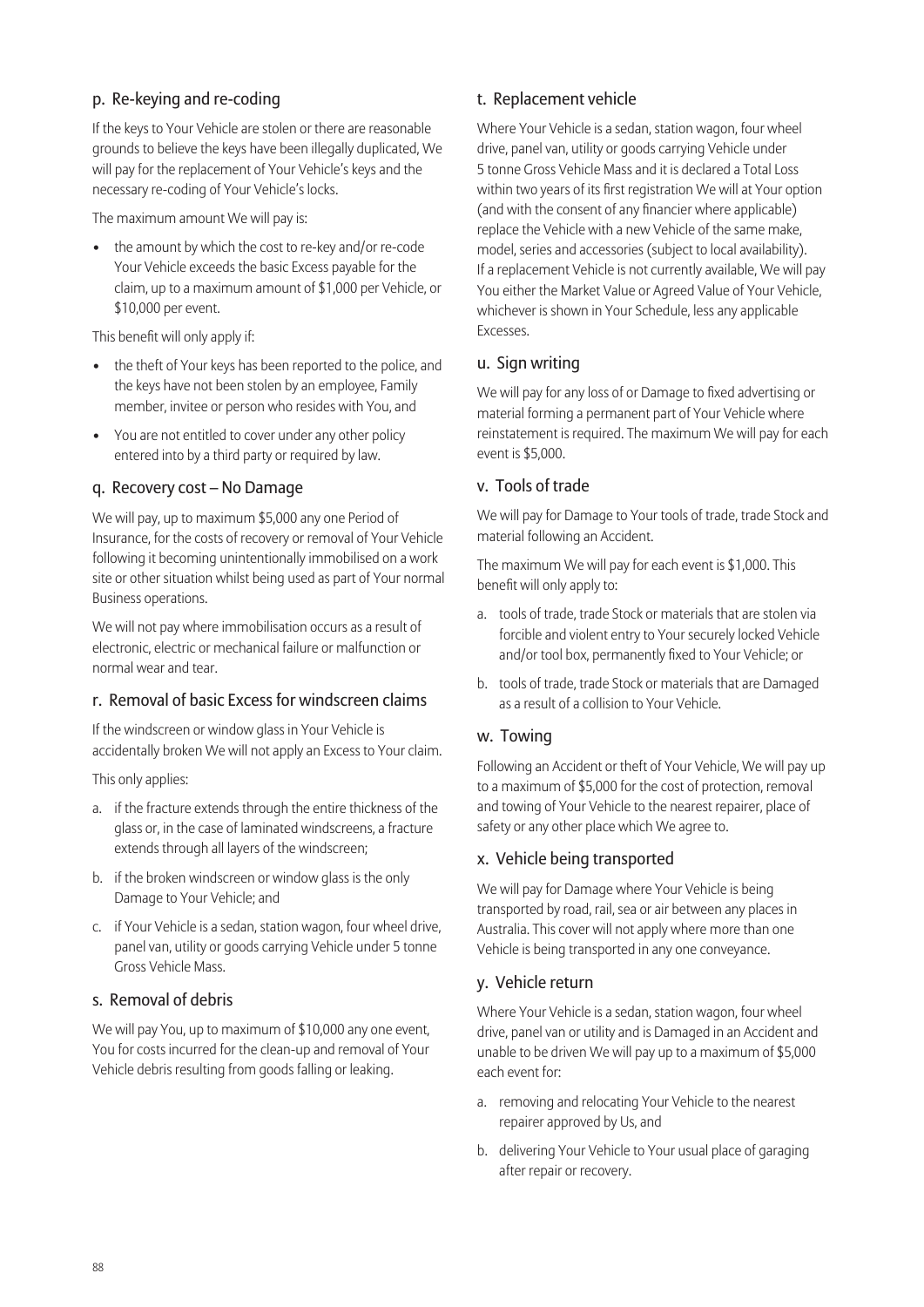# Optional benefit applicable to Part A of this Section

Your Schedule will show if the Policy option is applicable. The following option is only available following loss or Damage to Your Vehicle insured under Part A of this Policy, providing the loss or Damage exceeds the relevant Excesses payable by You.

## Hire vehicle costs following an Accident

Where Your Vehicle is a sedan, station wagon, four wheel drive, panel van or utility and the loss or Damage is caused by an Accident during the Period of Insurance, We will assist You in paying the cost of a hire vehicle for:

- a. up to 42 days rental of a sedan, station wagon or utility where We arrange the rental; or
- b. up to a maximum of \$3,000 each Vehicle per claim where We are unable to arrange such rental.

Additional charges incurred, other than the daily rental rate, for any such rental are excluded.

# Part B – Fire and Theft

# The cover

Where Your Vehicle is a sedan, station wagon, four wheel drive, panel van or utility and Your Schedule shows that Third Party Fire and Theft cover applies, We will cover You under Part B of this Section for loss or Damage that occurs during the Period of Insurance caused by:

- a. fire, lightning, explosion, theft or illegal conversion; or
- b. an Accident caused by an uninsured third party. This benefit will only apply for an Accident if:
	- i. the Accident which gave rise to the claim was the fault of the driver of the other vehicle; and
	- ii. You can supply the name, address and registration of that driver or any other information that would reasonably allow Us to identify that driver so that We can exercise our rights of recovery; and
	- iii. the other vehicle was uninsured.

We will, at Our option (acting reasonably):

- a. replace, reinstate or repair Your Vehicle; or
- b. pay You the reasonable cost to repair Your Vehicle to its condition before it was Damaged; or
- c. if Your Vehicle is a Total Loss pay You the lesser of the Market Value of Your Vehicle or \$5,000.

The maximum amount We will pay under Part B of this Section is the lesser of the Market Value of Your Vehicle or \$5,000.

# Specific exclusions applicable to Part A and Part B of this Section

Under Part A and Part B We will not pay for:

## a. Loss of use

loss or Damage or Consequential Loss suffered because You cannot use Your Vehicle.

## b. Wear and tear and breakdown

loss or Damage caused by wear and tear, rust, corrosion, depreciation, mechanical, structural, electrical or computer failures, malfunctions or non-performance.

## c. Tyres

loss of or Damage to tyres or wheel rims caused by braking, road punctures, cuts or bursts.

## d. Old Damage

the costs of repairing:

- i. any pre-existing Damage; or
- ii. the costs of fixing faulty repairs

which were done before the commencement of the Policy.

## e. Intentional Damage

loss or Damage intentionally caused by You or a person acting with Your express or implied consent.

## f. Safeguard of Vehicle

loss of or further Damage to Your Vehicle following a loss or Accident, unless reasonable steps were taken to protect or safeguard Your Vehicle.

## g. Incorrect fuel

loss or Damage to Your Vehicle caused by the use of any incorrect fuel, coolant or additive.

# Part C – Third Party Property Damage

# Cover for damage to other people's property (legal liability)

Where Your Vehicle is registered or licensed as required by law for use on public roads, We will cover You for any amount for which You become legally liable to pay as compensation in respect of loss or Damage to someone else's property caused by a motor vehicle Accident during the Period of Insurance, which is partly or fully Your fault up to the limit of indemnity shown below.

This cover will apply only if Your legal liability for loss or Damage to someone else's property arises out of the use of Your Vehicle and is subject to the applicable Excess(es), conditions, exclusions and limit of indemnity.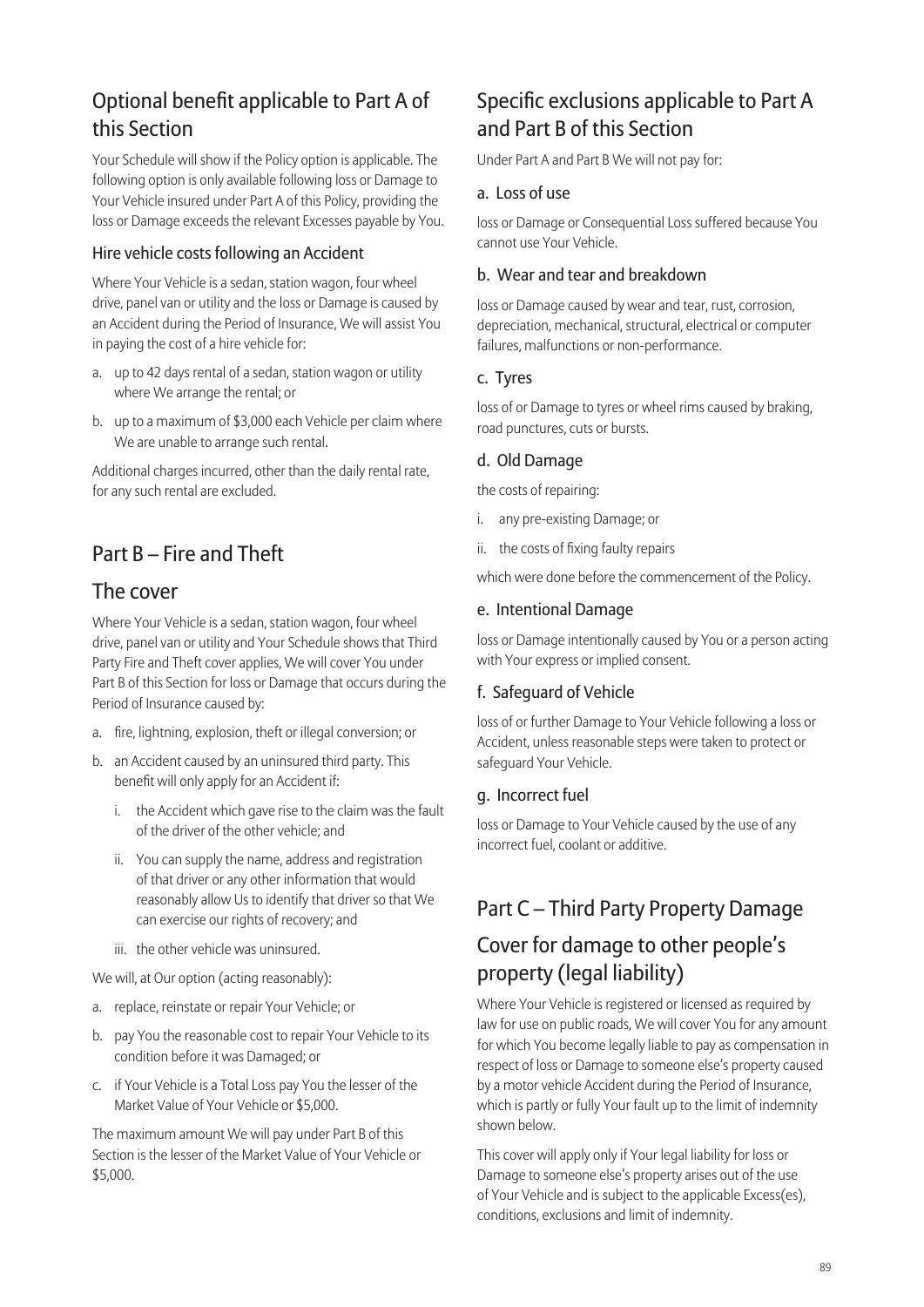The most We will pay arising out of any one motor vehicle Accident is the limit of indemnity.

We also cover in accordance with this Section:

- a. any person who is driving, using or in charge of Your Vehicle with Your permission;
- b. a passenger travelling in Your Vehicle or who is getting into or out of Your Vehicle; or
- c. Your employer, principal or partner, arising from use of Your Vehicle.

# Limit of indemnity

The maximum We will pay in respect of all claims arising from one Accident or series of Accidents resulting from the one original cause will not exceed the following limits of indemnity:

- a. \$30,000,000 for all losses, excluding any claim(s) arising from the transportation of Dangerous Goods including clean-up, contamination or restitution of any land or waterway; or
- b. \$5,000,000 for all losses, arising from the transportation of Dangerous Goods including clean-up, contamination or restitution of any land or waterway, provided:

We will not cover, unless agreed by Us in writing, Your liability for any claim arising from the transportation of:

- a. explosives or radioactive goods;
- b. gases in containers larger than 500 litres;
- c. all other Dangerous Goods in containers larger than 400kg for solids or 450 litres for liquid or pastes; or
- d. all Dangerous Goods where transport does not comply with Australian Dangerous Goods Code (or any equivalent or replacement thereof) or any other applicable legislation and regulations.

# Additional benefits applicable to Part C of this Section

We will also cover You for the following Additional benefits under Part C of this Section. The maximum We will pay under the additional benefits are included in and not in addition to the limit of indemnity applicable.

# Bodily injury (CTP gap liability)

We will also cover You, or a currently licensed driver of Your Vehicle driving the Vehicle with Your consent, for legal liability for death or bodily injury caused by or arising out of the use of Your Vehicle, if Your Vehicle is registered for use on a public road.

We will not pay:

- a. if the event or series of related events that gives rise to the legal liability or any part of it is covered or indemnified in any way by any:
	- i. statutory or compulsory insurance policy or any statutory or compulsory insurance; or
	- ii. compensation scheme or fund,

even if the amount recoverable is nil.

- b. any amount of a claim over that recoverable under any:
	- i. statutory or compulsory insurance policy or any statutory or compulsory insurance ;or
	- ii. compensation scheme or fund.
- c. if the legal liability would have been covered or indemnified in any way if You had not failed to:
	- i. insure Your Vehicle;
	- ii. register Your Vehicle; or
	- iii. comply with the requirements of any statutory or compulsory insurance policy or any statutory or compulsory insurance or compensation scheme or fund.
- d. for legal liability to any:
	- i. person driving or in charge of Your Vehicle;
	- ii. of Your Employees; or
	- iii. member of Your Family.
- e. for legal liability in respect of any psychological or psychiatric injury (other than to the extent that it is directly caused by or arises from serious physical bodily injury of the person who suffers the psychological or psychiatric injury).
- f. unless You or the person claiming under Part C of this Section have notified Us of a claim under Part C of this Section as soon as reasonably possible after You or that person first becoming aware of an intention to make a claim against You or that person. If You do not, We may reduce or refuse Your claim to the extent We are prejudiced by any delay in notifying Us.
- g. for legal liability caused by or arising from an intentional act by You or any other person.
- h. any amount of exemplary, punitive or aggravated damages.
- i. if Your Vehicle is outside of Australia at the time of loss or Accident.

## Falling goods

We will cover You if the Accidental Damage to someone else's property is caused by goods falling from Your Vehicle.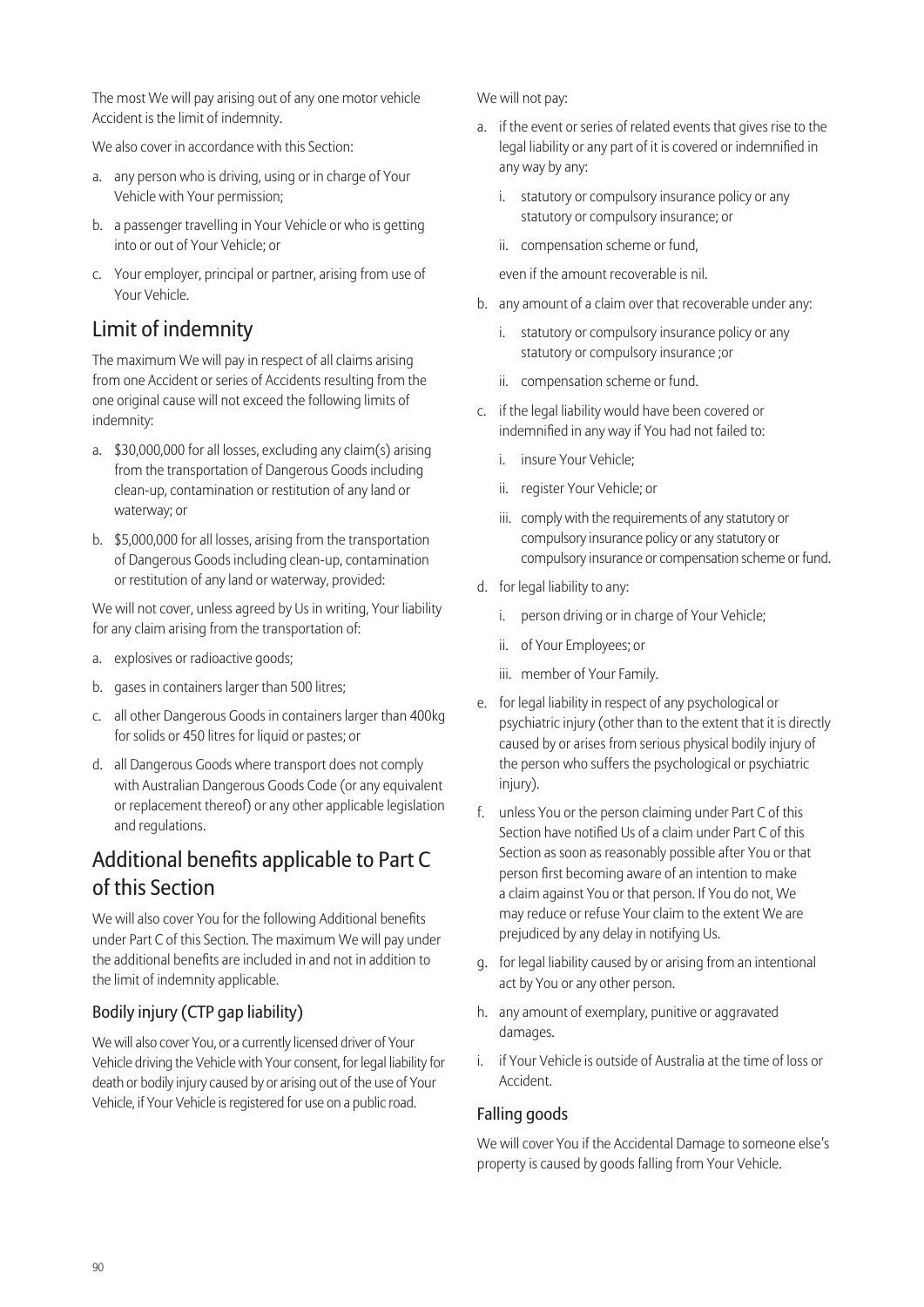# Legal Costs

We will cover You for all legal costs and expenses in defending Your legal liability or any other person covered under Part C of this Section. Cover for Damage to other people's property (legal liability) in respect of any vehicle not owned or supplied by You while that vehicle is being used or driven by You or a person authorised by You in connection with Your Business.

## Loading and unloading

We will cover You if the Accidental Damage to someone else's property is caused by the loading and unloading of Your Vehicle.

## Non owned vehicle liability

We will cover Your legal liability in respect of any Vehicle provided the Vehicle is a registered sedan, station wagon, four wheel drive, panel van or utility, and not owned or supplied by You while that Vehicle is being used or driven by You or a person authorised by You in connection with Your Business.

## Substitute Vehicle

We will cover You for Accidental Damage to someone else's property caused by Your driving Substitute Vehicle not belonging to You (with the consent of the owner) whilst Your Vehicle cannot be used because it is undergoing repair or services. But We will not pay if the Vehicle is subject to a selfdrive hire agreement, or for Damage to the Substitute Vehicle You are driving.

## Uninsured motorists

We will cover You for up to \$5,000 less any applicable Excesses for Damage to Your Vehicle caused in an Accident with another vehicle during the Period of Insurance if:

- a. the driver of the other vehicle was at fault;
- b. the other vehicle was uninsured; and
- c. You can tell Us who the other driver was and identify the other vehicle or You can provide any other information that would reasonably allow Us to identify the driver so that We can exercise Our rights of recovery.

This additional benefit is not applicable where You have Part A or Part B cover under this Section.

# Specific exclusions applicable to Part C of this Section

The following exclusions apply to Part C of this Section:

## a. Unregistered Vehicles

We will not pay if Your Vehicle is unregistered at the time of the event giving rise to the claim. However, We will cover Your liability in respect of the unregistered Vehicle in a place that requires registration, provided:

- i. You have complied with the appropriate statutory requirements and obtained necessary permits to move the unregistered Vehicle; or
- ii. Your Vehicle is being towed for which registration is not required by law.

## b. Underground pipes and cables

We will not pay for liability for Damage to underground services, pipes, cables or the like caused by or arising out of the use of Your Vehicle, or liability in respect of Damage to any land or fixed property arising howsoever from vibration or from the removal or weakening of or interference with support to land, buildings or any other property, arising out of the use of Your Vehicle.

If Your Vehicle comes into direct contact with overhead cables, wires or conduits, We will pay only for the repair of the direct Damage so caused, up to a maximum of \$100,000 each event.

## c. Trailers

We will not pay for Damage caused or contributed to by more than the legally permitted number of Trailers attached to Your Vehicle.

# d. Personal property/property in Your custody

We will not pay for Damage to property belonging to or in the custody of You or any person entitled to cover under Part C of this Section. This exclusion shall not apply to Employees or visitor's vehicles whilst contained within a car park owned or operated by You.

## e. Fines, penalties, punitive damages

We will not pay for any fines, penalties, or aggravated, exemplary or punitive damages.

## f. Radioactive materials

We will not pay if Your Vehicle is being used for or is attached to or is towing a Vehicle, mobile machine

and/or Trailer, for the commercial transport of radioactive materials.

## g. Vehicle used on rails

We will not pay if Your Vehicle is used on rails or tracks at the time of Accident.

## h. Hooks and hoists

We will not pay for claims caused by goods falling from the hook or hoisting apparatus of any crane or similar lifting equipment.

## i. Aircraft Liability

We will not pay for liability for loss or Damage to any Aircraft resulting from an Accident caused by or arising from the use of Your Vehicle.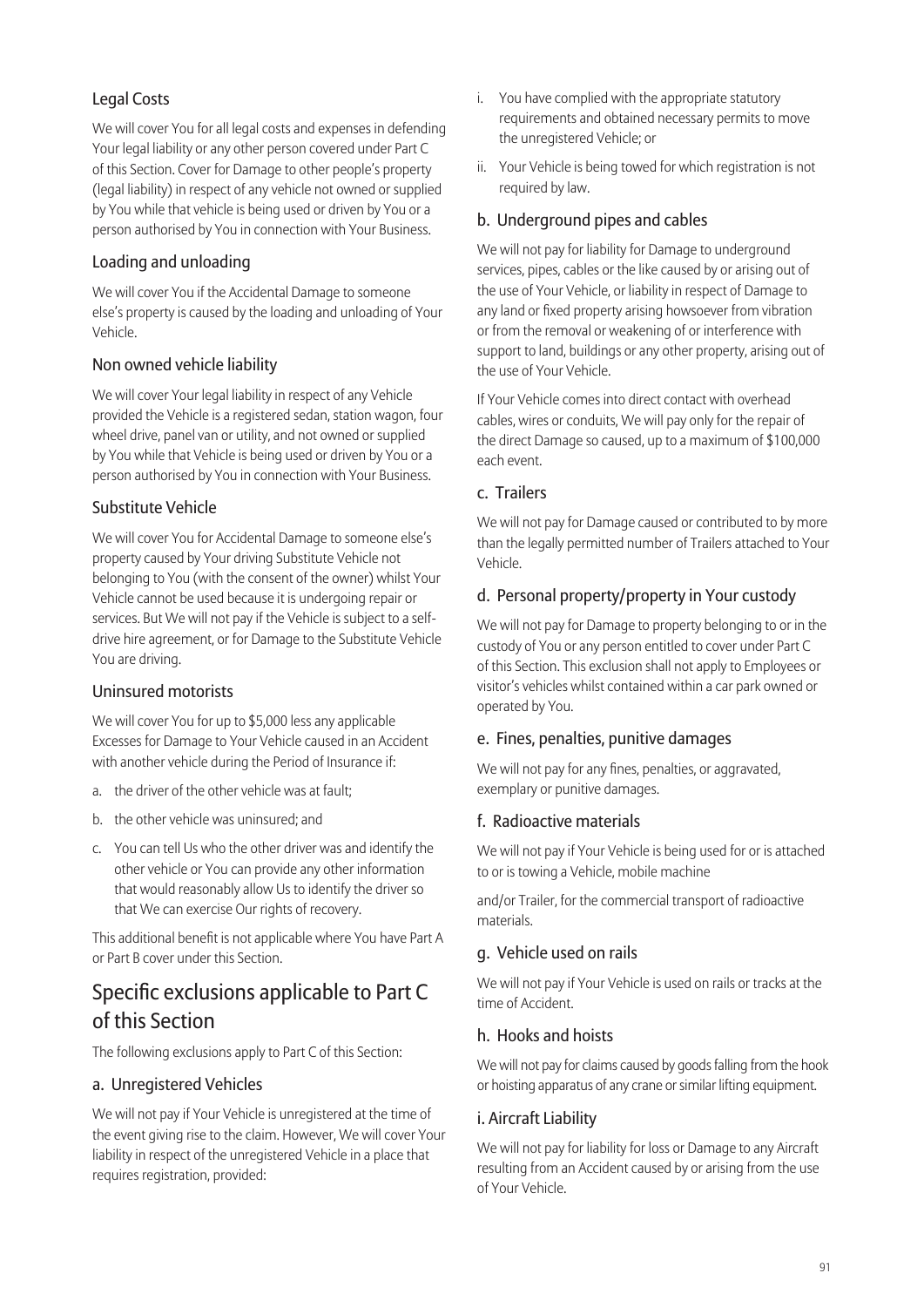# Specific exclusions applicable to this Section

We will not pay if:

# 1. Driving under the influence of drugs/alcohol

the Damage, loss or injury is caused while Your Vehicle (or any other vehicle to which cover is extended) is being driven by any person impaired by or under the influence of any drug or alcohol, or by any person with a percentage of drug or alcohol in their breath or blood in excess of that allowed by law.

However, if You can prove You did not know that the driver of Your Vehicle (or any other vehicle to which cover is extended) was so affected, We will cover You but not the driver of Your Vehicle.

This exclusion shall not apply if it contravenes the law of the state in which the Policy was issued.

# 2. Submitting to test

the driver of Your Vehicle (or any other vehicle to which cover is extended) refuses a request from a person with legal authority to take a breath, blood or other test to determine the percentage of drugs or alcohol in the person's breath or blood.

However, if You can prove You did not know that the driver of Your Vehicle (or any other vehicle to which cover is extended) refused to submit to the test, We will cover You but not the driver of Your Vehicle.

This exclusion shall not apply if it contravenes the law of the state in which the Policy was issued.

# 3. Unlicensed drivers

the Damage is caused while Your Vehicle (or any other vehicle to which cover is extended) is being driven (with Your consent) by any person who is not licensed under any relevant law to drive such a Vehicle (or any other vehicle to which cover is extended).

However, if You can prove the driver's licence was fraudulently produced or had unintentionally lapsed or was cancelled unknown to You as a result of unpaid parking fines and the driver was the holder of a licence in the 12 months immediately prior to the lapsing or cancellation of the licence and You allow Us to use all remedies available to recover all costs associated with any Damage occasioned or liability incurred by the driver of the Vehicle (or any other vehicle to which cover is extended) We will cover You.

# 4. Overloaded Vehicle

loss or Damage caused or contributed to by Your Vehicle (or any other vehicle to which cover is extended) being used to carry or tow a load or carry passengers greater than that for which Your Vehicle (or any other vehicle to which cover is extended) was constructed.

# 5. Approved fuel systems

loss or Damage is caused by a fuel system which does not comply with the relevant Australian Standard.

## 6. Tests

Your Vehicle (or any other vehicle to which cover is extended) is being tested other than in connection with service or repair by a person who is qualified to carry out the service or repair or who is acting under the supervision of such a person.

## 7. Motor sports events

Your Vehicle (or any other vehicle to which cover is extended) is used in connection with a race, trial, test, contest or other sports event.

## 8. Experiments

Your Vehicle (or any other vehicle to which cover is extended) is used in connection with the motor trade for experiment, test, trial, demonstration or towing.

## 9. Hire or reward

Your Vehicle (or any other vehicle to which cover is extended) is used for carrying passengers for hire or reward, except for a private pooling arrangement including private courtesy bus arrangements or when You receive a travelling allowance from Your full time employer.

## 10. Hire for Your Vehicle

Your Vehicle (or any other vehicle to which cover is extended) is being used or let for hire.

# 11. Stock in trade

Your Vehicle (or any other vehicle to which cover is extended) is in the possession of another person for the purpose of sale.

## 12. Seizure of Vehicle

Your legal interest in Your Vehicle (or any other vehicle to which cover is extended) ceases, or Your Vehicle (or any other vehicle to which cover is extended) is seized or taken possession of by any persons lawfully entitled to do so.

# 13. Illegal purpose

loss or Damage caused or contributed by Your Vehicle (or any other vehicle to which cover is extended) being used for any illegal purpose with Your consent.

# 14. Geographical limitation

the loss or Damage occurred while Your Vehicle (or any other vehicle to which cover is extended) was not in Australia.

# 15. Bitumen and/or Concrete Setting

loss or Damage for the settling or hardening of any concrete, bitumen, cement products or similar products or their derivatives.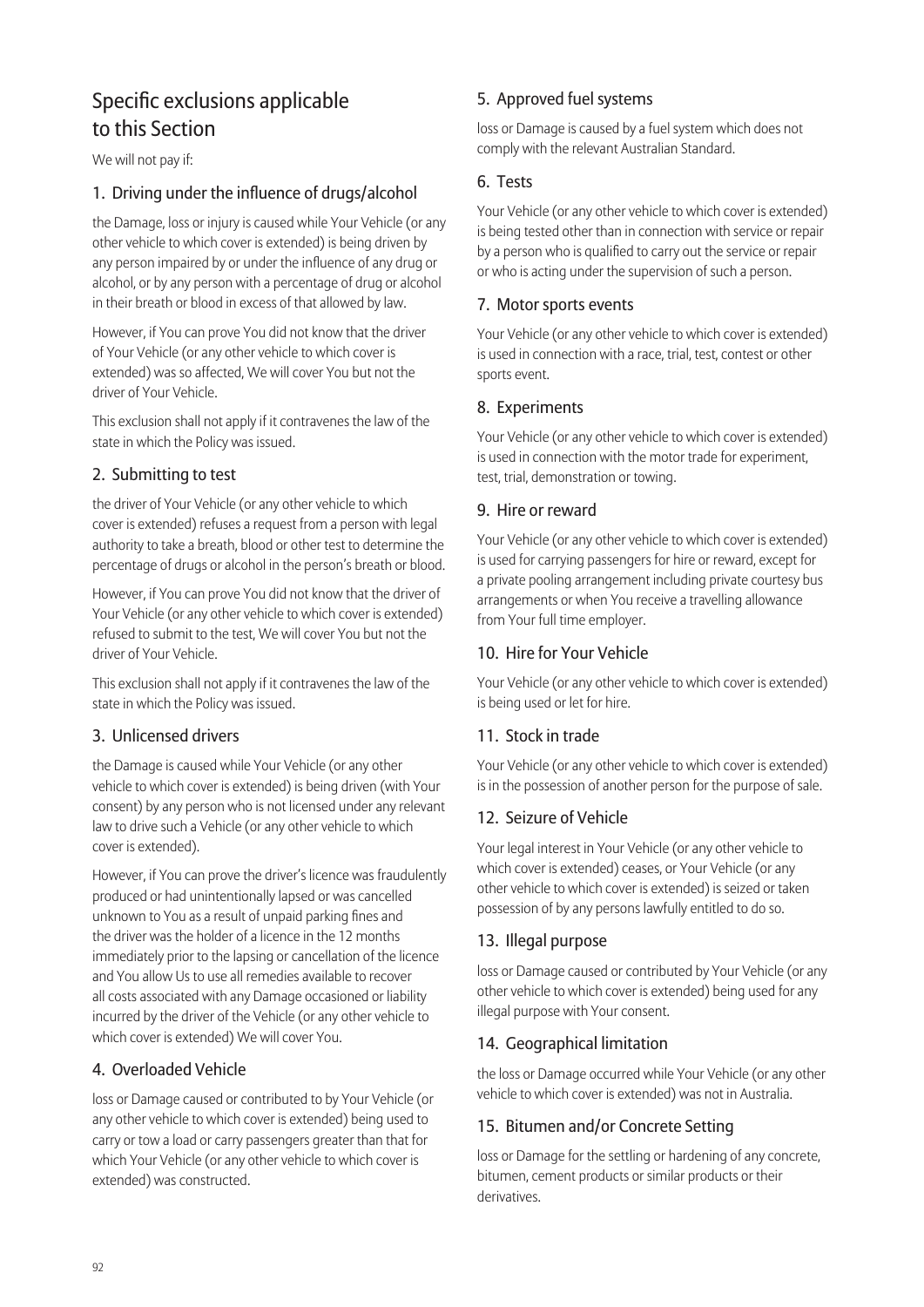# 16. Caravans

in respect of Caravans where:

- a. any loss or Damage to awnings or annexes caused by storm, Hail or wind;
- b. liability at law by way of damages in respect of death or bodily injury, or Damage to property of any person in the Caravan, or entering alighting therefrom;
- c. contents of the Caravan other than the permanent fixtures, fittings, furniture, furnishings and bottled gas equipment contained in or on Your Caravan and which would normally be sold with it; or
- d. theft or burglary unless due to forcible and violent entry to the locked Caravan.

## 17. Cranes and Lifting Devices

loss or Damage arising out of the operation of any crane or lifting device insured by the Policy whilst:

- a. loaded in excess of the safe working load specified by the responsible statutory authority and/or manufacturers and this caused or contributed to the loss or Damage; or
- b. being used in any raising, carrying or lowering operation in which a single load is shared by two or more cranes or lifting devices unless Our prior consent has been obtained in writing.

#### 18. Asbestos

notwithstanding any provision to the contrary within the Policy or any Endorsement thereto, it is agreed that the Policy shall not apply to and does not cover any actual or alleged liability whatsoever for any claim or claims in respect of loss or losses directly or indirectly arising out of, resulting from or in consequence of, or in any way involving asbestos, or any materials containing asbestos in whatever form or quantity.

#### 19. Financial loss

any financial loss occurs because:

- a. You cannot use Your Vehicle;
- b. Your Vehicle's value was less after being repaired; or
- c. Your Vehicle's working life has been reduced.

## 20. Underground mining

Your Vehicle (or any other vehicle to which cover is extended) was being used for:

- a. drilling or tunneling whilst underground; or
- b. driven in an underground mine or mining shaft when the loss or Damage occurred.

# 21. Unroadworthy condition

Your Vehicle (or any other vehicle to which cover is extended) is used in an unroadworthy or unsafe condition. However, We will cover You if You can prove that the condition could not reasonably have been detected by You or that the loss, Damage or liability was not caused by or contributed to by the unroadworthy or unsafe condition.

# Specific conditions applicable to this Section

## 1. Cross liability

We agree that each person comprising You is considered as if You were the only party, and We waive Our rights of subrogation against any of other parties comprising of You. The limits of indemnity stated elsewhere in this Section are not affected or increased as a consequence of this condition.

#### 2. Joint insured

A claim lodged by any one person covered by the Section is considered to be a claim by all persons covered by this Section.

#### 3. Acquired companies

We will cover any company or subsidiary company formed, purchased or otherwise acquired by You during the Period of Insurance as if they were You provided that You:

- a. hold a controlling interest in the company;
- b. advise Us of Your interest in the company no later than 14 days from the date of acquisition;
- c. advise Us the number of additional Vehicles insured; and
- d. pay Us any additional Premium required.

## 4. Keeping evidence of the value of the insured property

You should keep evidence of the value of all property covered under the Policy. You should also keep evidence of the amount of any Accidental Damage.

## 5. Prevention of loss or Damage

We may not pay Your claim if You do not take all reasonable precautions to prevent injury, loss or Damage, including securing Your Vehicle (or any other vehicle to which cover is extended) against unauthorised entry when it is unattended. This includes removing Your keys and locking the Vehicle (or any other vehicle to which cover is extended). It is a condition of this Section that Your Vehicle be kept in good repair. We may reduce or refuse Your claim to the extent that Your Vehicle's state of repair contributed to or caused the loss.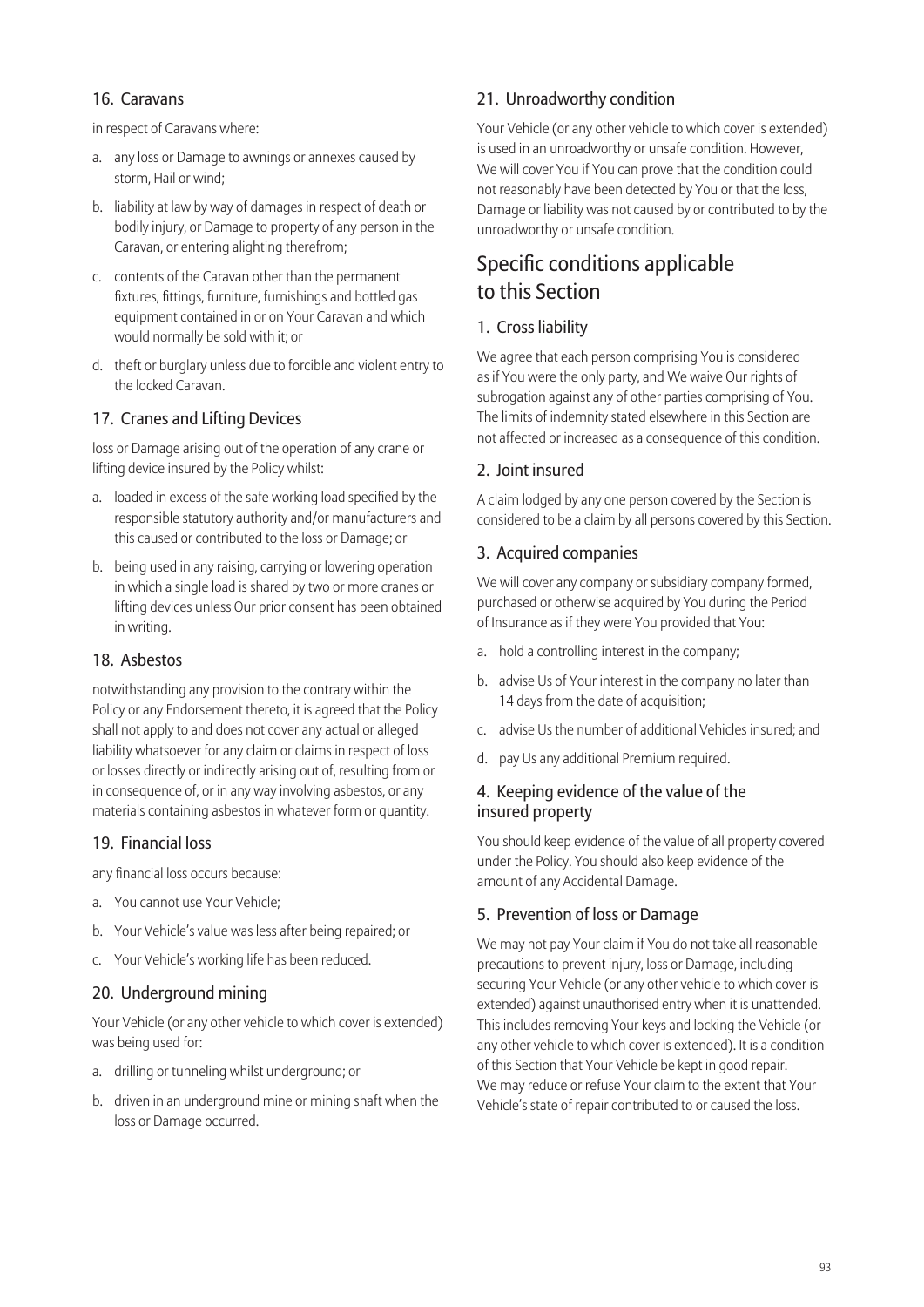# Making a claim

# What You must do

If You do not act as follows We may reduce or refuse to pay a claim, to the extent We are prejudiced by Your non-compliance:

# 1. Do not admit liability

You must not:

- a. admit guilt or liability, or make a promise or offer of payment in connection with any claim; or
- b. offer or agree to settle any claim, without Our written consent.

If You do, We may reduce or refuse Your claim to the extent We are prejudiced.

We are entitled to take over and conduct the defence of any claim made against You for damages by a third party. We have full discretion in conducting any negotiations, proceedings and the settlement of claims.

We will act reasonably having regard to Your interests, and will keep You informed if You ask Us to

If the claim is for legal liability, You may make a written request to Us to agree that You are covered in respect of the claim.

# 2. Prevent further Damage

You must take all reasonable precautions to prevent any further loss, Damage or liability.

# 3. Contact the police

Depending on the laws of the State or Territory in which the Accident occurs, You must:

- a. contact the police if any person was injured as a result of the Accident;
- b. request the police to attend the scene of the Accident; or
- c. go to the local police station to complete a 'Self Reporting Collision Form' if the police inform You that it is not necessary for them to attend the scene of the Accident.

You must contact the police as soon as reasonably possible if Your Vehicle is stolen or maliciously Damaged.

# 4. Contact Us as soon as possible

If there is any Accidental loss, Damage or liability which is likely to result in a claim, You must give Us notice as soon as reasonably possible with the full details of any Accidental loss, Damage or anticipated or alleged liability. If You do not, We may reduce or deny Your claim to the extent We are prejudiced by Your delay.

You or Your representative must give Us full details in the manner We request which will be either:

- a. verbally; or
- b. in writing by completing Our claim form which will be supplied to You when You contact Us The process for authorising repairs to Your Vehicle is explained under "Authorising repairs".

Any correspondence You receive regarding the Accident or event must be sent to Us as soon as reasonably possible. You must advise Us as soon as reasonably possible of:

- a. any notice of impending prosecution; or
- b. details of any inquest or official enquiry.

# What happens after You make a claim

## 1. Excess

You must pay the Excess as a contribution to Your claim under this Section unless We state an Excess does not apply. The payment of an Excess helps to keep the cost of Your Premium down by reducing the number of small claims. If We settle Your claim by cash settlement We will deduct the excess from the amount We pay You. In other circumstances, You may need to pay the excess as a contribution to the repair or replacement.

There are different types of Excess which may apply to You or the driver of Your Vehicle at the time of the claim.

These are:

## a. Basic Excess

 The basic Excess is the amount You must pay as a contribution to each claim. The amount of the basic Excess will be shown on Your Schedule beside the heading "Basic Excess".

## b. Additional Excesses

 If You make a claim for an Accident when Your Vehicle was being driven by or was in the charge of a driver:

- i. up to the age of 21 years;
- ii. aged between 21 and 25 years; or
- iii. greater than 25 years but have held their Australian driver licence for less than 2 years,

 You must pay the additional Excess shown by Endorsement in Your Schedule in addition to the basic Excess.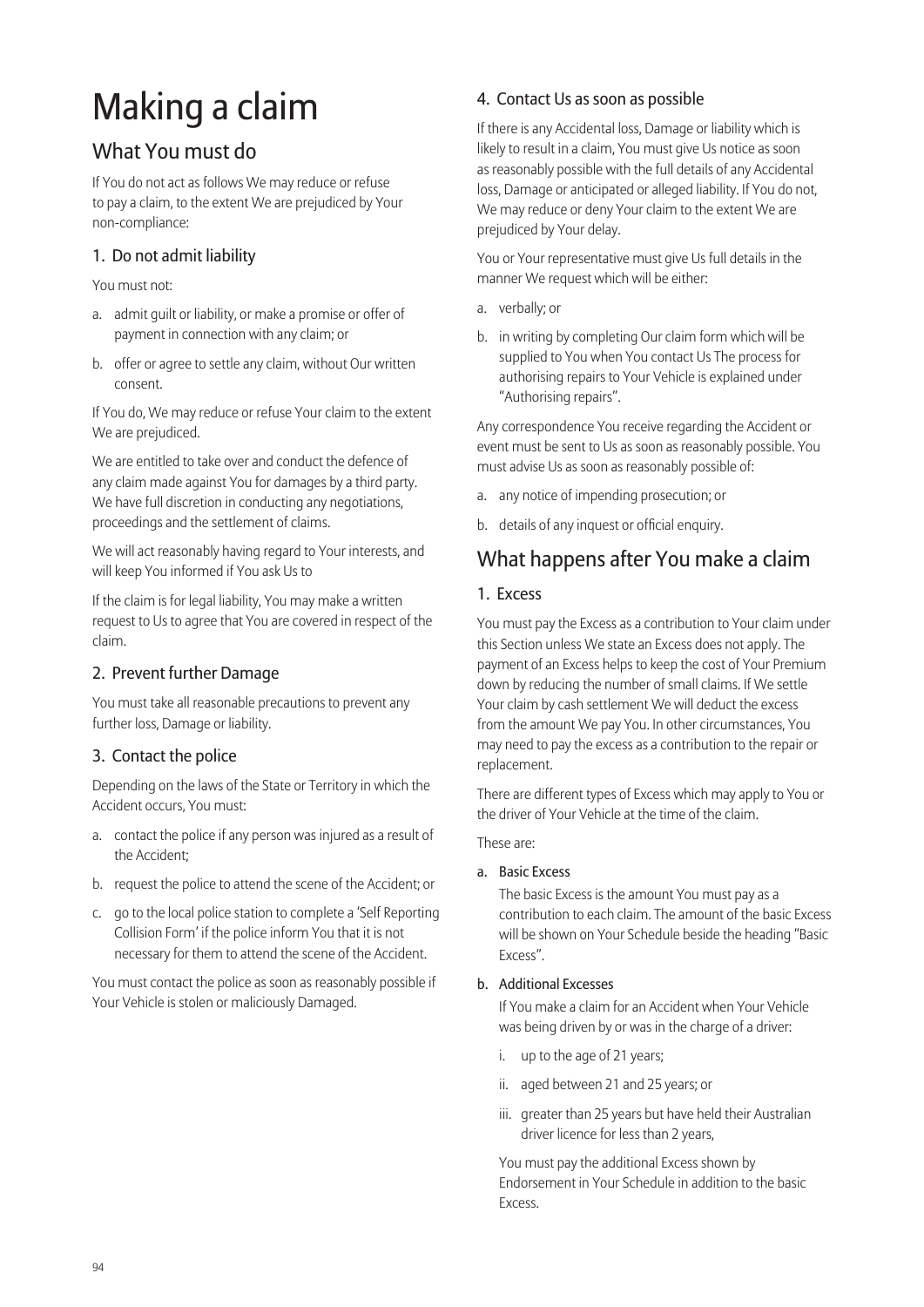You will not have to pay additional Excess shown in Your Schedule if You are claiming for any of the following:

- i. windscreen or window glass Damage only;
- ii. theft;
- iii. Hail, storm or Flood Damage;
- iv. Malicious Damage; or
- v. Damage to Your Vehicle while parked.

#### c. Tipping Excess

 An additional Excess of \$1,000 will apply if Your Vehicle is a rigid body tipper or a tipping Trailer and the event which gives rise to a claim occurs whilst the tipping hoist is fully or partially elevated.

## 2. Faultless Excess

You will not be required to pay the basic or additional Excess if:

- a. the Accident which gave rise to the claim was the fault of the driver of the other vehicle; and
- b. You can supply:
	- i. the name and address of that driver;
	- ii. the registration number of the other vehicle; or
	- iii. any other information that would reasonably allow Us to identify the person so that We can exercise our rights of recovery; and
- c. Your Vehicle was a sedan, station wagon, four wheel drive, panel van, utility or goods carrying Vehicle under 5 tonne Gross Vehicle Mass; and
- d. the amount of the claim exceeds Your basic and additional Excess under this Section and is not a claim for windscreen Damage.

## 3. When You are at fault

You are at fault if You:

- are responsible for the Accident; or
- contributed to the cause of an Accident.

#### 4. Choice of repairer

Allianz can assist You in selecting a suitable repairer to repair the Damage to Your Vehicle; however You also have the right to choose Your own repairer. In both instances We will work closely with the repairer to strive to achieve the best repair outcome for You however We may require a second quotation from a repairer chosen by Us. We will then choose (acting reasonably and subject to any relevant Policy limits) to:

- a. authorise the repairs at Your repairer of choice;
- b. pay You the reasonable cost of repairing Your Vehicle; or
- c. move Your Vehicle to a repairer We both agree will repair Your Vehicle. In the instance that We both agree to move Your Vehicle We will provide You with a rental vehicle for up to 3 days in addition to any other benefit provided under Your Policy.

## 5. Authorising repairs

- a. Where You have cover under Part A of this Section You may only authorise emergency repairs as detailed under "Additional benefits applicable to Part A of this Section  $-q$ . Emergency repairs". You cannot authorise further repairs to Your Vehicle without Our prior consent. Please contact Us to confirm approval for any further repairs to Your Vehicle.
- b. Before We make a decision regarding Your claim and repairs to Your Vehicle, We may need to inspect Your Vehicle. A motor vehicle assessor will be appointed by Us. We or Our assessor will make the necessary arrangements with You.

#### 6. Parts, extras and accessories

If We are unable to repair the part We use new, recycled or reconditioned parts that meet the requirements of Australian Design Rules (ADR). If such parts are not available or appropriate, parts from alternative distribution channels may be used.

We will not pay any amount greater than the maker's last list price in Australia (together with a reasonable charge for fitting) for the supply of any part, extra or accessory.

In the event that any part, extra or accessory cannot be obtained immediately, We may choose to pay You the value of the part, extra or accessory (together with a reasonable charge for fitting) rather than supply the part, extra or accessory.

## 7. Sublet repairs

If Your Vehicle requires Us to engage the services of a specific specialist repairer and/or supplier We may sublet that component to such repairer or supplier.

#### 8. Guarantee and warranty

We guarantee materials and workmanship on repairs We authorise for as long as You own or lease Your Vehicle. This guarantee is not transferable.

#### 9. Assist Us with Your claim

You must assist Us with Your claim. This means give Us all the information and assistance with Your claim which We may reasonably require. If You do not We may not pay Your claim or provide cover to the extent We are prejudiced by that nondisclosure.

If We have the right to recover any amount payable under this Section from any other person, You must take reasonable steps to co-operate with Us in any action We may take.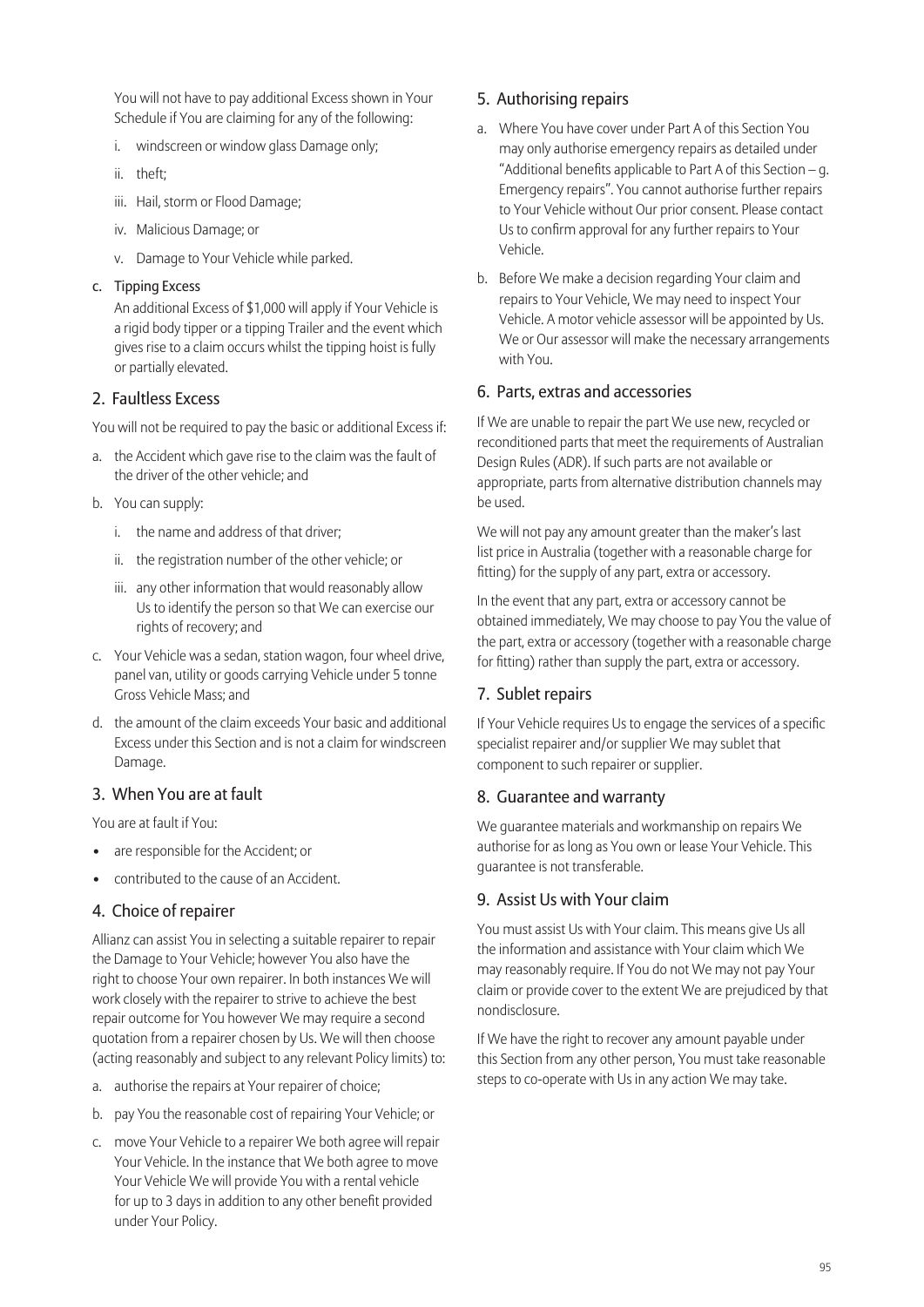# 10. Our rights of recovery

We have the right to recover from any person, in Your name, the amount of any claim paid under this Section and We have full discretion in the conduct, settlement or defence of any claim in Your name. If We recover more than the amount We have paid to You or on Your behalf, We will pay You the balance. We will act reasonably having regard to Your interests and will keep You informed if You ask Us to.

## 11. Salvage of Your Vehicle when it is a Total Loss

If Your Vehicle is a Total Loss and We have agreed to replace Your Vehicle or We pay the Market Value, Sum Insured or Agreed Value for Your Vehicle:

- a. the wreckage of Your Vehicle will become Our property; and
- b. We will keep the proceeds of any salvage sale.

At our discretion (and if safe to do so), You may reclaim Your Vehicle if You agree to pay the salvage price.

## 12. Payment of unpaid Premium when Your Vehicle is a Total Loss

If Your Vehicle is a Total Loss:

- a. and We have agreed to pay the Market Value, Sum Insured or Agreed Value for Your Vehicle, the amount of any unpaid Premium for the Period of Insurance will be deducted from the amount payable to You; or
- b. and We are replacing Your Vehicle, You must pay Us the balance of any unpaid Premium or instalments for the Period of Insurance.

## 13. GST

We will adjust Your claims payment in accordance with the GST provision noted under the "Introduction" section "GST notice" on page 8.